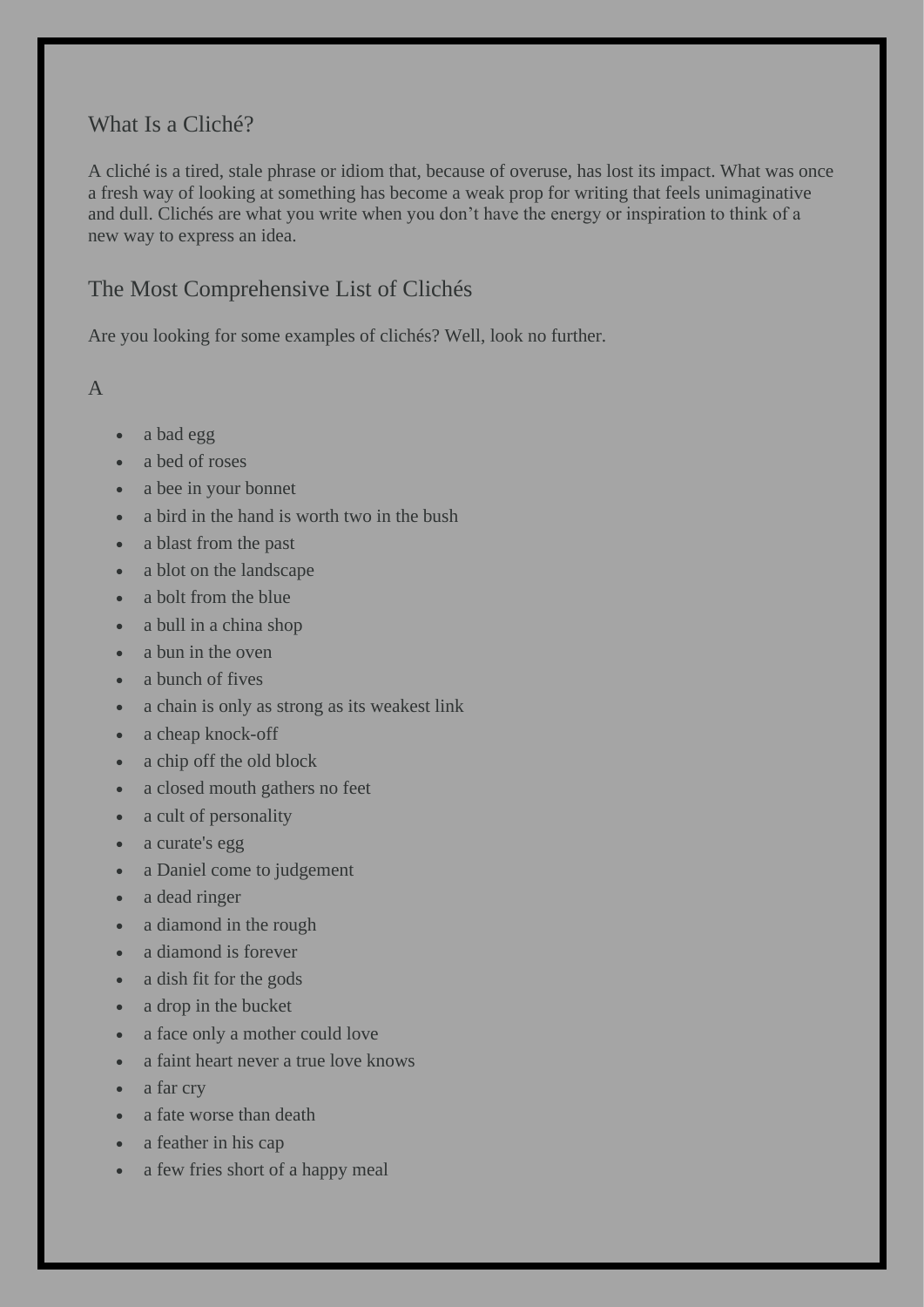- a few sandwiches short of a picnic
- a fish out of water
- a fly in the ointment
- a fool and his money are soon parted
- a fool's paradise
- a foregone conclusion
- a friend in need is a friend indeed
- a frog in my throat
- a game of two halves
- a good beginning makes a good ending
- a good man is hard to find
- a good rule of thumb
- a hair of the dog that bit you
- a half-baked idea
- a horse of a different color
- a horse, a horse, my kingdom for a horse
- a house divided against itself cannot stand
- a jack of all trades and a master of none
- a journey of a thousand miles begins with the first step
- a knight in shining armor
- a knock-back
- a labour of love
- a legend in one's own lifetime
- a leopard doesn't change its spots
- a lick and a promise
- a little bird told me
- A little knowledge is a dangerous thing
- a little of this, a little of that
- a little yeast works through the whole batch of dough
- a load of (old) cobblers
- a long ways away
- a lot of empty flattery
- a man after my own heart
- a man for all seasons
- a man's home is his castle
- a Mexican standoff
- a Mexican wave
- a Mickey Finn
- a mind is a terrible thing to waste
- a moveable feast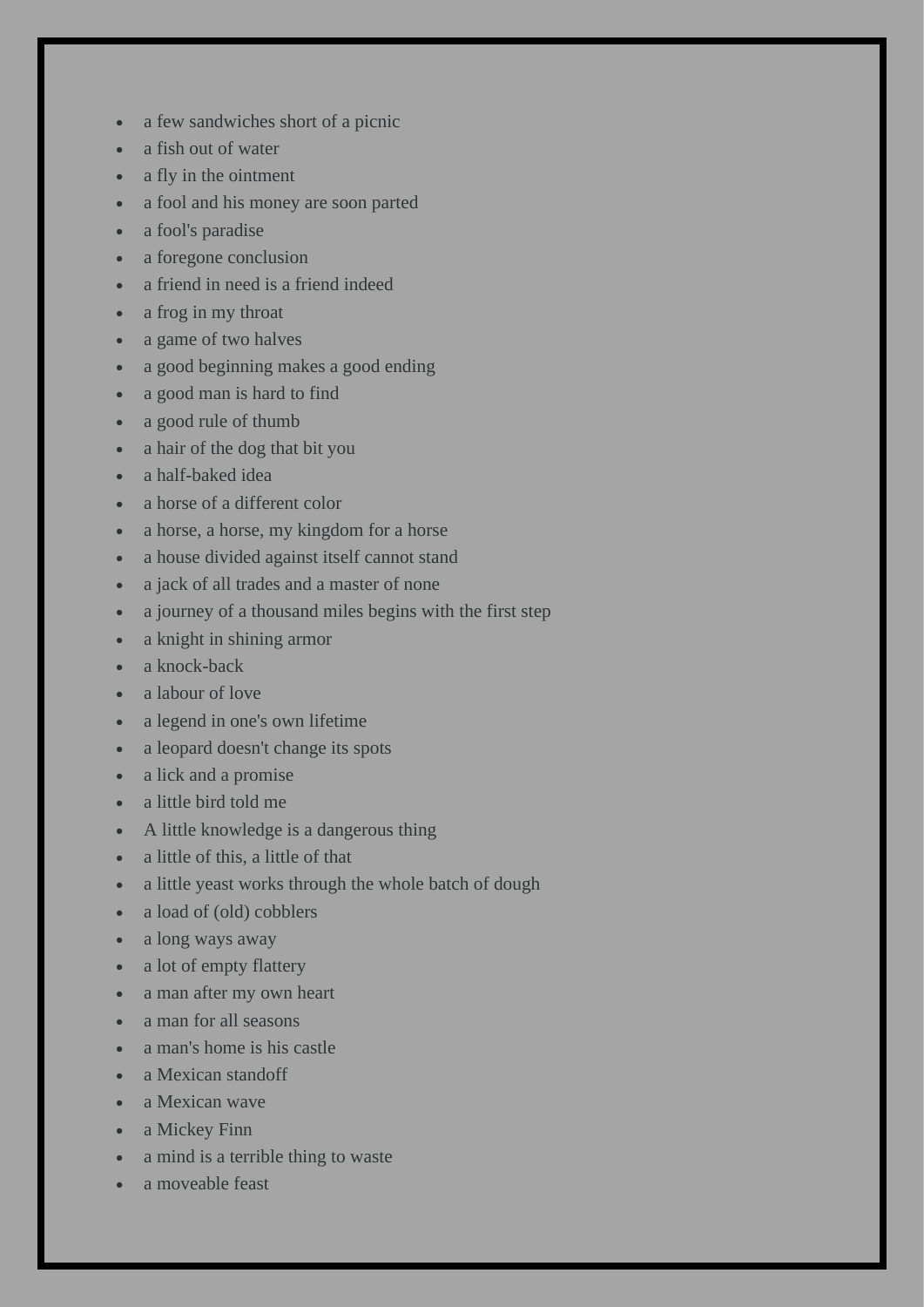- a multitude of sins
- a nation of shopkeepers
- a necessary evil
- a nest-egg
- a new do
- a new lease of life
- a no-brainer
- a penny saved is a penny earned
- a picture's worth a thousand words
- a pig in a poke
- a pink elephant
- a place for everything and everything in its place
- a plague on both your houses
- a riddle wrapped up in an enigma
- a rolling stone gathers no moss
- a rose by any other name would smell as sweet
- a rose is a rose is a rose
- a rum do
- a safe pair of hands
- a sea change
- a shoestring budget
- a shot across the bows
- a shot in the arm
- a shot in the dark
- a shotgun wedding
- a sight for sore eyes
- a sledgehammer to crack a nut
- a sorry sight
- a spoon full of sugar helps the medicine go down
- a sticky wicket
- a stitch in time saves nine
- a stone's throw away
- a sweet deal
- a taste of his own medicine
- a thorn in the flesh
- a tinker's damn
- a watched pot never boils
- a white elephant
- a wide berth
- a winning combination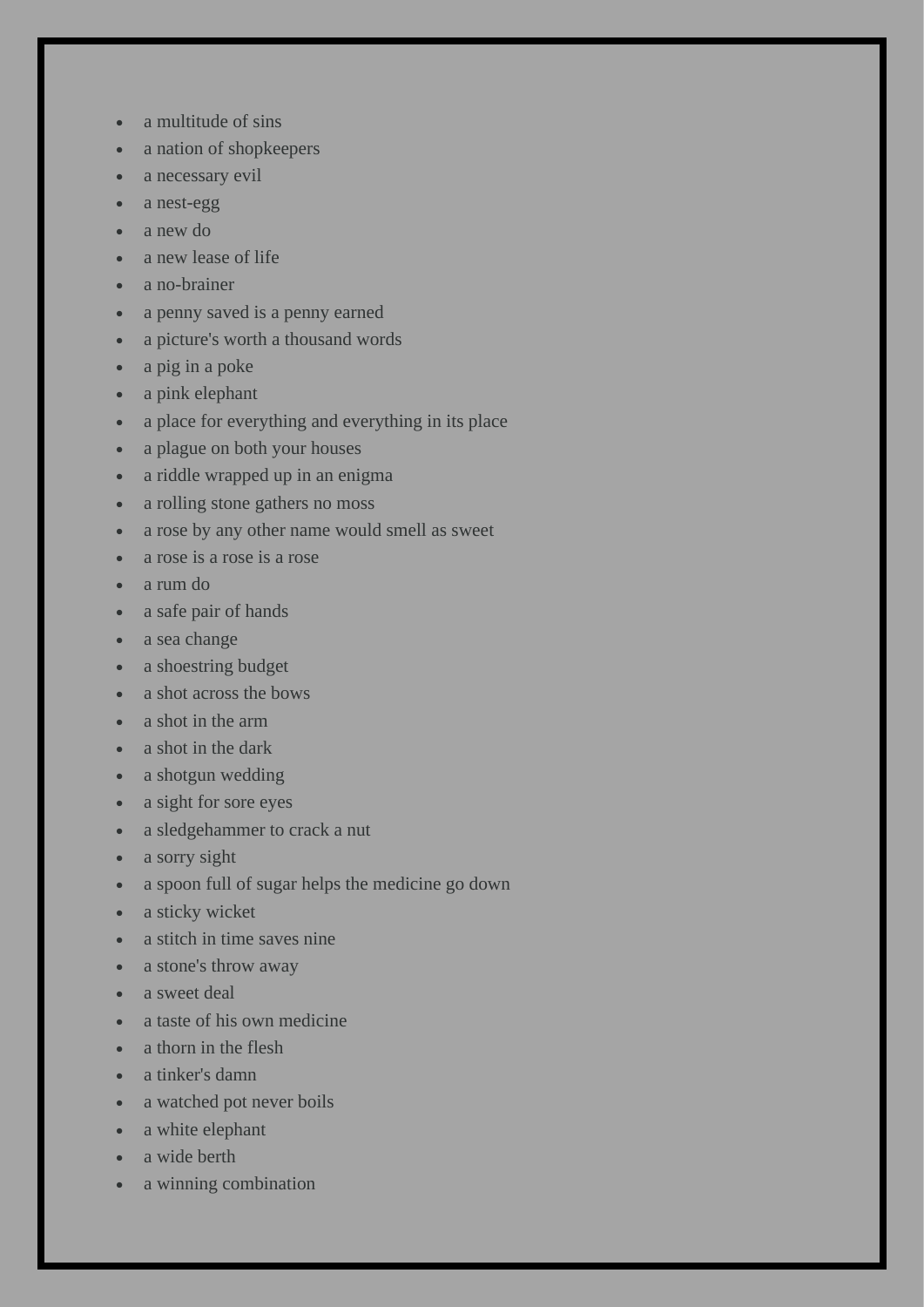- a wolf in sheep's clothing
- a woman needs a man like a fish needs a bicycle
- abandon ship
- ablaze with light
- about face
- above board
- absence makes the heart grow fonder
- absolute power corrupts absolutely
- ace in the hole
- ace up his sleeve
- achilles' heel
- acid test
- apple / acorn doesn't fall far from the tree
- act the giddy goat
- actions speak louder than words
- after my own heart
- ah, to be young and foolish
- airing dirty laundry (in public)
- all bent out of shape
- all bets are off
- all dressed up and nowhere to go
- all ears
- all fingers and thumbs
- all for one, and one for all
- all hands on deck
- all hands to the pump
- all heck (hell) breaks loose
- all in a day's work
- all in due time.
- all is vanity
- all over the map
- all pale in comparison
- all roads lead to Rome
- all talk and no action
- all that glitters is not gold
- all that jazz
- all the bits and pieces
- all the world's a stage
- all thumbs
- all work and no play, makes Jack a dull boy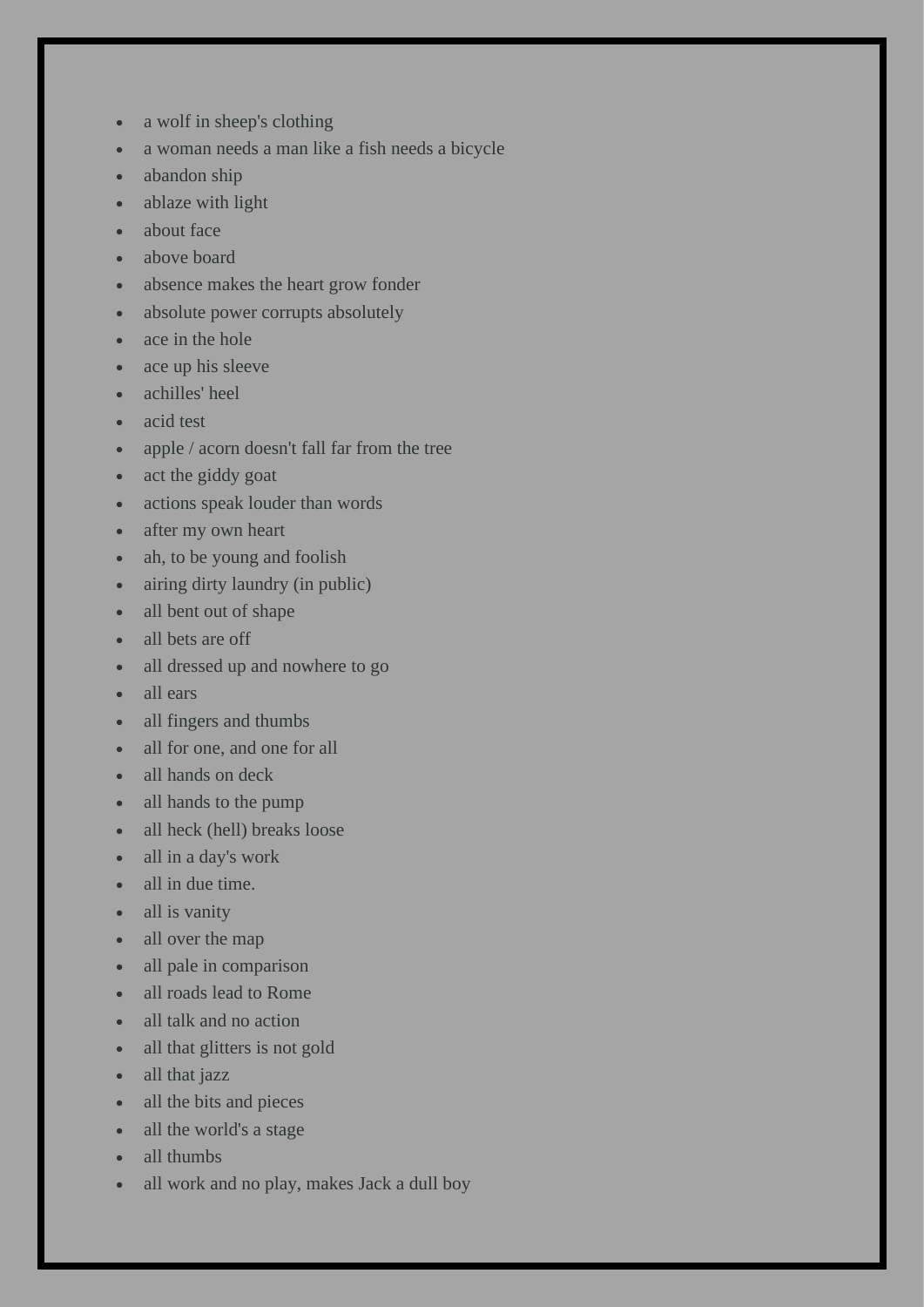- all's fair in love and war
- All's well that ends well.
- Already got one paw on the chicken coop.
- Alrighty then!
- Altitude is determined by attitude.
- Always a bridesmaid, never the bride.
- Always look on the bright side.
- Am I my brother's keeper?
- An apple a day keeps the doctor away.
- an arm and a leg
- an earful
- An idle mind is the devil's playground.
- an ill wind
- An oldie, but a goodie.
- An ounce of prevention is worth a pound of cure.
- and you can take that to the bank
- Another day, another dollar.
- Another nail in the coffin.
- ants in his pants
- Any friend of yours is a friend of mine.
- any port in a storm
- Anyhoo,
- anything goes
- apple of my eye
- Are you a man or a mouse?
- Are you fair dinkum?
- armed to the teeth
- around the horn
- As alike as two peas in a pod.
- As beautiful as the day is long.
- As brown as a berry.
- As busy as a bee.
- As cool as a cucumber.
- As dense as a London fog.
- As easy as pie.
- As far as the eye can see.
- As fine as frog's hair.
- As good as gold.
- As happy as a clam.
- As happy as a sandboy.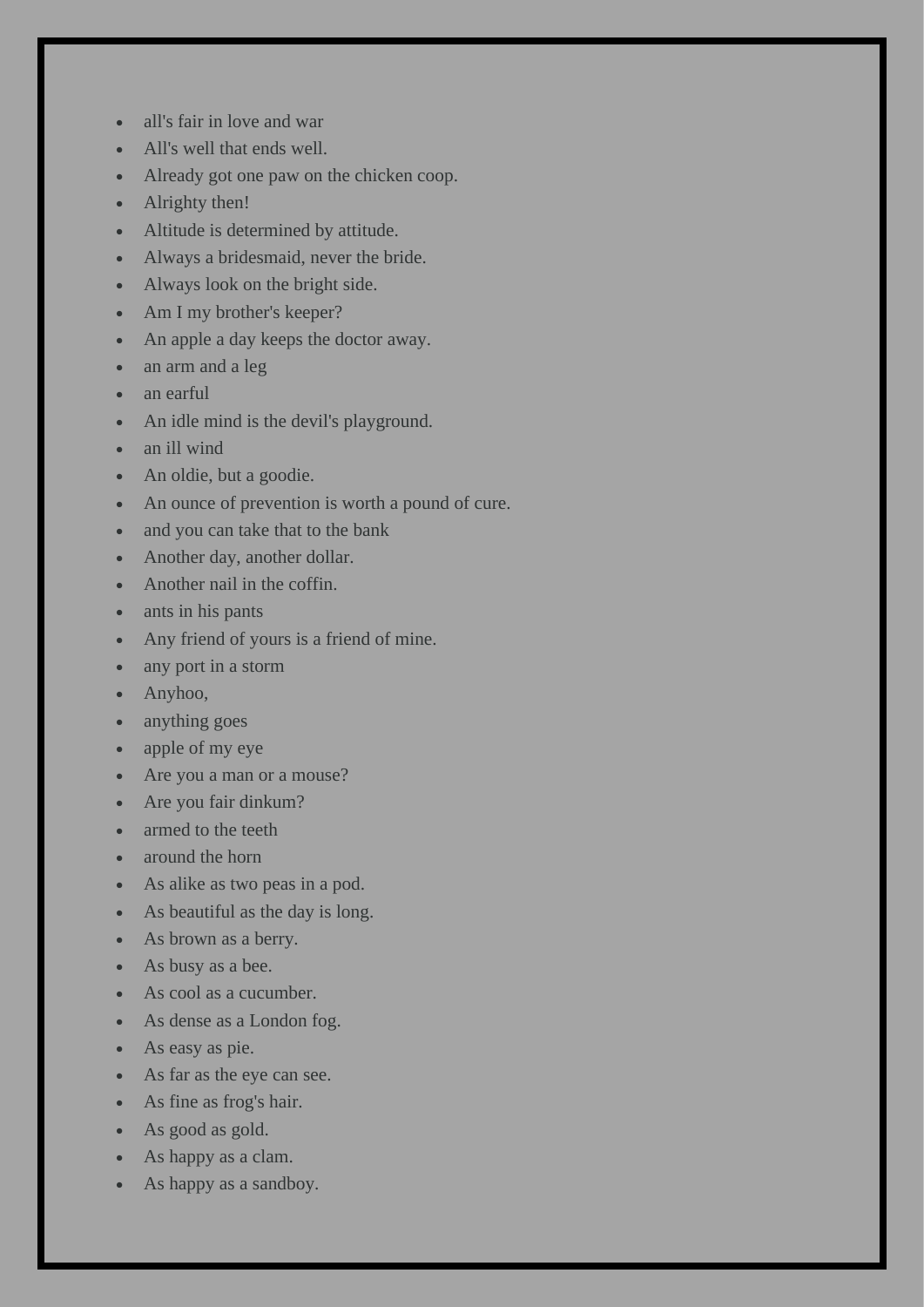- As happy as Larry.
- As honest as the day is long.
- As if!
- As keen as mustard.
- as luck would have it
- as old as Methuselah
- As plain as the nose on your face.
- as pleased as Punch
- as snug as a bug in a rug
- as straight as a die
- As tender as a mother's heart.
- as the crow flies
- As useful as a lead balloon.
- As useful as tits on a bull.
- As welcome as a skunk at a lawn party.
- as white as snow
- As ye sow, so shall ye reap.
- Ashes to ashes, dust to dust.
- Ask me no questions and I'll tell you no lies.
- Ask not what your country can do for you, but what you can do for your country.
- asleep at the wheel
- ass backwards
- ass over tea kettle
- at sixes and sevens
- at the crack of dawn
- at the drop of a hat
- at the eleventh (11th) hour
- at the end of my rope / tether
- at the end of the day...
- at the last minute
- at your wits' end
- Atta (That's a) boy.
- Atta girl.
- ax to grind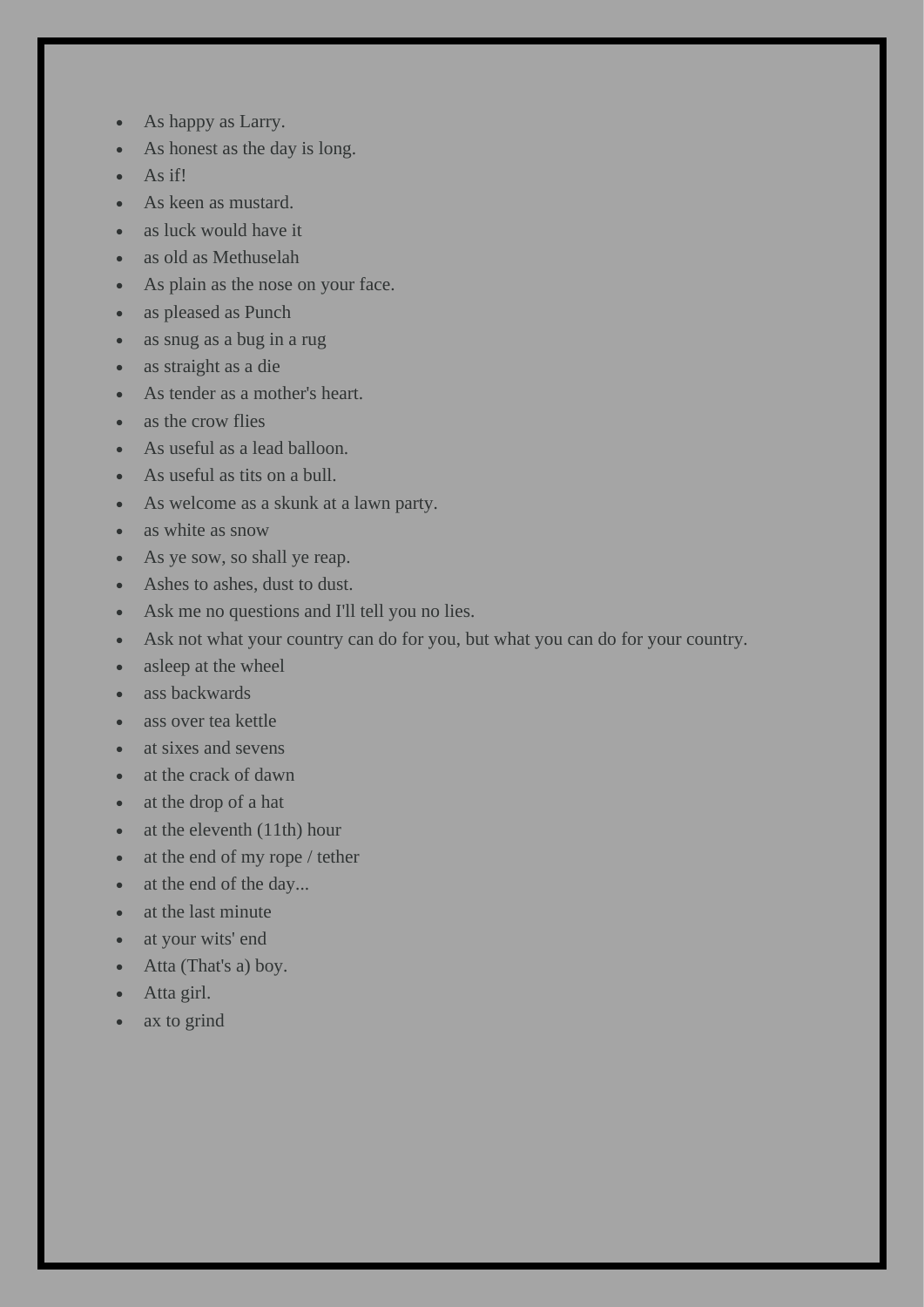- B
- babe in the woods
- baby blues
- baby boomer
- back against the wall
- back from the dead
- back-handed comment / compliment
- back in a sec
- back in the saddle
- back it up
- back-seat driver
- back-stabber
- back the field
- back to basics
- back to square one
- back to the drawing board
- backroom boy
- bad blood
- bad call
- bad hair day
- bad seed
- bad to the bone
- badgered to death
- bag and baggage
- bag lady
- Bags all packed and ready to go.
- bait and switch
- baker's dozen
- ball and chain
- ball is in your court
- balls to the wall
- Banding together to beat the odds.
- bandy words
- bang on about
- Banging your head against a brick wall.
- bank on it
- baptism by / of fire
- bare bones
- barefaced liar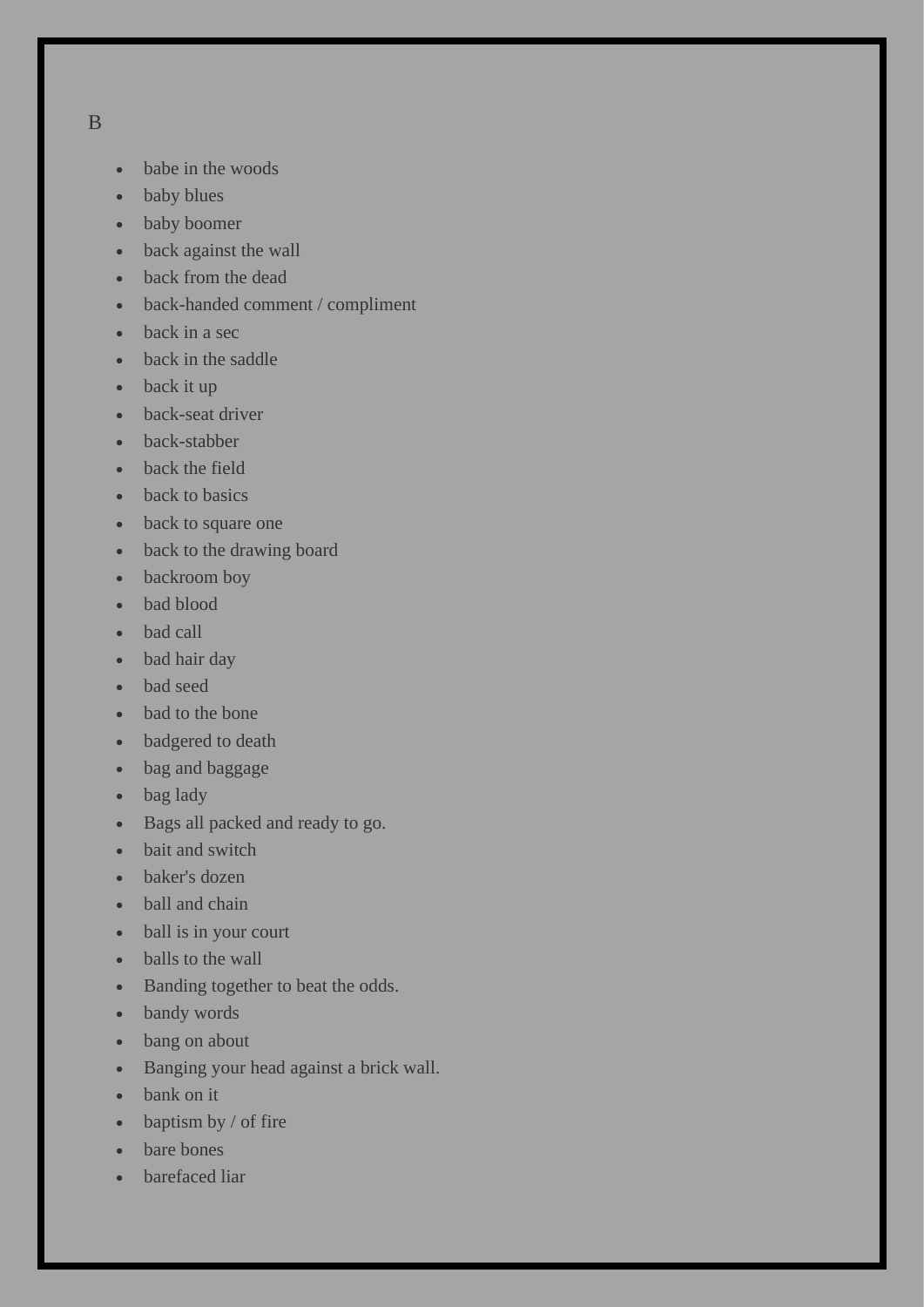- barge (right) in
- barking mad
- Barking up the wrong tree.
- basket case
- bat an eyelid
- bat the idea around
- **bated** breath
- bats in the belfry
- batten down the hatches
- Be afraid, be very afraid.
- be in the same boat
- Be still, my beating heart.
- Be there or be square.
- bear down
- beast with two backs
- beat a dead horse
- beat a hasty retreat
- beat about / around the bush
- beat him by a long chalk
- Beat it!
- Beat swords into ploughshares.
- Beat the living daylights out of someone.
- beats me
- Beauty is a fading flower.
- Beauty is in the eye of the beholder.
- Beauty is only skin deep.
- bee in her bonnet
- Beelzebub has a devil for a sideboard.
- been there, done that
- bee's knees
- beetle-browed
- Before you could say Jack Robinson.
- Before you were the gleam in your father's eye.
- beg the question
- beggars can't be choosers
- Behind every great man there's a great woman.
- behind the eight (8) ball
- behind the times
- being led down the garden path
- belle of the ball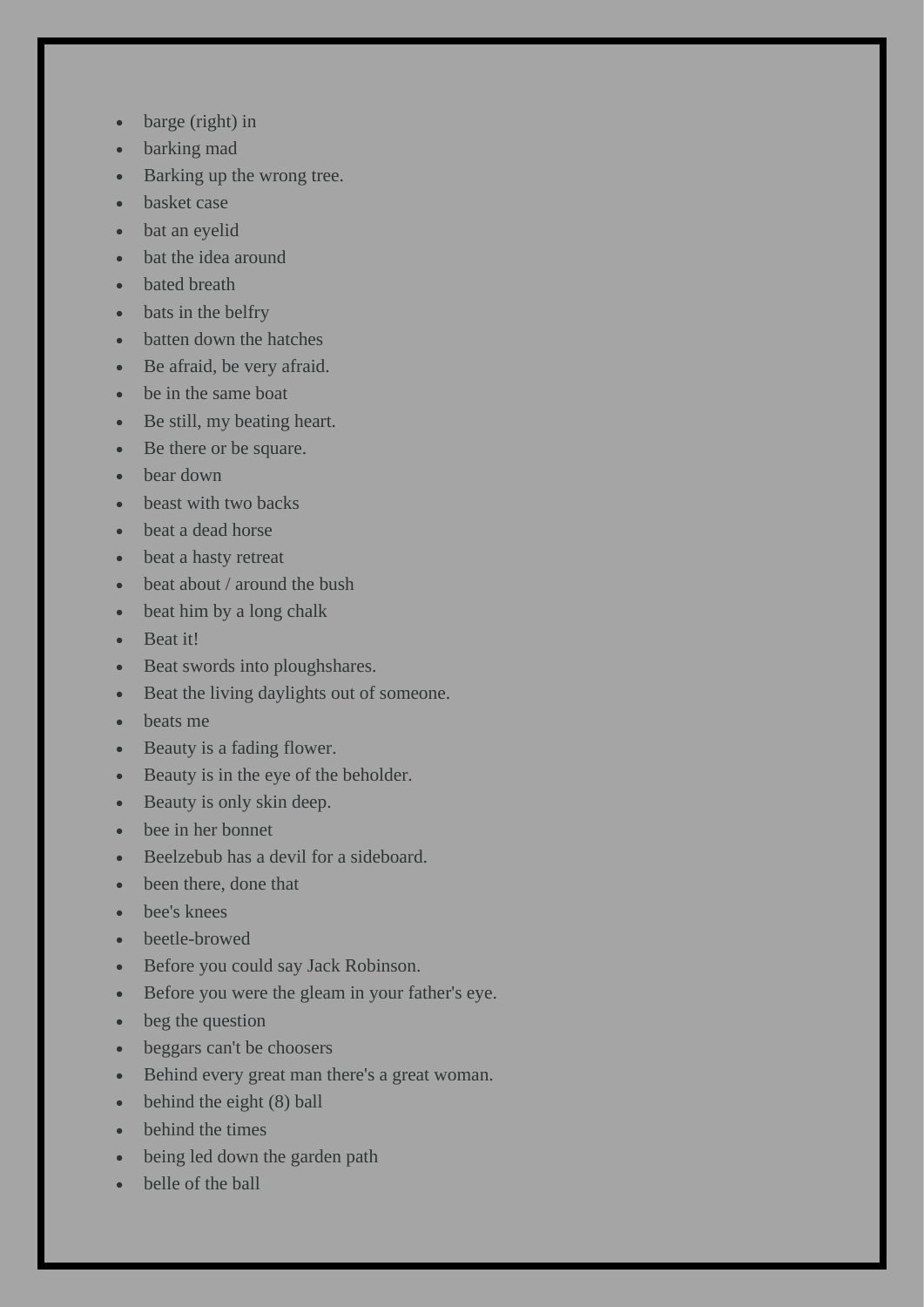- bells and whistles
- below the belt
- belt and braces
- belt up
- bend over backwards
- best bib and tucker
- best-laid plans of mice and men
- best thing since sliced bread
- bet the farm
- bet your bottom dollar
- better half
- better late than never
- Better light a candle than curse the darkness.
- better safe than sorry
- better than a kick in the teeth
- better than ever
- Better the Devil you know than the Devil you don't.
- Better to have loved and lost than never to have loved at all.
- Better to remain silent and be thought a fool that to speak and remove all doubt.
- between a rock and a hard place
- between the devil and the deep blue sea
- between two stools
- between you, me and the bed-post
- Beware of Greeks bearing gifts.
- Beware the ides of March.
- beyond our ken
- beyond the pale
- big as a house
- big as life
- big cheese
- big fish in a small pond
- big picture
- big-wig
- bigger they are, the harder they fall
- Billy No-Mates
- biological clock is ticking
- bird in a gilded cage
- Bird in the hand is worth two (2) in the bush.
- Birds of a feather flock together.
- bite me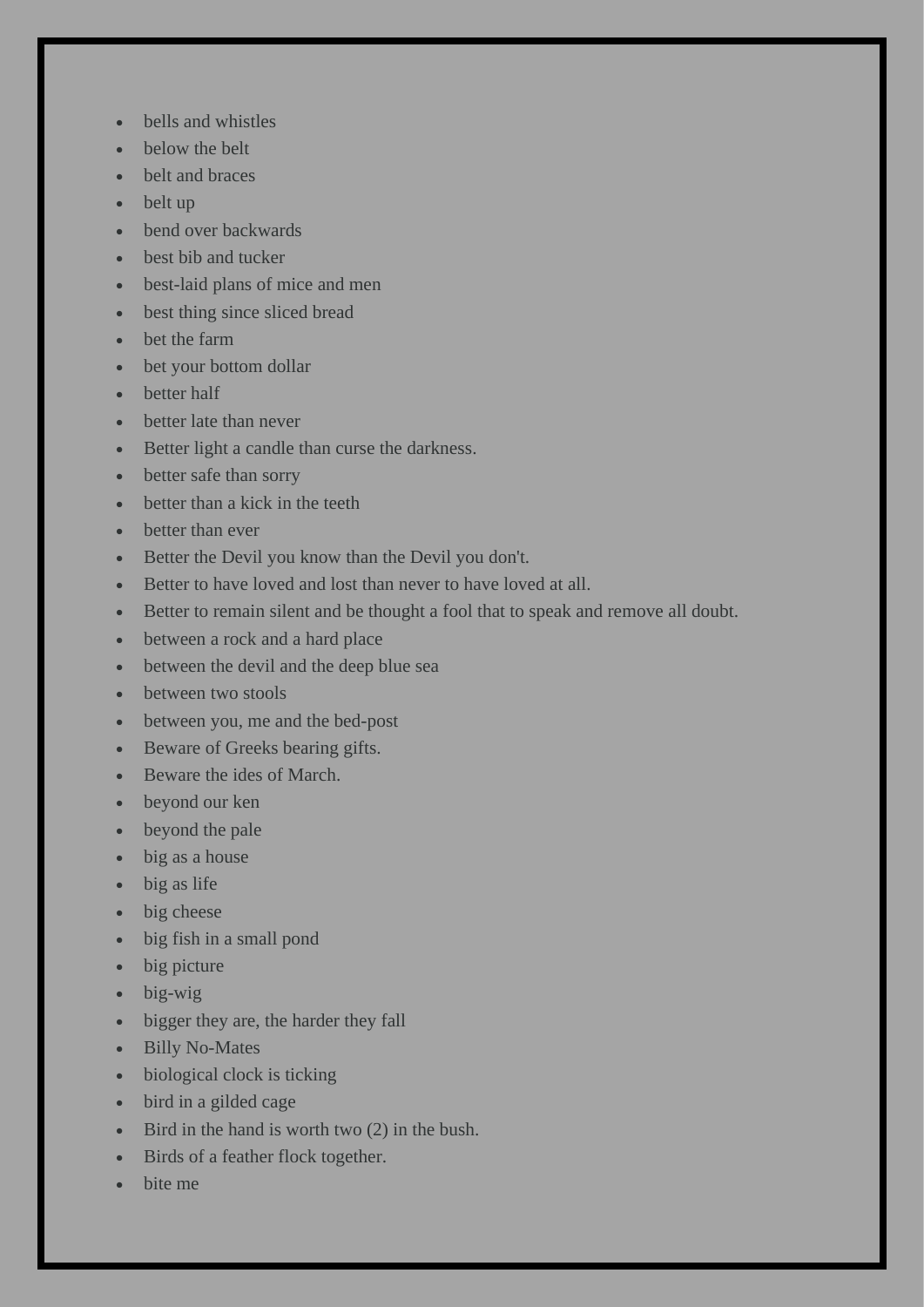- bite off more than you can chew
- bite the bullet
- bite the dust
- bite your tongue
- black as pitch
- blackball someone
- black sheep of the family
- black-on-black
- blast from the past
- blaze a new trail
- bleed like a stuck pig
- blew him away
- blew his wad
- blind as a bat
- blind leading the blind
- blonde bombshell
- blood and thunder
- blood brothers
- Blood is thicker than water.
- blood money
- bloody-minded
- bloom is off the rose
- blow a gasket
- blow chunks
- blow it
- blow me down
- blow the whistle on
- blow this joint
- blow your brains out
- blow your mind
- blow your own trumpet
- blowing smoke (up my ass)
- blown away
- blue blood
- blue in the face
- blunt words have the sharpest edge
- Bob is your uncle
- bodice ripper
- bog standard
- boils down to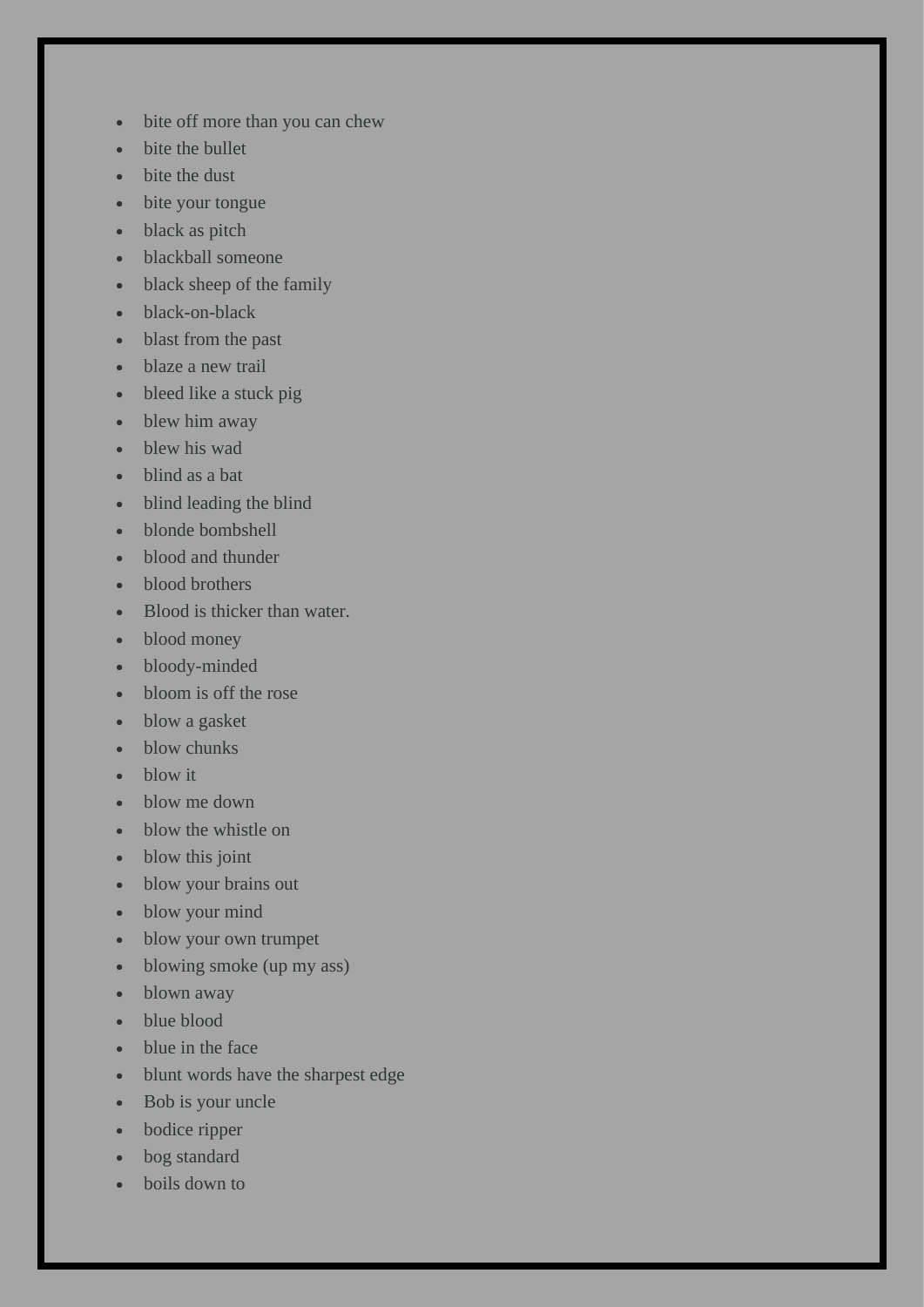- bone-chilling cold
- bone dry
- bone idle
- bone of contention
- bone to pick
- bone up on
- booby prize
- booby trap
- boot is on the other foot
- booze cruise
- bored to tears
- Born with a silver spoon in his mouth.
- Born within the sound of the Bow bells.
- botch the job
- both barrels
- bottom drawer
- bottom line
- bottom of the barrel
- bought the farm
- bounce back
- bowl someone over
- box yourself in
- Boys will be boys.
- bragging rights
- brain drain
- brand spanking new
- break a leg
- break the ice
- bright as a button
- bring home the bacon
- bring it on
- bring sand to the beach
- broad in the beam
- broke the bank
- Brother, can you spare a dime?
- Brownie points
- buck naked,
- buck stops here
- buckle down
- Build a better mousetrap and the world will beat a path to your door.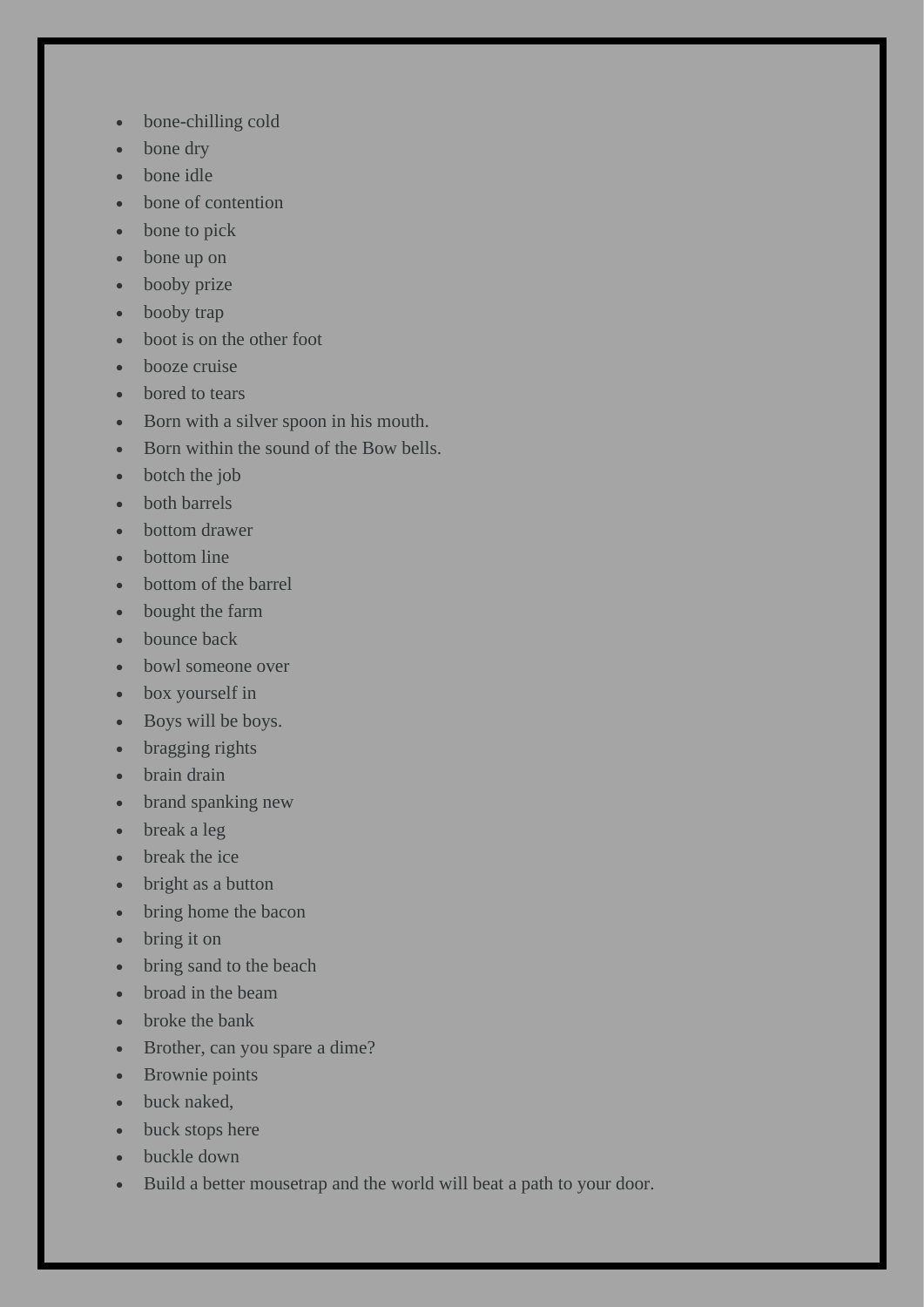- built like a brick sh#thouse
- built like a tank
- built to last
- bum steer
- bummer
- bump in the road
- bump on a log
- bums on seats
- bun in the oven
- bunny boiler
- burn the candle at both ends
- burn the midnight oil
- burn your bridges
- burn your ships
- burning up the track
- bury the hatchet
- bury your head in the sand
- business as usual
- business at hand
- bust your balls
- bust your chops
- busting a gut
- busy as a bear in a beehive
- busy as a bee
- busy as a one-armed paperhanger
- busy as a one-legged man in an ass-kicking contest
- busy hands are happy hands
- But enough about me ...
- butt of a joke
- butter him up
- Butter wouldn't melt in his mouth.
- butterflies in his stomach
- buy a pig in a poke
- buy into
- buy something for a song
- by all means, after you
- by and large
- by George
- by gum
- by hook or by crook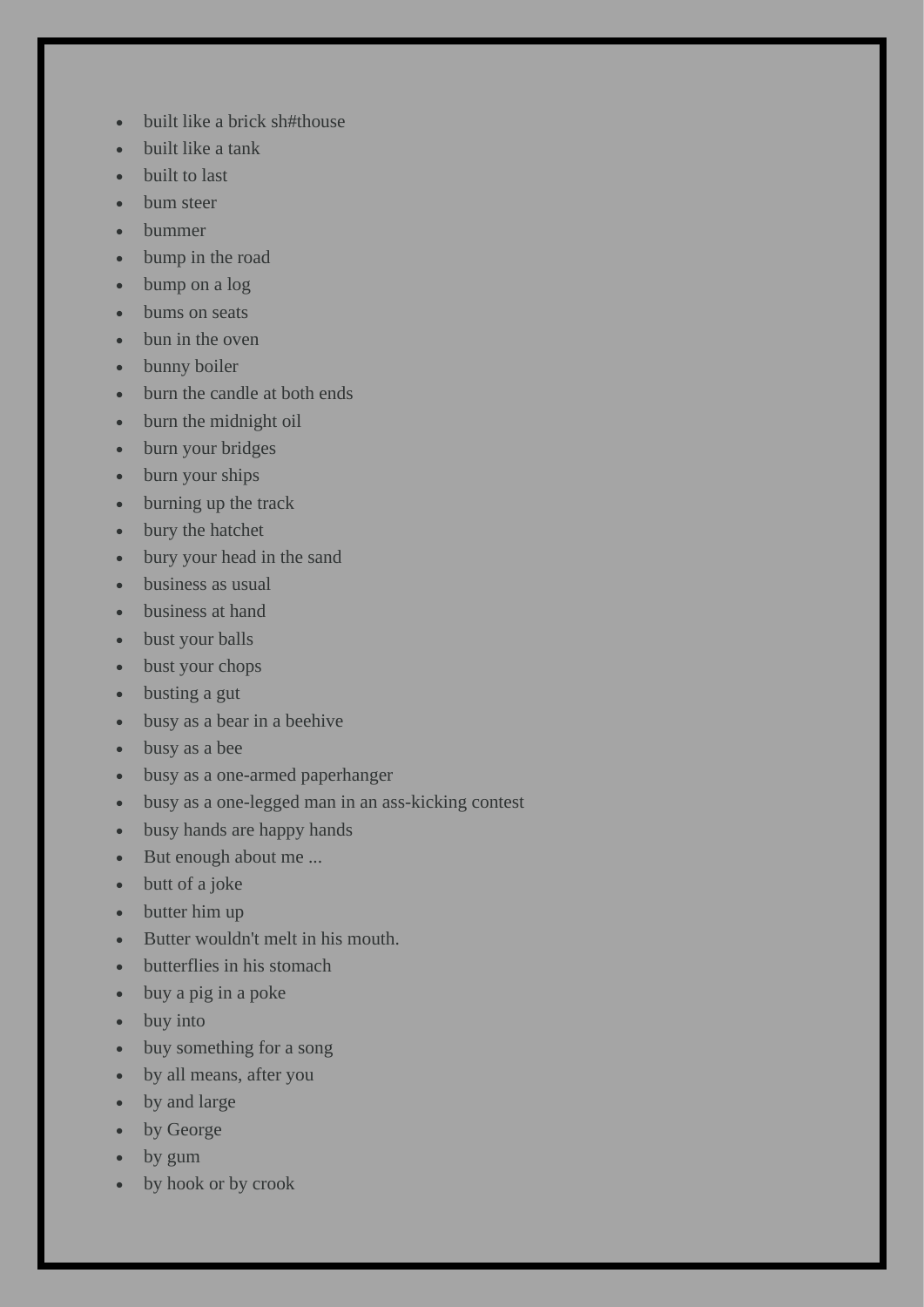- by the same token
- by the skin of your teeth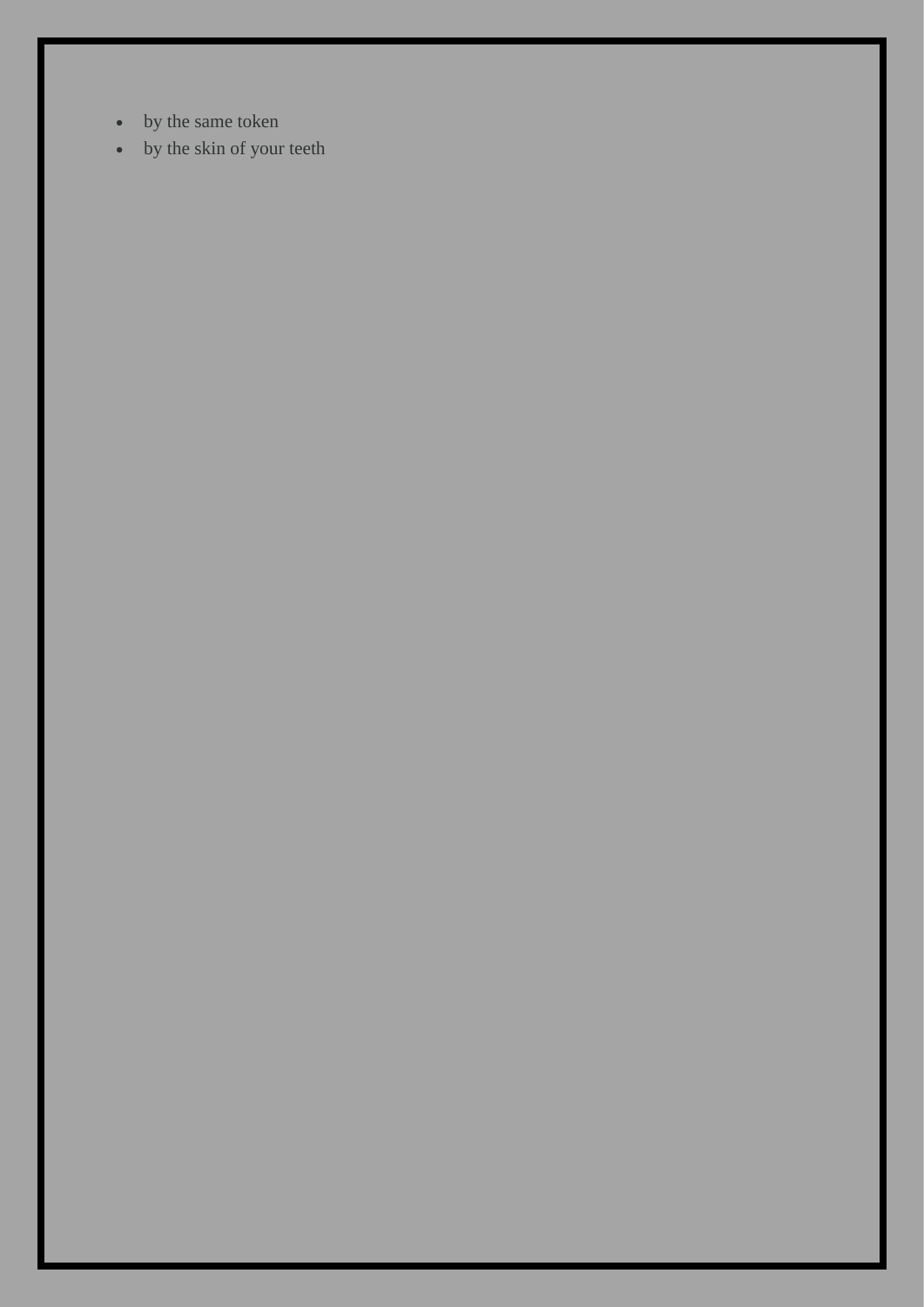- C
- Call a spade a spade.
- call it a day
- call off the dogs
- call the shots
- Can it!
- can of whoop ass
- can of worms
- can't (won't) get to first base with her
- can't beat that with a stick
- can't blame him for trying
- can't cut it
- can't for the life of me remember
- can't get a word in edgewise
- can't have your cake and eat it too
- can't hold a candle to
- can't judge a book by its cover
- can't learn to swim without getting in the water
- can't say enough about him
- cant say's I would
- can't squeeze blood out of a turnip
- can't teach an old dog new tricks
- can't win for losing
- carbon copy
- carpe diem (seize the day)
- carrot on a stick
- carry coals to Newcastle
- carry the can
- carry the team
- carte blanche
- case in point
- cash cow
- cash in your chips
- cash is king
- cash it in
- cash on the nail
- cast a very long shadow
- Cat got your tongue?
- Catch (Get) my drift?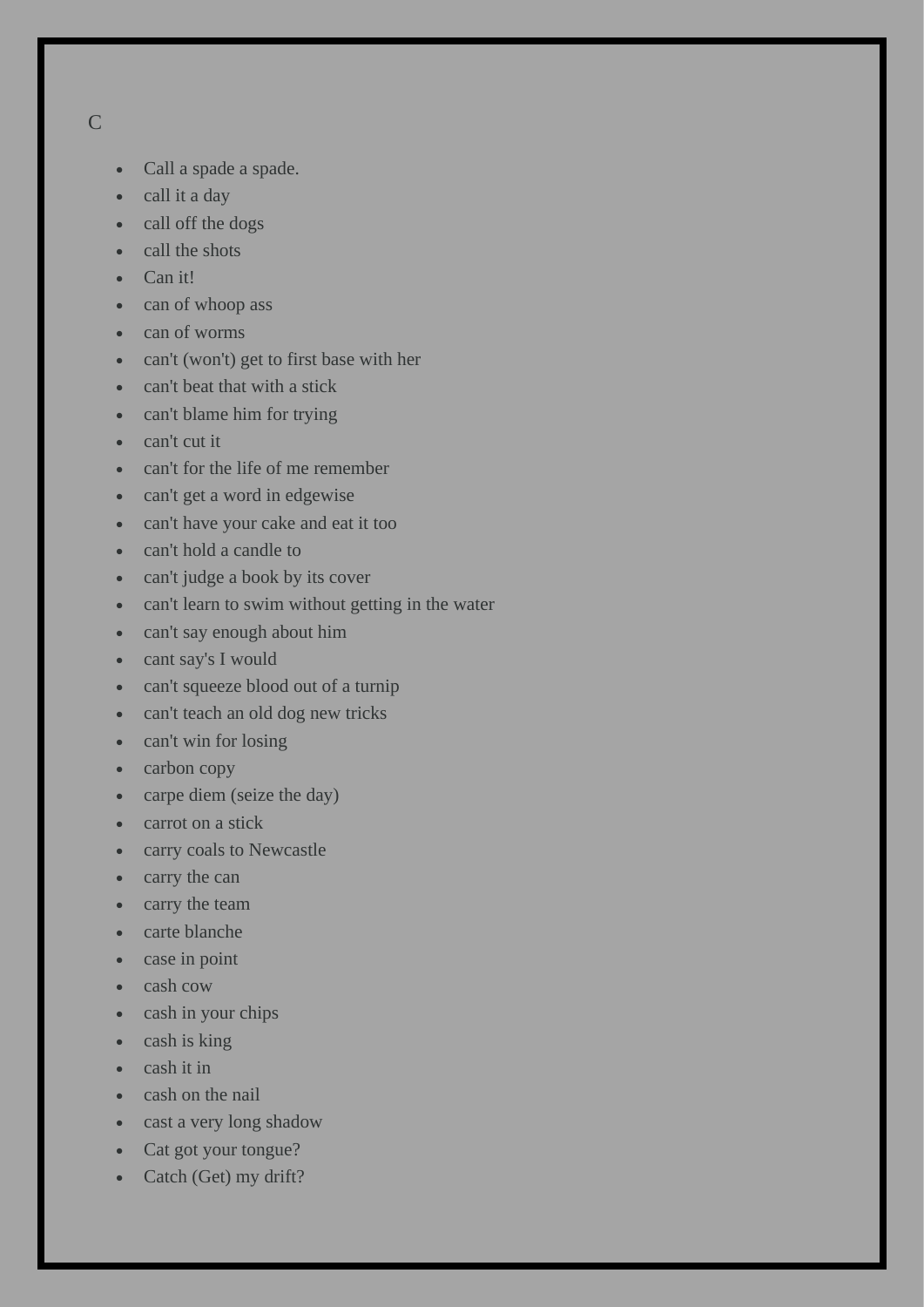- catch-22 (situation)
- catch a falling knife
- catch forty  $/$  40 winks
- catch hell if I do
- catch on
- catching some Zs
- cat-like grace
- cat's whiskers
- caught between a rock and a hard place
- caught between Scylla and Charybdis
- caught by the short hairs
- caught in the crossfire
- caught me off-guard
- caught red-handed
- caught with his hands in the till
- caught with his pants down
- caught with your hand in the cookie jar
- chain is only as strong as it's weakest link
- chalk and cheese
- champ at the bit
- Champagne tastes and a beer budget
- change your tune
- changes hands
- channel surfing
- chapter and verse
- Charity begins at home.
- charm offensive
- charm the pants off
- charmed life
- chatty Cathy
- cheap at half the price
- cheap shot
- cheap trick
- check it out
- check's in the mail
- cherchez la femme
- chew out
- chew the cud
- chew the fat
- chewing nails and spitting tacks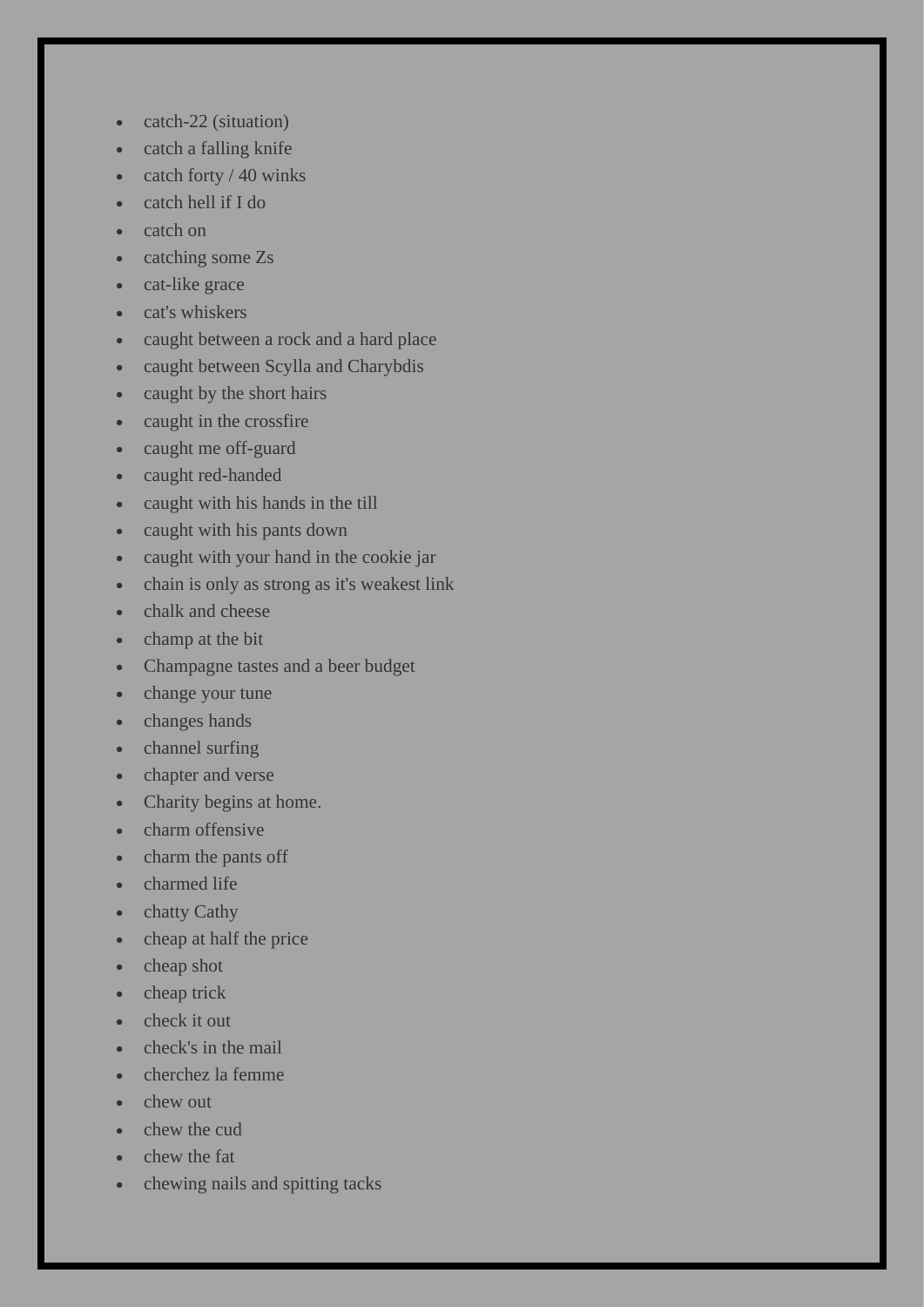- chick flick
- chief cook and bottle washer
- children should be seen and not heard
- child's play
- chink in the armor
- chip in
- chip off the old block
- chip on his shoulder
- chit-chat
- chock full
- chock-a-block
- chop and change
- chow down
- chuck-a-nana : throwing a temper tantrum (Australian)
- clam up
- clapped out
- clash of the titans
- clean as a whistle
- clean bill of health
- clean sweep
- Cleanliness is next to Godliness.
- clear as a bell
- clear as mud
- clear blue water
- clear the air
- clear the decks
- climb on the bandwagon
- climbing the walls
- close but no cigar
- close call.
- close early and often
- close enough for jazz
- close only counts in horseshoes
- close quarters
- (to) close ranks
- Close your eyes and think of England.
- closing the barn door after the horse has bolted
- Cloud-Cuckoo-Land
- clucking and bucking with the other hens
- clue me in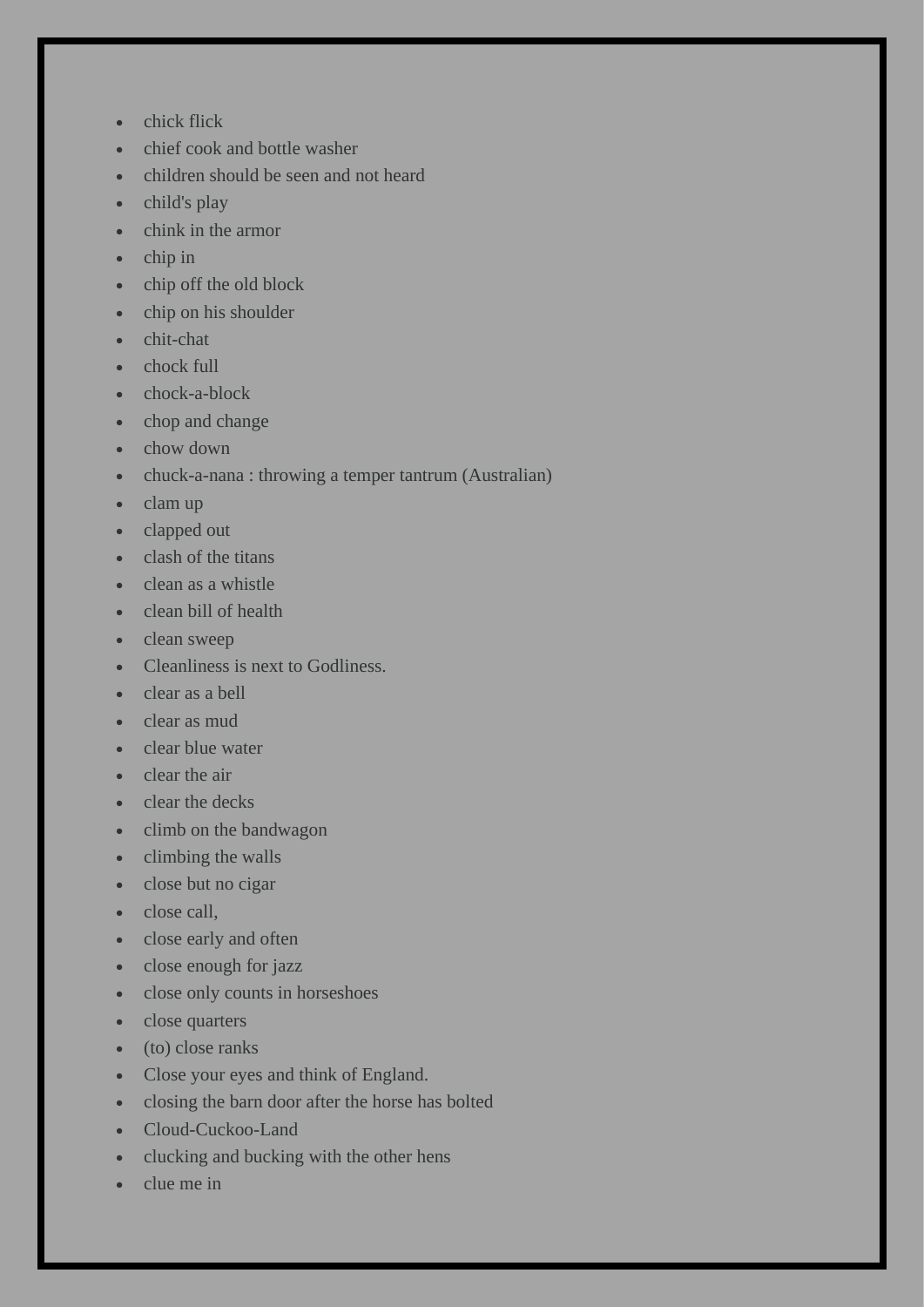- coast to coast
- cock and bull story
- cock up
- cockles of your heart
- coin a phrase
- cold as a witch's tit
- cold as ice
- cold comfort
- cold enough to freeze the balls off a brass monkey
- cold feet
- cold hands, warm heart
- cold shoulder
- cold turkey
- come a cropper
- come a'callin
- Come again?
- come hell or high water
- come in under the wire
- come out of the closet
- come up short
- come up trumps
- come what may
- coming apart at the seams
- coming down in buckets
- coming down the pike
- comparing apples to oranges
- contemplate my navel
- cook one's goose
- cook the books
- cooking with gas (now)
- cool as a cucumber
- cool Britannia
- cool your heels
- cool your jets
- copper-bottomed guarantee
- cor blimey
- cost an arm and a leg
- cotton on to someone
- couldn't do it to save his soul / hide
- couldn't fight his way out of a wet paper sack / bag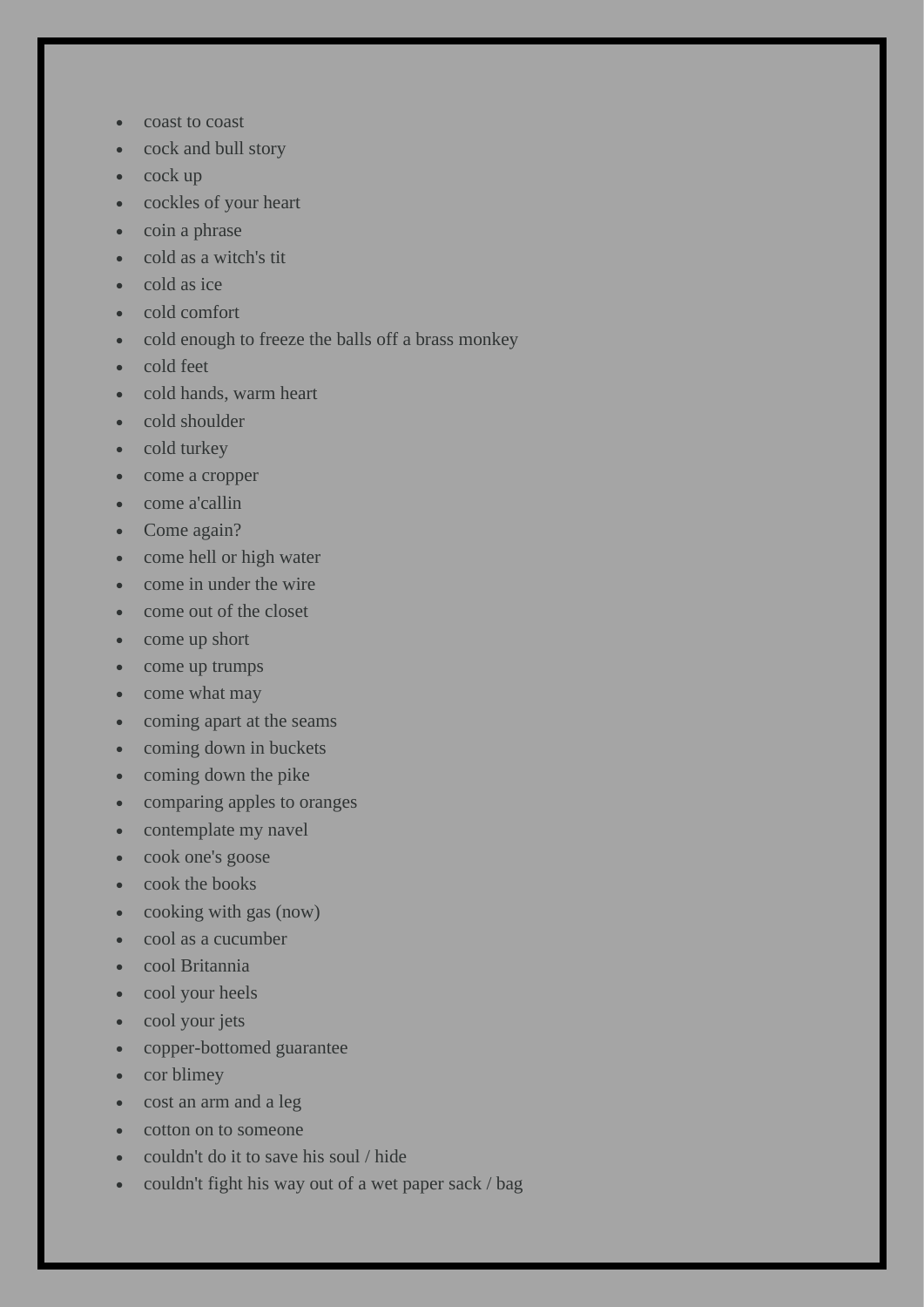- couldn't make heads or tails of it
- count your blessings
- cover my ass
- crack down
- crack the code
- crack the whip
- cracker Jack
- cracking up
- crammed in like sardines
- crazy as a loon
- crazy like a fox
- crazy / mad as a march hare
- cream of the crop
- Credit where credit is due,
- creme de la creme
- Crime doesn't pay.
- crocodile tears
- cross the line
- crossing the Rubicon
- cruisin' for a bruisin'
- Cry Havoc and let slip the dogs of war.
- cry me a river
- cry over spilled milk
- cry wolf
- curb your enthusiasm
- curiosity killed the cat
- curry favor
- curse a blue streak
- cut and run
- cut corners
- cut from the same cloth
- cut it out
- cut no ice
- Cut off your nose to spite your face.
- cut the mustard
- cut to the chase
- cut your losses
- cut your teeth
- cute as a button
- cuts like a knife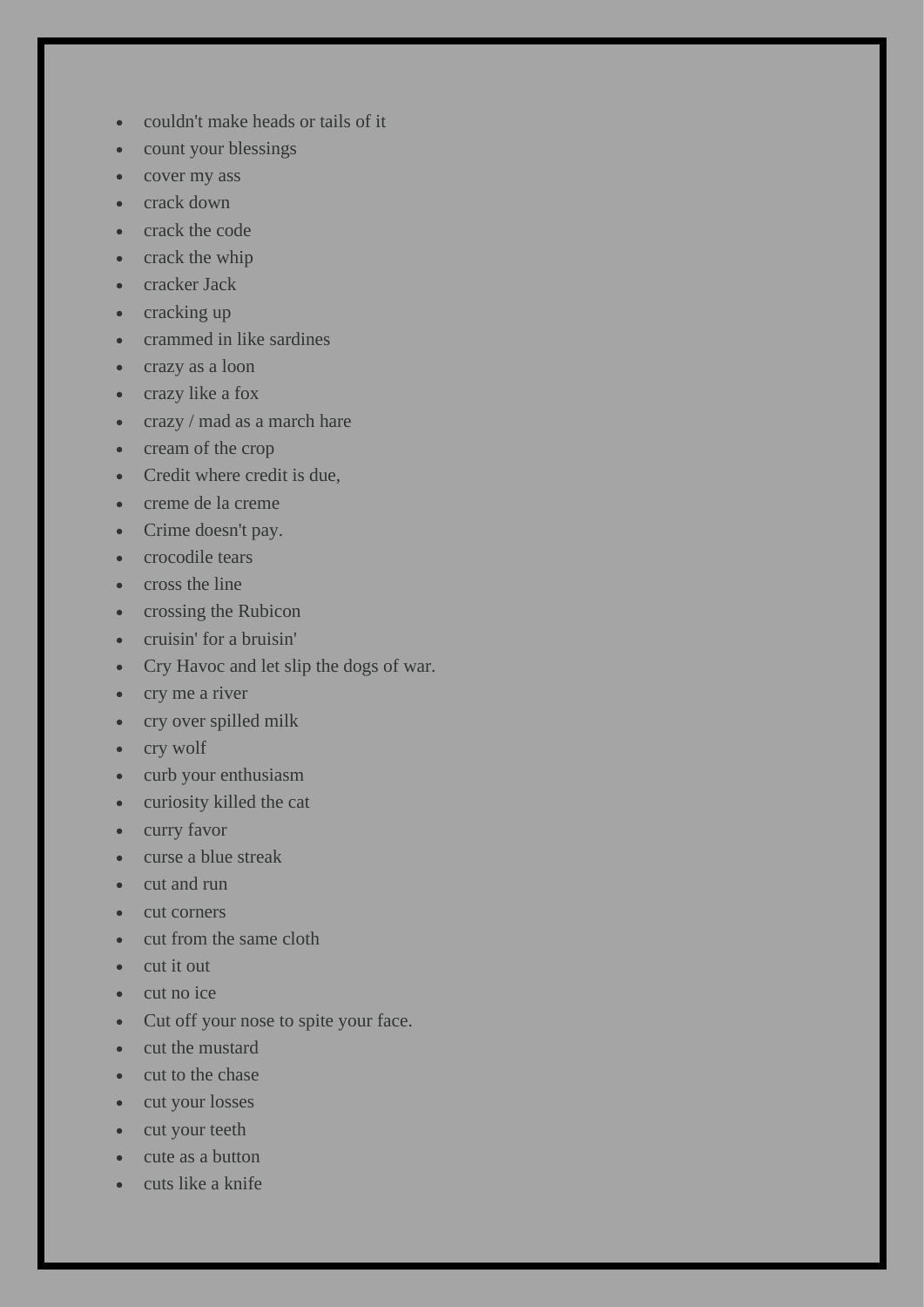- cuts to the core
- cuts to the quick
- cutting through all the red tape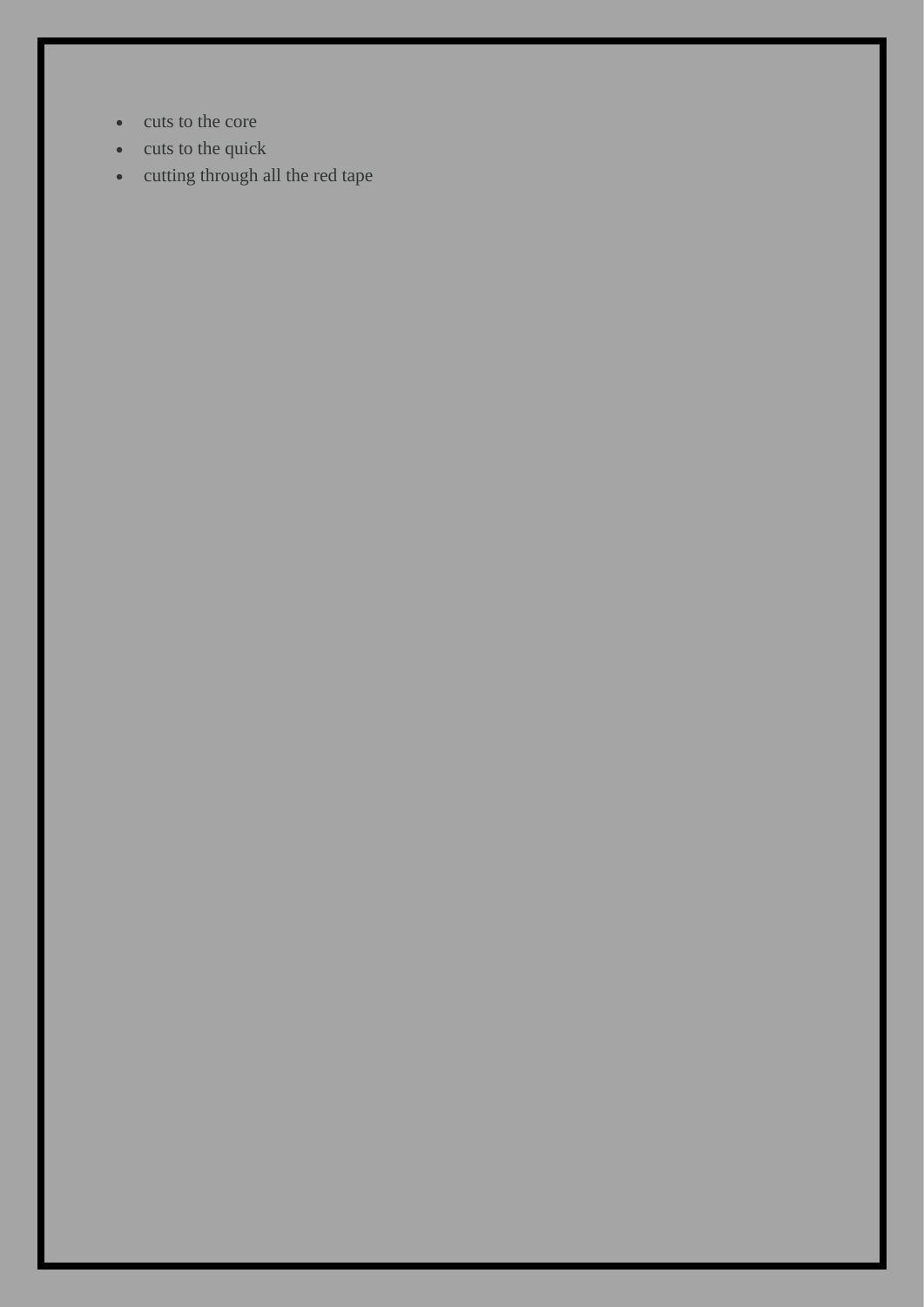## D

- dagger / knife in the heart
- damned if you do and damned if you don't
- dance with the Devil
- dances (moves) to the beat of a different drummer
- dangle a carrot in front of him
- dark horse
- darting to and fro
- dat dawg don't hunt no more
- David versus Goliath
- Davy Jones' locker
- (a) day late and a dollar short
- daylight robbery
- dead as a Dodo
- dead as a doornail
- dead ringer
- deal with it
- dealt a fatal blow
- death by a thousand cuts
- deep in thought
- deer in headlights
- designer stubble
- deus ex machina
- diamond in the rough
- die-hard
- different kettle of fish
- dig yourself into a hole
- dip your toe in the water
- dirt cheap
- distance makes the heart grow fonder
- $\bullet$  do a one-eighty / 180
- Do as I say and not as I do.
- Do birds fly?
- Do not call us, we will call you.
- Do not count your chickens before they hatch.
- do not go there
- do not have a clue
- Do not keep a dog and bark yourself.
- Do not look a gift horse in the mouth.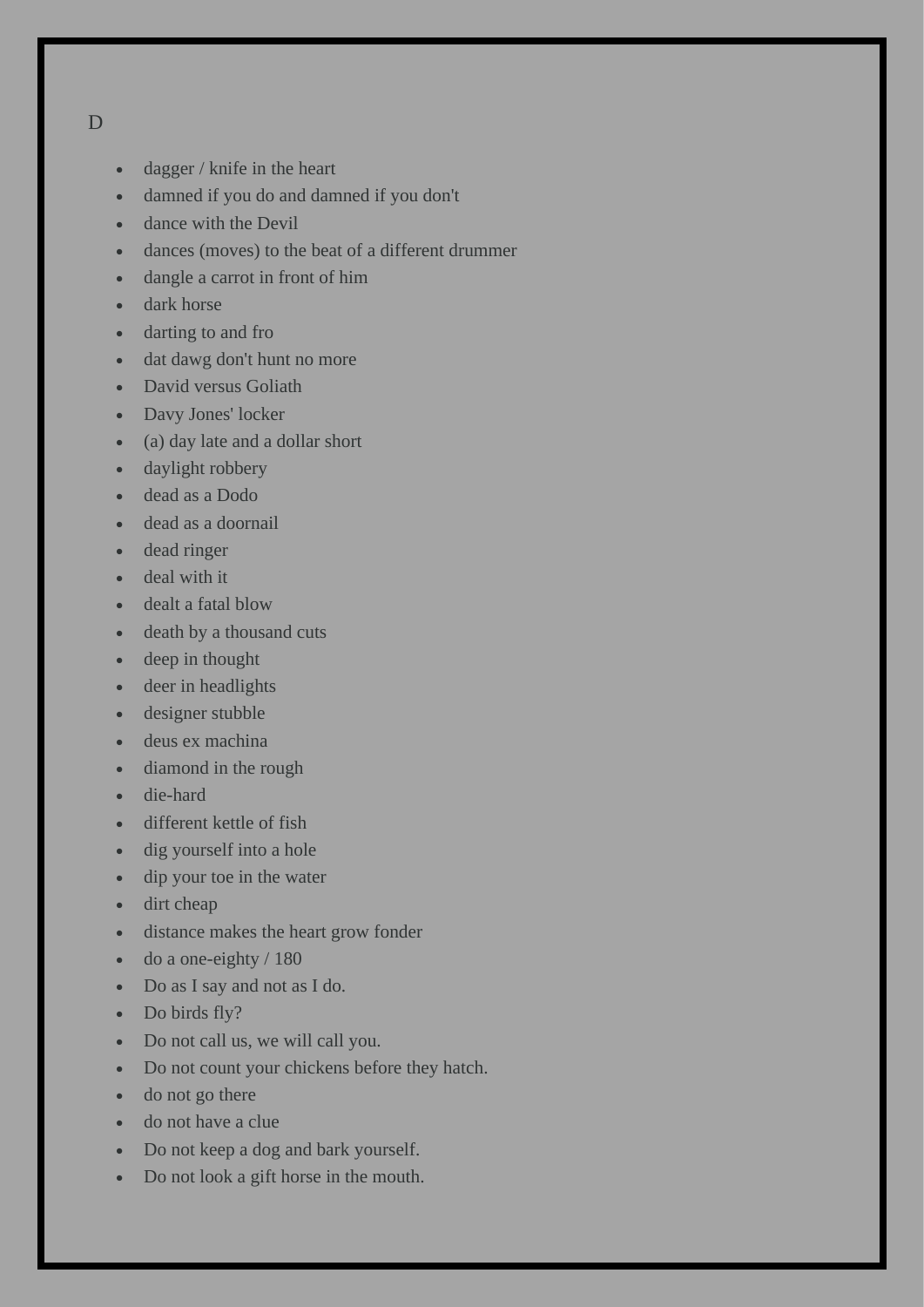- do not poke the bear
- do not pull my leg
- Don't try to teach your Grandma to suck eggs.
- Don't throw the baby out with the bath water.
- do or die
- Do unto others as you would have other do unto you.
- do what it takes
- Does a bear sh#t in the woods?
- doesn't know if she's washing or hanging out
- does not know shit from Shinola
- doesn't have a prayer
- doesn't stand a chance
- dog days
- dog eat dog
- dog in the manger
- dog tired
- Dogs bark, but the caravan moves on.
- (the) dog's bollocks
- dog's breakfast
- dog's dinner
- Dogs have masters, cats have staff.
- (a) dog's life
- doing the horizontal bop
- doing time
- done a runner
- done to a turn
- done up like a Christmas tree
- donkey's years
- don't air your dirty laundry in public
- don't be a party pooper
- don't be a stick in the mud
- don't be such a big girl's blouse (English)
- don't bite of more than you can chew
- don't bite the hand that feeds you
- don't burn your bridges
- don't change horses in midstream
- don't count your chickens before they're hatched
- don't do anything I wouldn't do
- don't fire 'til you see the whites of their eyes
- don't fly off the handle,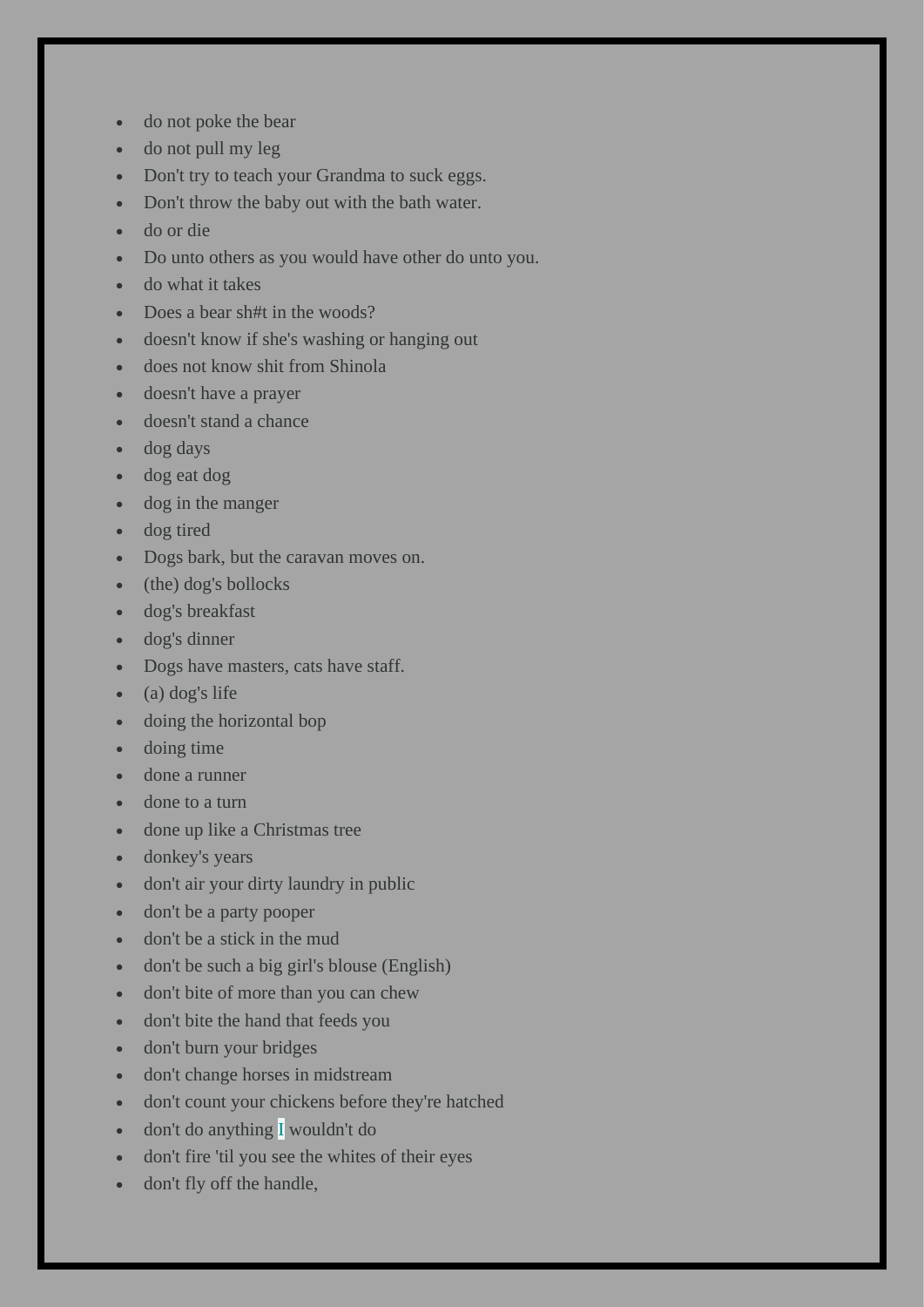- don't get your knickers in a twist (English)
- don't get your panties / shorts in a bunch / wad
- don't go there
- don't have a cow
- don't have two nickels to rub together
- don't hold your breath
- don't jump to conclusions
- don't know him from Adam
- don't let the bed bugs bite
- don't look a gift horse in the mouth
- don't look back
- don't make a fuss
- don't make me do something I'll regret
- don't paint the devil on the wall (German)
- Don't pee on my leg and tell me it's raining!
- don't push your luck
- don't put all your eggs in one basket
- don't rock the boat
- Don't shoot me, I'm just the messenger.
- don't sweat it
- don't take any wooden nickels
- don't tempt fate
- don't toot your own horn
- Don't trust the lock to which everyone has a key. (Swedish)
- don't upset the apple cart
- don't use a lot where a little will do
- don't want to cover old ground,
- dot the I's and cross the T's
- double dutch
- double whammy
- doubting Thomas
- down and out
- down at heel
- down in the mouth
- down on your/his luck
- down the hatch
- down the pan
- down the tubes
- down to earth
- down to the wire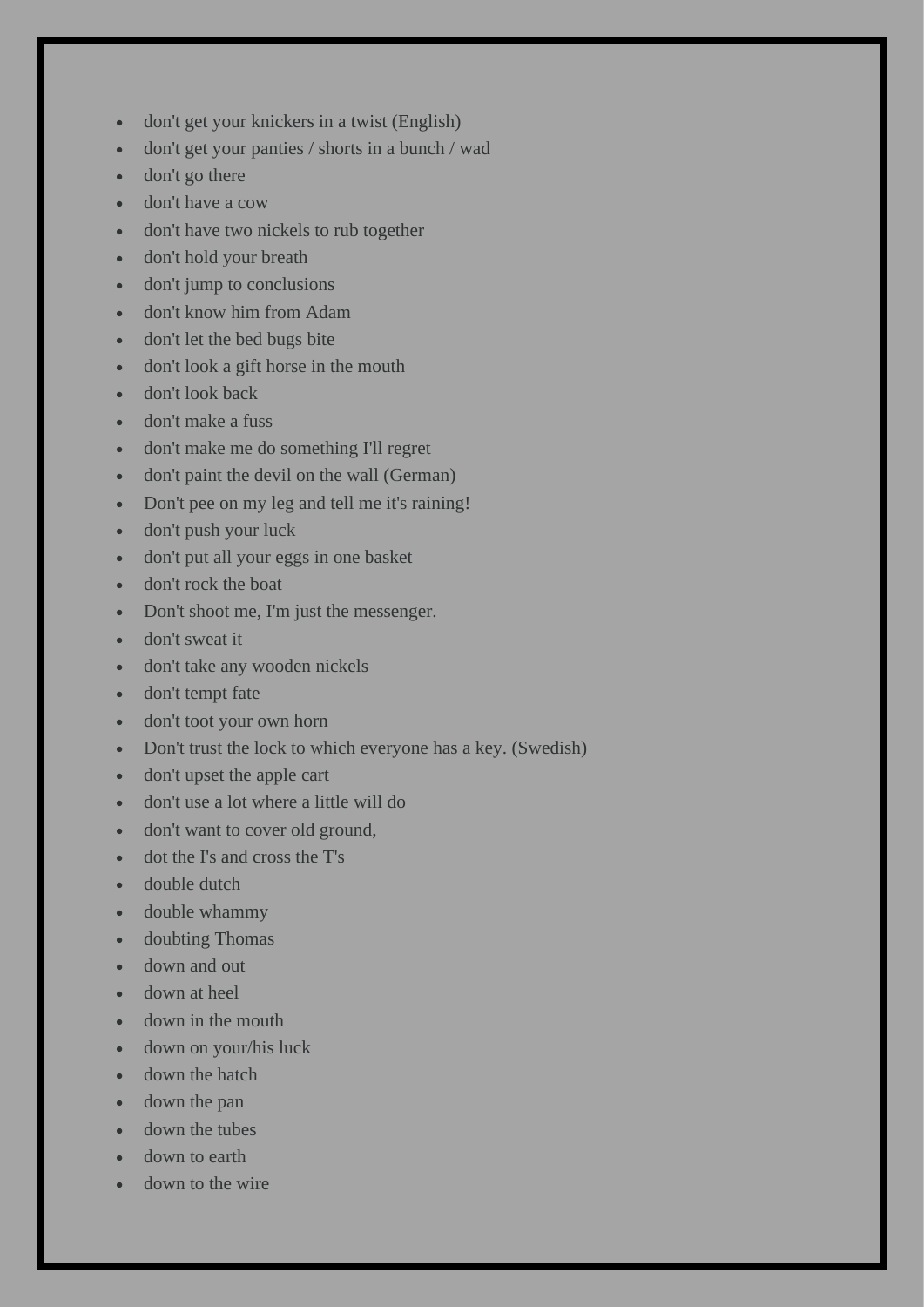- drain the lizard
- draw a blank
- draw the line
- dream on
- dressed to kill
- dressed to the nines
- drink like a fish
- drive me to drink
- drive me/you nuts
- drive me/you up a wall
- drive someone doolally
- drive the point home
- driving your ducks to a (mighty) poor pond
- drop a dime
- (a) drop in the bucket
- drop me a line
- drop-dead gorgeous
- dropping like flies
- drown your sorrows
- drum up support
- drunk as a skunk,
- dry as a bone
- ducks in a row
- dumb as a post
- dumber than a bag of hammers
- dumber than a box of rocks
- duvet day
- dyed in the wool,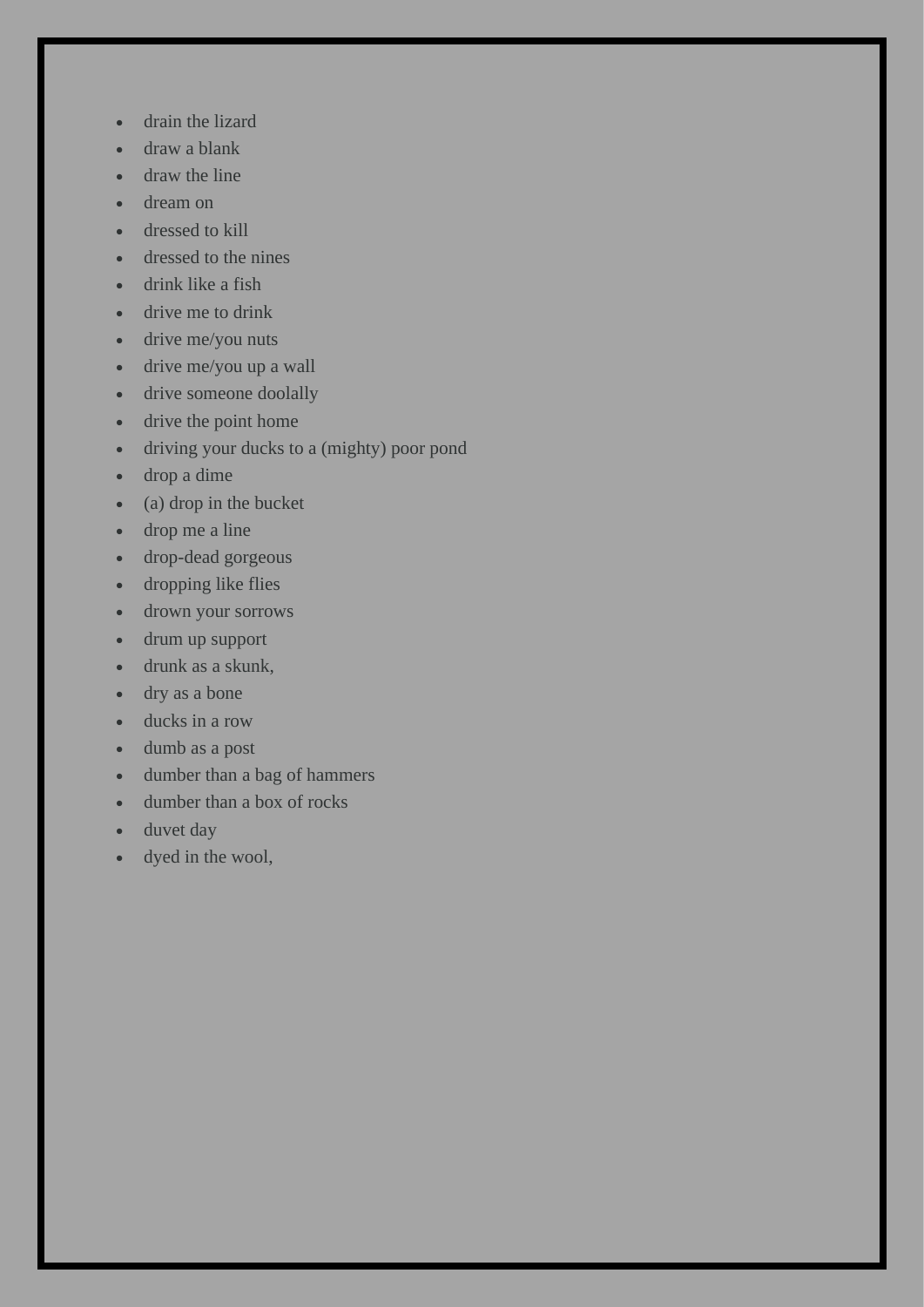- - eager beaver
	- early bird catches the worm
	- Early to bed, early to rise makes a man healthy, wealthy and wise,
	- earmark something
	- earn one's stripes
	- earned his wings
	- easier said than done
	- easy as 123
	- easy as ABC
	- easy as pie
	- eat dirt
	- eat, drink and be merry
	- eat like a horse
	- eat my dust
	- eat my hat
	- eat one's words
	- eat your heart out
	- eaten out of house and home
	- eating humble pie
	- economical with the truth
	- egg on your face
	- (to) egg on
	- Elementary, my dear Watson.
	- (the) elephant in the room
	- (at the) eleventh hour
	- Elvis has left the building.
	- emotional roller coaster
	- empty flattery
	- (the) ends justify the means
	- Et tu, Brutus?
	- Even a blind squirrel finds an acorn once in a while.
	- even keel
	- Even Stevens
	- every dark cloud has a silver lining
	- every dog has his day
	- every man for himself
	- every man has his price
	- Every man has stupid thoughts, only wise men keep them quiet. (Swedish)

E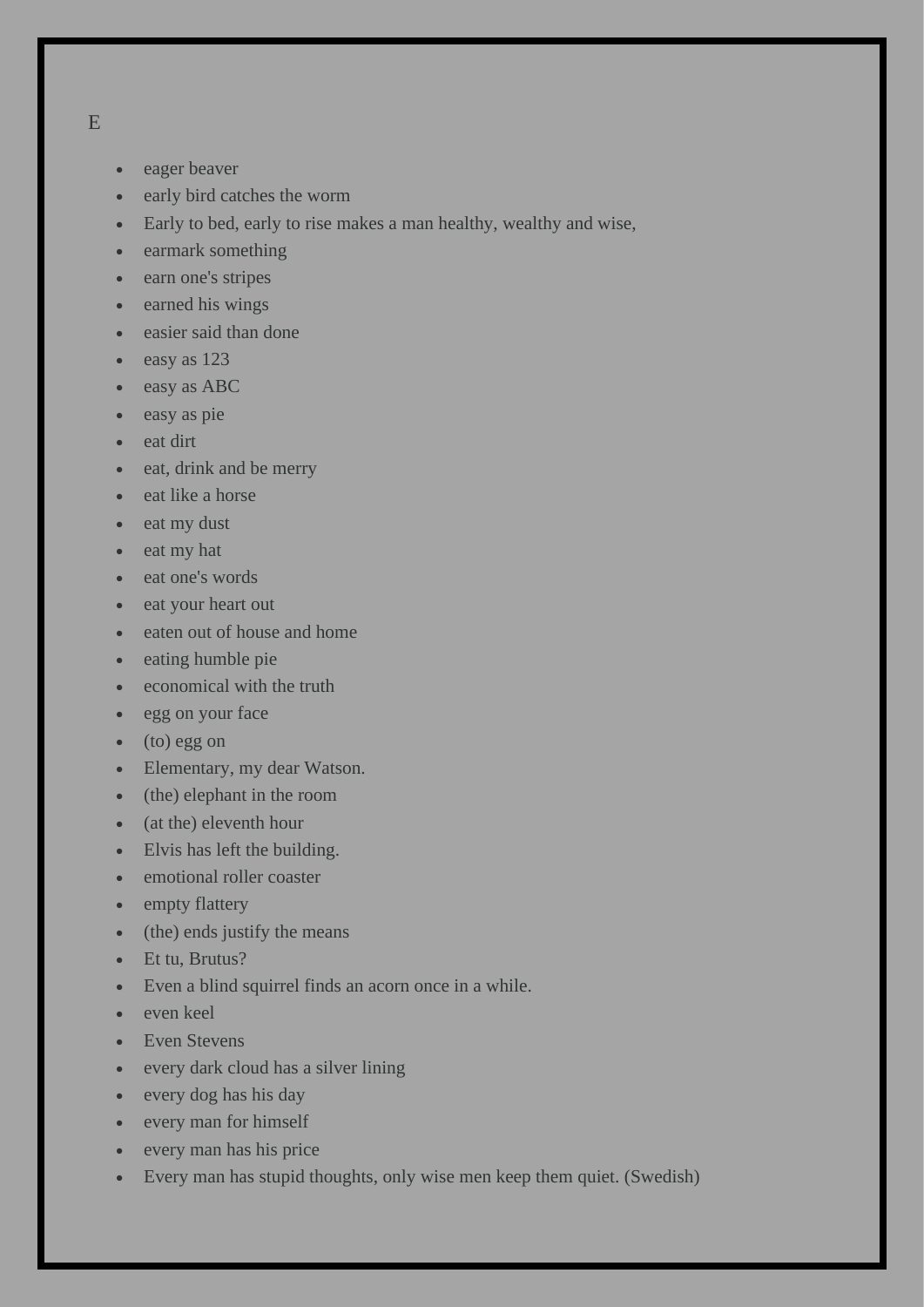- every rose has its thorn
- every Tom, Dick, and Harry
- every which way but loose
- everyone has their cross to bear
- everything but the kitchen sink
- everything's coming up daisies
- everything's coming up roses
- everything's copasetic
- everything's hunky dory
- exceedingly well read
- Excuse me while I kiss this guy.
- excuse my French
- Eye for an eye, tooth for a tooth.
- Eye of newt and toe of frog, wool of bat and tongue of dog.
- eye to eye
- eyeball someone or something
- eyeball to eyeball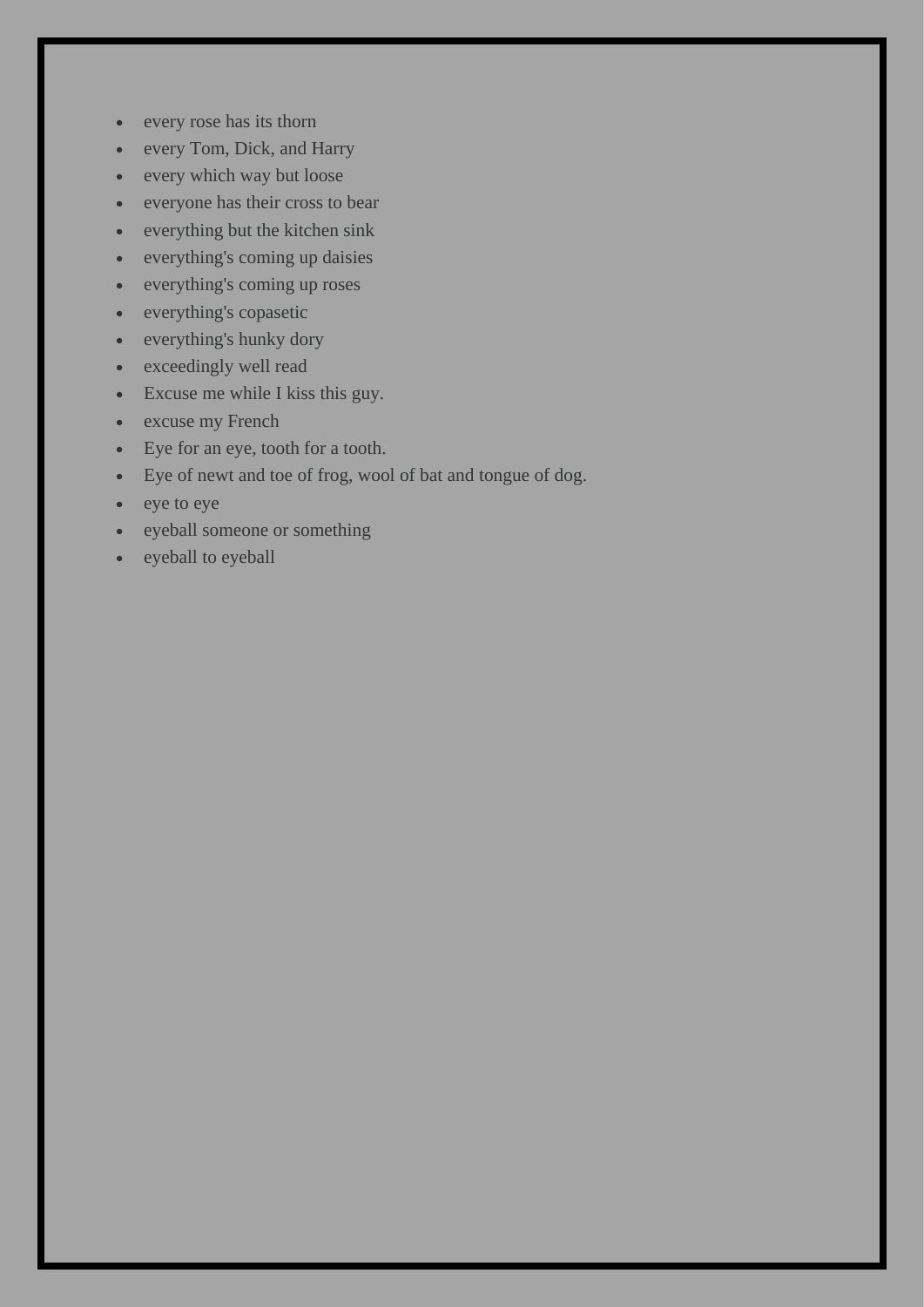F

- (a) face like a bulldog chewing on a wasp
- (a) face like a burst couch
- (a) face like a dropped meat pie
- (a) face only a mother could love
- (the) face that launched a thousand ships
- (a) face that would scare a dog out of a butcher shop
- face the music
- face up to the facts
- fair and square,
- fair play
- fair weather friend
- fait accompli
- faith can move mountains
- fake it till you make it
- fall from grace
- fall guy
- fall head over heels
- fall off the back of a lorry
- fall on your sword
- fall through the cracks
- famous for fifteen minutes
- fan the flames
- fancy free
- fancy meeting you here
- fancy-pants
- far and away the best
- far be it from me
- far from the madding crowd,
- fashion victim
- $\bullet$  (a) fast buck
- faster than a speeding bullet
- faster than greased lightning
- fat as a cow
- fat as a pig
- fat chance
- feast your eyes on this
- (a) feather in his cap
- feed a cold, starve a fever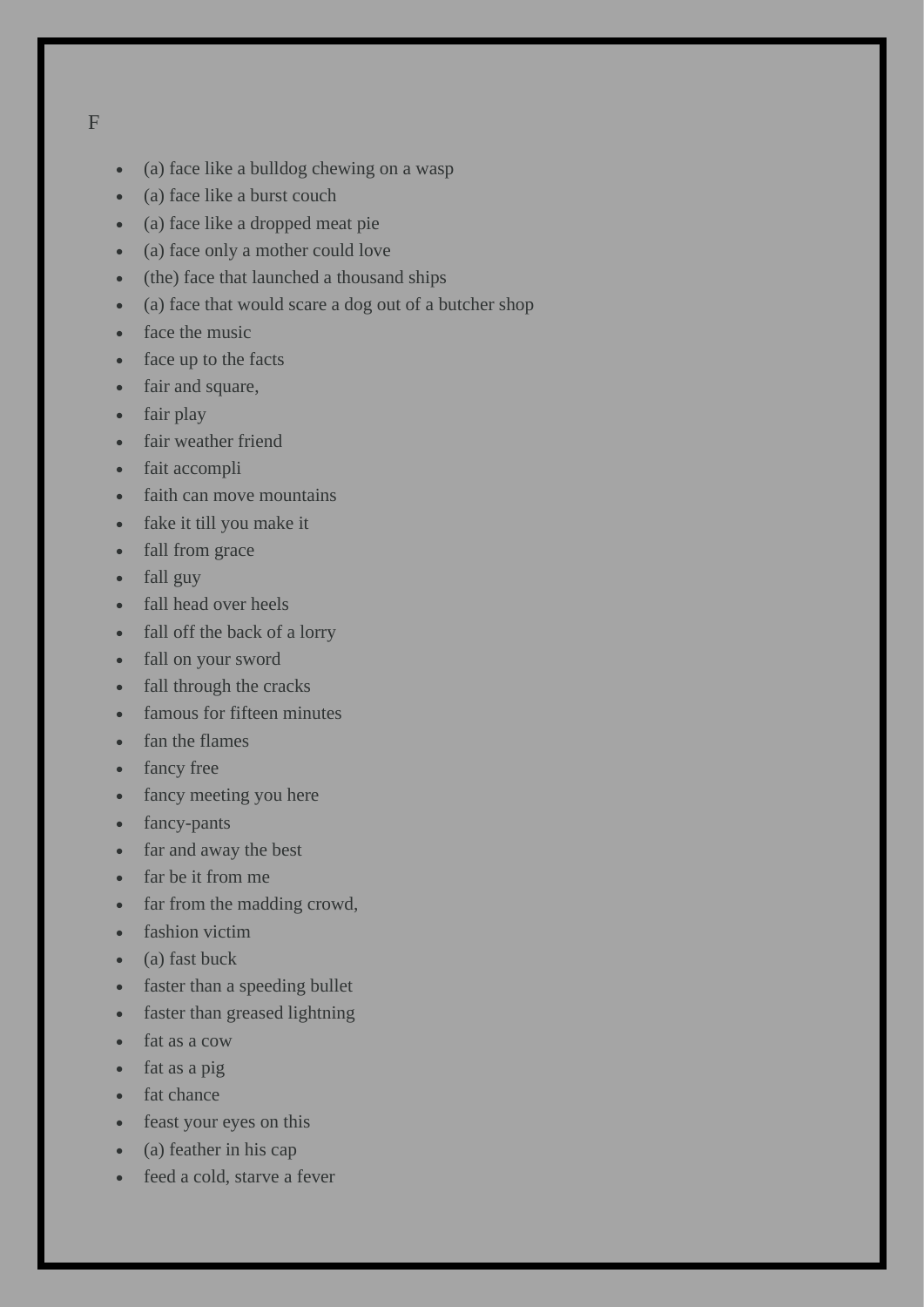- feeding frenzy
- feel like a fifth wheel
- fell off my plate
- (the) fickle finger of fate
- fiddling while Rome burns
- Fie, fi, foh, fum, I smell the blood of an Englishman.
- fight fire with fire
- fight like a man
- fight like cats and dogs
- fight the good fight
- figure it out
- filthy rich,
- finders keepers, losers weepers
- fine and dandy
- fine line
- finer than frog hair,
- fire in the belly
- firing on all cylinders
- First things first.
- fish or cut bait
- fish out of water
- fit as a fiddle
- fit to be hung
- fit to be tied
- fits and starts
- fits like a glove
- flag something down
- Flash as a rat with a gold tooth.
- flash in the pan
- flat as a board
- flat as a long-poured champagne
- flat as a pancake
- flat out
- flattery will get you nowhere
- flavor of the month
- fleet footed (fleet of foot)
- flesh and blood
- flipped her lid
- flirt with disaster
- flog a dead horse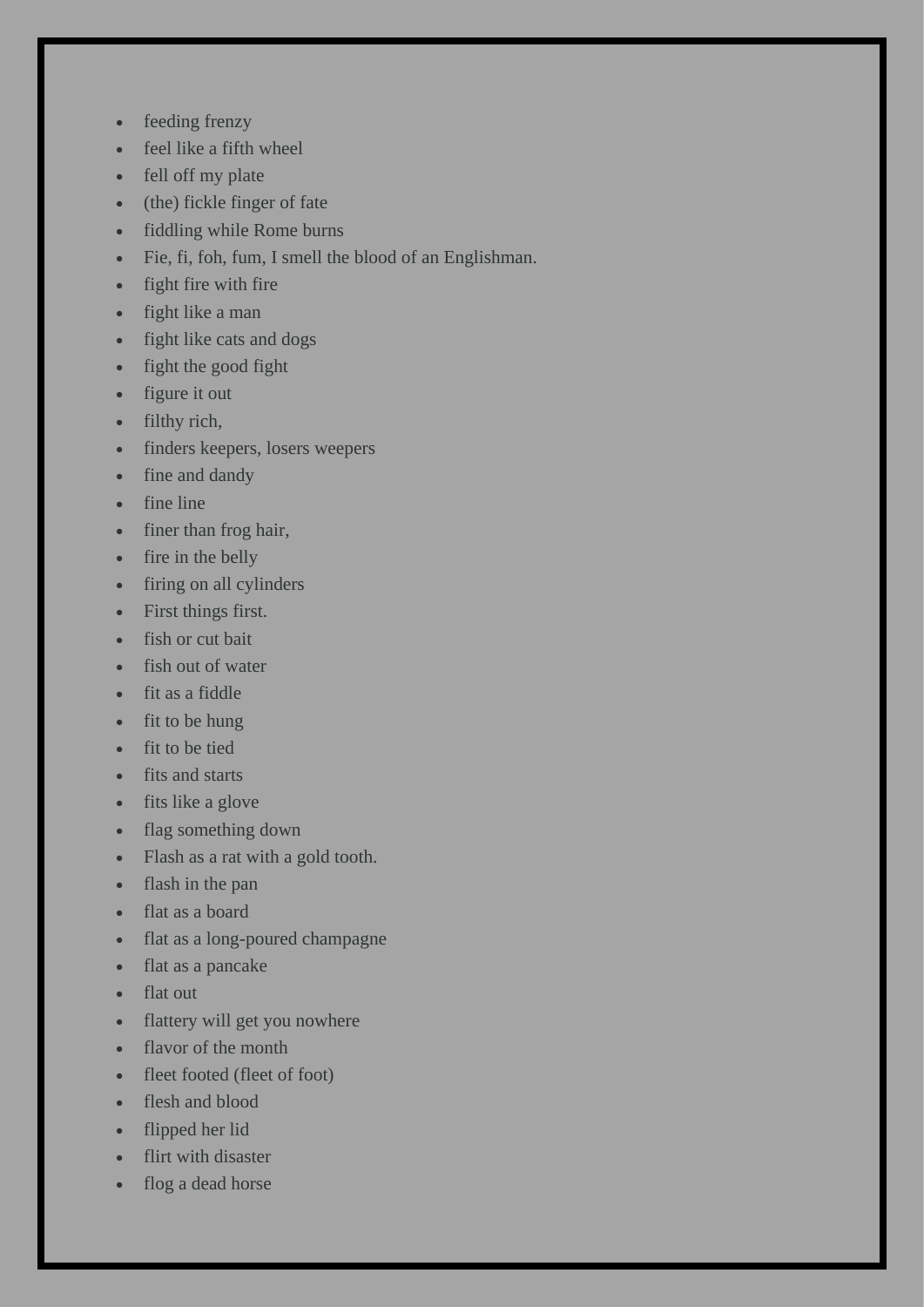- flotsam and jetsam
- flown the coop
- fly by night
- fly by the seat of your pants
- fly in the face of
- fly in the ointment
- fly off the handle
- fly on the wall
- flying by the seat of your pants
- foam at the mouth
- fob off
- follow suit
- Follow the leader.
- following in his footsteps
- Fool me once, shame on you, fool me twice, shame on me.
- fools' gold
- Fools rush in where angels fear to tread.
- foot in the door
- foot loose and fancy free
- foot the bill
- for crying out loud
- for ever and a day
- for everything there is a season
- for God's sake
- for Pete's sake
- for the love of God/Pete/Mike
- for want of the nail, the shoe was lost
- for whom the bell tolls
- forbidden fruit,
- forever and a day
- Forgive them for they know not what they do.
- fork out
- foul play
- four corners of the earth
- free as a bird
- free reign
- fresh as a daisy
- fresh out of ideas
- fried to one's tonsils
- Friends, Romans, Countrymen, lend me your ears.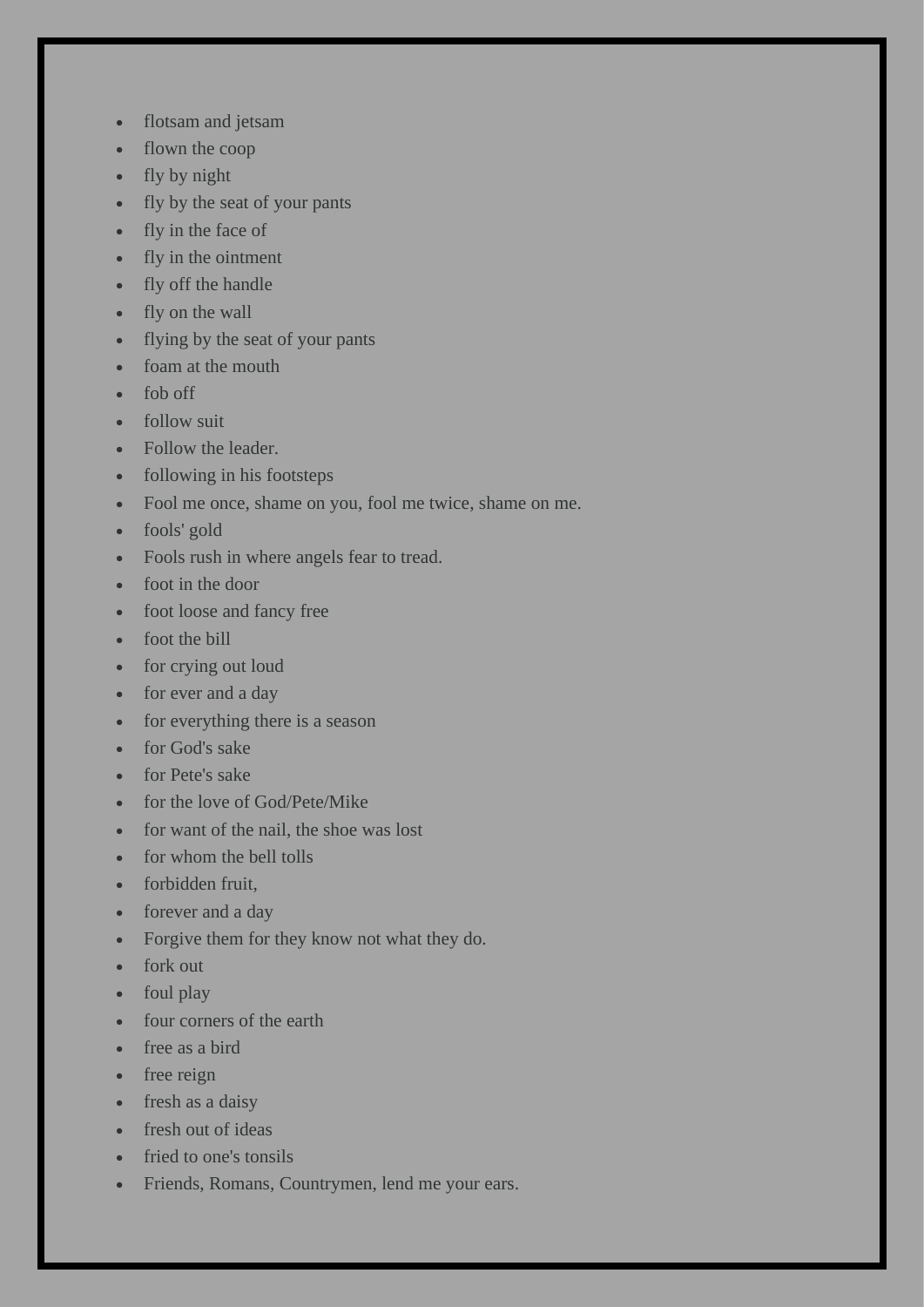- frisky as a puppy
- frog in my throat
- from day one
- from here to Timbuktu
- from sea to shining sea
- from strength to strength
- from the four corners of the earth
- from the frying pan into the fire
- fruit of your loins
- Fuddy-Duddy
- full Monty
- full of himself
- full of hot air
- full of mischief
- full of piss and vinegar
- full tilt
- full to the back teeth
- funny business
- Funny Farm
- funny you mention it
- fur coat and no knickers
- fuzzy wuzzy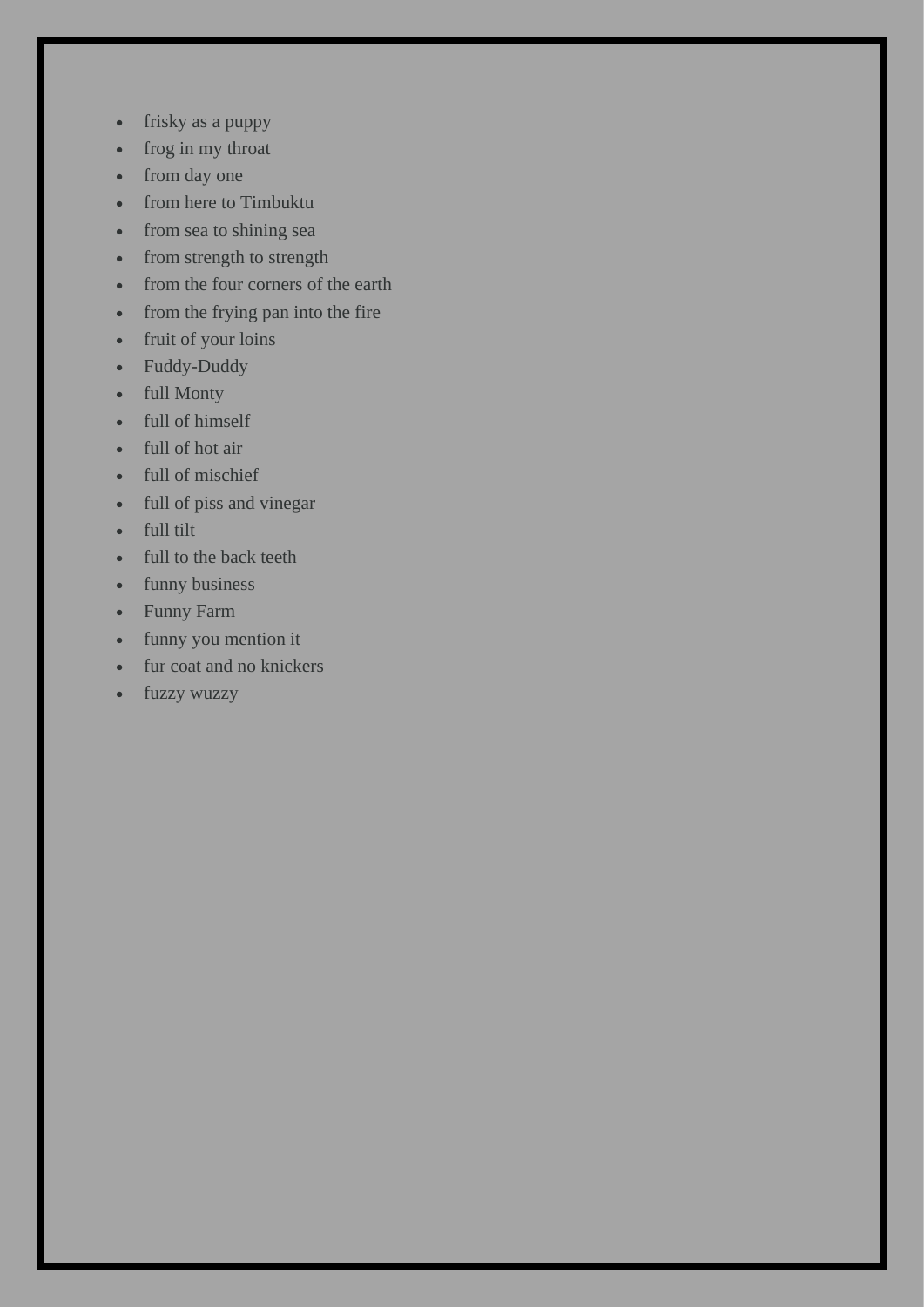- G
- Gadzooks!
- gag me with a spoon
- game is on the line
- gang bang
- gathering like flies
- gave it a wide berth
- gee whiz
- Generation X
- Genius is one percent inspiration and 99 percent perspiration.
- get / start the ball rolling
- get a grip on yourself
- get a handle on this
- get a life
- get a room
- get a word in edgewise
- get ahead early and stay ahead late
- get all worked up
- get along like oil and water
- get an earful
- get back up on the horse
- get cleaned out
- get crushed
- get down to bare bones
- get down to brass tacks
- get down to the nitty gritty
- get it outta my hair
- get lost
- Get my message?
- get off on the wrong foot
- get on her high horse
- get on her soap box
- get one's goat
- get out of here
- get outta town by sundown
- get over it
- get stuffed
- get the peanut butter out of your ears
- get the show on the road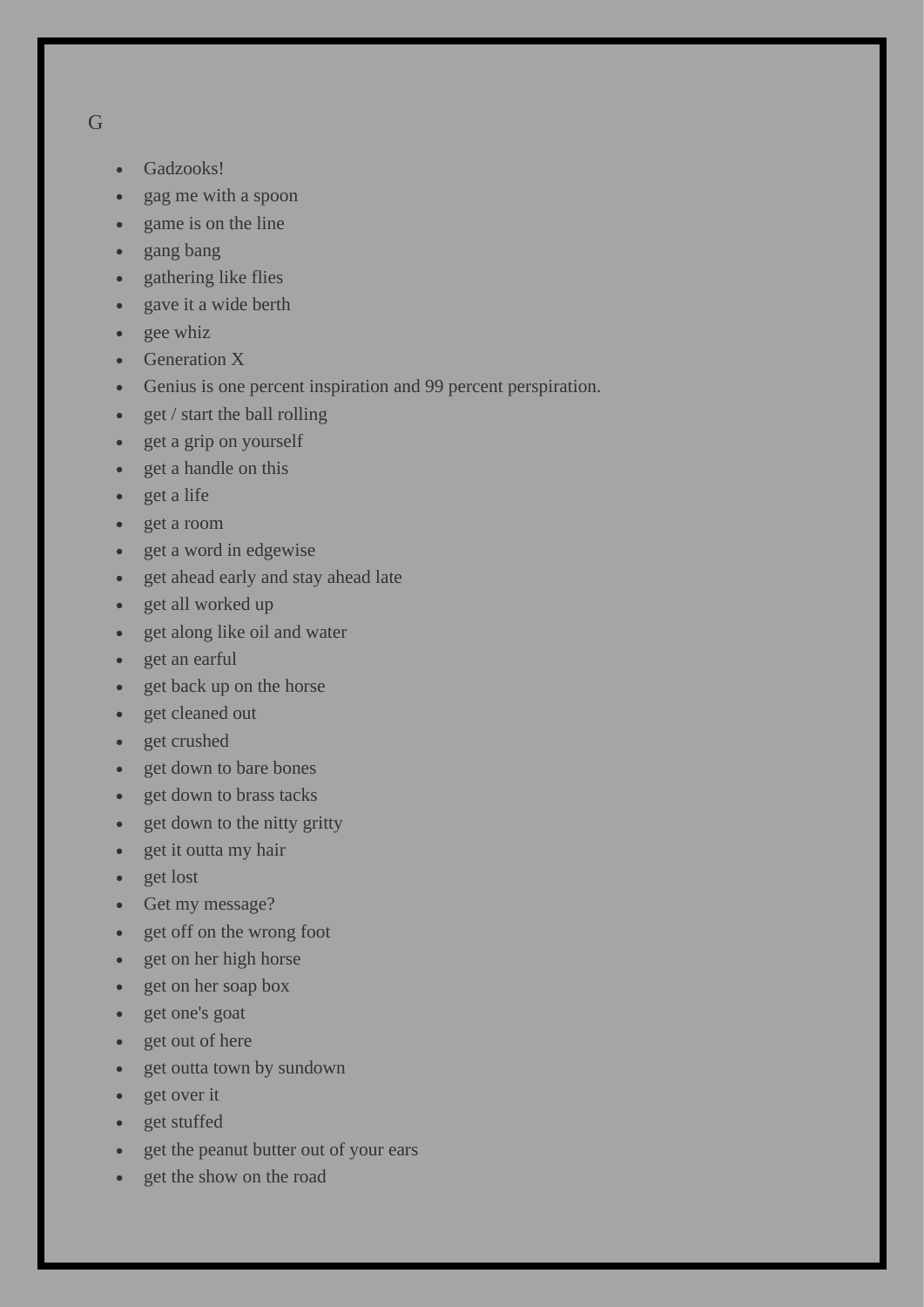- Get thee behind me, Satan.
- get to the bottom of it
- get underway
- Get used to it!
- Get with the program!
- get your arms around it
- get your ducks in a row
- get your feet wet
- get your foot in the door
- get your goat
- get your head in the game
- gift of the gab
- gild the lily
- gimme a break
- gird your loins
- give a hoot
- give a little take a little
- give a wide berth
- give an inch, and he takes a mile
- give and take
- give him a run for his money
- give it a rest
- give it a whirl
- give it away
- give me a hand
- give someone a break
- give the shirt off your back
- give them a hand
- give up the ghost
- give your right arm
- given to him on a silver platter
- giving someone the bird
- glass ceiling
- glimmer of hope
- gloss over
- glowing like a good deed in a naughty world
- glutton for punishment
- go against the grain
- go and boil your head
- go back to the well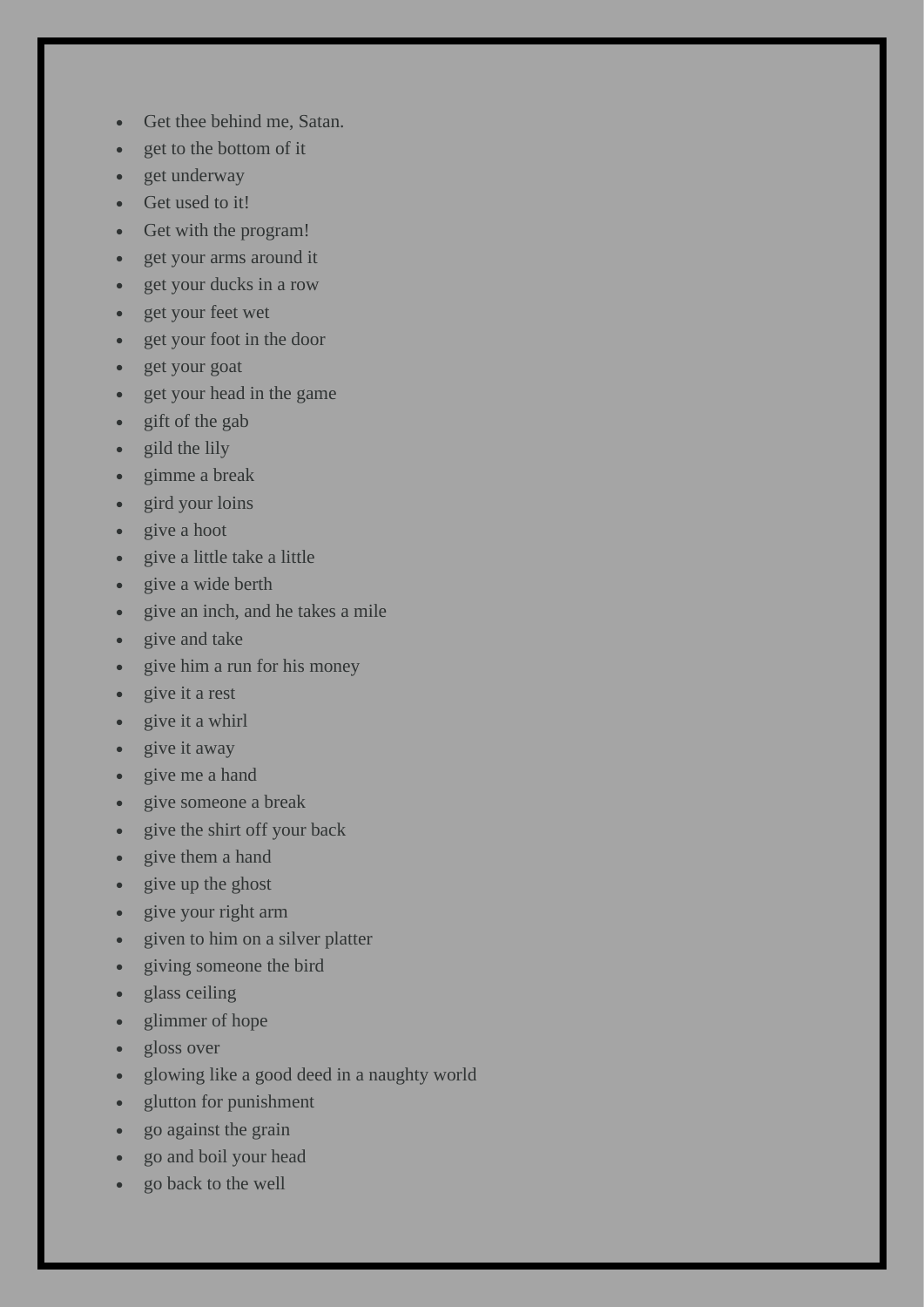- go ballistic
- go belly up
- go berserk
- go by the book
- go figure
- go fly a kite
- go for broke
- go head to head
- go jump in the lake
- go like the clappers
- go off at half-cock
- go out in a blaze of glory
- go out on a limb
- go over his head
- go overboard
- go the extra mile
- go through the motions
- go through the roof
- go to pot
- go to the dogs
- go together hand in hand
- go too far
- go where the green lights lead you
- go with the flow
- go with your gut
- God help us.
- God only knows.
- God speed
- God willing (and the creek don't rise)
- going against the tide
- going bananas
- going gang-busters
- going nineteen to the dozen
- going to hell in a hand basket
- gold digger
- golden child
- Gentlemen Only, Ladies Forbidden
- gone but not forgotten
- gone to the dogs
- good as gold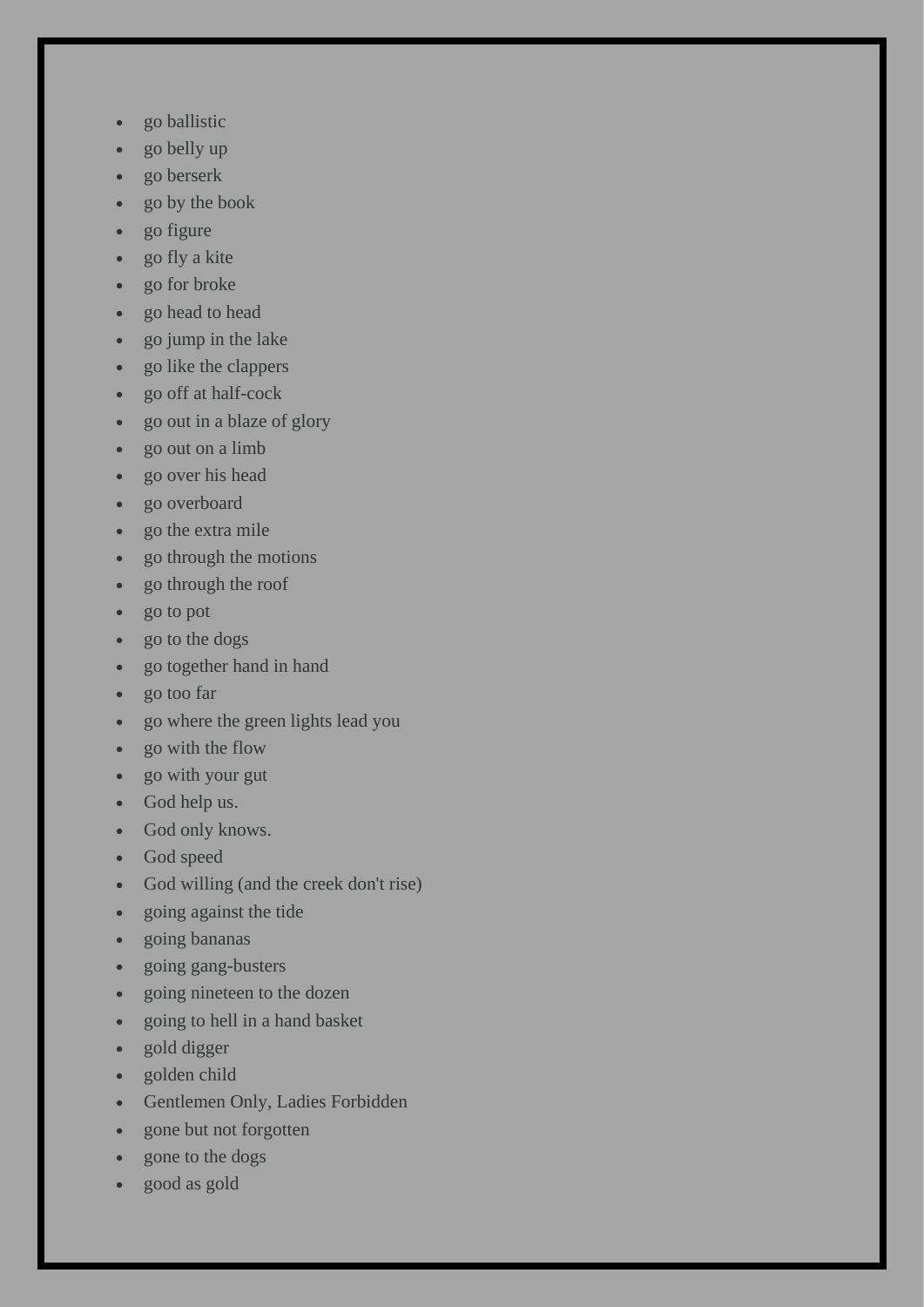- good as new
- (a) good beginning makes a good ending
- good call
- Good fences make good neighbors.
- (a) good man is hard to find
- good men and true
- Good one!
- Good riddance!
- good rule of thumb
- good Samaritan
- good soldier
- good things come to those who wait
- good to go
- good to the last drop
- Goody Two-Shoes
- goofing off
- Gordon Bennett
- got a hole in his pocket
- got a leg up on it
- got a loaf in the oven
- got beat like a drum
- got burned
- got him by the short hairs
- got knocked up
- got lost in the shuffle
- got my mojo working
- got off on the right foot
- got off on the wrong foot
- got schooled
- got spanked
- got taken for a ride
- got the stuffing beat out of him
- got them by the short and curlies
- got under my skin
- got whooped
- got you over a barrel
- got your hand caught in the cookie jar
- got your head in the clouds
- got your nose all pushed out of joint
- grace of God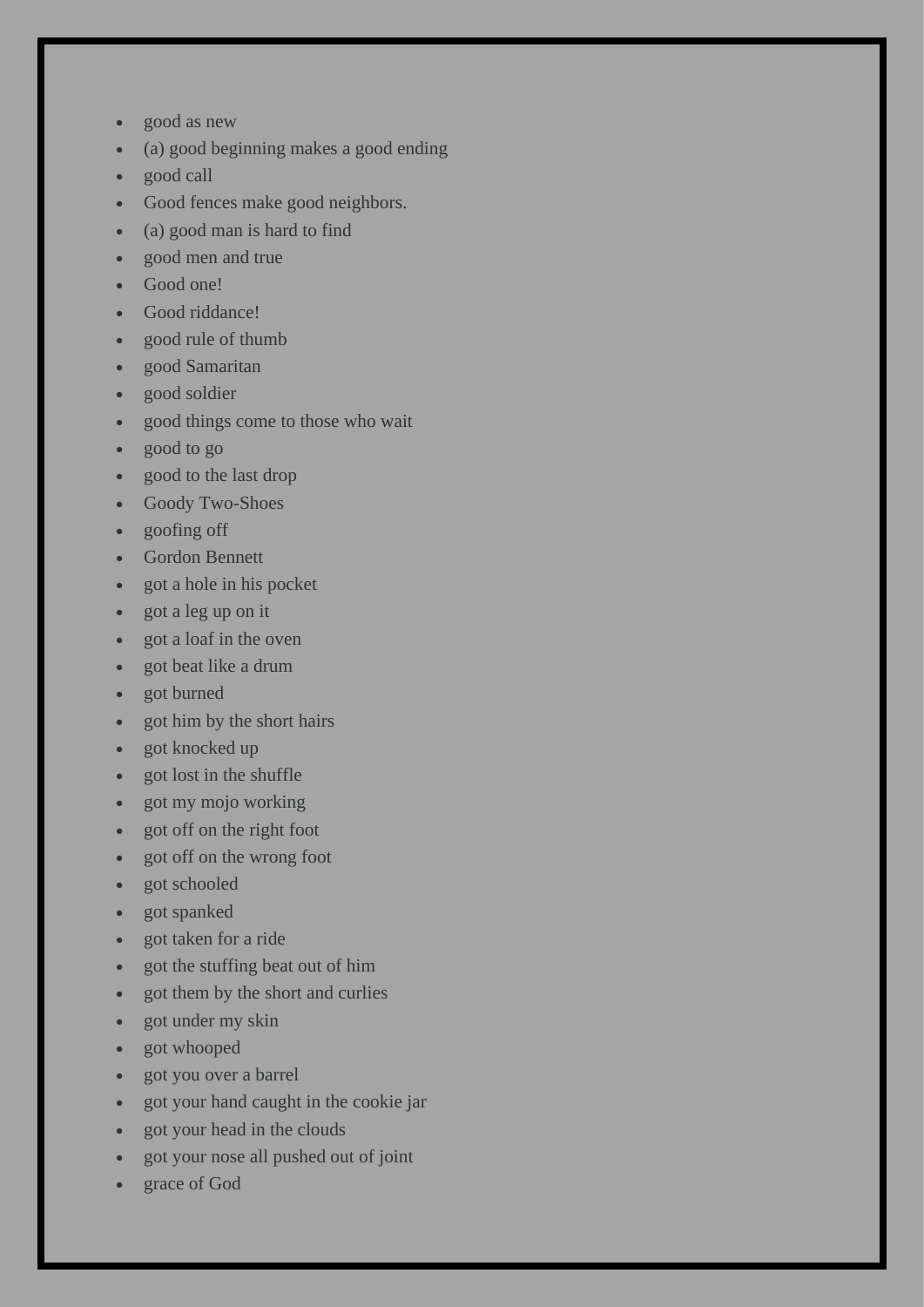- Grand Slam,
- grasping at straws
- (the) grass is always greener on the other side
- grass up
- graveyard shift
- grease a palm
- greased lightning
- green-eyed monster
- green with envy
- greener pastures
- grin and bear it
- grin like a Cheshire cat
- grinning from ear to ear
- grist for the mill
- ground rules
- Groundhog day
- growing like a weed
- gum up the works
- gunning for
- guns blazing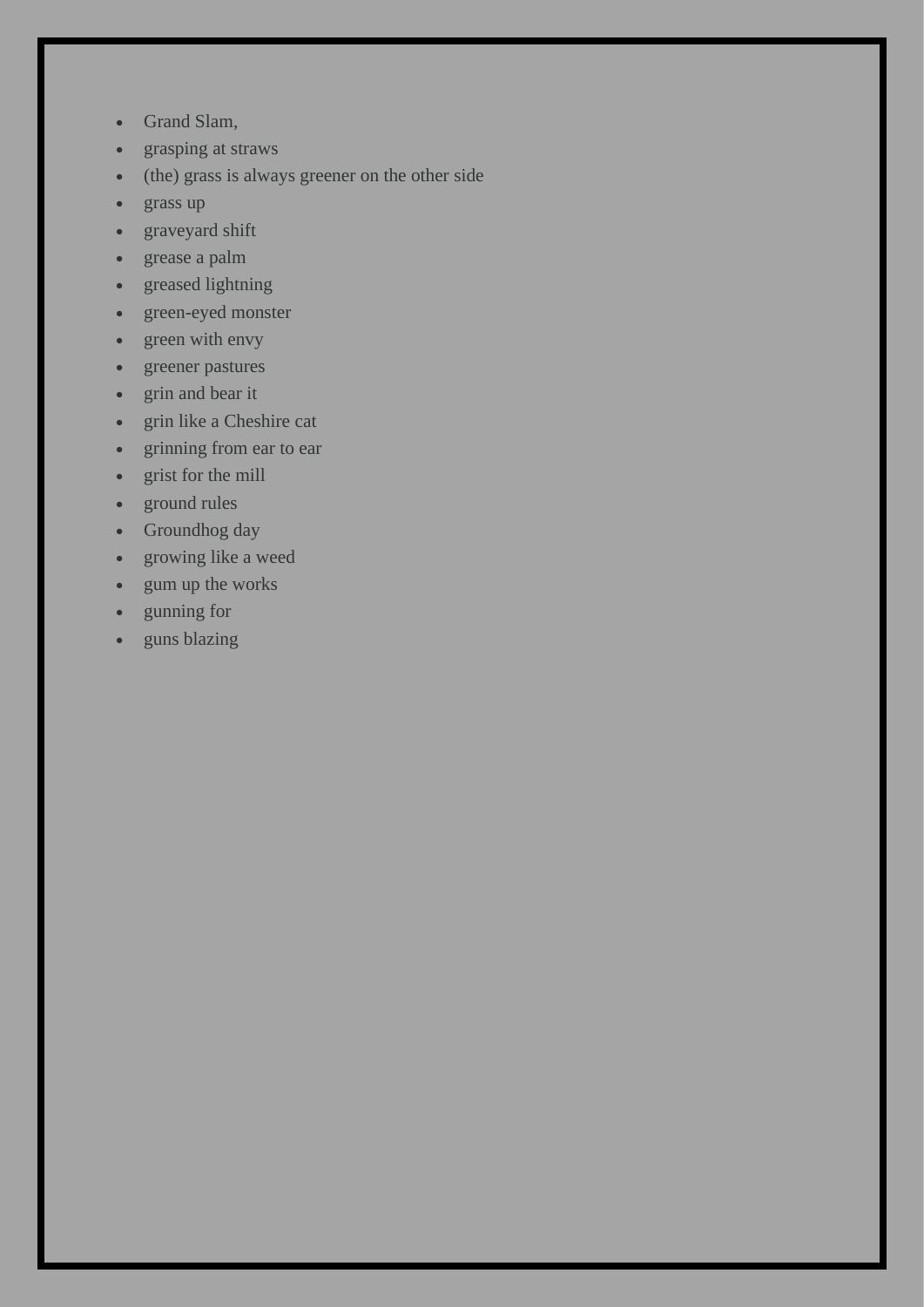H

- had his bell rung
- hair of the dog
- Halcyon days
- half a bubble off
- half a loaf is better than none
- half cocked
- half-baked idea
- Halt! Who goes there?
- hand over fist
- handbags at dawn
- handle it with kid gloves
- hands on
- hang by a thread
- hang in there
- hang me out to dry
- hang on every word
- hanging onto mother's apron strings
- hanky panky
- happy as a clam
- happy as a lark
- happy as a pig in mud / sh#t
- happy camper
- hard as a rock
- hard cheese,
- hard to swallow
- harder for a rich man to go to heaven than for a camel to go through the eye of a needle
- hare-brained idea
- harp on
- haste makes waste
- hat in hand
- haul someone over the coals
- have a heart
- have a nice day
- have an ax to grind
- have 'em in stitches
- have the last laugh
- haven't got a penny to my name
- haven't got a row to hoe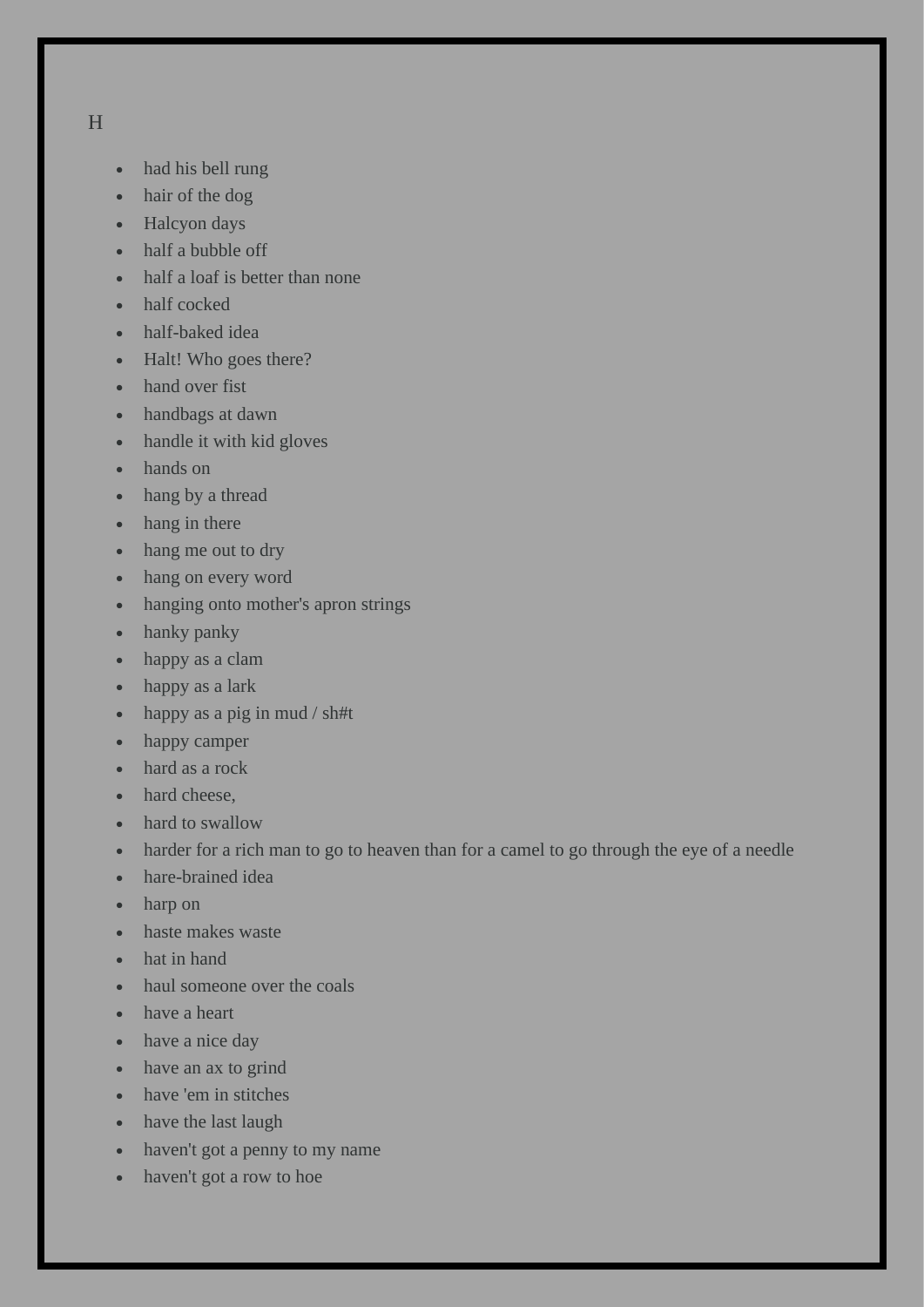- haven't got a row to hoe
- haven't seen hide nor hair of him
- he breasted his cards
- he can't see the forest for the trees
- he couldn't hit the broad side of a barn
- He doesn't know what time it is,
- he gave a hundred and ten percent
- he got plastered
- he got the short end of the stick
- he has a few loose screws
- he has a way with words
- he has egg on his face
- he is toast
- he knows which side his bread is buttered on
- he learned his lesson
- he left no stone unturned
- he let the cat out of the bag
- he looks like death warmed up
- he made a mad dash for it
- He never met a doughnut he didn't like.
- he put one over on me
- he single-handedly destroyed an empire
- he speaks with a forked tongue
- he spilled the beans
- He was Aladdin in an orchard dripping with diamonds!
- he was just a port in the storm
- he was talking into his hat lying
- he was the life of the party
- he went the whole nine / 9 yards
- he went to the school of hard knocks (university of life)
- He who can, does; he who cannot, teaches.
- He who cannot dance, blames the DJ,
- he who hesitates is lost
- He who laughs last, laughs best.
- He who lives by the sword, shall die by the sword,
- he will give the Devil his due
- he won, hands down
- he/she is as dense as a London fog
- He/She silenced the critics.
- he/she was like a brother/son/father/sister/mother/daughter to me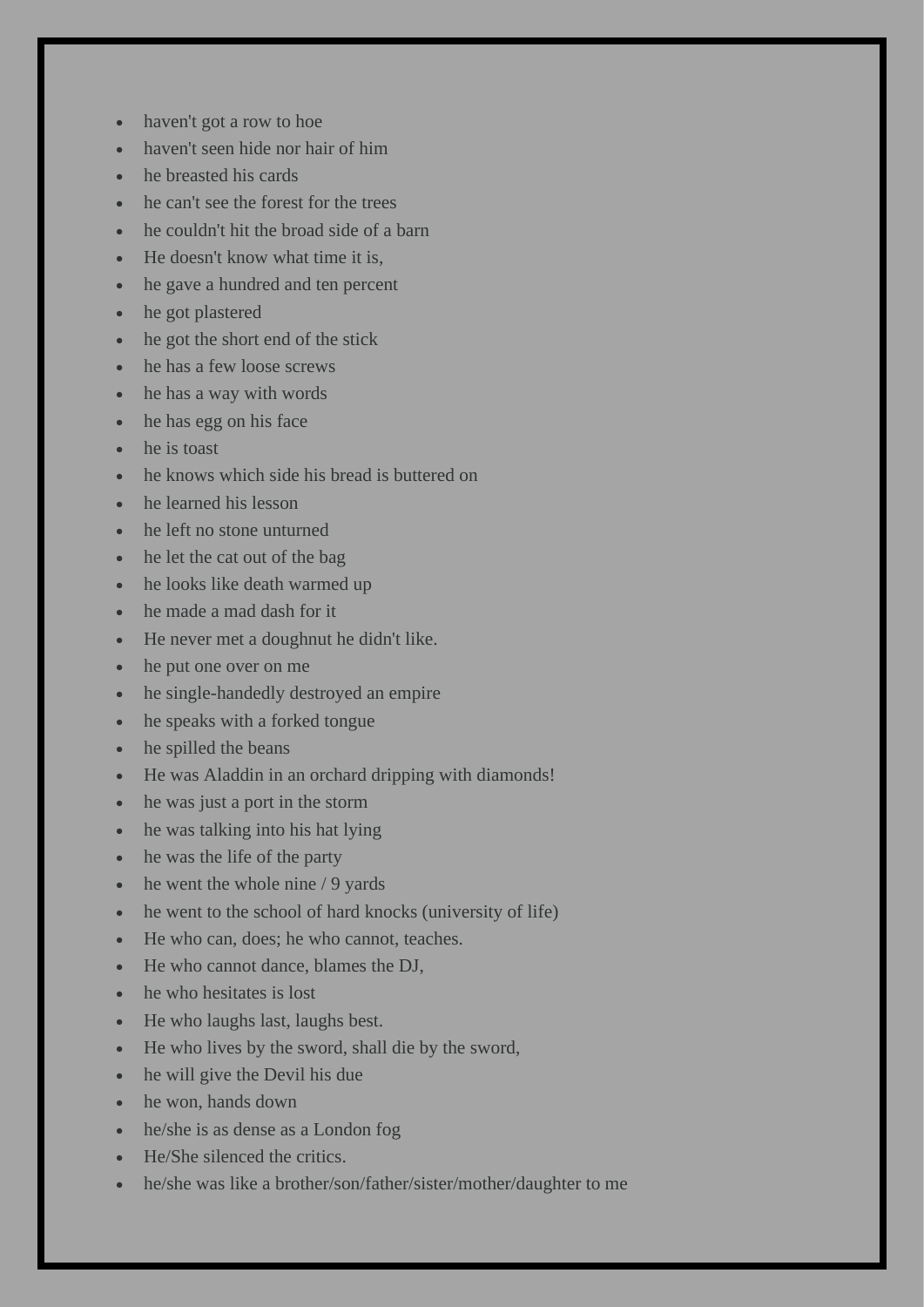- head over heels
- heading for the poor house
- heads up
- heard it through the grapevine
- heart of gold
- heaven help us
- heavens to Betsy
- hedge your bets,
- Heebie-Jeebies,
- hell-bent for leather
- Hell has no fury like a woman scorned.
- hell or high water
- Helter-Skelter
- hem and haw
- hen pecked
- her biological clock is ticking
- Here lies one whose name was writ in water.
- here today, gone tomorrow
- here's mud in your eye
- Here's your hat, what's your hurry?
- he's a bald-faced liar
- he's a bubble shy of plumb
- he's a corn-fed hick
- he's a dark horse
- he's a fall guy
- he's a smooth operator
- he's all flibberty jibbets
- he's all hat and no cattle (added by popular demand!)
- he's always blowing his own horn
- he's an easy study
- he's an inch deep and a mile wide
- he's bitten off more than he can chew
- he's built like a brick shit-house
- he's changing his tune
- he's chomping at the bit
- he's dressed to the nines
- he's feeling his oats
- he's fishing for compliments
- he's gone to ground
- he's got a bug up his ass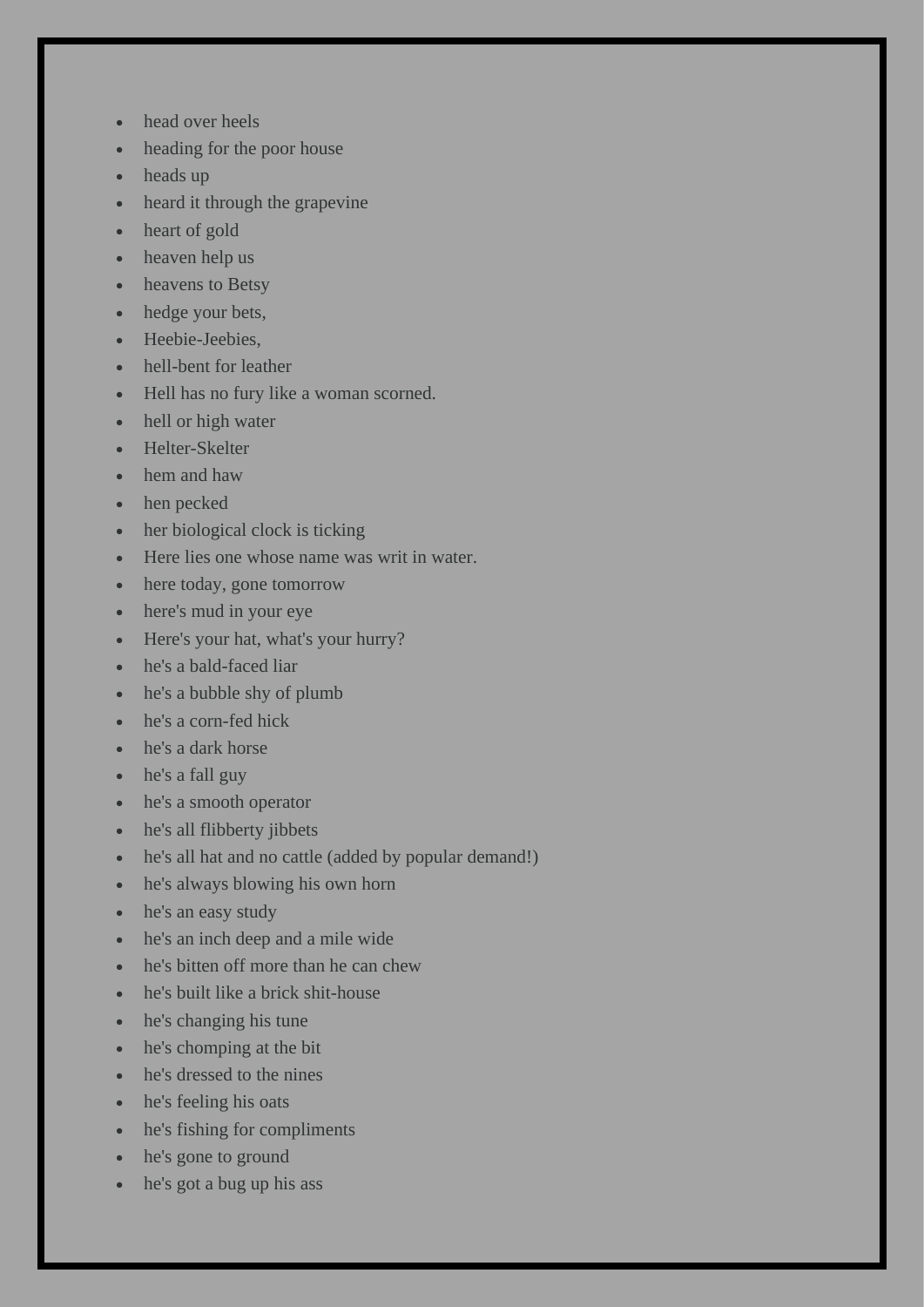- He's got more money than he knows what to do with.
- He's got the skills to pay the bills,
- he's gunning for a fight
- he's hen pecked
- he's milk toast
- he's not playing with a full deck
- he's not the sharpest knife in the cabinet
- he's over the hill
- he's pulling your leg
- he's pushing up daisies
- he's really laying it on thick
- he's really on the ball
- he's scared of his own shadow
- he's so matter-of-fact
- He's so ugly, he'd have to sneak up on a glass of water to get a drink.
- he's the south end of a north-bound horse
- he's thinking with the wrong head
- he's waiting for his ship to come in
- het up
- hide the salami
- higgledy piggledy
- high and dry
- high as a kite
- high hopes
- high time
- high, wide and handsome
- high-flyer
- highway robbery
- Hindsight is twenty/twenty (20/20),
- His bark is worse than his bite.
- His elevator doesn't go to the top floor.
- his eyes are bigger than his stomach
- His left hand doesn't know what his right hand is doing.
- His mouth is writing checks his body can't cash.
- hissy fit
- history repeats itself
- hit below the belt
- hit every ugly branch falling out of the tree
- Hit him right between the numbers.
- hit the books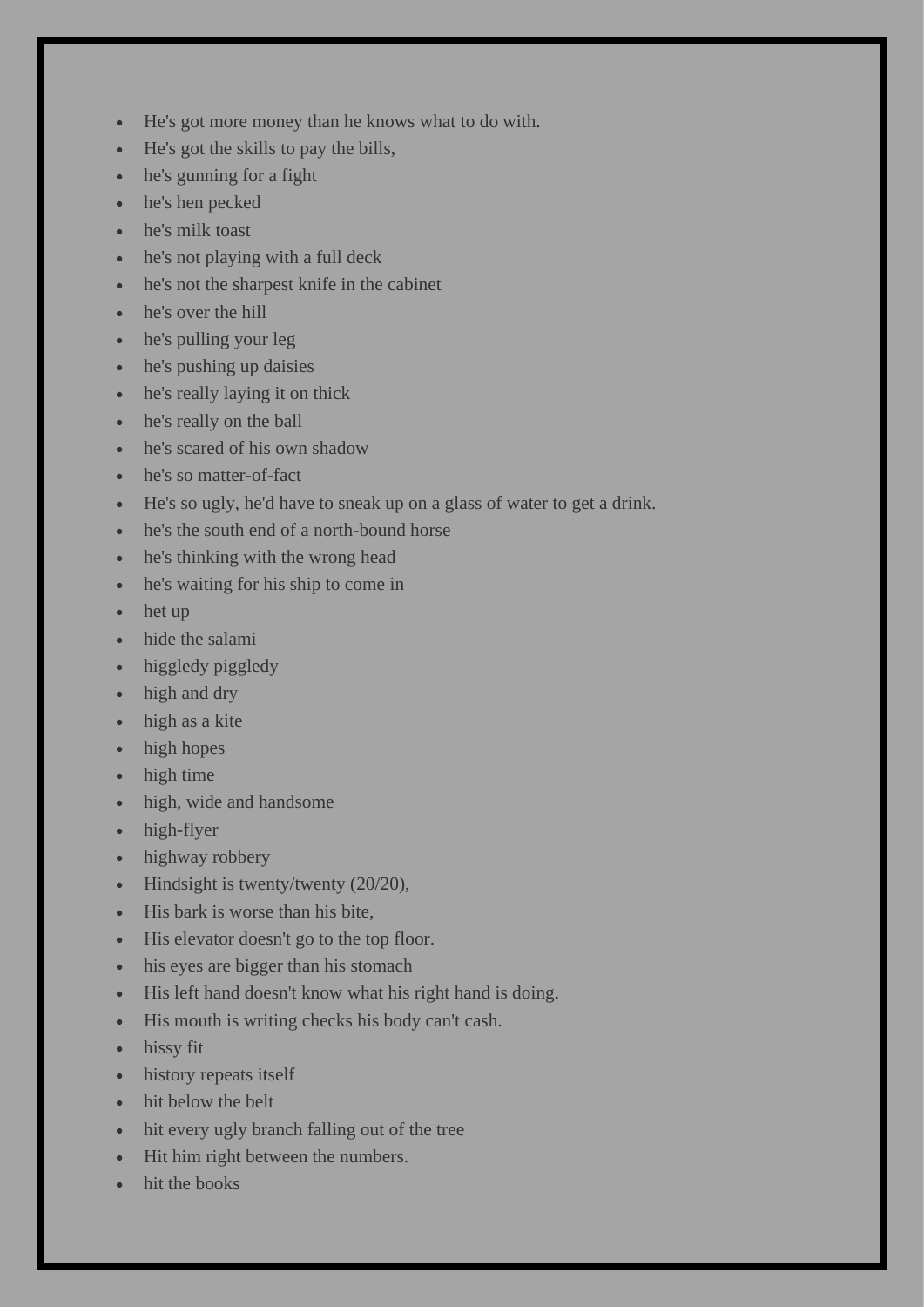- Hit the deck!
- hit the ground running
- hit the hay
- hit the nail on the head
- hit the sack
- hoist by your own petard
- hoity-toity
- hold down the fort
- hold the phone
- hold your horses
- holding all the cards
- holier than thou
- home is where the heart is
- Home is where you hang your hat,
- Hook, line and sinker.
- hop, skip and a jump
- hope against hope
- Hope springs eternal.
- horse around,
- horse of a different color
- horse play
- horsing around
- hot as hell
- Hot enough for you?
- Hot enough to fry an egg.
- hot off the press
- hot on the heels
- hot under the collar
- Hotter than a fox in a firestorm.
- Houston, we have a problem.
- How are the mighty fallen.
- How do I love thee?
- How now, brown cow?
- How sharper than a serpent's tooth it is to have a thankless child.
- How's it hanging?
- How's that for a topper?
- hugged him closer than peel does a banana
- hump day
- hunker down
- hunky dory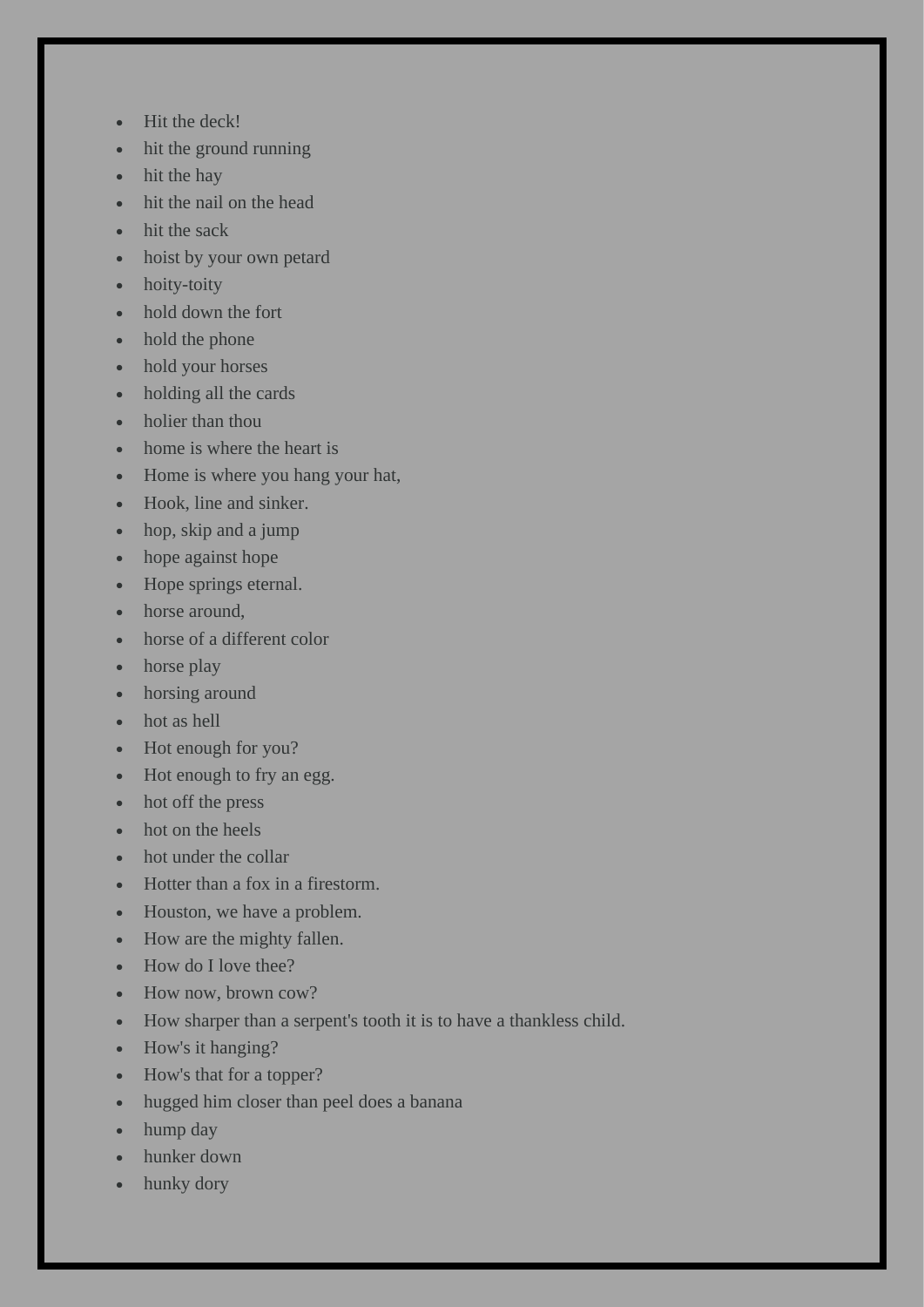- hurl insults
- hurts like the Dickens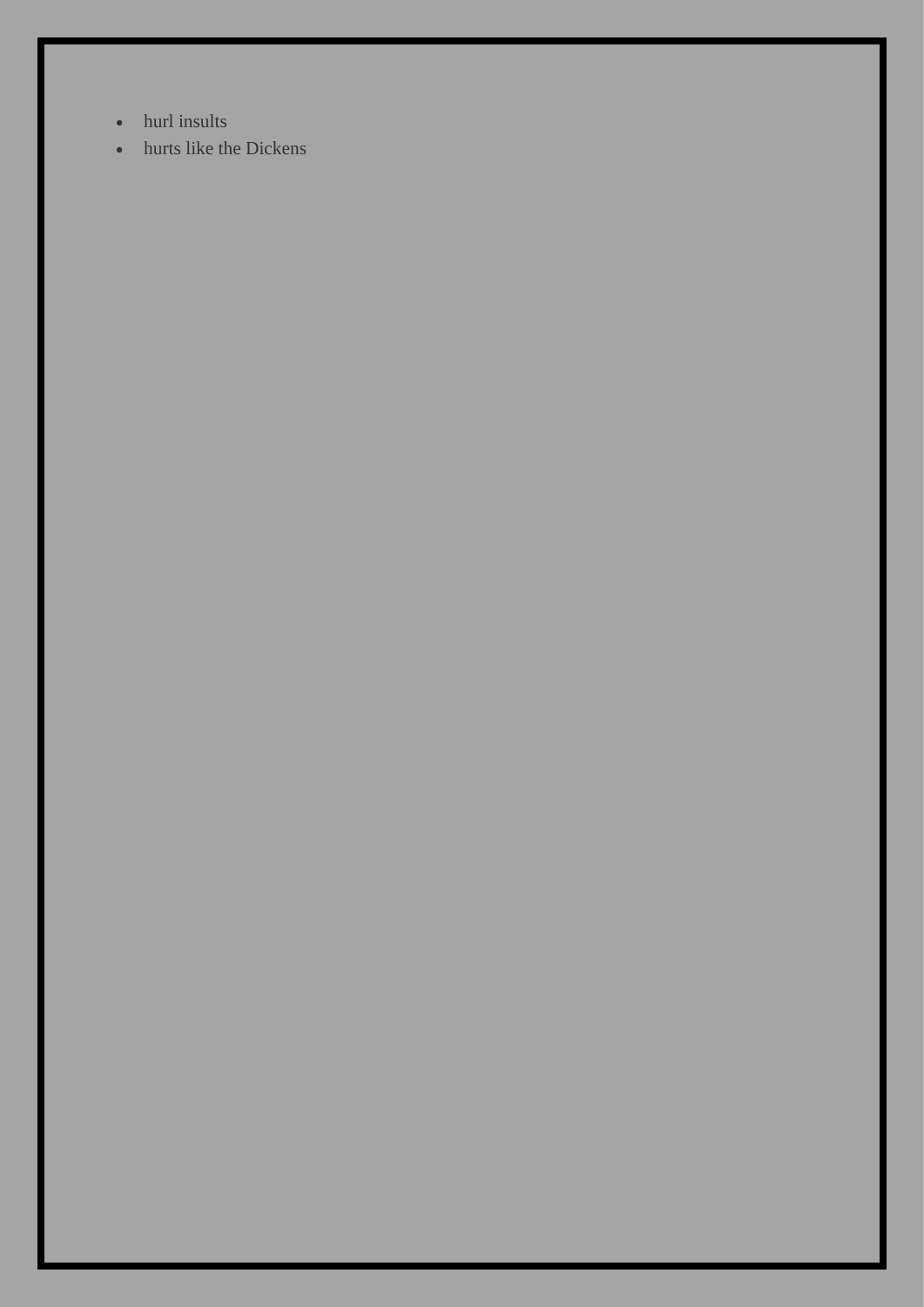- I
- I beg to differ.
- I bought it for a song.
- I busted my hump.
- I can't stand it.
- I can't stomach that.
- I can't tell you what a pleasure its been / It's been a pleasure.
- I could eat a horse.
- I could whip you with one arm tied behind my back.
- I didn't come down the Clyde in a banana boat. (Scottish, Glasgow)
- I didn't expect the Spanish Inquisition.
- I don't give a fig.
- I don't give a jot.
- I hate to say this, but...,
- I have a bone to pick with you.
- I have an ax to grind.
- I have not slept one wink.
- I have nothing to declare but my genius.
- I have nothing to offer but blood, toil, tears and sweat.
- I haven't a clue.
- I haven't the foggiest.
- I heard (hear) that!
- I need that like a hole in the head.
- I need that like a moose needs a hat rack.
- I never met a man (horse, etc.) I didn't like.
- I ought to tan your hide.
- I put two and two together...
- I quit smoking cold turkey.
- I second that.
- I smell a rat.
- I spy with my little eye.
- I trust him as far as I can throw him.
- I want my place in the sun.
- I was roped into it.
- I wasn't born yesterday.
- I will give you that to boot.
- I will go to the foot of our stairs.
- I will wear my heart upon my sleeve.
- I wouldn't p#ss on your teeth if they were on fire.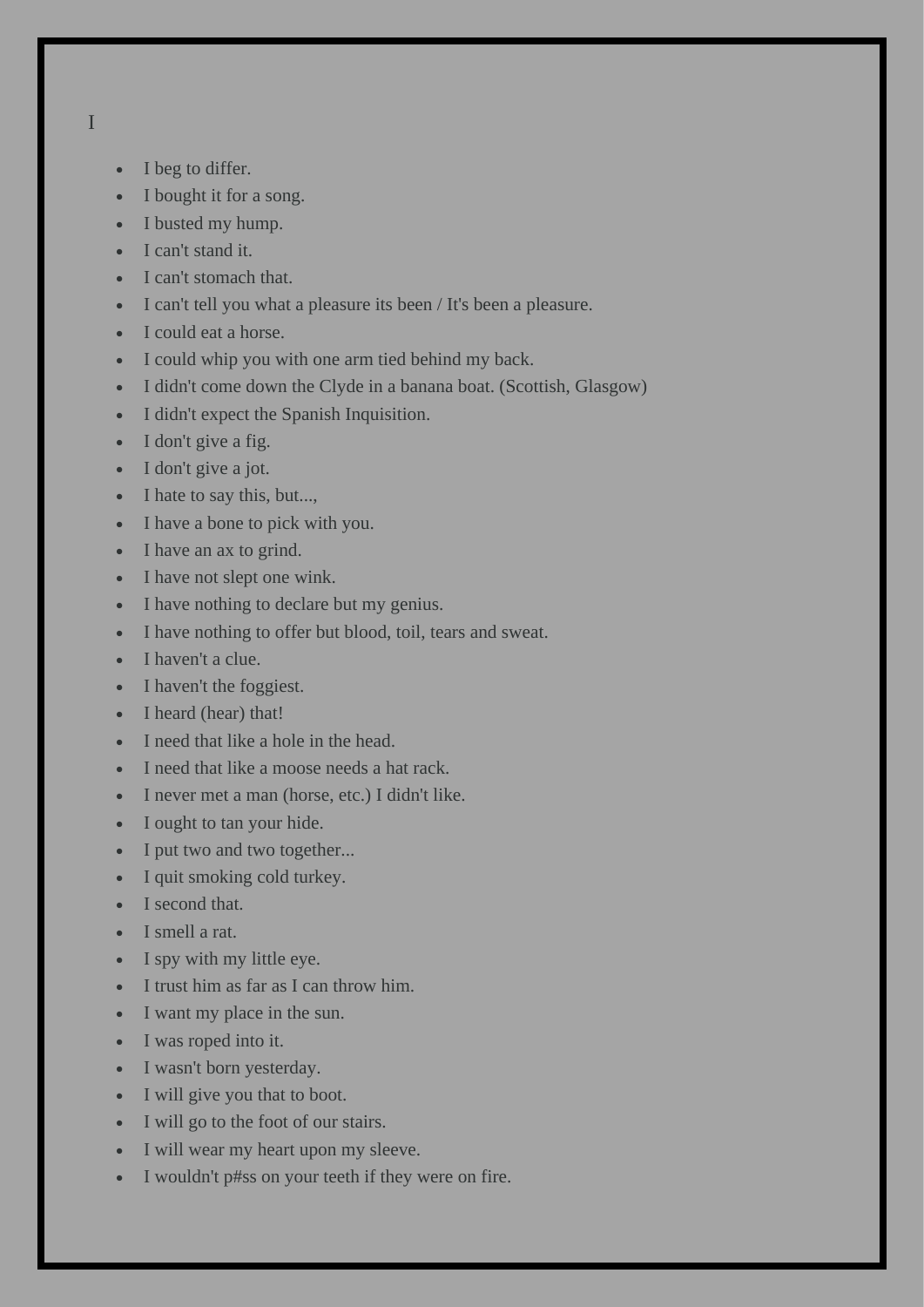- I wouldn't trust him as far as I could spit.
- ice water in his/her veins
- icing on the cake
- I'd bet my bottom dollar
- I'd lose my head if it wasn't attached
- I'd rather be a hammer than a nail
- I'd rather have a bottle in front of me, than a frontal lobotomy.
- idle chit-chat
- Idle hands are the devil's workshop.
- If a frog had wings, he wouldn't bump his ass hopping.
- If a tree falls in the forest, does it make a sound?
- if at first you don't succeed, try, try, again
- If God had meant for man to fly, he would've given us wings.
- If his word were a bridge you'd be afraid to cross!
- If I had a nickel for every time he **\_**, I'd be a millionaire.
- If I had my druthers
- if I were in his shoes
- if it ain't broke, don't fix it
- if it weren't for bad luck, I'd have no luck at all
- if it's not one thing it's another
- If I've said it once, I've said it a thousand times.
- if looks could kill
- If music be the food of love, play on.
- If the mountain won't come to Mohammed, Mohammud must go to the mountain.
- If the shoe fits, wear it.
- If wishes were horses, beggars would ride.
- if you can't beat 'em, join 'em
- if you can't find it, grind it
- if you can't kill the king then don't wound him
- If you can't see the bottom, don't put your foot in the water. (Swedish)
- If you can't stand the heat, get out of the kitchen.
- If you can't take Mohammed to the mountain, take the mountain to Mohammed.
- If you chase two rabbits, both will escape,
- If you don't have anything nice to say, don't say anything at all.
- If you get the sense, then chuck the tense.
- if you love something set it free
- if you play your cards right...
- If you think that, you have another think coming.
- if you were any closer, it would bite you
- If your foresight was as good as your hindsight, we would be better by a far sight.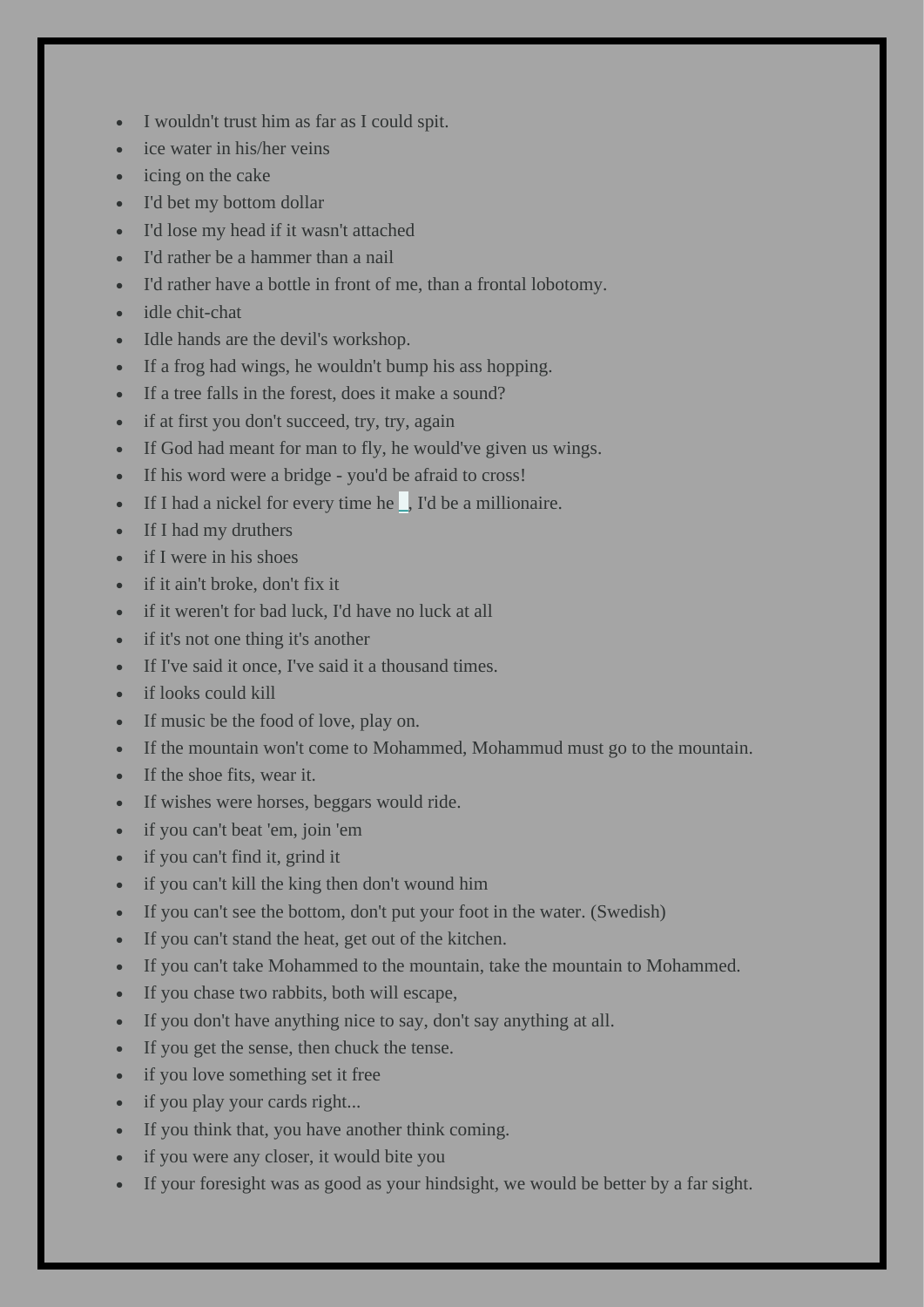- If you're going to talk the talk, you better walk the walk.
- if you've seen one you've seen 'em all
- ignorance is bliss
- ignorance of the law is no excuse
- I'll be a monkey's uncle
- I'll be damned
- I'll be the judge of that, thank you.
- I'll be there with bells on
- I'll bet a dollar to a donut
- I'll eat my hat
- I'll fix you
- I'll fix your little red wagon
- I'll leave you with something to chew on
- I'll procrastinate later
- I'll punch his lights out
- I'll see you in hell
- I'm going bananas
- I'm gonna clean your clock
- I'm gonna lay down the law
- I'm gonna wash that man right outta my hair
- I'm in hog heaven
- I'm not a rocket scientist (it ain't rocket science)
- I'm not getting any younger
- I'm on a roll,
- imitation is the sincerest form of flattery
- in a New York minute
- in a nutshell
- in a pickle,
- in a pig's eye
- in a quandary
- in a trice
- in a wink
- in an interesting condition
- in bed with one's boots on
- in cahoots with
- in every life a little rain must fall
- in fine fettle
- in for a fleecing
- In for a penny, in for a pound.
- in for the long haul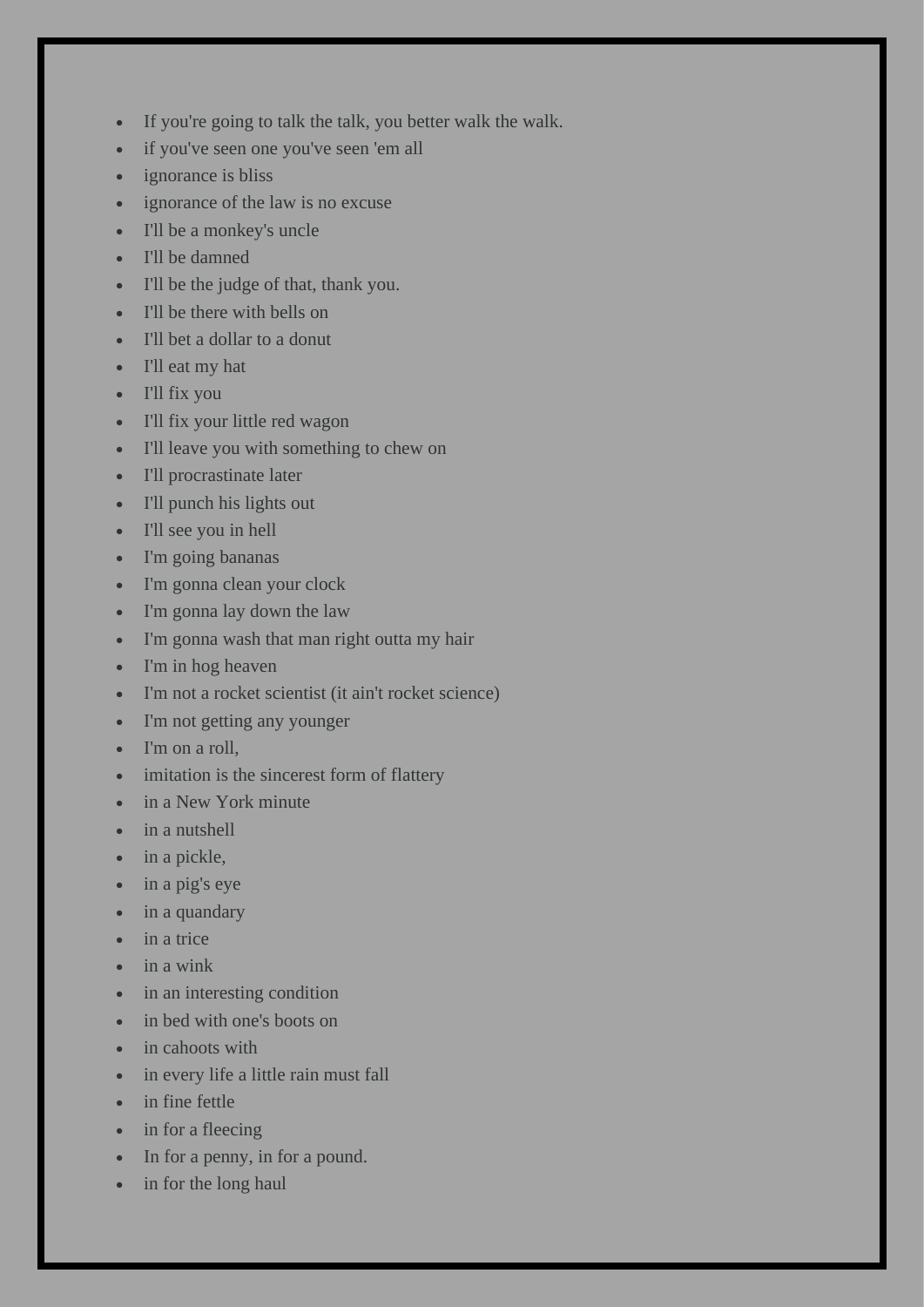- in full cry
- in harm's way
- in my mind's eye
- in one ear and out the other
- In one fell swoop
- in over your head
- in seventh heaven
- In still weather everyone is a good sailor. (Swedish)
- in stitches
- in the bag
- in the black
- in the box-seat
- in the buff
- in the cards
- in the clear
- in the dark
- in the doghouse
- in the doldrums
- in the hot seat
- in the joint,
- in the limelight
- in the money
- in the nick of time
- in the offing
- in the pink
- in the red
- in the rough
- in the twinkling of an eye
- in two (2) shakes of a lamb's tail
- In your dreams
- in your face
- Indian summer
- innocent as the day he was born
- irons in the fire
- Is a pig pork?
- Is it soup yet?
- Is nothing sacred?
- Is the Pope Catholic?
- Is this a dagger which I see before me?
- Isn't all it's cracked up to be.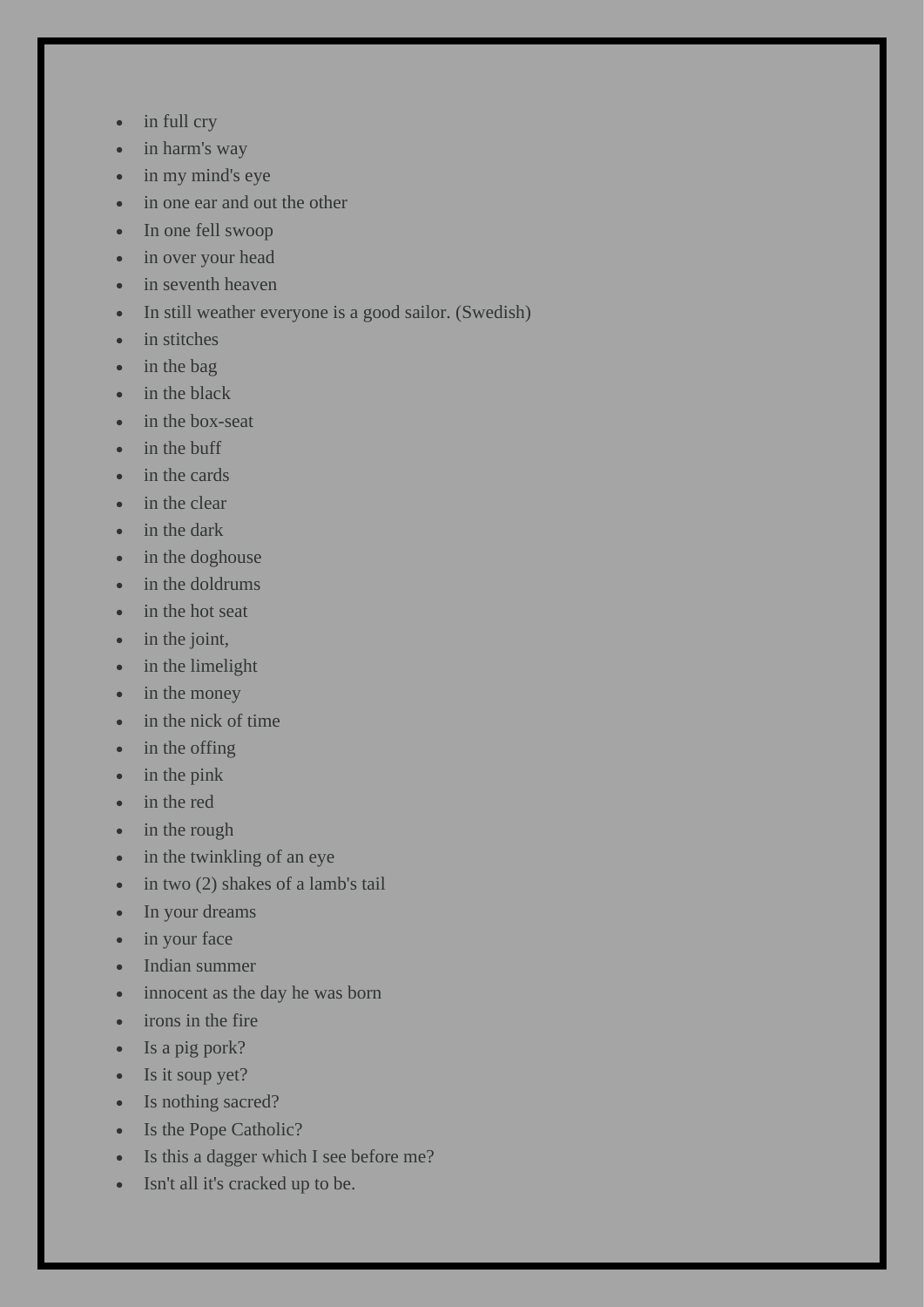- It ain't over till the fat lady sings.
- It ain't rocket science.
- It all boils down to this.
- It came like a bolt from the blue.
- It is a long road without a turn.
- It is all grist to the mill.
- It is better to give than to receive.
- It is better to light a candle than curse the darkness.
- it isn't all sweetness and light
- it just goes to show...
- It never rains but it pours.
- It sounds like a thrashing machine.
- it stands to reason
- It takes two to tango.
- It takes two fools to argue.
- it took my breath away
- it was a piece of cake
- it was a white-knuckle ride
- it was an ill-fated idea
- it will be a cold day in hell
- it will do
- it won't fly
- It's no use crying over spilled milk.
- it's a dog-eat-dog world
- its a dog's life
- it's a doozy
- it's a freckle past a hair
- It's a game of inches
- It's a lemon.
- it's a long shot
- it's a one-horse town
- its a sure thing
- It's a wash
- it's all cut and dried
- It's all fun and games until someone loses an eye.
- it's all Greek to me
- it's all in your head
- It's all over but the crying
- its all topsy turvy
- it's an ill wind that blows no good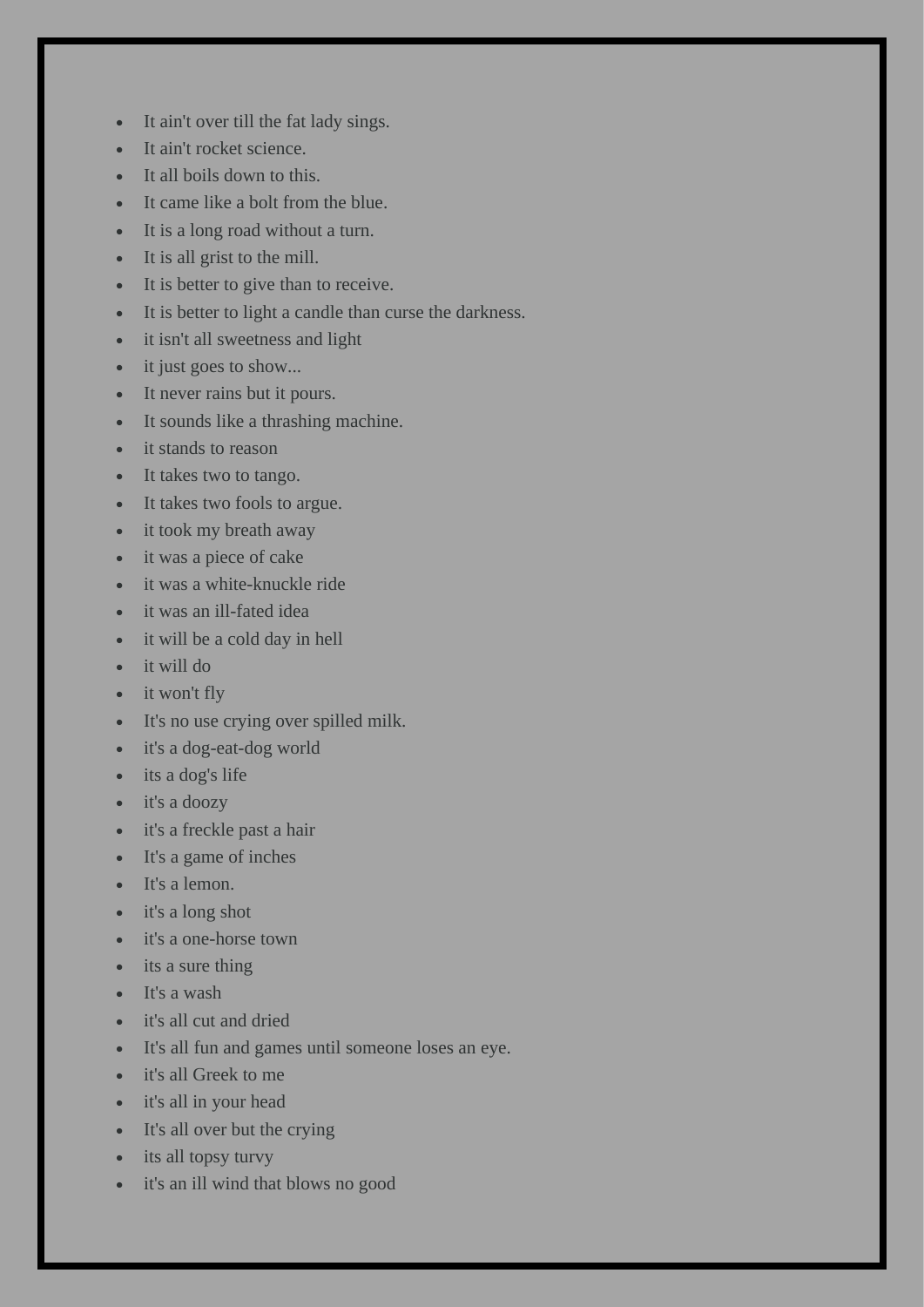- It's autumn in her mouth and all her tongue can do is rustle!
- it's better than a poke in the eye with a sharp stick
- it's cutting edge
- it's darkest just before the dawn
- it's got a great beat, but you can't dance to it
- It's in the bag.
- It's just one of those days, I guess.
- it's like my daddy used to say...
- it's neck and neck
- it's never too late to learn
- It's not a sprint, it's a marathon.
- it's not all it's cracked up to be
- It's not over till it's over.
- it's not the heat it's the humidity
- It's not the size of the dog in the fight, it's the size of the fight in the dog.
- It's not whether you win or lose, it's how you play the game.
- it's not written in stone
- it's nothing earth-shattering
- it's on the tip on my tongue
- it's only a matter of time
- It's raining like a cow pissing on a flat rock.
- It's what's on the inside that counts.
- I've been had.
- I've got a monkey on my back.
- I've got it covered.
- I've got other fish to fry,
- I've had it up to here,
- ivory tower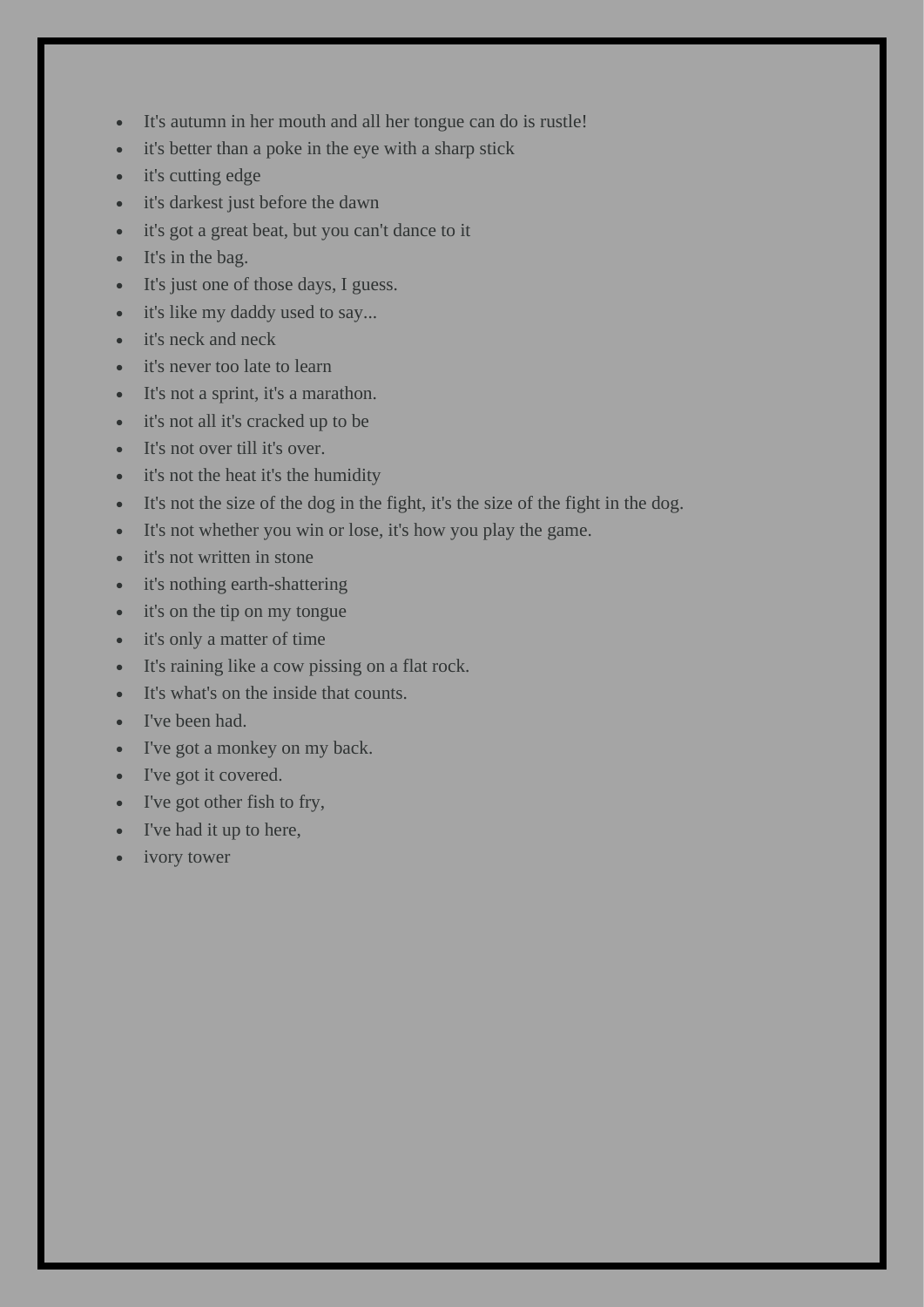J

- Jack of all trades and a master of none.
- jockeying for position
- join the ranks
- joined at the hip
- (a) journey of a thousand miles begins with the first step
- jump down your throat
- jump in with both feet
- jump on the bandwagon
- jump the gun
- (the) jury is still out
- Just a cotton pickin' minute here.
- just a drop in the bucket
- just a minute
- just a second
- just admiring the view
- just around the bend
- just as sweet as you please
- just fell off the turnip truck
- just like riding a bike
- just the tip of the iceberg
- just thought I'd throw that in
- just washed my hair and can't do a thing with it
- just what the doctor ordered
- justice is blind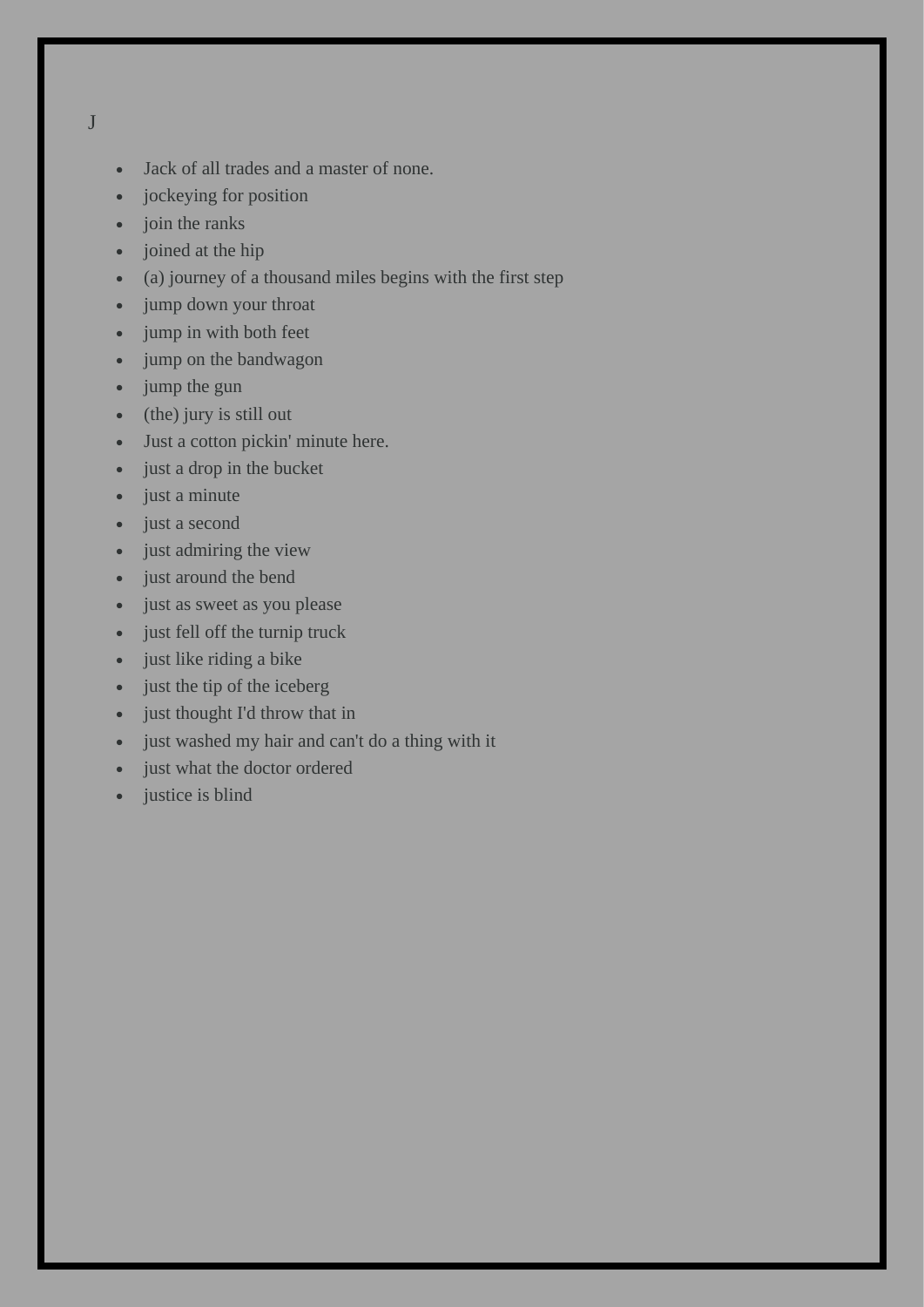## K

- kangaroo court
- kangaroo loose in the top paddock
- Keep a bad dog with you, and the good dogs won't bite.
- keep a stiff upper lip
- keep a wide berth
- keep an (my) eye on you
- keep body and soul together
- keep danger at bay
- keep 'em flying (keep your spirits up)
- keep it down
- keep it simple, stupid (KISS)
- keep it under your hat
- keep it up
- keep on your toes
- keep schtum
- keep something at bay
- keep the ball rolling
- keep the home fires burning
- keep up with the Joneses
- keep your fingers crossed
- keep your chin up
- keep your eye on the ball
- keep your eyes open
- keep your eyes peeled
- keep your hair on
- keep your nose to the grindstone
- keep your pants on
- keep your pecker up
- keep your powder dry
- keep your shirt on
- keep your shoulder to the wheel
- keep your thoughts to yourself
- keeping (staying) on top of it
- keeping the world safe for democracy
- keeps her cards close to her chest
- keeps on ticking
- keepy-uppy
- kettle of fish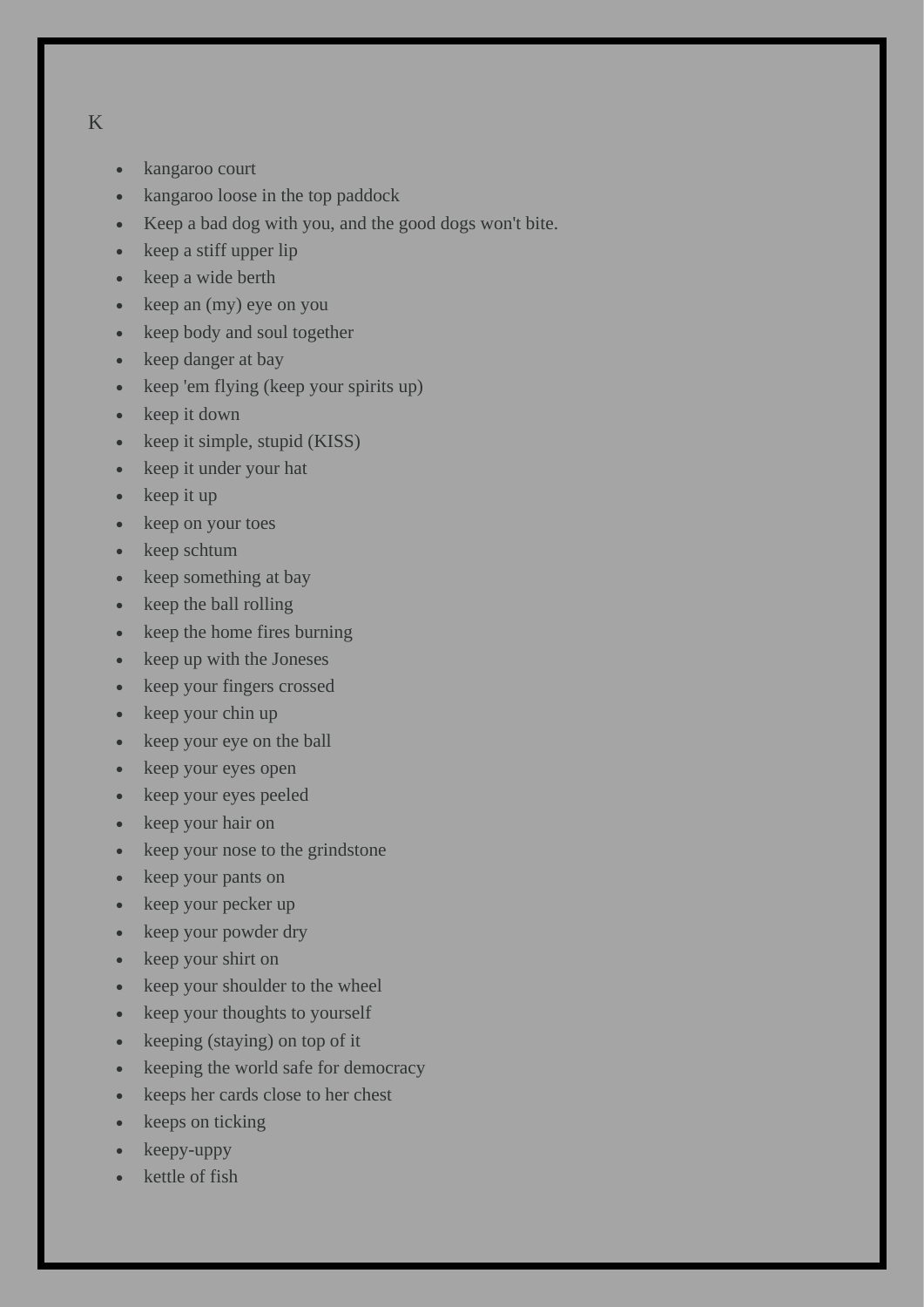- kick back
- kick 'em when they're down
- kick him/her to the curb
- kick some butt (ass)
- kick the bucket
- kick your heels
- kicked (took it) in the huevos
- kid in a candy store
- kill 'em with kindness
- king of the hill
- (a) king's ransom
- kiss and tell
- kiss ass
- kiss of death
- kissing the rose
- kitten on the keys
- knee-high to a grasshopper
- knee-jerk reaction
- knock 'em dead
- knock it off
- knock it out of the park
- knock off (work)
- (a) knock-off
- knock on wood
- knock the cover off the ball
- knock your socks off
- knock yourself out
- knocked into a cocked hat
- knocked up
- know it like the back of my hand
- know the ropes
- know the score
- know what's up
- know where you stand
- know which side your bread is buttered on
- know which way the wind blows
- know your onions
- knows it chapter and verse
- knuckle down
- (a) knuckle sandwich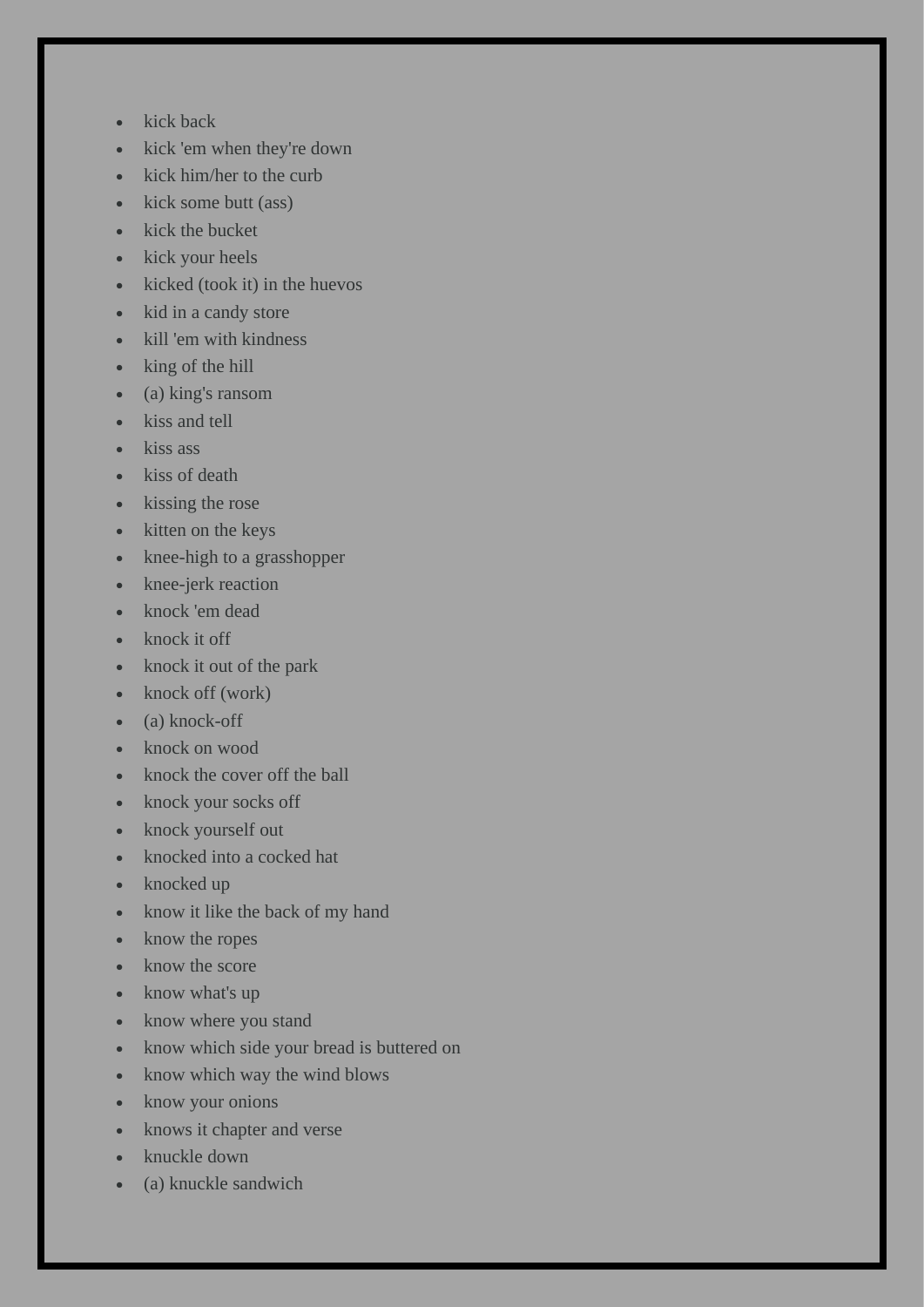$L$ 

- La dolce vita
- La-di-da
- Lager Frenzy
- Lamb to the slaughter
- Lame Duck
- Land of milk and honey
- Lardy-Dardy
- Lark about
- Last but not least
- Last-ditch effort
- Last hurrah
- Last, but not least
- Laugh a minute
- Laugh like a drain
- laughing all the way to the bank
- Laughing-Stock
- laughter is the best medicine
- Lay down the law
- Lay it on with a trowel
- Lay it out in lavender
- Lay my cards (out) on the table
- Lead-pipe cinch
- Learn the ropes
- least said, soonest mended
- Leave / Make your mark
- Leave no stone unturned
- Left at the altar
- Left in the lurch
- left-handed compliment
- Legend in his own mind
- Leopard doesn't change its spots
- Less is More
- lesser of two evils
- Let a thousand flowers bloom
- Let bygones be bygones.
- let God sort 'em out
- let me bend your ear
- Let not the sun go down on your wrath.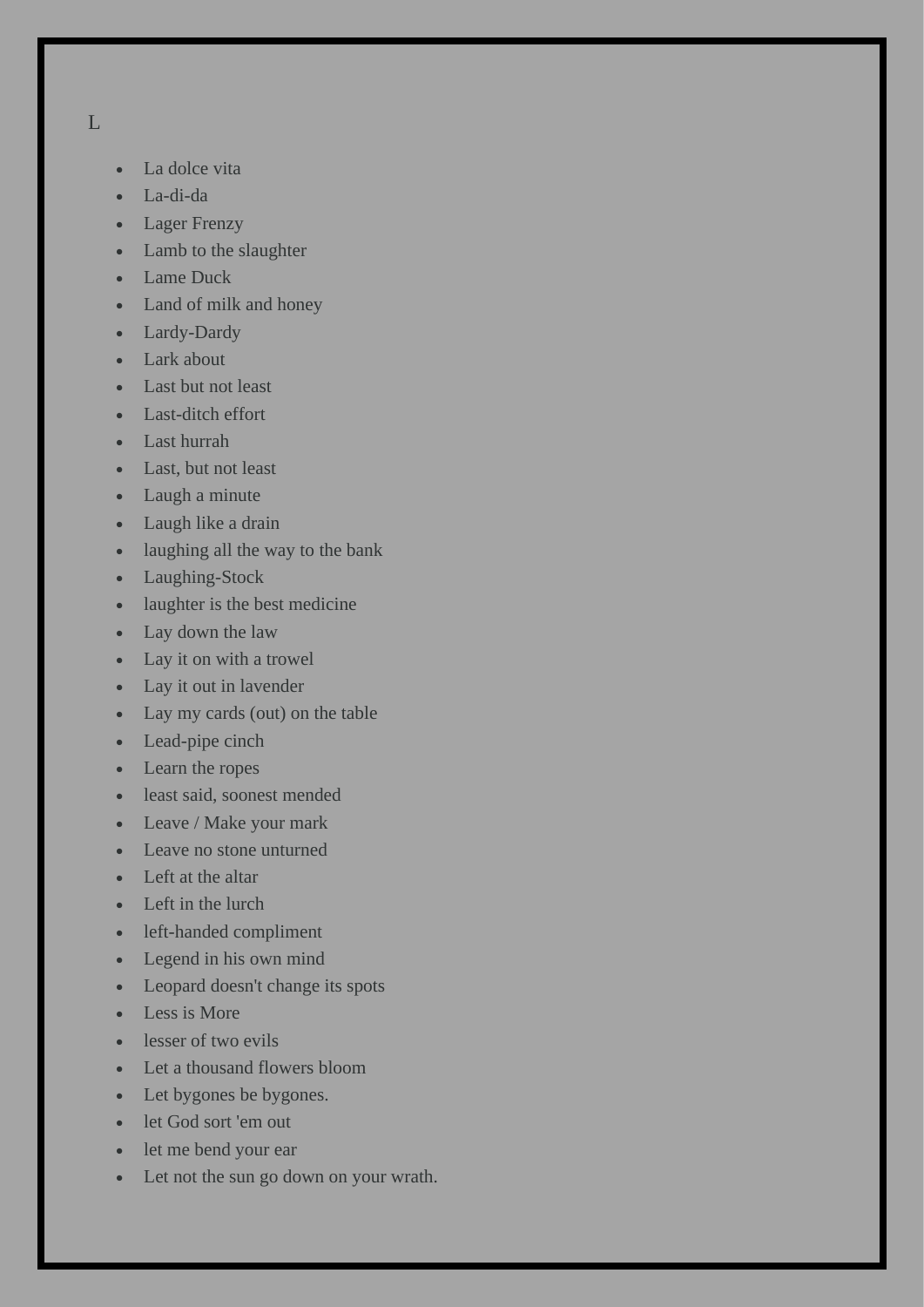- Let sleeping dogs lie.
- Let the cat out of the bag
- let them eat cake
- Let there be light
- let your hair down
- Let's forge ahead, shall we?
- let's get the ball rolling
- Let's roll!
- Let's split!
- let's tie the knot
- Level playing field
- Lick into shape
- lickety-split
- licking one's wounds
- lie down with dogs and wake up with fleas
- Lie Low
- life goes on
- life in the fast lane
- life is a bowl of cherries
- life is like a box of chocolates, you never know what you are going to get
- Life is not all beer and skittles
- life is what you make it
- Life of Riley
- life stinks
- Life's a  $b#tch$
- life's too short,
- lift myself up by the bootstraps
- lift your game (get your act together)
- light a fire under it
- light as a feather
- Light at the end of the tunnel
- Light in the loafers
- lighter than air
- Lightning never strikes the same place twice
- Lights are on but there's nobody home
- like a bat out of hell
- like a broken record
- Like a bull in a china shop
- Like a chicken with his head cut off.
- Like a coiled spring.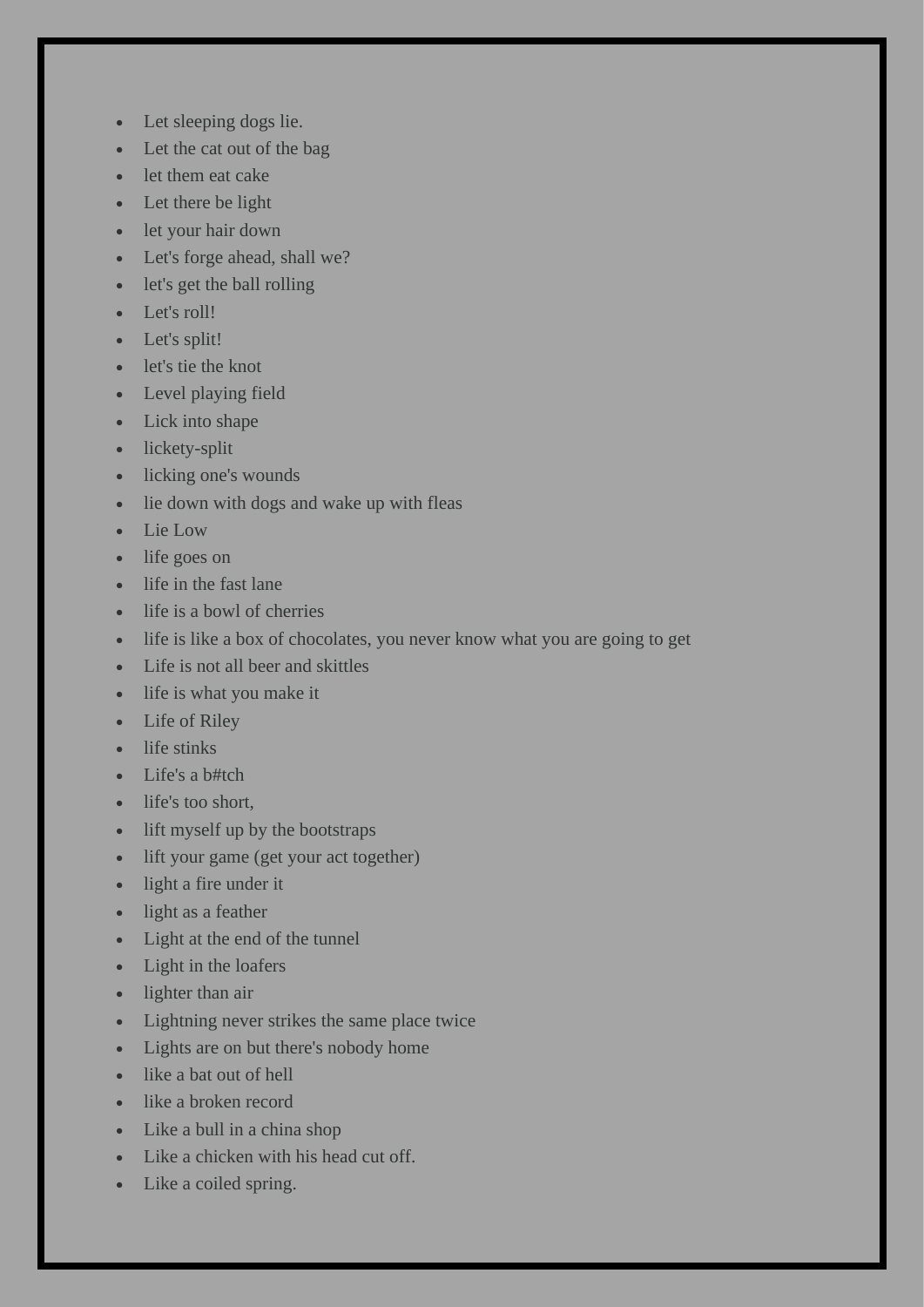- like a dog chasing cars
- like a duck on a June Bug
- like a fish out of water
- Like a lost dog in the high weeds.
- Like a moth to a flame.
- like balling the jack
- Like being savaged by a dead sheep.
- Like billy-o
- Like butter
- like chalk and cheese (English)
- Like father, like son.
- Like flies on sh#t.
- like getting your tit in the wringer
- Like it's going out of style.
- like lambs to the slaughterhouse
- like looking for a needle in a haystack
- Like oil and water.
- like pigs in a poke
- Like sh#t off a shovel.
- Like shooting ducks on a pond.
- like shooting fish in a barrel
- like taking candy from a baby
- Like the Dickens.
- Like there is no tomorrow.
- like walking on eggshells
- like water off a duck's back
- Like white on rice.
- Lily-Livered
- Line in the sand
- Lions led by donkeys
- Lion's share
- Lipstick on a pig
- Little of this, a little of that
- little strokes fell great oaks
- live and learn
- live and let live
- Live long and prosper
- Living hand to mouth
- Living high off the hog
- living in an ivory tower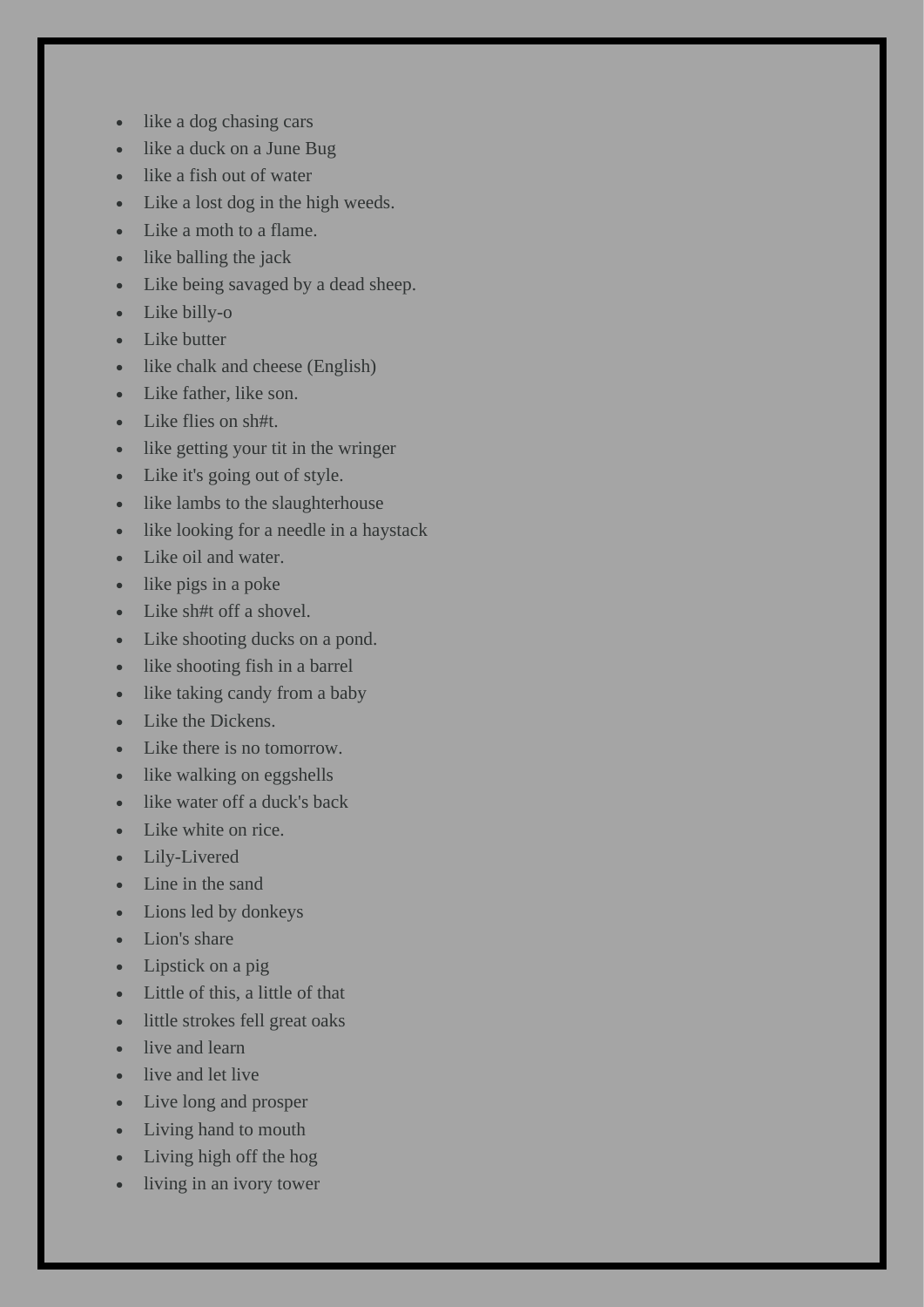- Living legend
- Living off the fat of the land.
- Living on borrowed time.
- Living the life of Riley.
- Lo and Behold
- Load of cobblers / codswallop
- loaves and fishes
- lock, stock, and barrel
- long and short of it
- long arm of the law
- long in the tooth
- (a) long shot
- Long time no see.
- Long ways away.
- Look a gift horse in the mouth.
- Look before you leap.
- Look into your heart
- look out for number one
- Look out!
- Look over your shoulder
- Looking at the world through rosy colored glasses
- Looking for a needle in a haystack
- looks can be deceiving
- looks like there's a new sheriff in town
- Loose cannon
- Loose lips sink ships,
- Loose your shirt
- Lord willin' and the creek don't rise,
- Lose Face Save Face
- Lose your lunch
- Lose your marbles
- lose your mind
- Lost a step
- lost his shirt
- Lots of honey makes bees lazy. (Swedish)
- love and hate are two horns on the same goat
- love conquers all
- love is a many-splendored thing
- love is blind
- love thy neighbor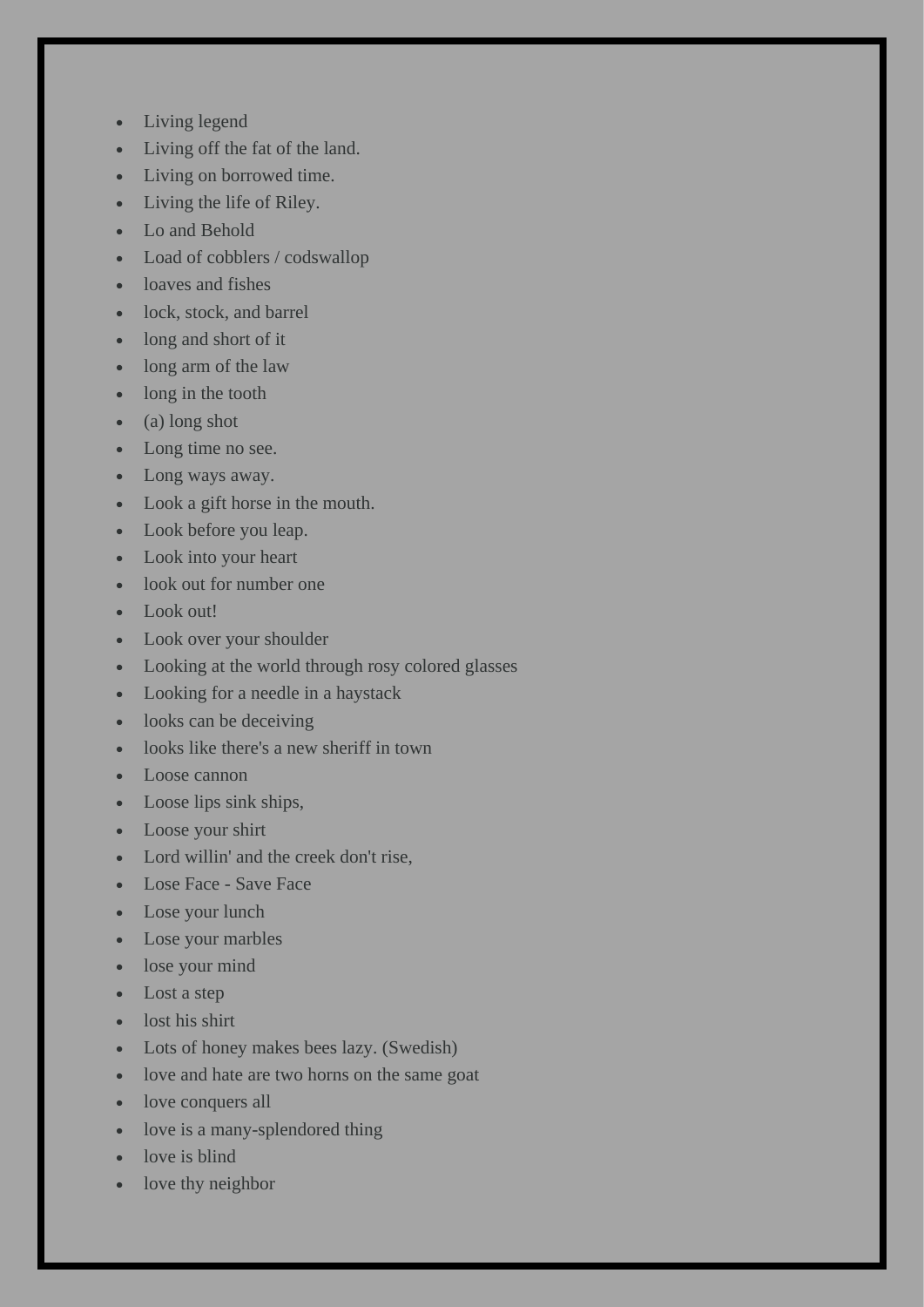- Lower than a snake's belly
- lower the boom
- Luck of the draw
- Lucky Stiff
- lying through your teeth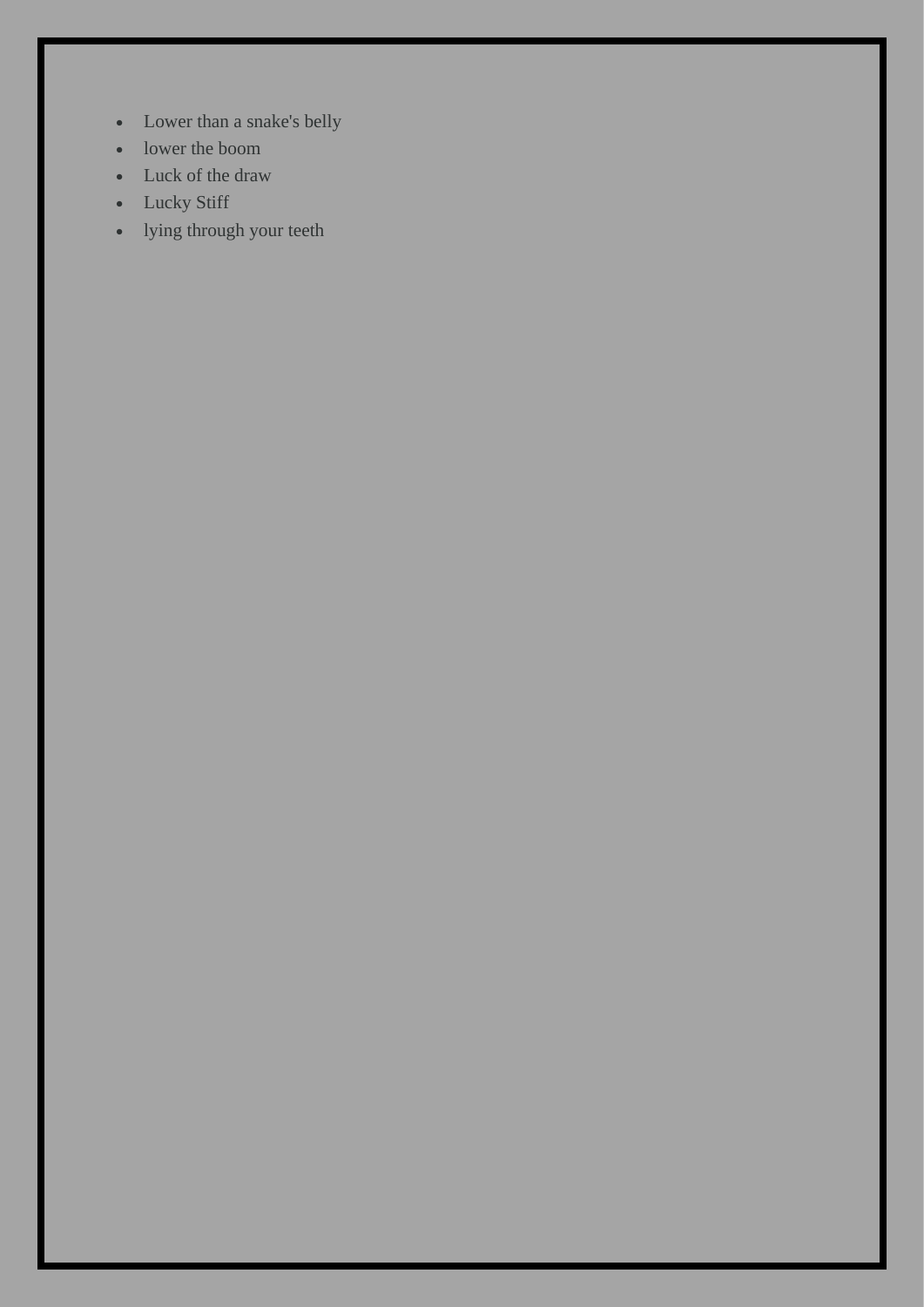- mad as a hatter
- mad as a March hare
- madder than a wet hen
- made in the shade
- made it by the skin of my teeth
- Made of money
- Make a bee-line for
- make a big deal out of nothing
- Make a break for it
- make a fast buck
- Make a long story short
- Make a mountain out of a mole hill
- make a statement without saying a word
- Make a virtue of necessity
- Make an ass out of yourself
- Make ends meet,
- make hay while the sun shines,
- Make heads or tails of
- Make Him an offer he can't refuse
- make like a baby and head out
- make like a tree and leave
- Make Money hand over fist
- Make no bones about it
- Make or break
- Make out like a bandit
- Make the grade
- make tracks
- Make up
- Make waves
- Make your move
- Makes my blood boil
- Makes your hair stand on end
- Makin' bacon
- making him sing like a canary
- making money hand over fist,
- making the beast with two backs
- Making whoopee
- Mal de mer

M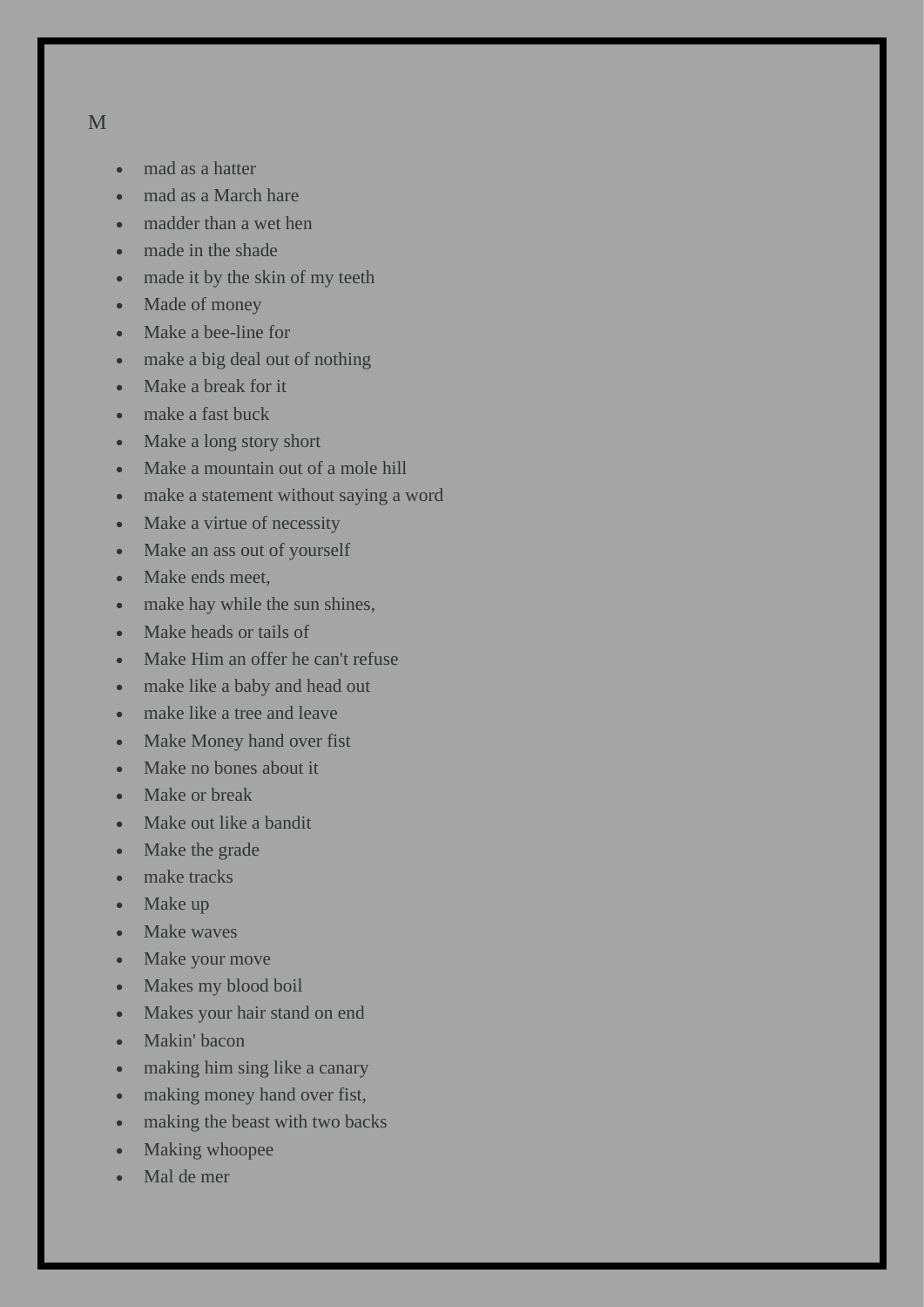- Man does not live by bread alone
- Man for all seasons
- Man up
- man's best friend
- Many a true word is spoken in jest.
- Many are called but few are chosen.
- Many hands make light work.
- march to the beat of a different drummer
- mark my words
- (a) marked man
- marking time
- Marry in haste, repent at leisure.
- Matter-of-fact
- May you live in interesting times.
- maybe something will jog your memory
- Mea culpa
- mean as a snake
- Meet and greet
- Melting pot
- memory like an elephant
- Ménage à trois,
- methinks she doth protest too much
- Middle of the road
- Mighty oaks from little acorns grow.
- Milk it (for all it's worth)
- Milk of human kindness
- mind over matter
- mind your manners
- Mind your own Beeswax
- mind your own business
- mind your p's and q's
- misery loves company
- missed by a hair
- missed the boat
- Moaning Minnie
- Monday morning quarterback
- money burns a hole in his pocket
- Money can't buy you happiness
- Money doesn't grow on trees
- Money grubbing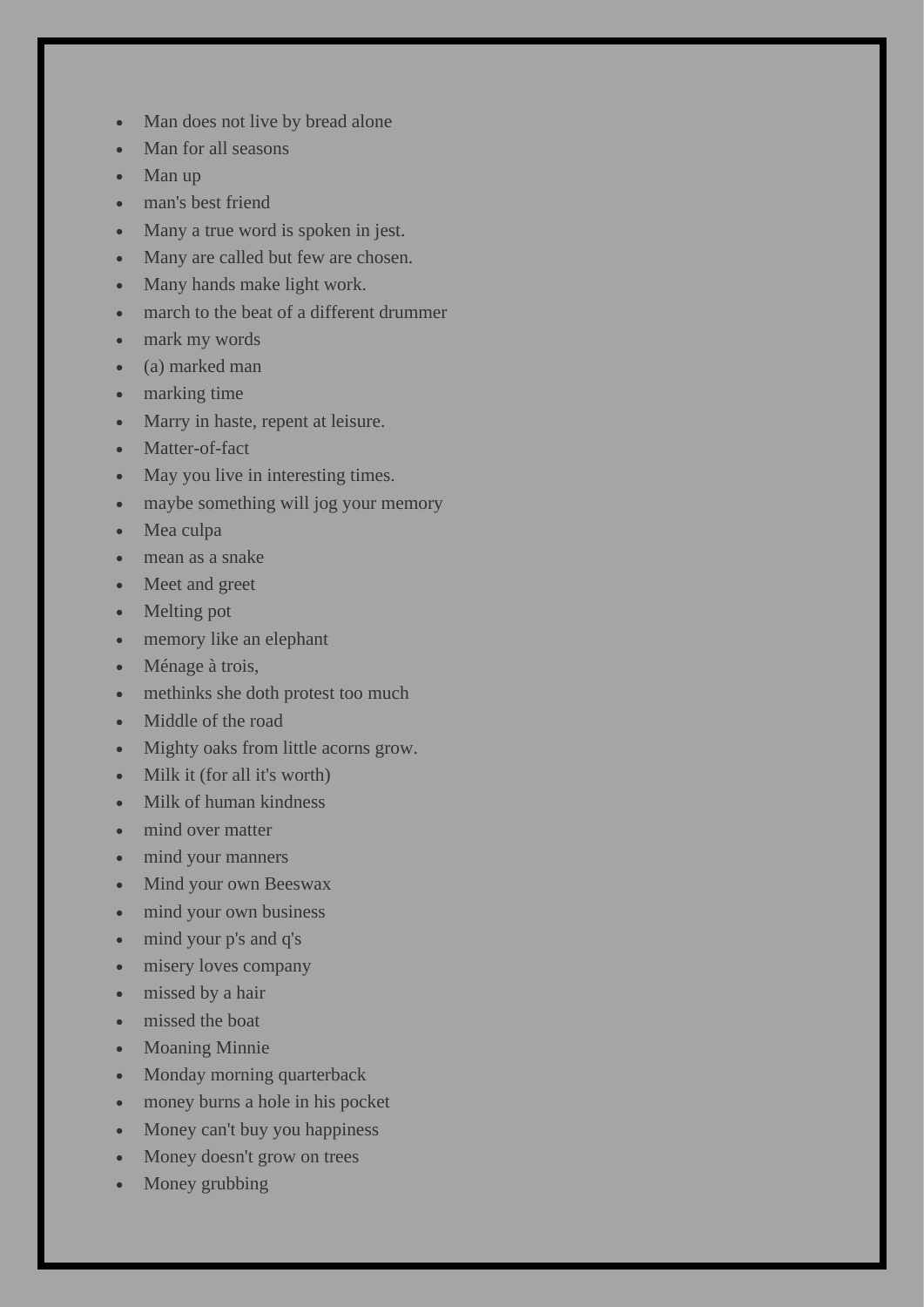- money is the root of all evil
- money makes the world go round
- Money out (up) the wazoo
- Monkey business
- monkey see monkey do
- Monkeying around
- Montezuma's Revenge
- Many a Mickle makes a Muckle
- more cliches than you can shake a stick at,
- More fool you,
- more fun than a barrel of monkeys
- More honoured in the breach than in the observance.
- More than meets the eye.
- more the merrier
- (the) more things change, the more they stay the same
- (the) more we learn, the less we know
- Moving the goalposts
- Much ado about nothing
- Much of a muchness
- Mud slinging
- Mug for the camera
- Mumbo Jumbo
- Mum's the word
- Murphy's law
- My bad
- My better half
- My brain is fried
- my cup runneth over
- My giddy aunt,
- my hair was on end
- My hands are tied
- my hat's off to you
- my head is swimming
- my heart sank
- my little black book
- My mind's eye
- My stomach is tied up in knots.
- My way or the highway.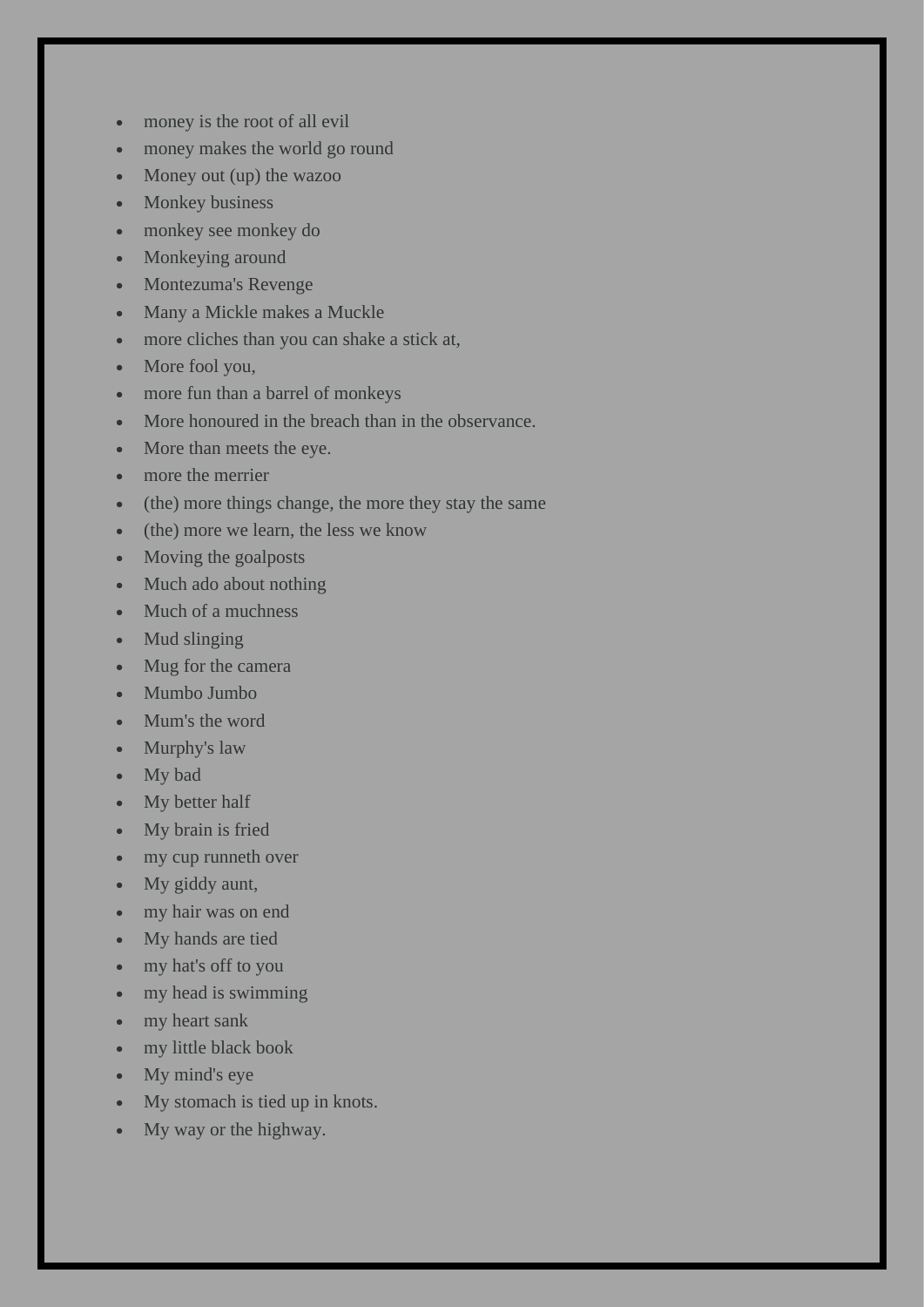## N

- Nail your colors to the mast.
- Naked as a jaybird.
- Naked as the day you were born.
- Namby-Pamby
- name and shame
- name that tune
- name will be Mud
- name your poison
- nary a word was spoken
- Nasty, Brutish and Short
- nature's first green is gold
- near and dear to my heart
- Necessary evil
- necessity is the mother of invention
- Needs must
- neither a borrower not a lender be
- Neither fish nor flesh, nor good red herring
- neither fish nor fowl
- neither here nor there
- Nerves of steel
- nervous as a cat on a hot tin roof
- nervous as a long tailed cat in a room full of rocking chairs
- nervous as a whore in church
- Never cast a clout till May be out
- Never give a sucker an even break
- never hurts to try
- never in a month of Sundays
- never put off until tomorrow what you can do today
- never say never
- Never the twain shall meet.
- Never-Never Land
- New kid on the block
- New lease on life
- nice cage, no bird
- nice day for a picnic
- Nice guys finish last
- nice work, if you can get it
- Nine days' wonder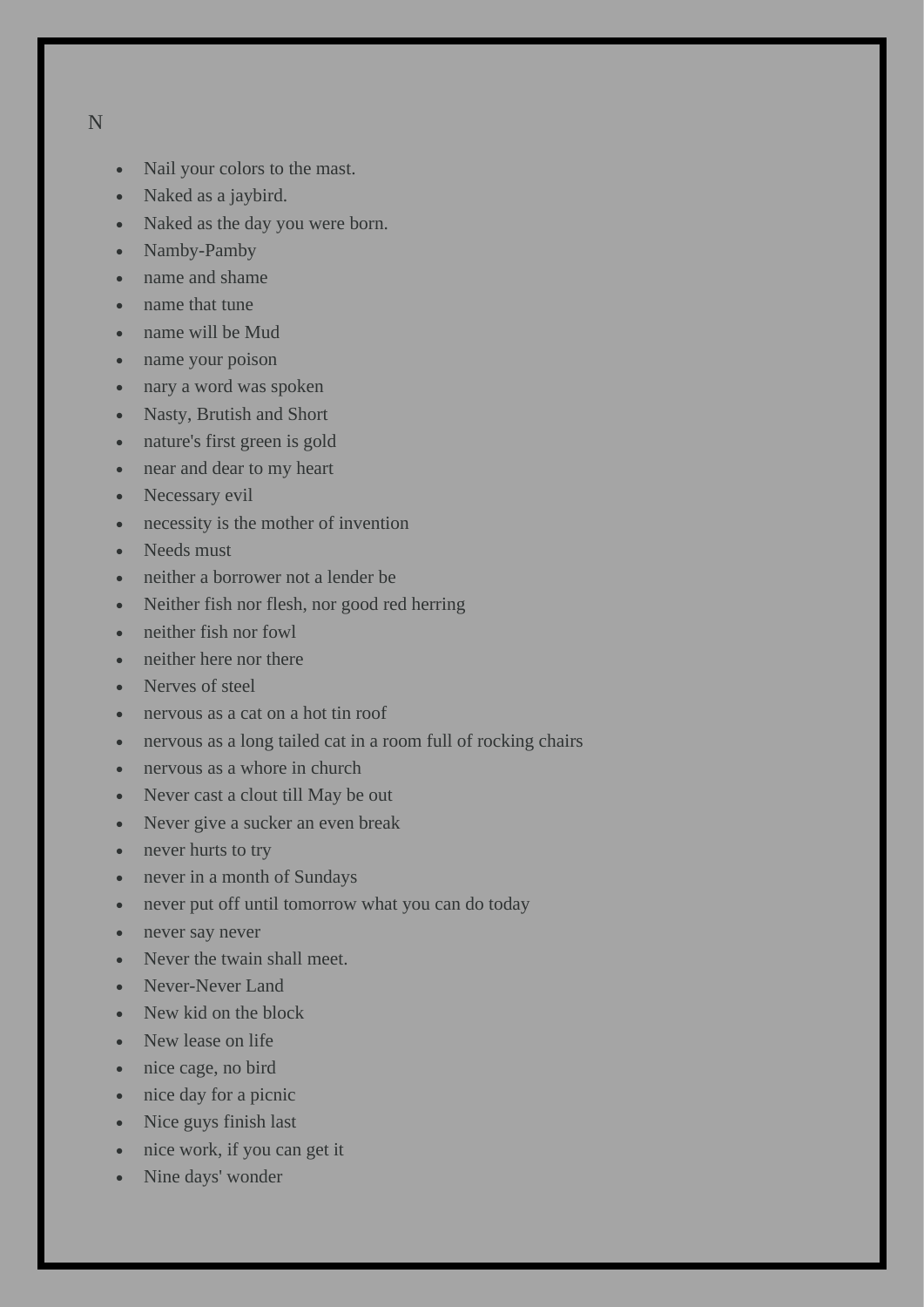- Nip and tuck
- Nip it in the bud
- Nitty-Gritty,
- no accounting for taste
- No dice
- No go
- no guts, no glory
- no holds barred
- No if's, and's, or but's about it
- No man is an island,
- No more cakes and ale?
- no one here but us chickens!
- no pain, no gain
- No rest for the wicked,
- No room to swing a cat
- No sh#t, Sherlock
- no skin off my back
- No skin off my nose
- No strings attached
- no use crying over spilled milk
- No victory without a battle. (Swedish)
- no way (or why) on God's green Earth
- No way, José,
- nod off
- None of your business.
- none too pleased
- Noodle on
- Nose in the air
- Not a spinning wheel in the kingdom and then you prick your finger!
- Not all it's cracked up to be.
- Not by the hair of my chinny chin chin.
- not enough room to swing a cat
- not for all the tea in China
- not for nothing, but...
- not just another pretty face
- not my cup of tea
- not playing with a full deck
- not rowing with both oars
- Not the brightest bulb (in the box / on the tree / in the chandelier),
- Not the ghost of a chance.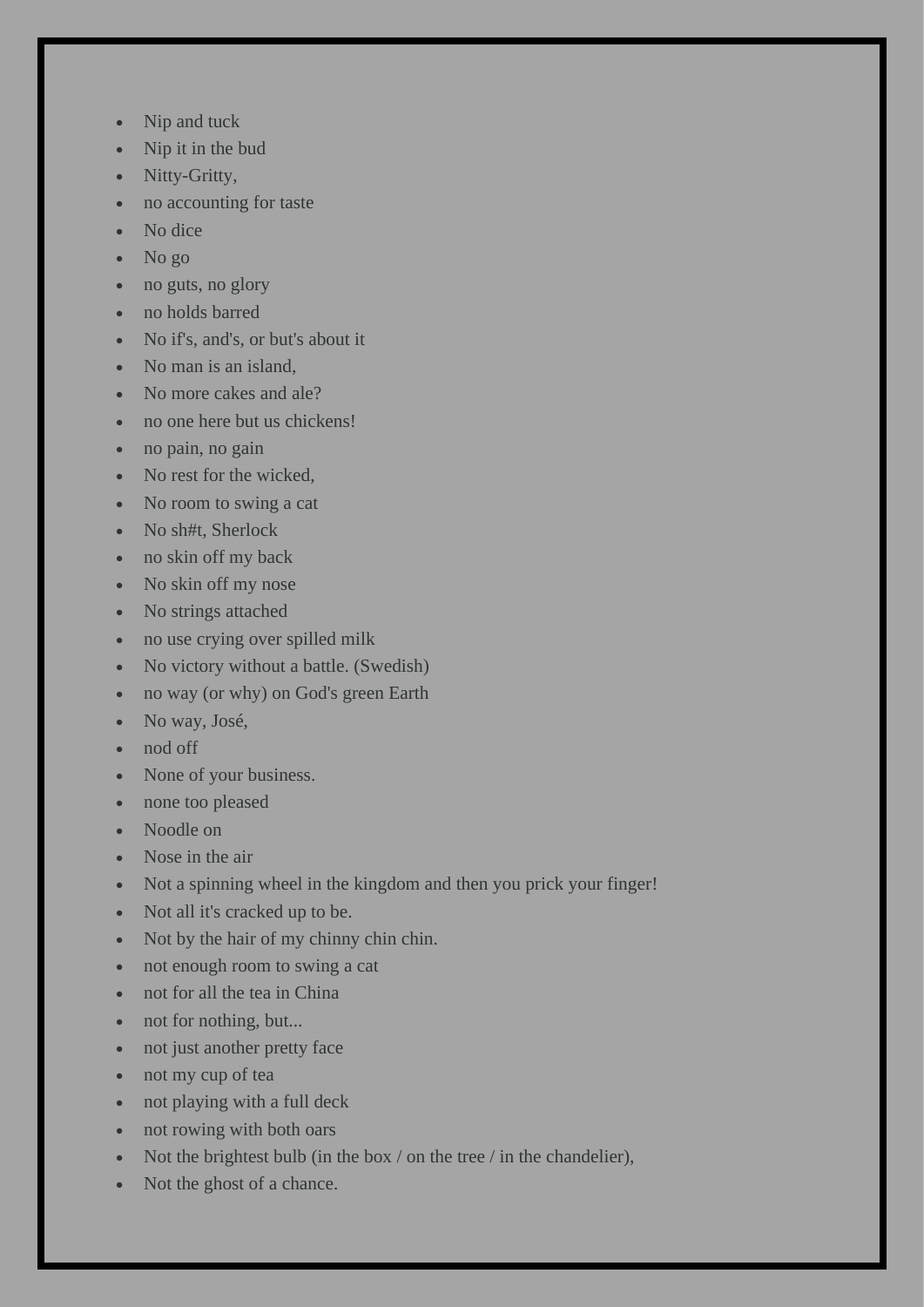- Not the sharpest knife in the cabinet.
- not worth a hill of beans
- Nothing is certain but death and taxes.
- Nothing is impossible for those who don't have to do it themselves. (Swedish)
- nothing new under the sun
- Nothing personal,
- Nothing succeeds like success.
- nothing to fear but fear itself
- nothing to sneeze at
- Nothing to write home about
- Nothing up my sleeve
- Nothing ventured, nothing gained
- Now is the winter of our discontent
- now or never
- now this won't hurt a bit
- now's as good a time as any
- now's your chance
- numb as a hake
- nutty as a fruitcake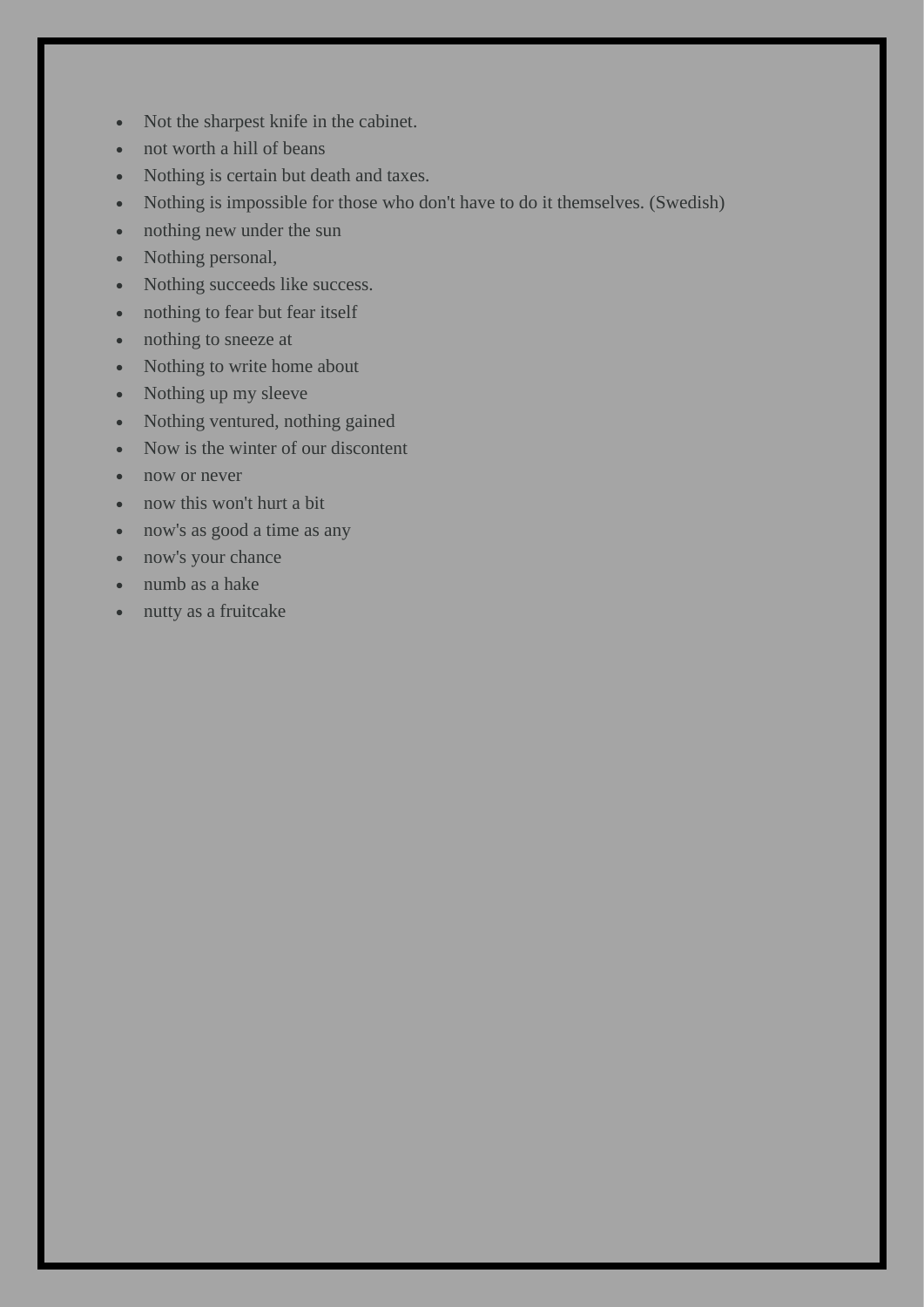## O

- O Romeo, Romeo! wherefore art thou Romeo?
- O Ye, of Little Faith
- Object of desire
- Odds Bodkins
- Off and running
- Off like a prom dress!
- off the cuff
- Off the dime
- Off the hook
- Off the record
- Off the shelf
- off the top of my head
- Off With His Head
- Off your rocker
- oh, to be a fly on the wall
- oh, woe is me
- Okey-Dokey
- Old as dirt
- old as the hills
- Old ball and chain
- old blowhard
- Old Fogey
- old habits die hard
- Old school
- old standby
- On a good footing
- On a hiding to nothing
- On a lark
- On a roll
- On a short leash
- On a soap box
- on a wild goose chase
- On a wing and a prayer
- on bended knee,
- On Carey Street
- on cloud nine,
- on equal footing
- on him like ugly on an ape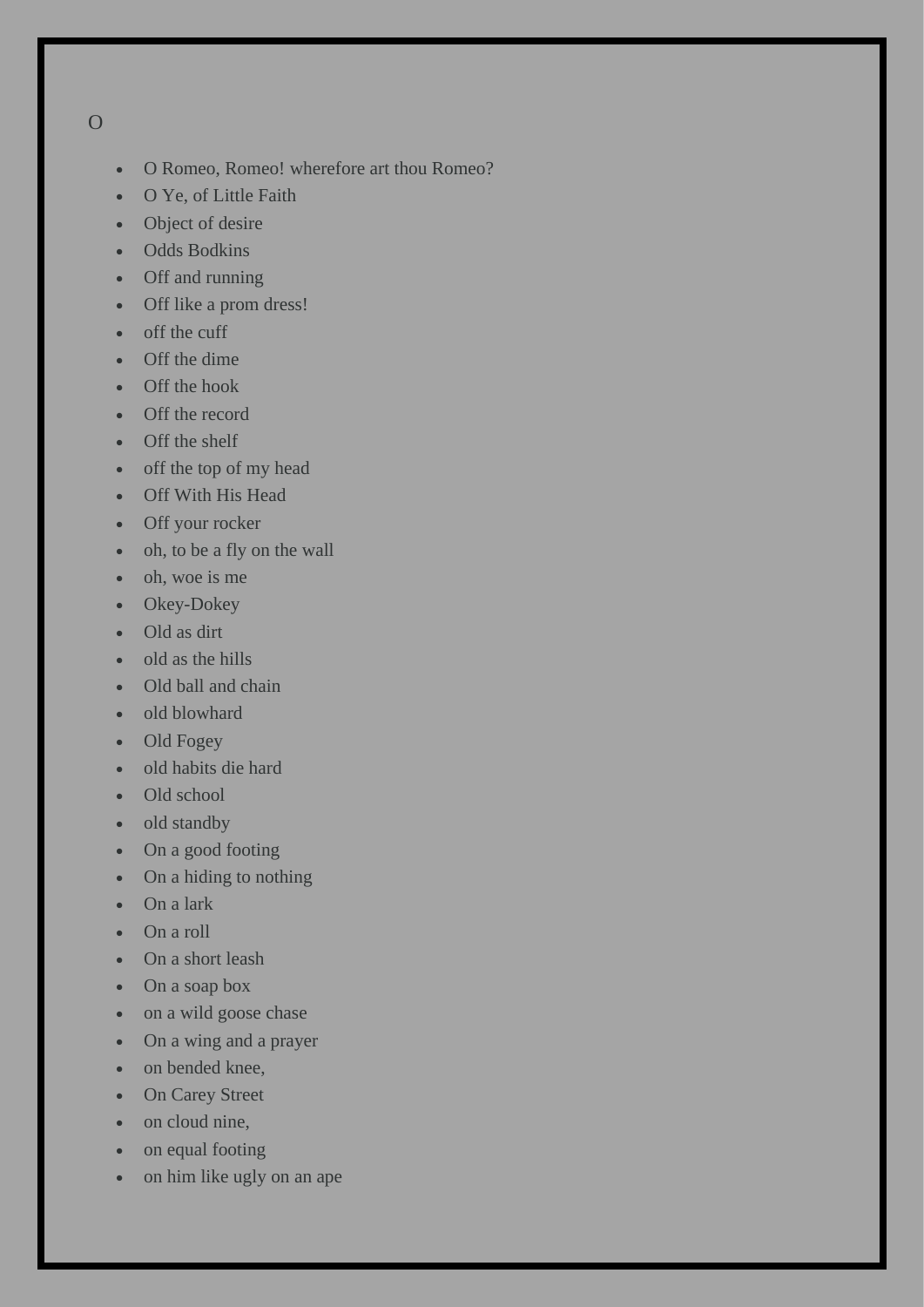- On par
- On pins and needles
- On Queer Street
- On skid row
- On tenterhooks
- On the back burner
- On the ball
- On the cutting edge
- On the dole
- On the dot
- on the double
- on the edge of your seat
- On the fly
- On the front burner
- On the grapevine
- on the house
- On the Lam
- On the level
- On the make
- on the other hand
- On the QT
- On the road again
- on the run
- On the same page
- On the take
- On the tip of my tongue
- On the up and up
- On the wagon
- On the warpath
- on the whole
- on to something
- On your tod
- On your toes
- once bitten, twice shy
- once in a blue moon,
- Once in a blue moon
- once in a dog's age
- Once more unto the breach, dear friends, once more.
- One bad apple spoils the (whole) barrel / bushel / lot / bunch.
- one brick short of a load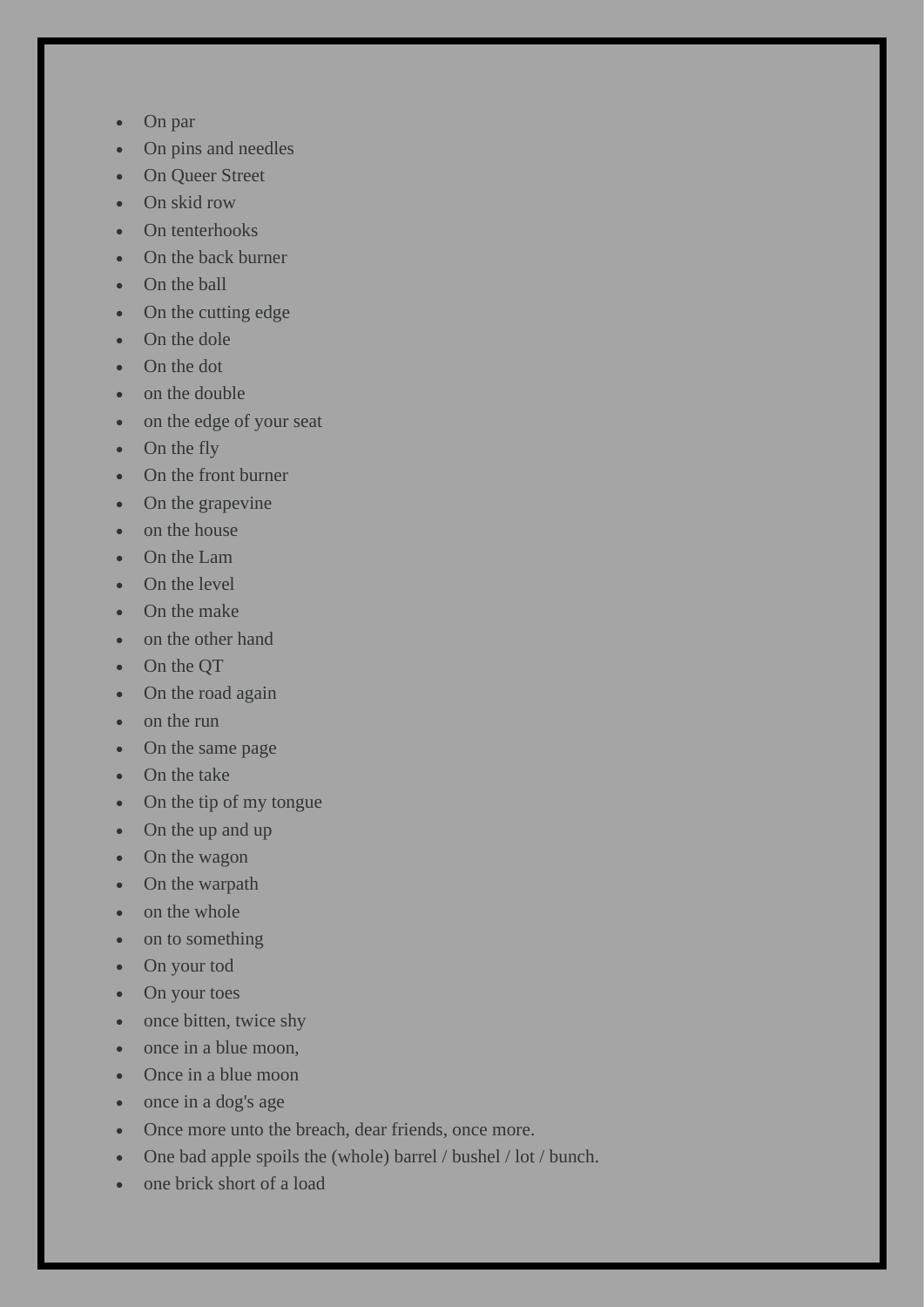- One foot on a banana peel, the other in the grave.
- One for the books
- One for the road
- one good turn deserves another
- One in million
- one man's foul weather is another man's fair
- One man's garbage is another man's treasure.
- one man's meat is another man's poison
- one size fits all
- One small step for a man, a giant leap for mankind.
- One Stop Shop
- one taco short of a combination plate
- one toe over the line
- One-Hit Wonder
- One's Heart's Content
- Oops-a-daisy
- open a can of worms
- open and shut case
- open mouth, closed mind/ears
- Open Season
- Open the kimono
- opened a can of worms
- opportunity doesn't knock twice
- opposites attract
- out for a Sunday stroll
- out like a light
- Out of gas
- Out of pocket
- Out of sight, out of mind
- Out of sorts
- out of the blue
- Out of the frying pan and into the fire
- Out of the jaws of death
- Out of the mouths of babes and sucklings
- Out of the woods
- Out of whack
- Out sowing your wild oats
- Out to lunch
- out with the old, in with the new
- Over a barrel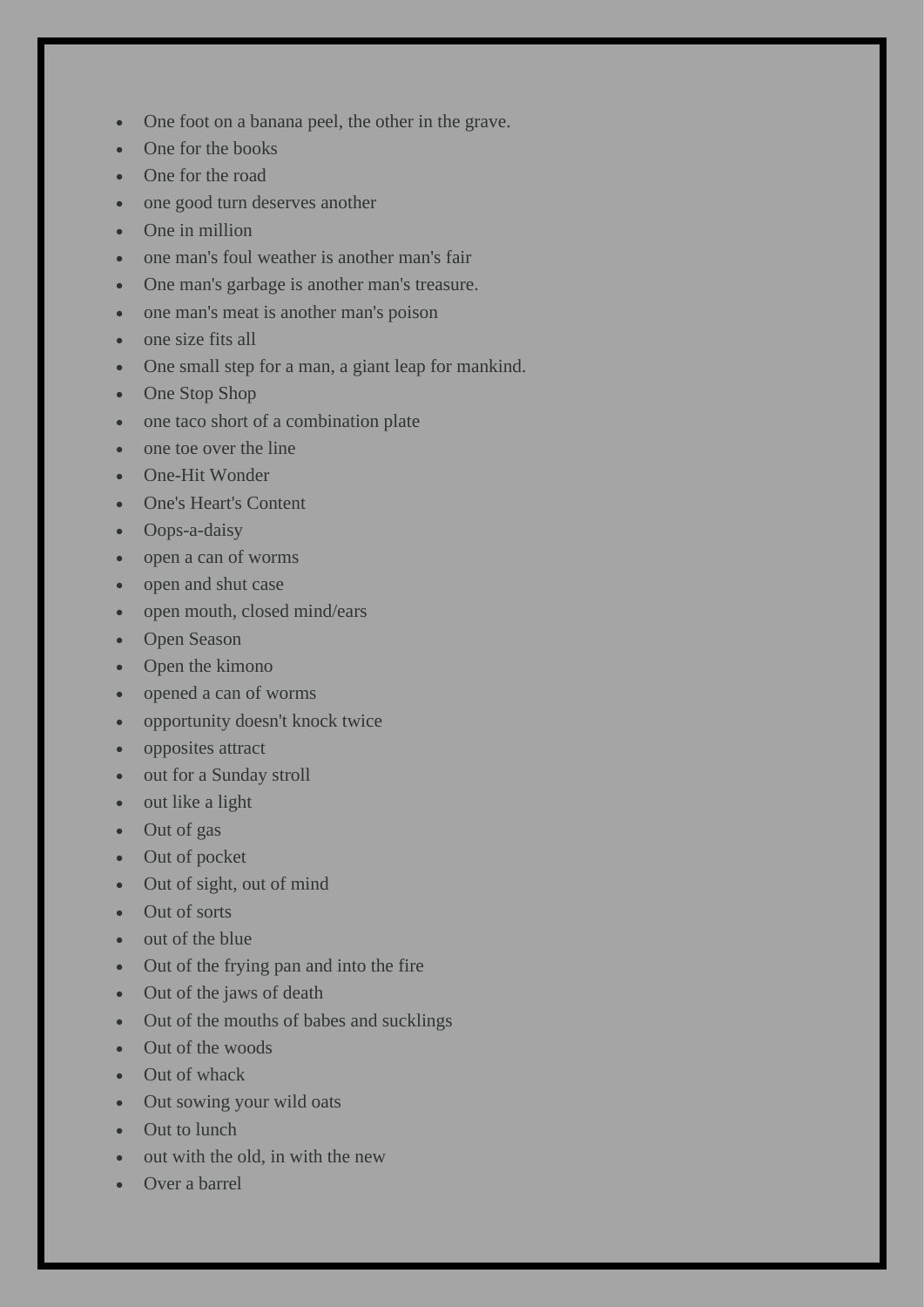- over and done with
- Over and over again
- Over my head
- over the edge
- over the hill
- over the moon
- over the top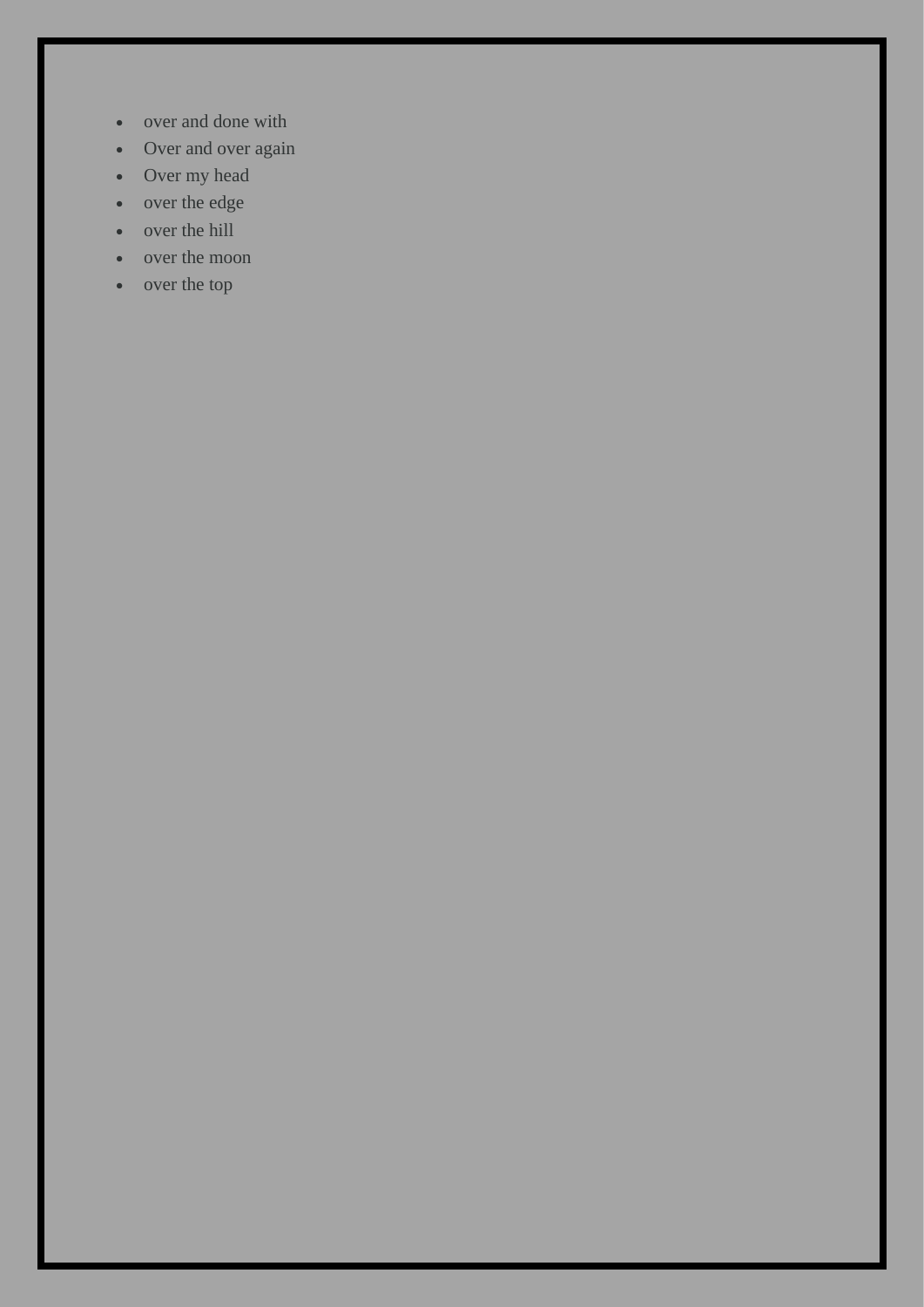- P
- pack it in
- packing heat
- packing lead
- Paddle your own canoe.
- pain in the ass / neck / butt
- paint oneself into a corner
- paint the town red
- pan out
- Pandora's box
- paper over the cracks
- paper tiger
- par for the course
- pardon my French
- part and parcel
- parting shot
- pass away
- pass on
- pass the buck
- pass the hat
- passed with flying colors
- pat on the back
- path of least resistance
- patience is a virtue
- pay a king's ransom
- pay an arm and a leg
- pay as you go
- pay attention to details
- pay lip service
- pay the debt of nature
- pay the piper
- pay through the nose
- payback is a b#tch
- peaches and cream complexion
- pearls before swine
- pears for your heirs
- peas in a pod
- peel (back) the onion
- peel out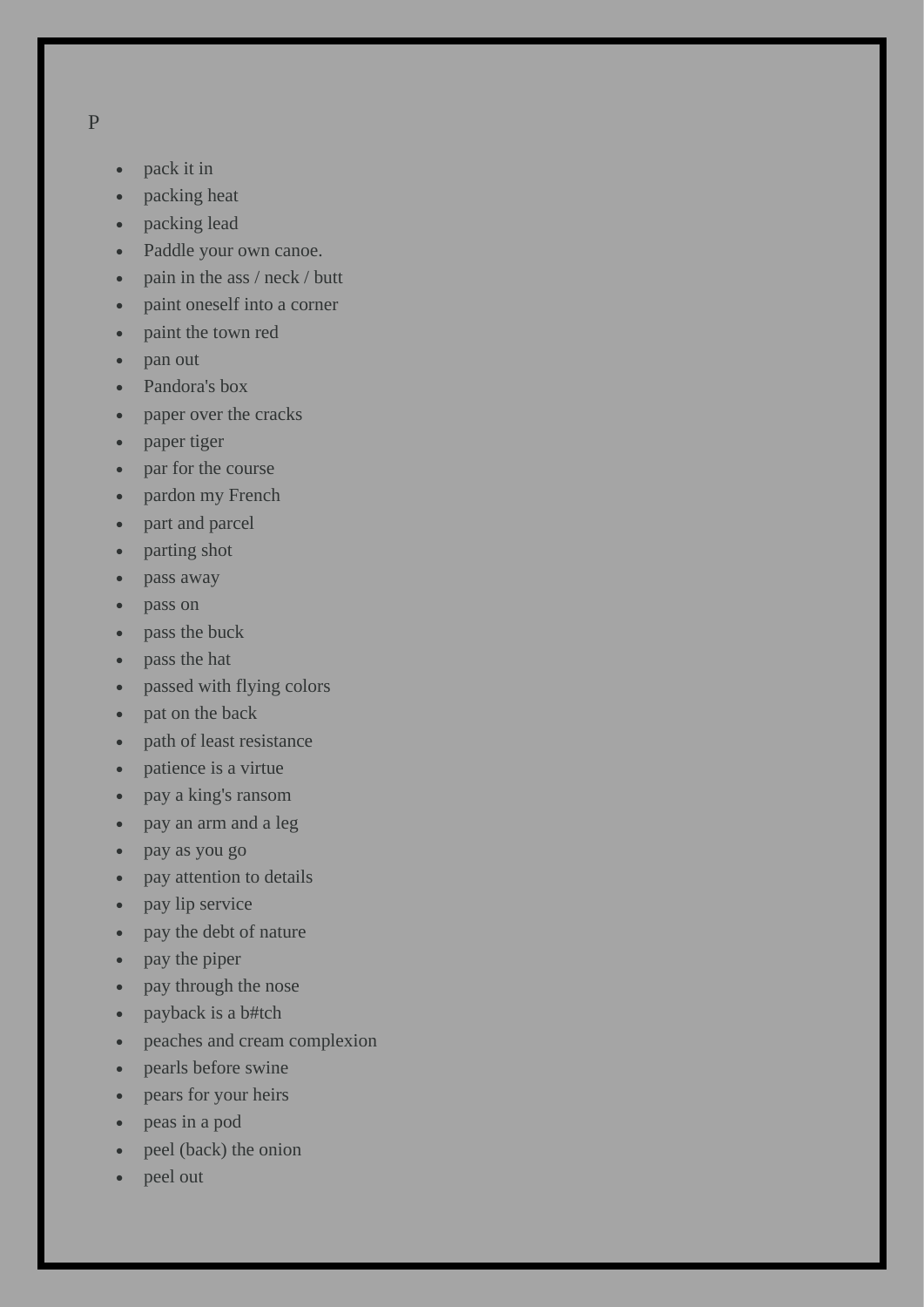- peeping Tom
- pell-mell
- pencil it / you / me in
- pennies from heaven
- penny for your thoughts
- penny pincher
- Penny saved is a penny earned.
- Penny wise and pound foolish.
- People who live in glass houses shouldn't throw stones.
- Perception becomes reality.
- pester power
- petered out
- Phone it in
- Physician, heal thyself.
- pick and mix
- pick of the litter
- pick over the ruins
- pick the low-hanging fruit
- picture perfect
- Picture's worth a thousand words.
- pie in the sky
- piece of cake
- pig and whistle
- pig in a poke
- pig out
- pigeon-chested
- pig's ear
- pin money
- pin your hopes on something
- pipe down
- pipe dream
- piping hot
- piss like a racehorse
- pissed to the gills
- pissing in the wind
- piss-poor
- plain and simple
- plain as day
- plain sailing
- play ball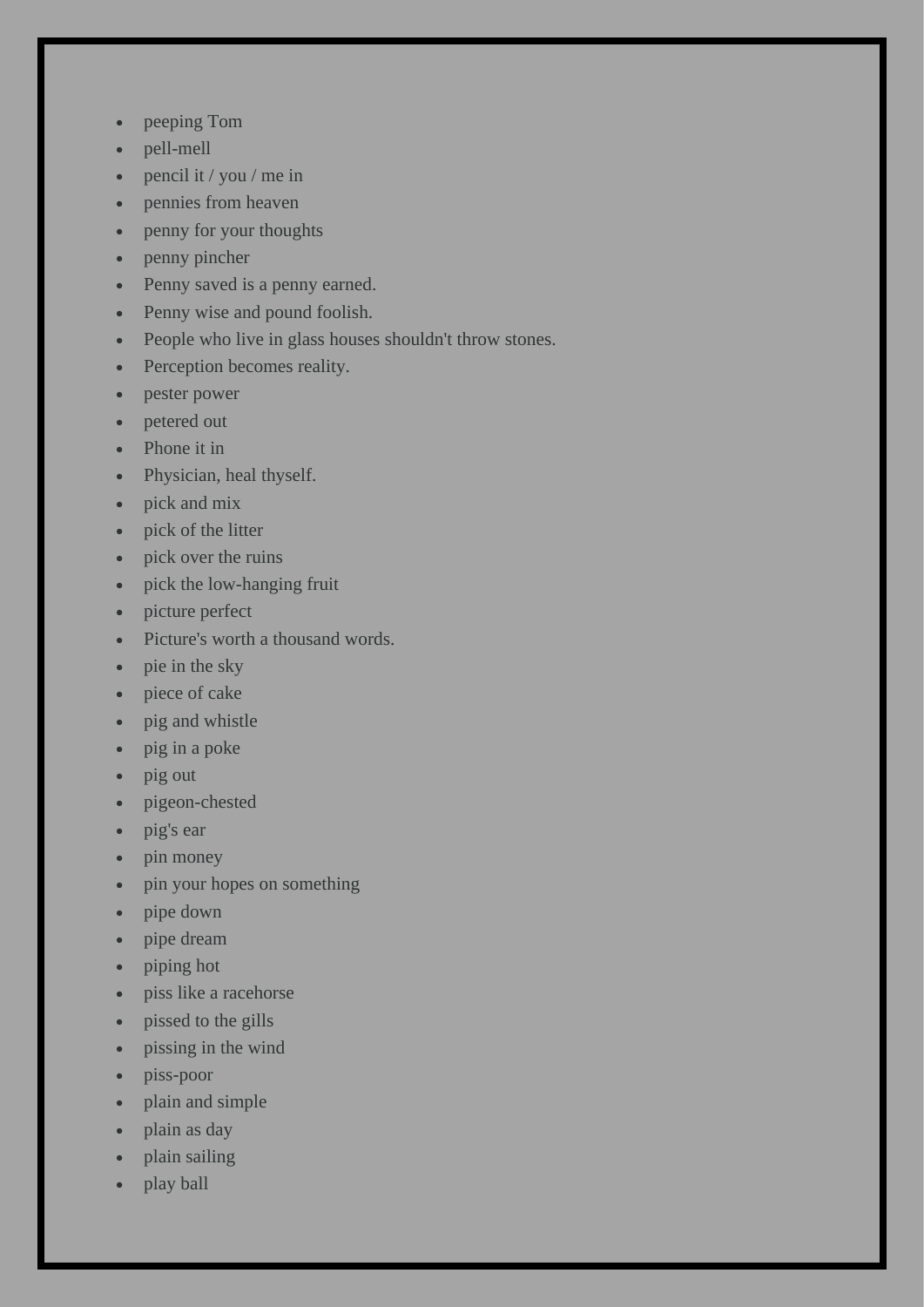- play both ends against the middle
- play by ear
- play fast and loose
- Play for the name on the front of your jersey, not the name on the back of your jersey.
- play hot potato
- Play it again, Sam.
- play it by ear
- play second fiddle to
- play the cards you're dealt
- play the final card
- play the giddy goat
- play with the big boys
- played me for a fool
- playing hardball
- playing possum
- playing the field
- playing with fire
- pleased as punch
- Plenty of other fish in the sea.
- plenty to go 'round
- poison the well
- poker face
- Poor as a church mouse.
- pop a vein
- pop goes the weasel
- POSH Port out, starboard home
- Possession is nine-tenths of the law.
- pot calling the kettle black
- Pot of gold at the end of the rainbow.
- pound for pound
- pound of flesh
- pound the pavement
- pour it on thick
- pour oil on trouble waters
- Power corrupts: Absolute power corrupts absolutely.
- power dressing
- powers of darkness
- practice makes perfect
- pray to the porcelain god
- praying at the porcelain altar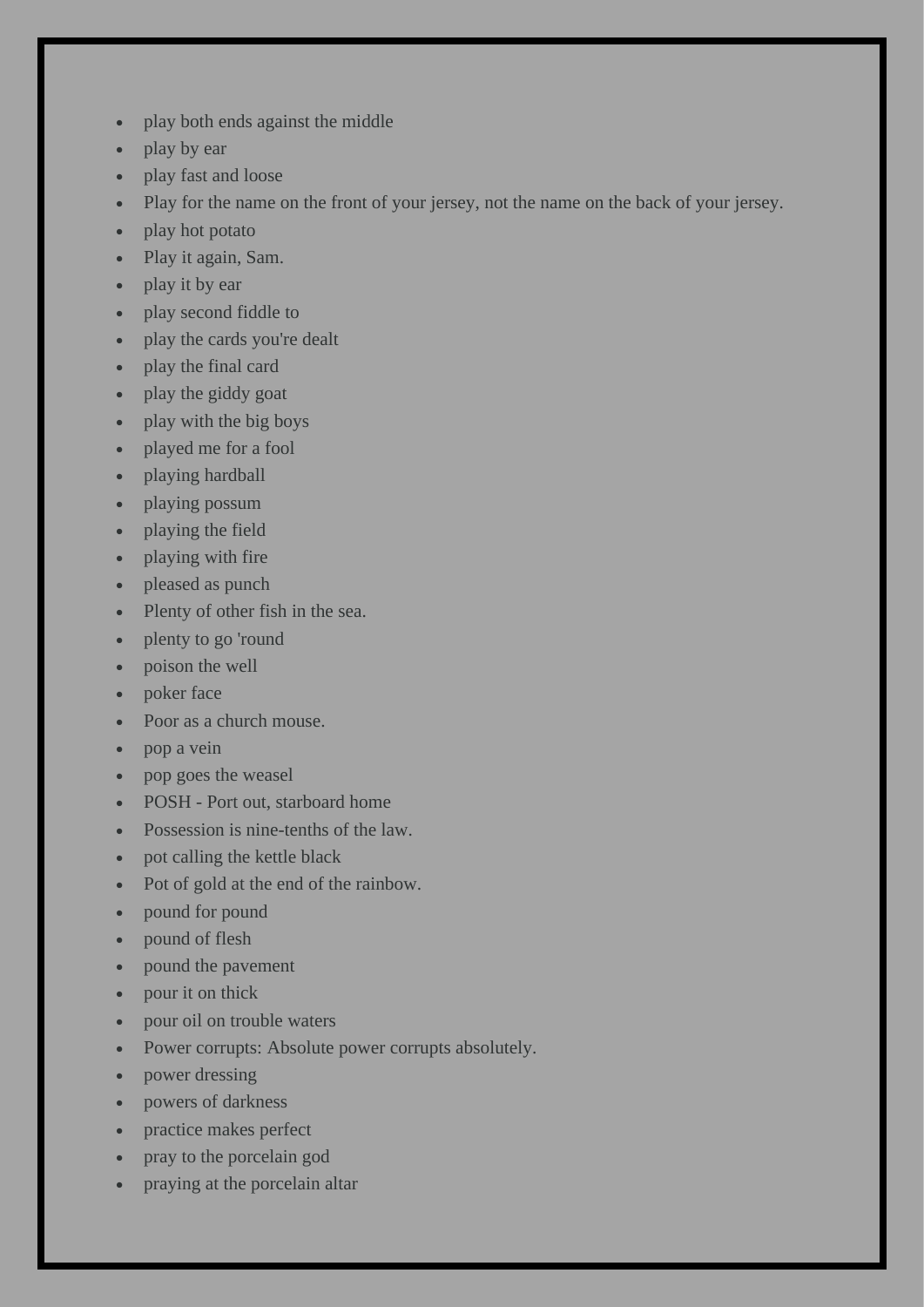- preaching to the choir
- press into service
- pretty as a picture
- pretty damn quick
- pretty penny
- prick up your ears
- pride before the fall
- prime time
- primed to the sticking point
- primrose path
- propped up
- pull a fast one
- pull a rabbit out of a hat
- pull out all the stops
- pull the wool over your eyes
- pull your chain
- pull your finger out
- pull your head out of your ass
- pull yourself up by your bootstraps
- punch his lights out
- punched in the gut
- pure as the driven snow
- push the envelope
- push your buttons
- put a cork in it
- put a lid on it
- put a little elbow grease into it
- put a sock in it
- put it through its paces,
- put my two cents in
- put on ice
- put on your thinking cap
- put out some feelers
- put paid to
- put that in your pipe and smoke it
- put the cart before the horse
- put the dampers on
- put the pedal to the metal
- put to death
- put two and two together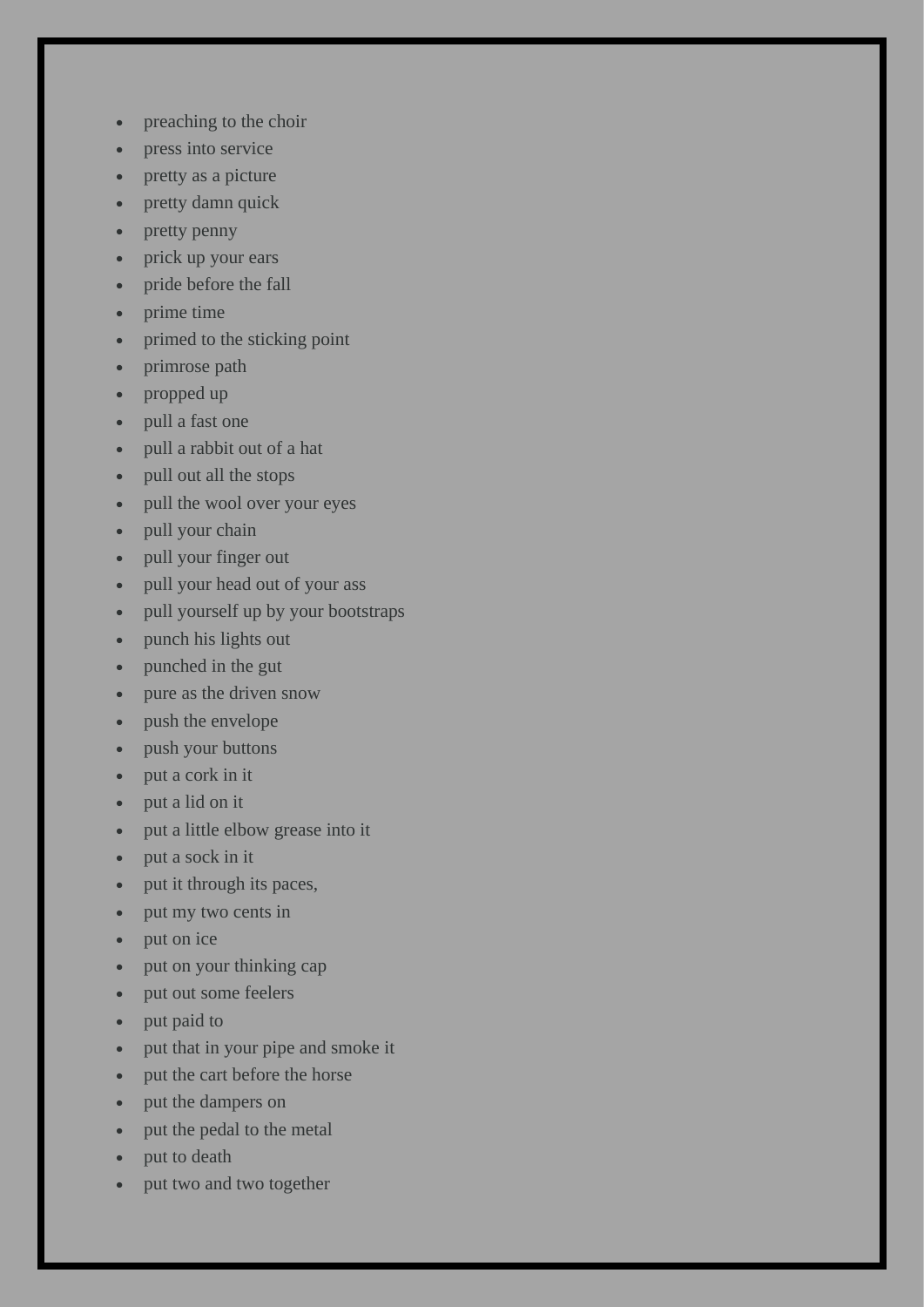- put up your feet and stay awhile
- put your back up
- put your best foot forward
- put your foot in your mouth
- put your heart into it
- put your money where your mouth is
- put your nose out of joint
- putting his feet to the fire
- putting the cart before the horse
- putting the screws to him
- Pyrrhic victory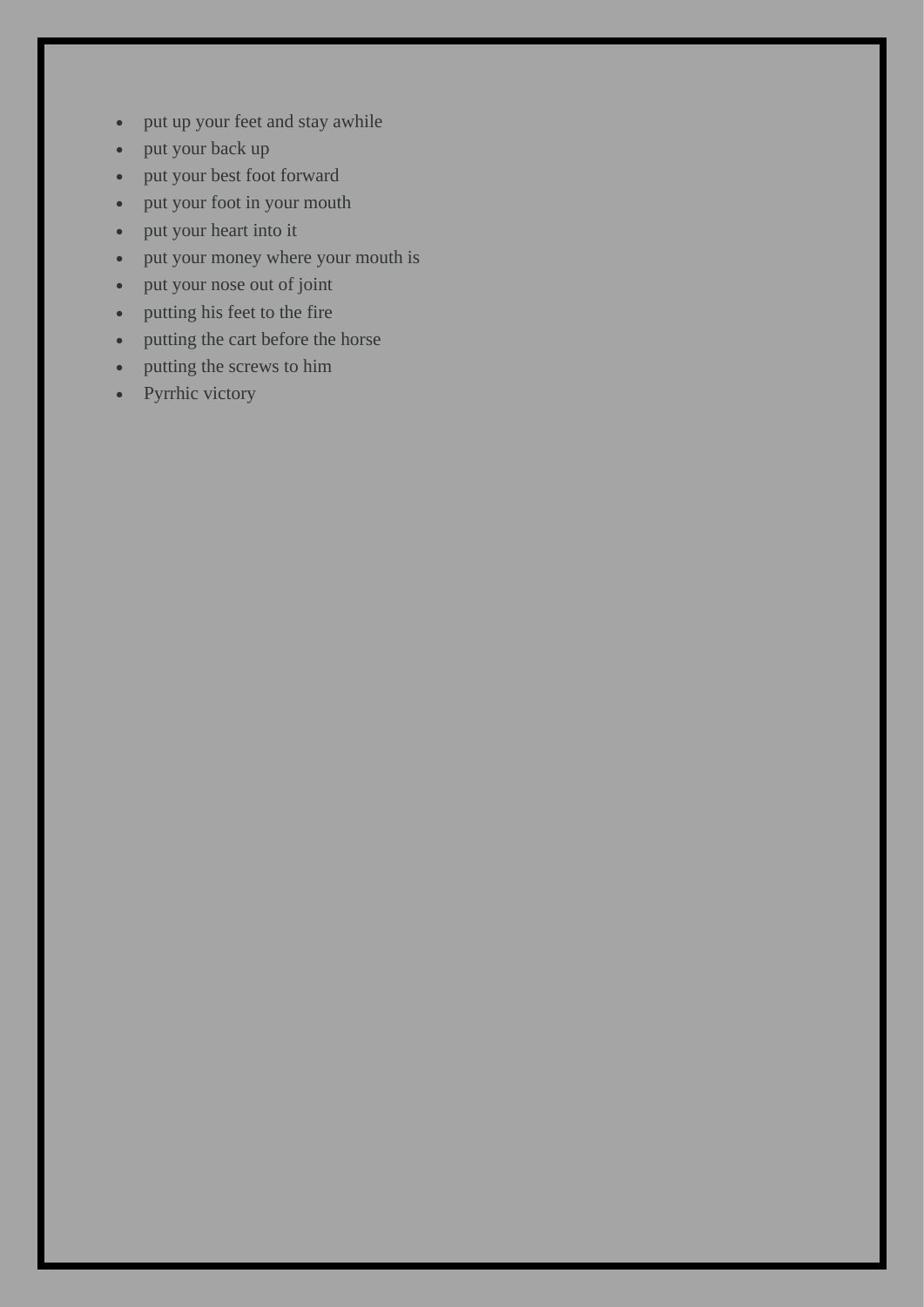Q

- queen for a day
- queer as a three dollar bill
- quick buck
- quicker than a New York minute
- quiet as a (church) mouse
- Quit horsing around!
- quit while you're ahead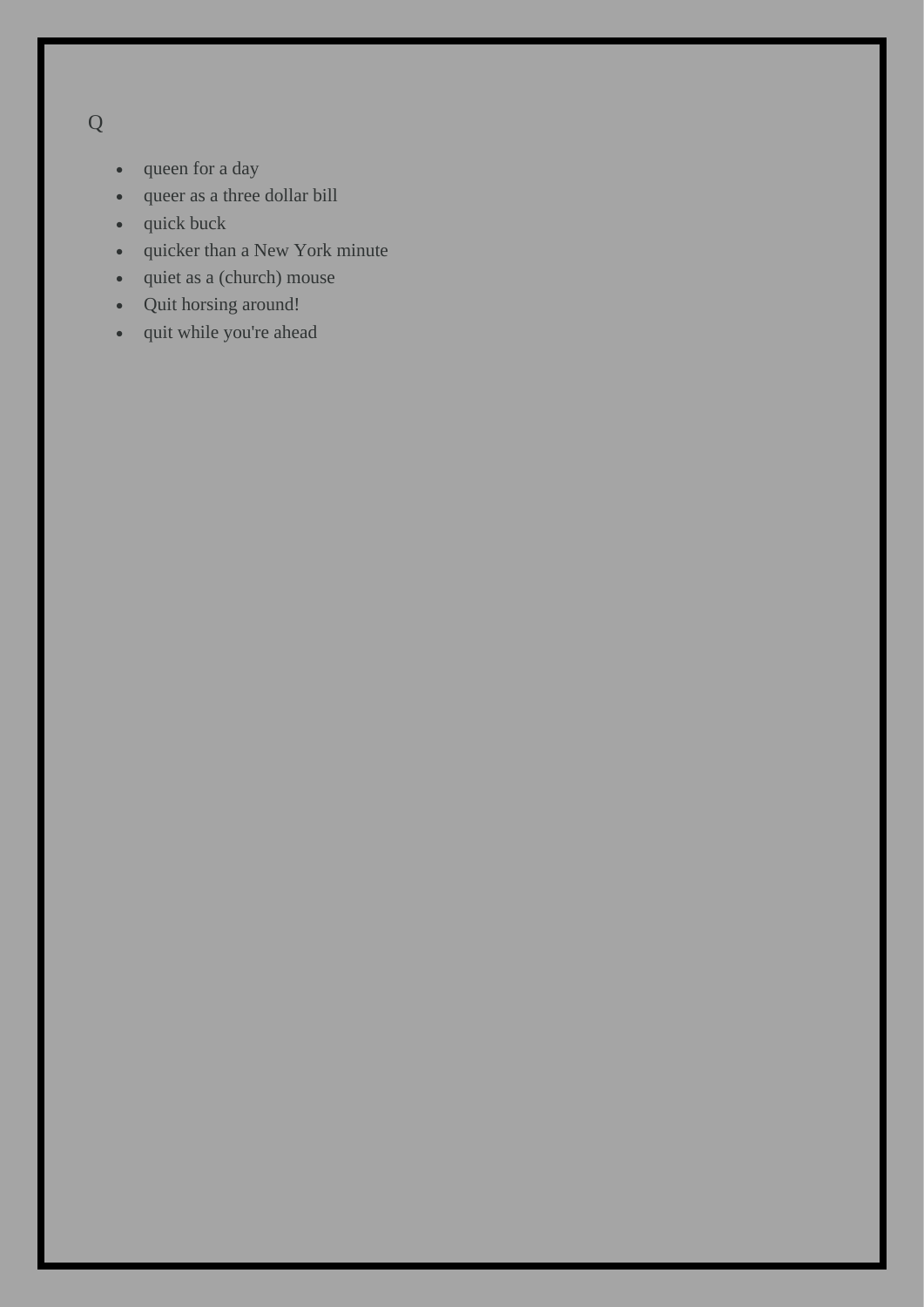- R
- rack and ruin
- rack your brains
- Rag, Tag and Bobtail
- raining cats and dogs
- raining stair-rods
- raise the bar
- raise the roof
- raking in the dough
- raking it in
- rally round
- rattle trap
- rattle your cage
- raw end of the deal
- raze to the ground
- read between the lines
- read it and weep
- Read the fine print
- read the handwriting on the wall
- Reading the riot act
- Real McCoy
- Red carpet treatment
- red herring
- Red in Tooth and Claw
- Red Letter Day
- Red sky in the morning, sailor's warning; red sky at night, sailor's delight.
- Religion is the opium of the people.
- reopen an old wound
- rest assured
- resting on one's laurels
- Rhyme or reason
- Richard of York gave battle in vain.
- riding the wild pony
- right as rain
- right on the button
- right on the money
- right on the nose
- right up your alley
- Ring a bell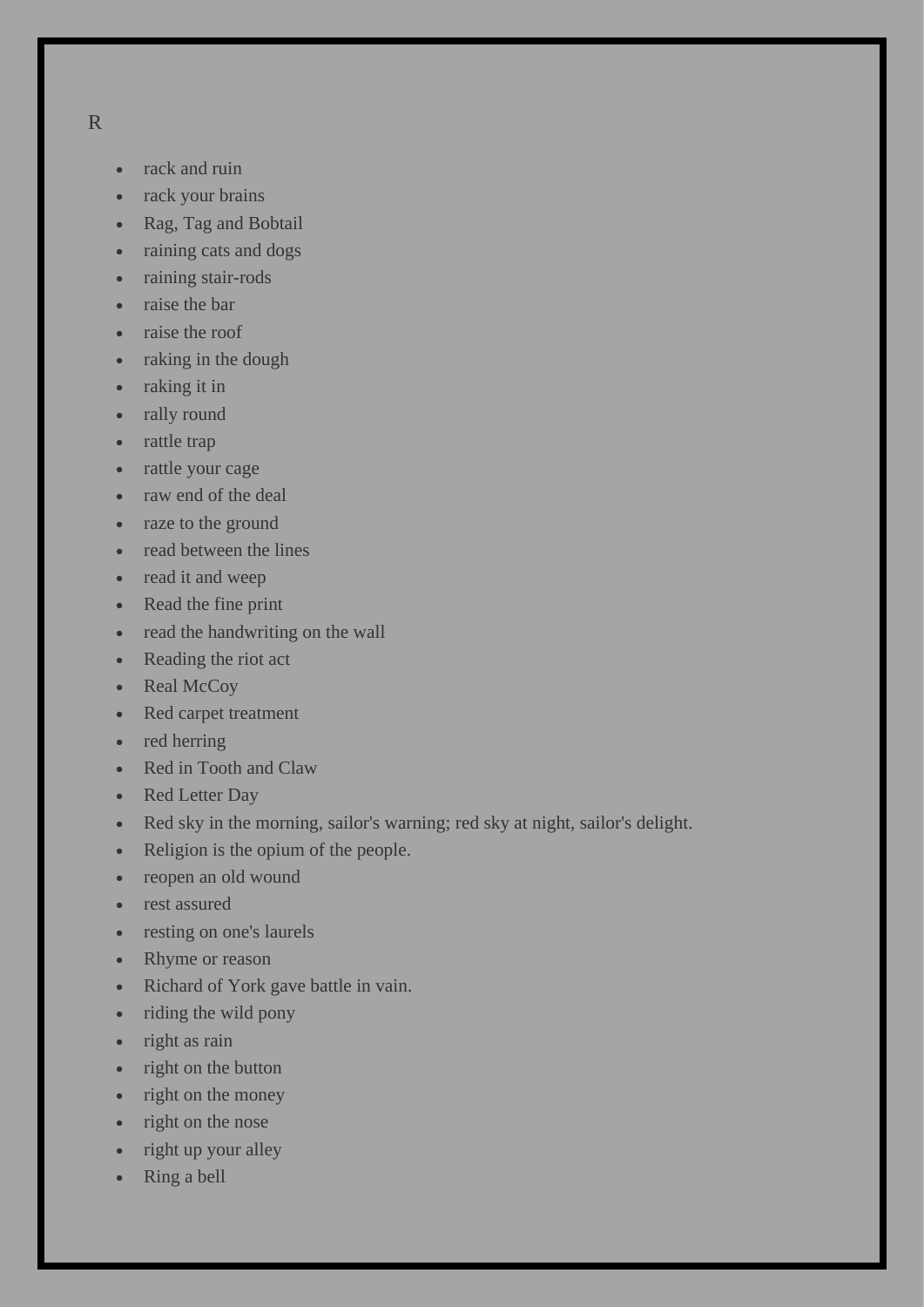- Ring A Ring o'roses, a pocketful of posies, atishoo, atishoo, all fall down.
- ring in the new year
- Ring of truth
- Ring the changes
- rise and shine,
- Road less traveled
- Road to hell is paved (on all sides) with good intentions
- roaring fire
- robbing Peter to pay Paul
- Roll of the dice
- roll out the red carpet
- roll over in his grave
- roll with the punches
- rolling in the dough
- (a) rolling stone gathers no moss
- Rome wasn't built in a day
- room to swing a cat
- rotten to the core
- rough around the edges
- rough as a cob
- rub salt in the wound
- rub your nose (face) in it
- rubbing salt in his wounds
- rubs me the wrong way
- rule with an iron fist
- rules are made to be broken
- run a mile
- run amok
- run circles around
- run for your money
- run it up the flagpole (and see who salutes it)
- run like the wind
- run out of steam
- run the gauntlet
- run with the fox and bark with the hounds
- running around like a chicken with its head cut off
- running with wolves
- runs like a top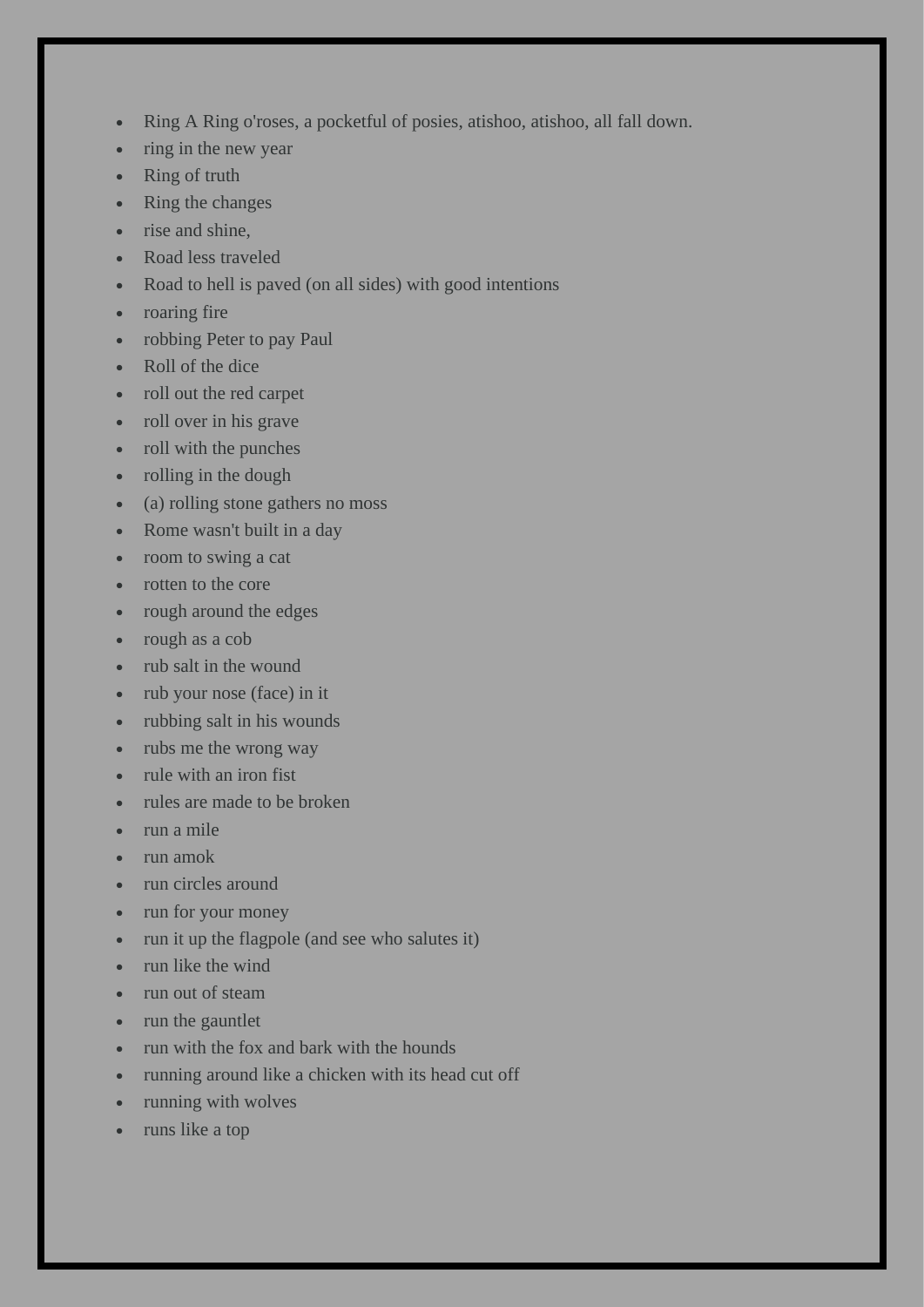- S
- sacred cow
- safe and sound
- sail / ride off into the sunset
- salad days
- same ol' same ol'
- same song and dance
- Save the drama for your mama.
- Save your breath
- Saved by the bell
- Savoir Faire
- sawing a log
- say what you will, ....
- say your prayers
- scarce as hen's teeth
- Scared dogs bark most. (Swedish)
- scared of his own shadow
- scared stiff
- scaredy-cat
- scattered to the four winds
- scot free
- scraping the bottom of the barrel
- screaming bloody murder
- Scuse me while I kiss this guy.
- Sealed with a Loving Kiss
- second wind
- see a man about a dog
- see eye to eye
- see no evil, hear no evil, speak no evil
- see the glass as half empty
- see the light
- see the whole field
- see the world through rose colored glasses
- see which way the winds blow
- see you later, alligator
- seeing red
- seems just like old times
- sell out (sold out)
- sell yourself short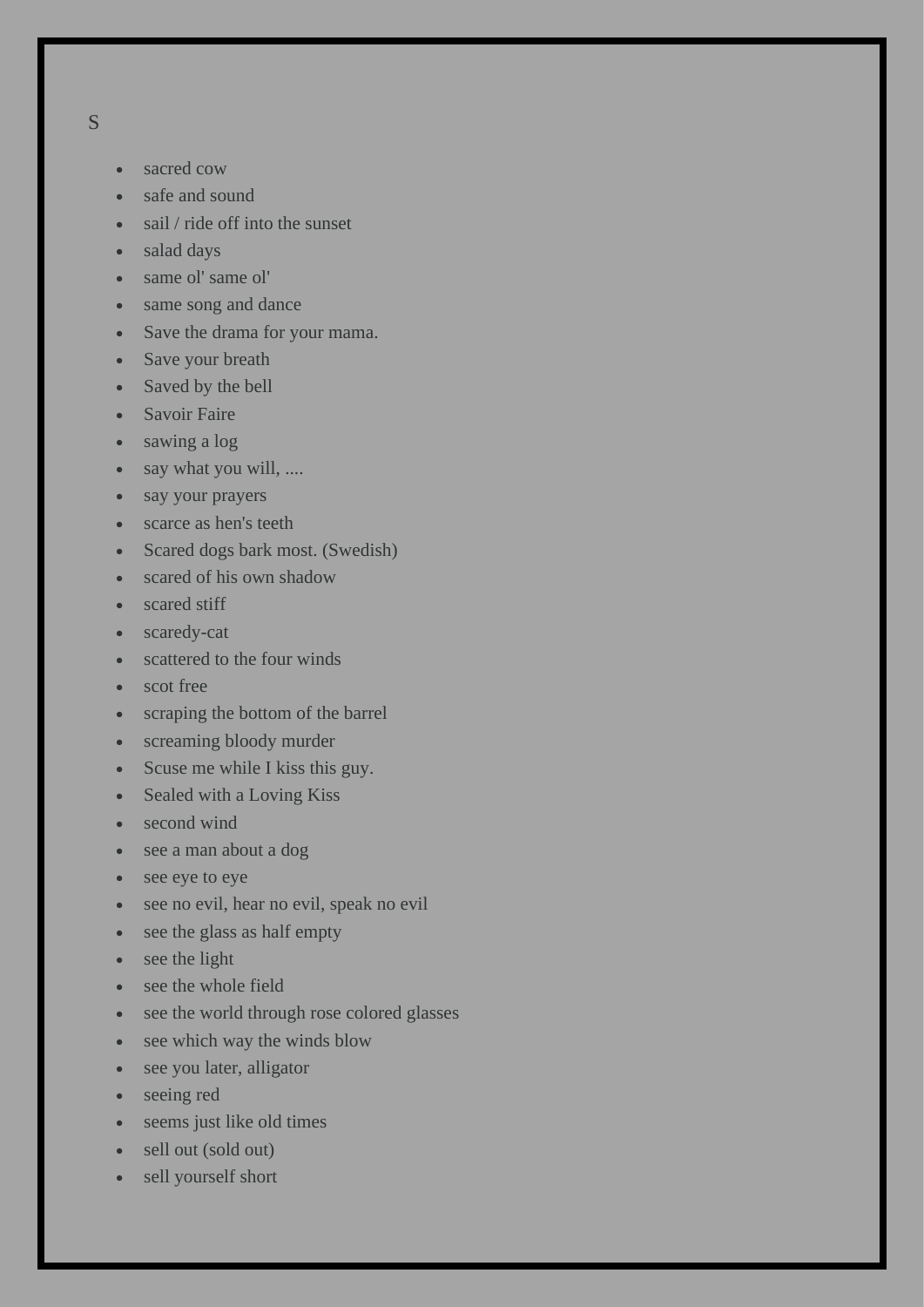- send packing
- sent to Coventry
- separate the men from the boys
- separate the wheat from the chaff
- serve up a softball
- set one's cap at
- set your teeth on edge
- seven-year itch
- sh#t or get off the pot
- sh#t out of luck
- shaggy dog story
- shake a leg
- shake hands with the wife's best friend
- Shall I compare thee to a summer's day?
- shape up or ship out
- share and share alike
- sharp as a marble
- sharp as a tack
- she could test the patience of Job
- she drinks like a fish
- she fell out of the ugly tree and hit every branch on the way down
- she gave me a withering glance
- she got called up on the carpet
- she has a great personality
- she has a green thumb
- she has bats in her belfry
- she has everything but the kitchen sink
- she has pull (clout)
- she is a loose cannon
- she threw a wet blanket on my idea
- she wears her heart on her sleeve
- she wouldn't know me from Adam
- shed (some) light on
- She's a peach,
- she's ALL THAT
- she's an open book
- she's been hit with an ugly stick
- she's burning her candle at both ends
- she's fighting a losing battle
- she's getting the red carpet treatment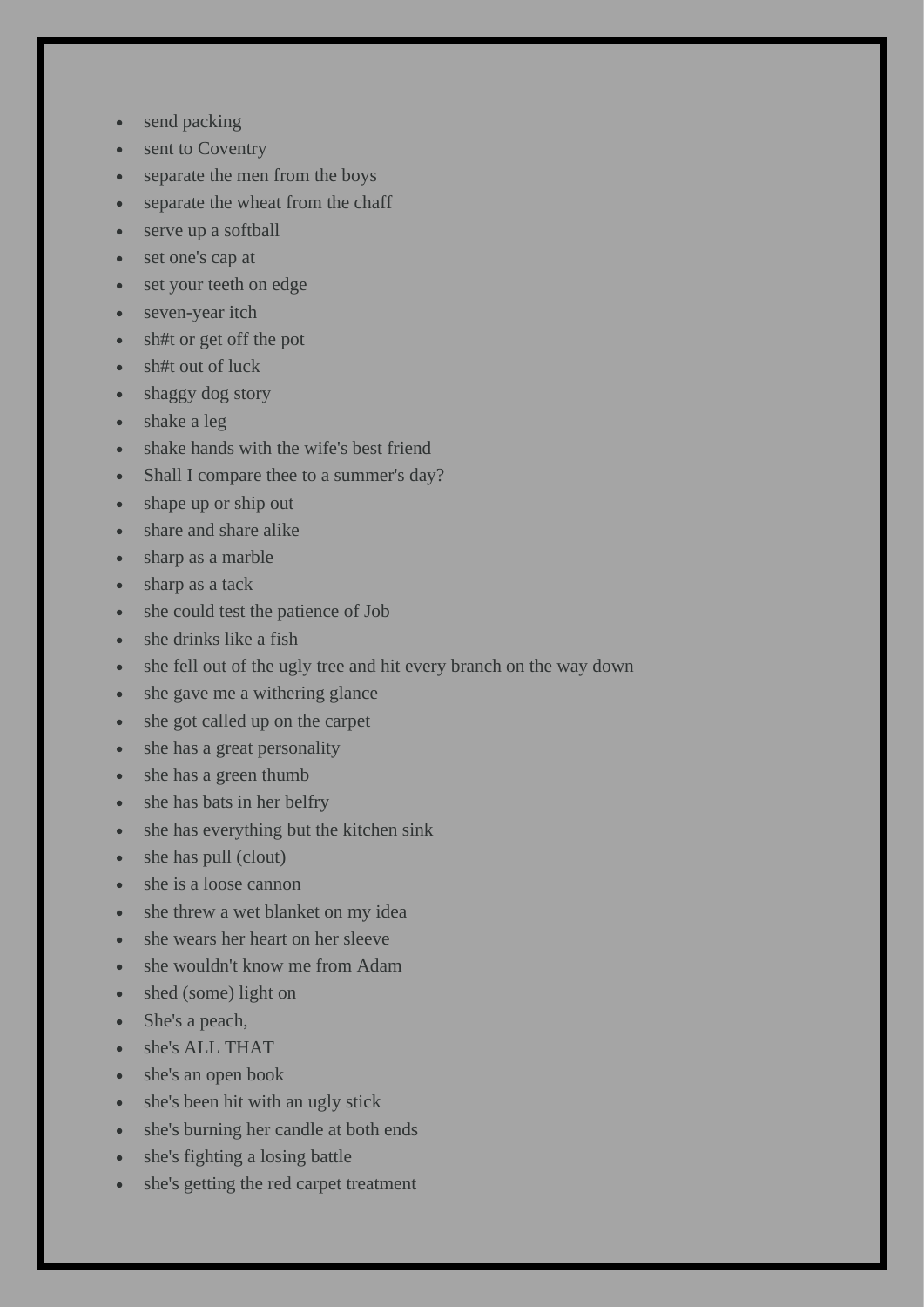- she's got eyes in the back of her head
- she's got money to burn
- she's hot to trot
- she's in hot water
- she's lost her marbles
- she's not the brightest bulb on the patio
- she's not the only fish in the sea
- she's out sowing her wild oats
- she's out to lunch
- she's taking the bait
- she's tugging on your chain
- shilly-shally
- ship-shape and Bristol fashion
- shirt off his back
- shit for brains
- shit happens
- shiver me timbers
- shoe is on the other foot
- shoestring budget
- shoot from the hip
- shoot it straight
- shoot the breeze
- shoot yourself in the foot
- shooting for the moon
- short changed
- short end of the stick
- Short pleasures are often long regretted. (Swedish)
- short shrift
- shot across the bows
- shot in the dark
- shotgun wedding
- shove off
- show him the door
- Show me the money!
- show some spine / spunk
- show them how the cow ate the cabbage
- show your true colors
- shuffle off this mortal coil
- shut the hole in your head
- shut up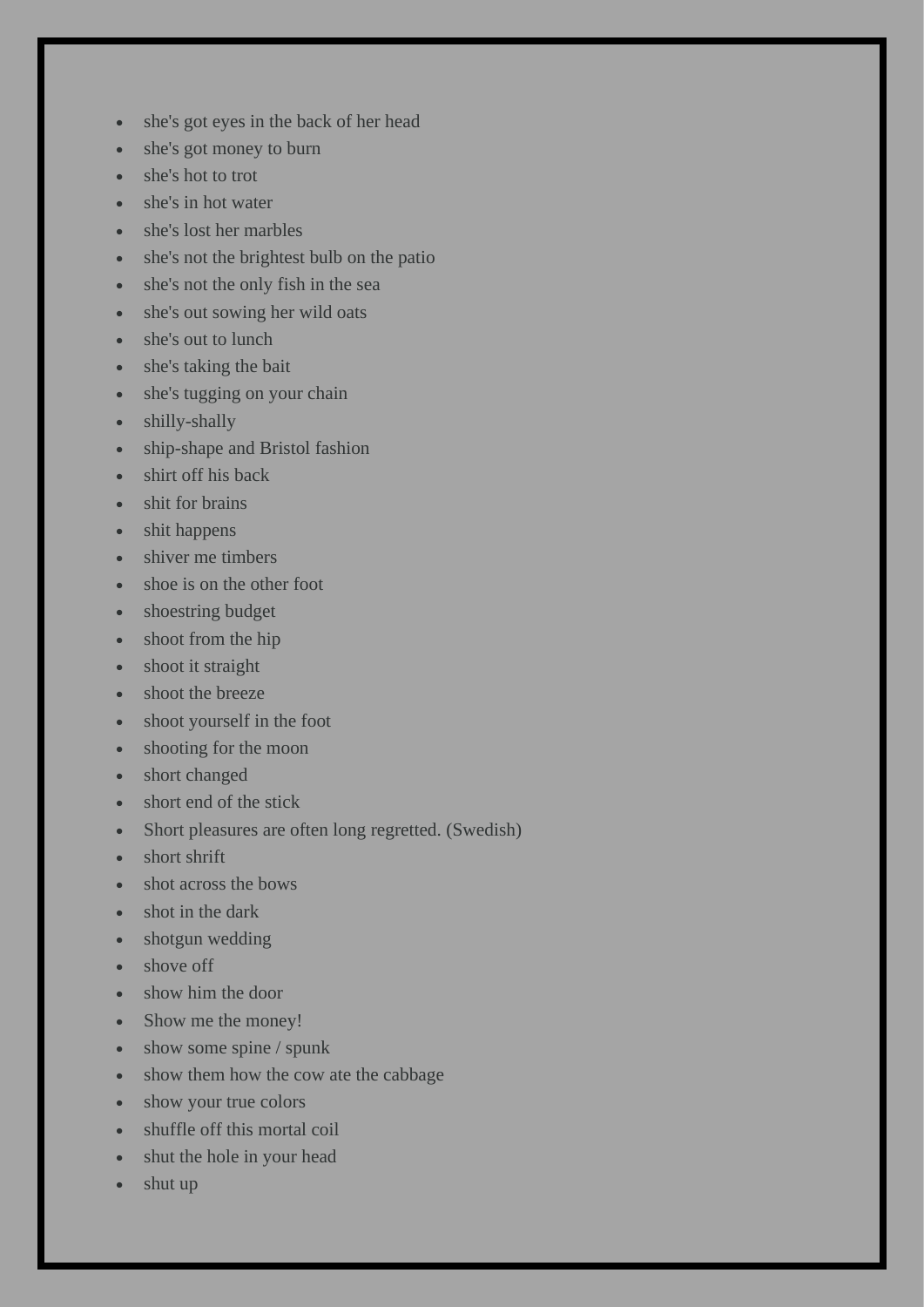- shut your hole / cake-hole / mouth
- sick as a dog
- sick to death of it
- signed, sealed and delivered
- silence is golden
- silenced the crowd
- silly Billy
- silver bullet
- simple pleasures are the best
- sing for your supper
- sing like a bird
- sink or swim
- sink your teeth into
- sit tight
- sitting duck
- sitting in the catbird seat
- sitting on pins and needles
- sitting on the fence
- six of one, half a dozen of another
- six feet under
- skating on thin ice
- skeletons in the closet
- skid row
- slam dunk
- slap on the back
- sleep like a baby
- sleep like a log
- sleep with the fishes
- sleeping her way to the top
- slick as snot on a glass doorknob
- slipped through your fingers
- slippery as an eel
- slippery slope
- sloppy as a soup sandwich
- slow and steady wins the race
- slow as molasses in January
- sly as a fox
- smack dab in the middle
- small potatoes
- Small world, isn't it?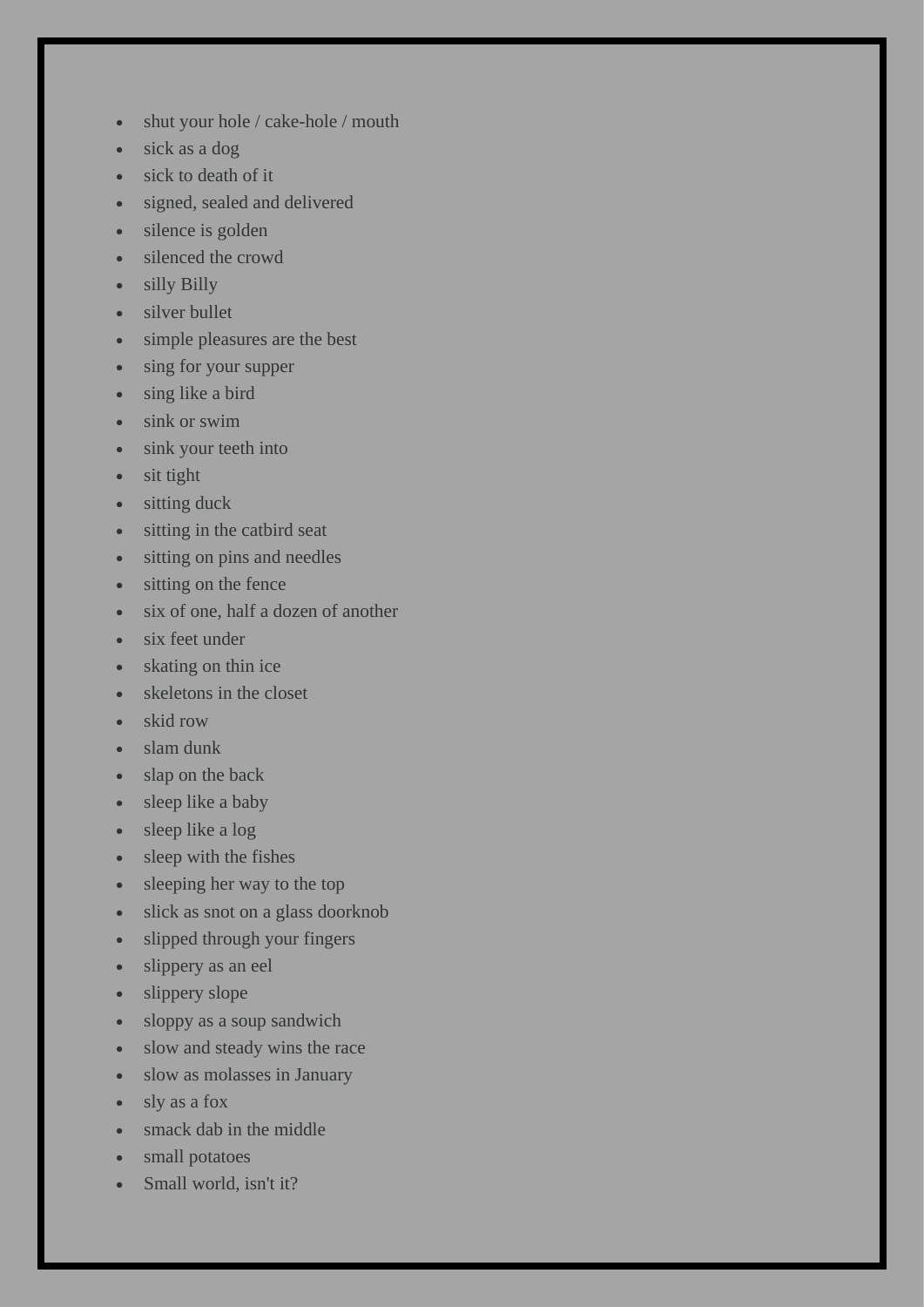- smart Alec
- smart ass
- smart cookies don't crumble
- Smart is better than stupid.
- smarter than the average bear
- smell (a little) ripe
- smile and the world smiles with you, cry and you cry alone
- smoke and mirrors
- smoking gun
- smooth as a baby's bottom
- smooth operator
- (a) snail's pace
- snowball's chance in hell
- snug as a bug in a rug
- so close, you can taste it
- so many men so little time
- so much bad in the best of us and so much good in the worst in us that it ill-behoves us to talk about the rest of us
- so much for that
- so quiet you could hear a pin drop
- so sue me
- So ugly, they'd have to sneak up on a glass of water to get a drink.
- sod off
- sold down the river
- solid as a rock (the rock of Gibraltar)
- some pots you don't stir
- some things are better left unsaid
- someday, you will thank me for this
- something rotten in the state of Denmark
- something smells fishy
- something you can really sink your teeth into
- Sometimes you are the hydrant, and sometimes you are the dog.
- Sometimes you are the windshield, and sometimes you are the bug.
- sometimes you just gotta let your hair down
- son of a b#tch
- son of a gun
- sound like a broken record
- sounds like a plan
- sour grapes
- spare the rod, spoil the child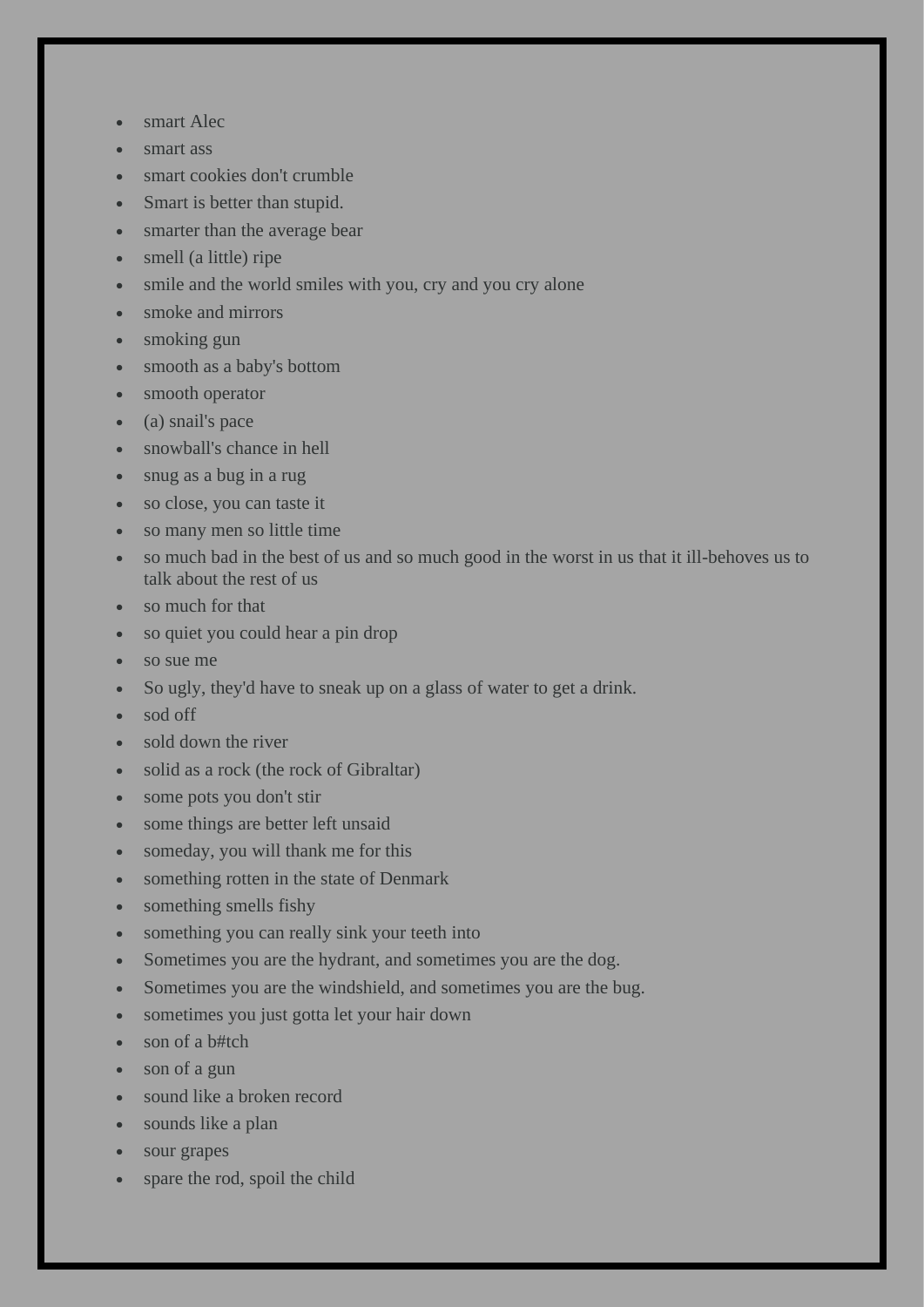- speak of the devil
- speak off the cuff
- speak softly and carry a big stick
- speak with a forked tongue
- speaking in riddles
- special relationship
- spend a penny
- spick and span
- spill the beans
- spin a yarn
- spineless wimp
- spinning your wheels
- Spit in one hand and wish in the other, and see which one you have the most in.
- spit the dummy (Australian)
- spitting image
- split second
- splitting hairs
- spoil the fun
- spread the word
- spruce up
- square meal
- squeaky bum time
- stack the deck
- stand and deliver
- standing on the shoulders of giants
- stand-up guy
- star-crossed lovers
- staring off into space/nowhere
- stark-raving mad
- start from scratch
- state of the art
- stay tuned
- stayed too long at the fair
- staying power
- steal a march
- steal one's thunder
- stealing the show
- steer clear of it
- stem the tide
- step on a crack, break your mother's back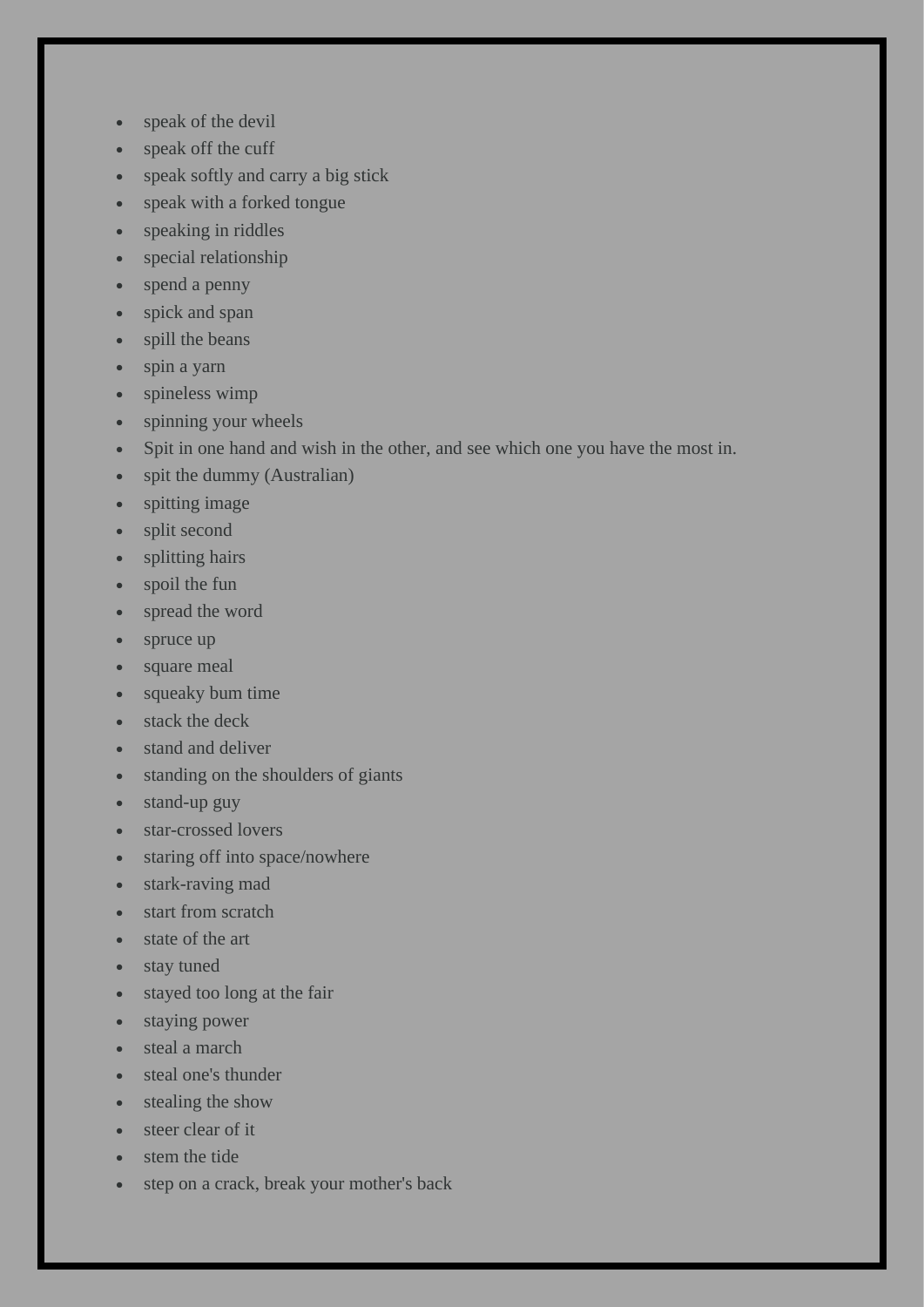- step on it
- stepping on people's toes
- stick a fork in it (him, me)
- stick in the mud
- stick it in your ear
- stick it out
- stick it to you
- stick it where the sun don't shine
- stick to your guns
- stick up for the little guy
- stick with it
- Sticks and stones will break my bones, but words will never hurt me.
- sticks out like a sore thumb
- sticky subject
- stiff as a board
- stiffen the sinews
- still as a church mouse
- still waters run deep
- stinking to high heaven
- stir up an ant's nest
- stirring up trouble
- (a) stitch in time saves nine
- Stone the crows!
- (a) stone's throw away
- stop and smell the roses
- stop on a dime
- Stop the presses!
- stow it
- straight and narrow
- straight as an arrow
- straight from the horses mouth
- straighten up and fly right
- strain at the leash
- stranger danger
- stranger in a strange land
- stress out
- stretch a dollar
- strike while the iron is hot
- string him along
- strong as an ox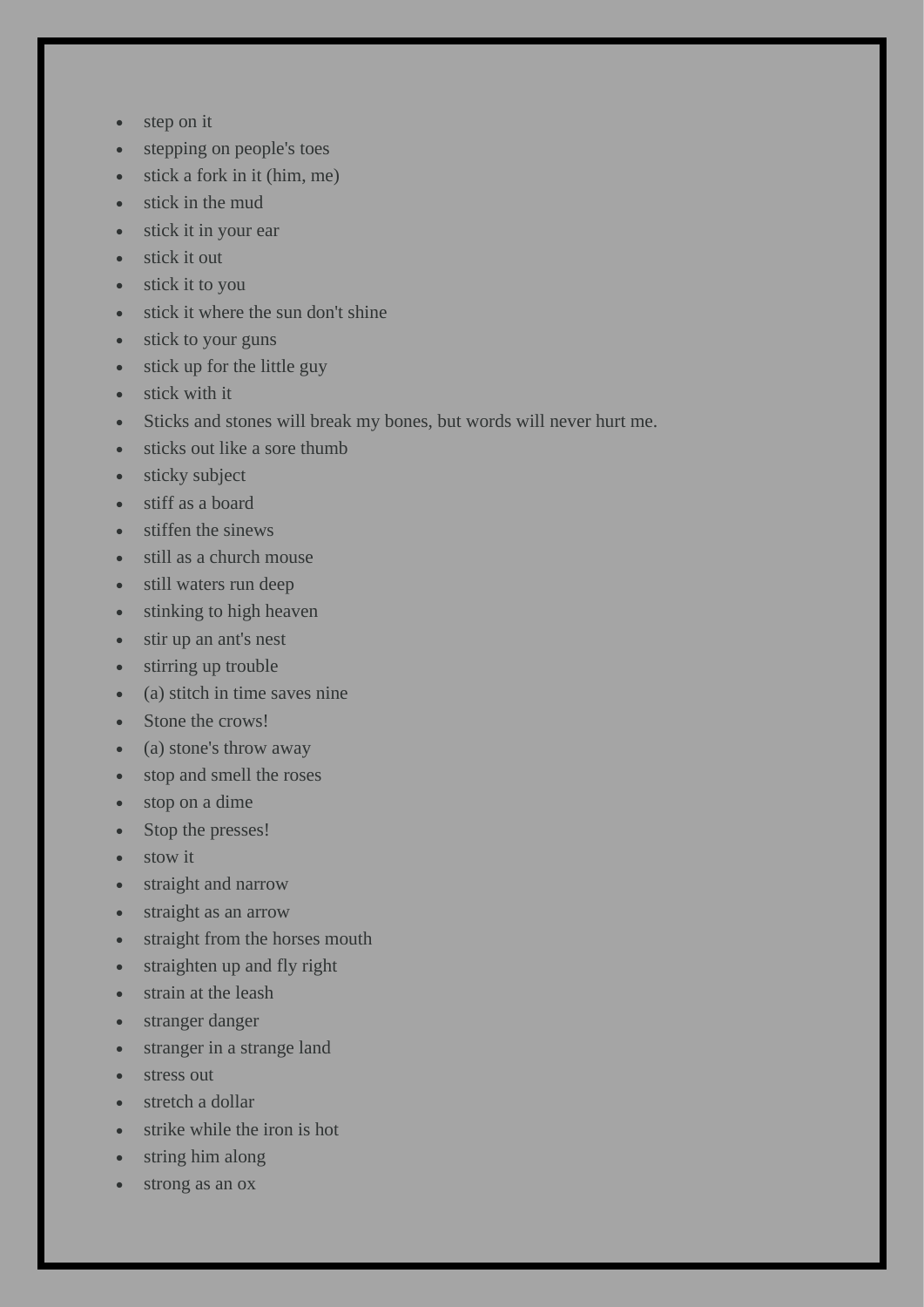- stubborn as a mule
- stuck in a rut
- stuck out like a sore thumb
- stuff and nonsense
- stuffed shirt
- stump up
- stupid is as stupid does
- success has a thousand fathers while failure is an orphan
- such is life
- suck up
- sugarcoat something
- survival of the fittest
- suspension of disbelief
- swallow one's pride
- swan song
- sweat the details
- sweating blood
- sweating like a pig
- sweep it under the rug
- sweet 16 and never been kissed
- sweet deal
- sweeten the pot
- sweetheart deal
- swim against the tide
- swim up stream
- swim with the sharks
- swimming in molasses
- swing the lead,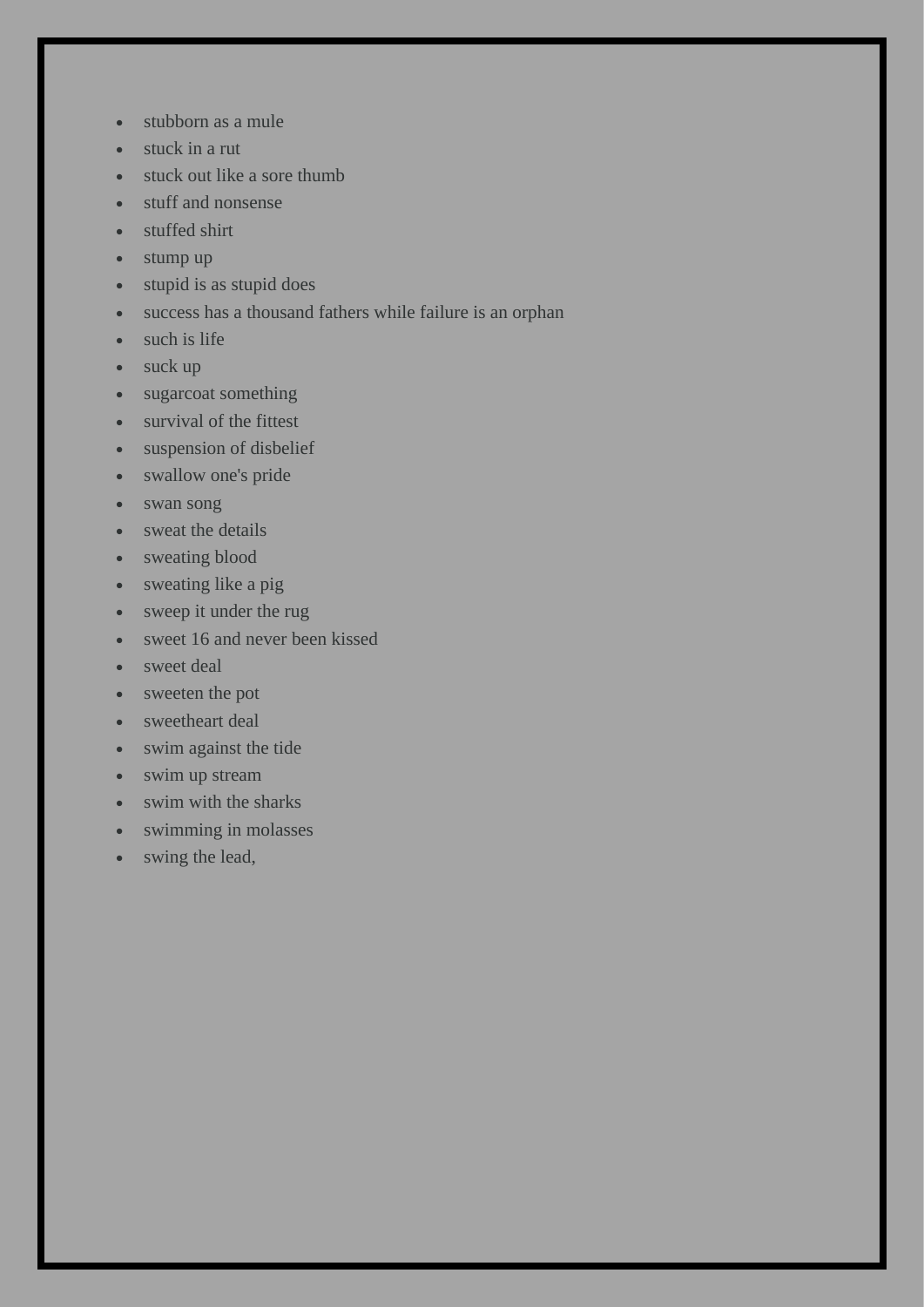## T

- tackle my homework
- Tail between his legs
- Tail wagging the dog
- Take a back seat to
- Take a breather
- Take a dive
- Take a dump
- take a hike
- Take a leak
- take a long walk off a short plank
- Take a picture, it will last longer
- Take a step back
- Take by storm
- Take care of your knitting
- Take down a peg or two,
- Take five
- take him to task
- take it and run with it
- take it at face value
- take it easy
- take it from me
- take it like a man
- take it on the lam
- take it or leave it
- take it to the limit,
- Take it with a grain of salt
- Take one for the team
- Take Potluck
- Take someone down a peg
- Take stock of
- Take the bit between your teeth
- Take the bull by the horns
- Take the crowd out of the game
- Take the day off
- Take the easy way out
- Take the gloves off
- Take the guilt off the gingerbread
- Take the Mickey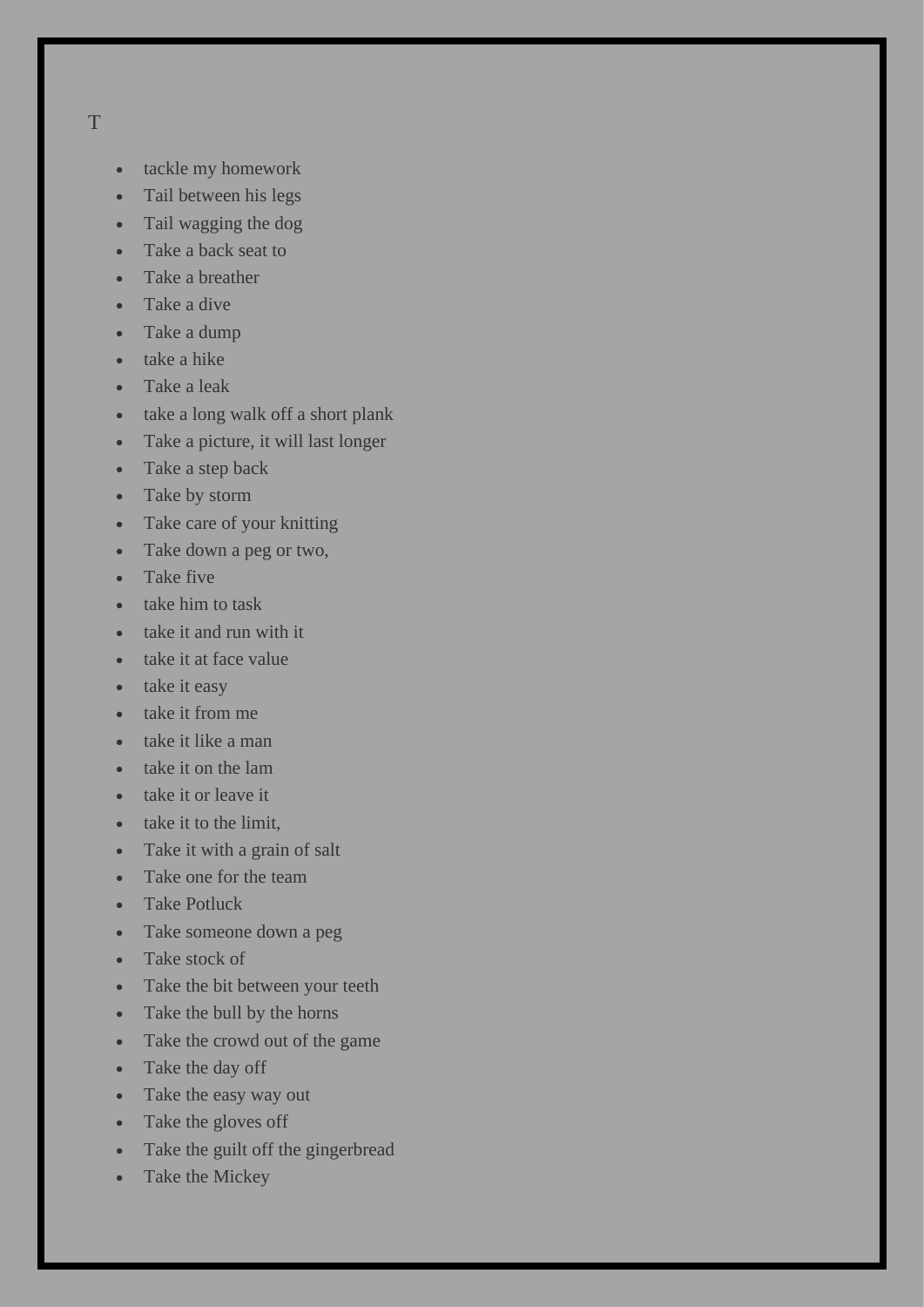- Take the plunge
- Take the wind out of your sails
- Take the world by storm
- take this job and shove it
- Take umbrage
- Take with a pinch of salt
- take your fate into your own hands
- Take your life in your own hands
- Taken aback
- Taken for a ride
- takes its toll on you
- taking his pound of flesh
- taking the scenic route
- talk of the Devil
- talk to the hand
- talk until you are blue in the face
- talking behind his back
- talking out of your head
- tall, dark and handsome,
- tall tale
- tarred and feathered
- Taste of your own medicine
- Teach him to fish
- teacher's pet
- tear into it
- Tear you a new #sshole
- Teflon President
- Tell a porkie
- Tell it to me straight
- Tell It to the marines
- Tell your story walking
- tempest in a teacup
- Ten to one
- Tend the garden
- Test the waters
- testing one's mettle
- thank God it's Friday
- Thank goodness
- Thank your lucky stars
- That and a quarter will get you a cup of coffee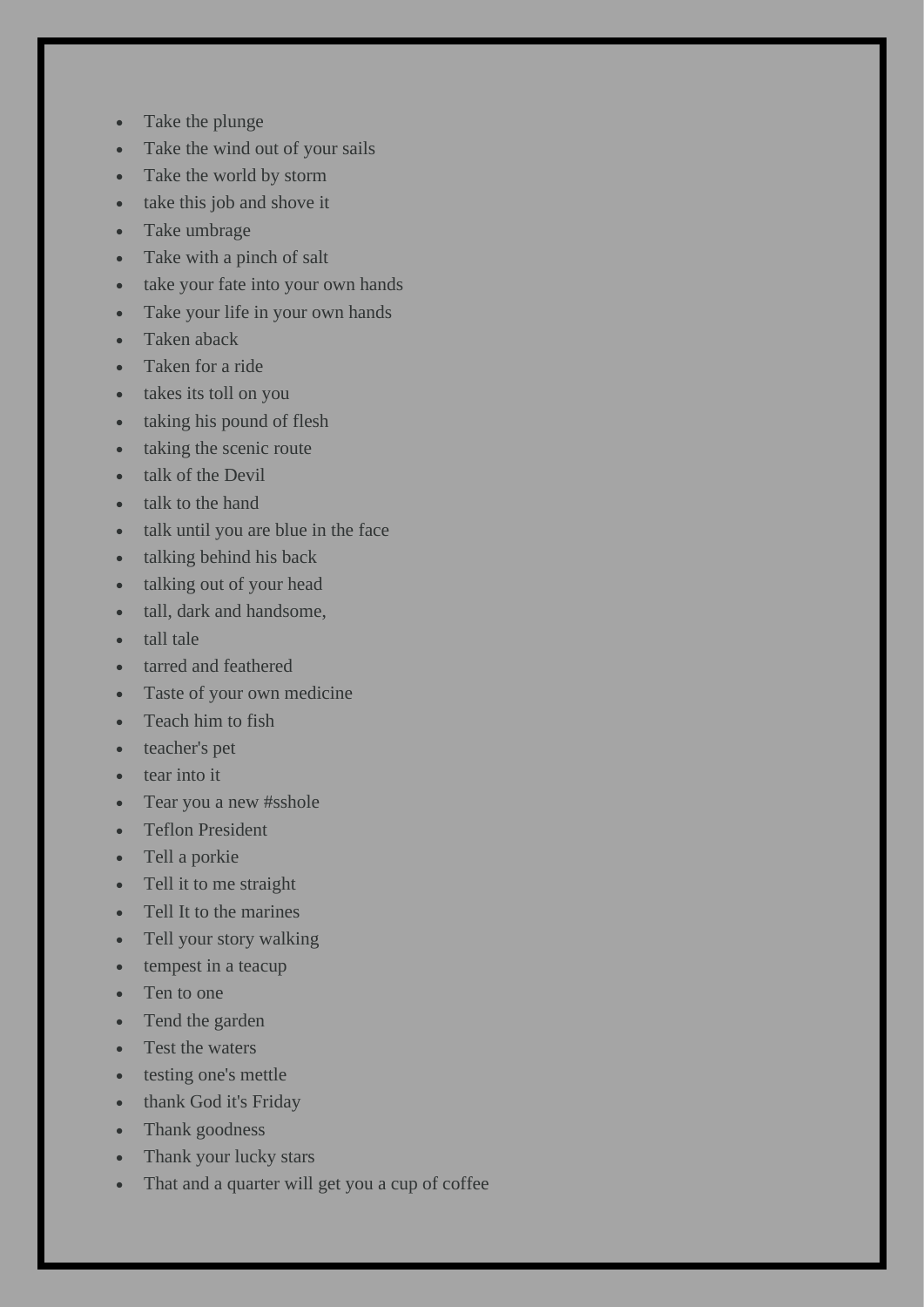- that argument doesn't hold water
- that baby runs like a scalded dog
- that burns me up
- that chaps my hide
- That dog won't hunt
- that gets my goat
- that hits the spot
- That's all, folks
- That's one small step for a man, one giant leap for mankind.
- that oughta tide you over
- that really brings it home
- That sucks!
- That takes the cake
- that was cold-blooded
- That which does not kill you makes you stronger.
- that'll be the day
- That's a doozy
- That's a joke
- That's a load off my mind
- that's a real stem-winder
- that's a wrap
- that's about the size of it
- That's bogus
- that's easy for you to say
- that's enough to piss off the Pope
- That's for the birds
- That's how the cow eats the cabbage
- that's icing on the cake
- that's it in a nutshell
- that's just like the pot calling the kettle black
- That's just peachy
- that's just the tip of the iceberg
- that's like a turtle on a fence post
- That's no joke
- that's old hat
- that's par for the course
- that's pretty run-of-the-mill
- that's rubber on the side of the road
- that's skull duggery
- that's some ole good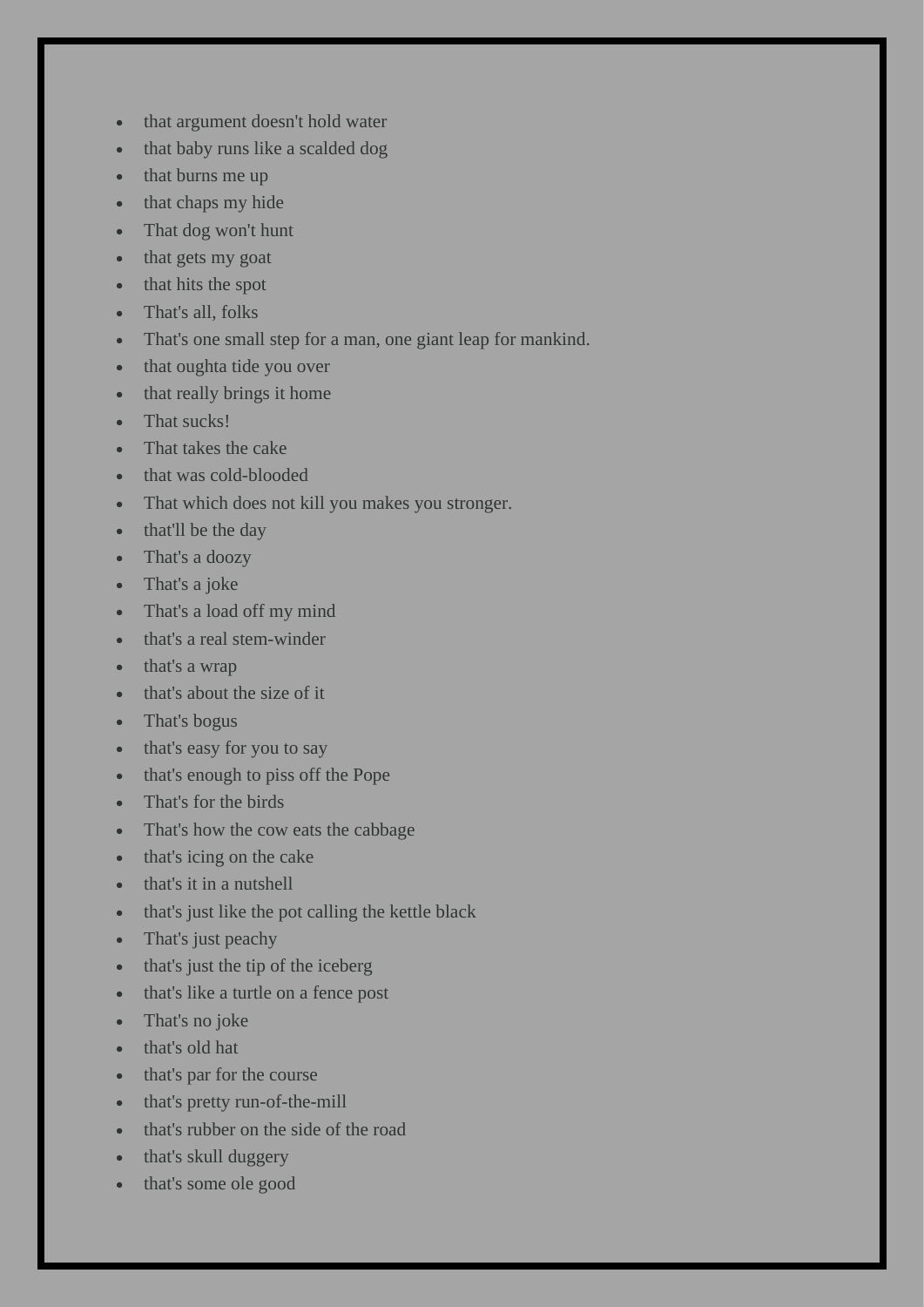- that's the \$64,000 question
- that's the long and short of it
- That's the ticket
- that's the way lady luck dances
- that's the way the ball bounces
- that's the way the cookie crumbles
- that's the whole ball of wax
- that's water under the bridge
- the acorn doesn't fall far from the tree
- The back of beyond
- The balance of power
- The bee's knees
- the belle of the ball
- the best thing since little apples
- The best things in life are free
- The Big Apple
- The Big Cheese
- The Big Easy
- the bigger they are the harder they fall
- the bitter end
- the blind leading the blind
- the bomb
- the bottom line
- the bowels of the earth
- The bread of life
- the buck stops here
- the butler did it
- the call of the wild
- The camera cannot lie
- the cat's meow
- the cat's pajamas
- the cat's whiskers
- The chickens come home to roost
- The cold shoulder
- The collywobbles
- The course of true love never did run smooth
- The Crack of Doom
- the cream of the crop
- The customer is always right
- The cut of your jib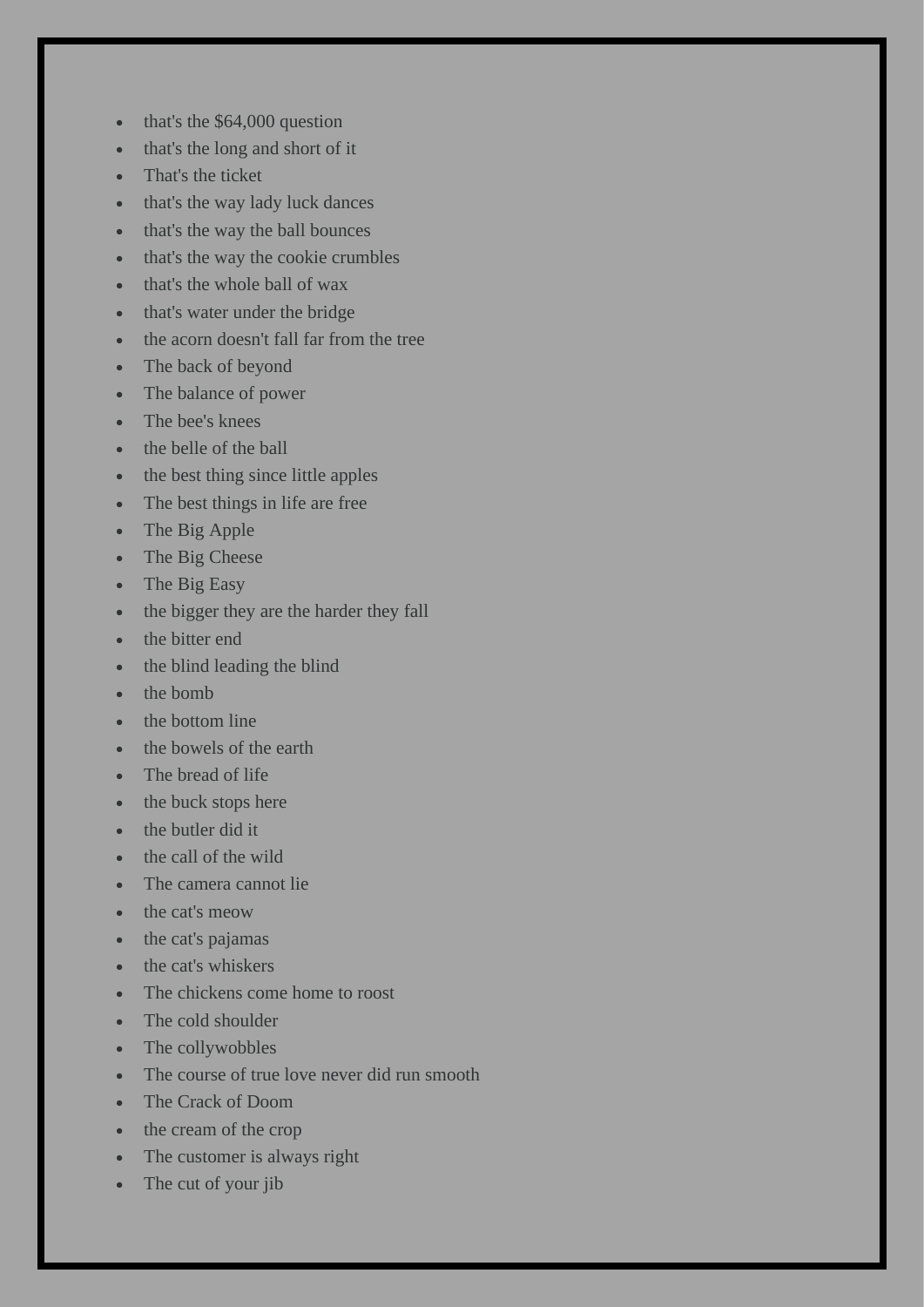- The darkest hour is just before the dawn
- The darling buds of May
- The Devil Incarnate
- the devil is always ready to rock the cradle of the saint who sleeps
- the devil is in the details
- the devil made me do it
- the devil must be beating his wife
- The Devil takes the hindmost
- The Devil to pay
- The Die has been cast
- the dog ate my homework
- The early bird catches the worm
- The elephant in the room
- the exception that proves the rule
- the eyes are the mirrors (windows) of (to) the soul
- The face that launched a thousand ships
- The female of the species is more deadly than the male
- the fickle finger of fate
- the fifth Beatle
- the floozie in the jacuzzi
- the fly in the ointment
- the Full Monty
- the game is afoot
- the game is up
- the girl next door
- the gospel truth
- the grass is always greener on the other side
- the Great Unwashed
- the greatest thing since sliced bread
- the Hairy Eyeball
- the hand that rocks the cradle
- the Heebie-Jeebies
- the last straw
- the left hand doesn't know what the right hand is doing
- the light's on but nobody's home
- the living daylights
- the long arm of the law
- the Lord giveth and the Lord taketh away
- the lord moves in mysterious ways
- the love that dare not speak its name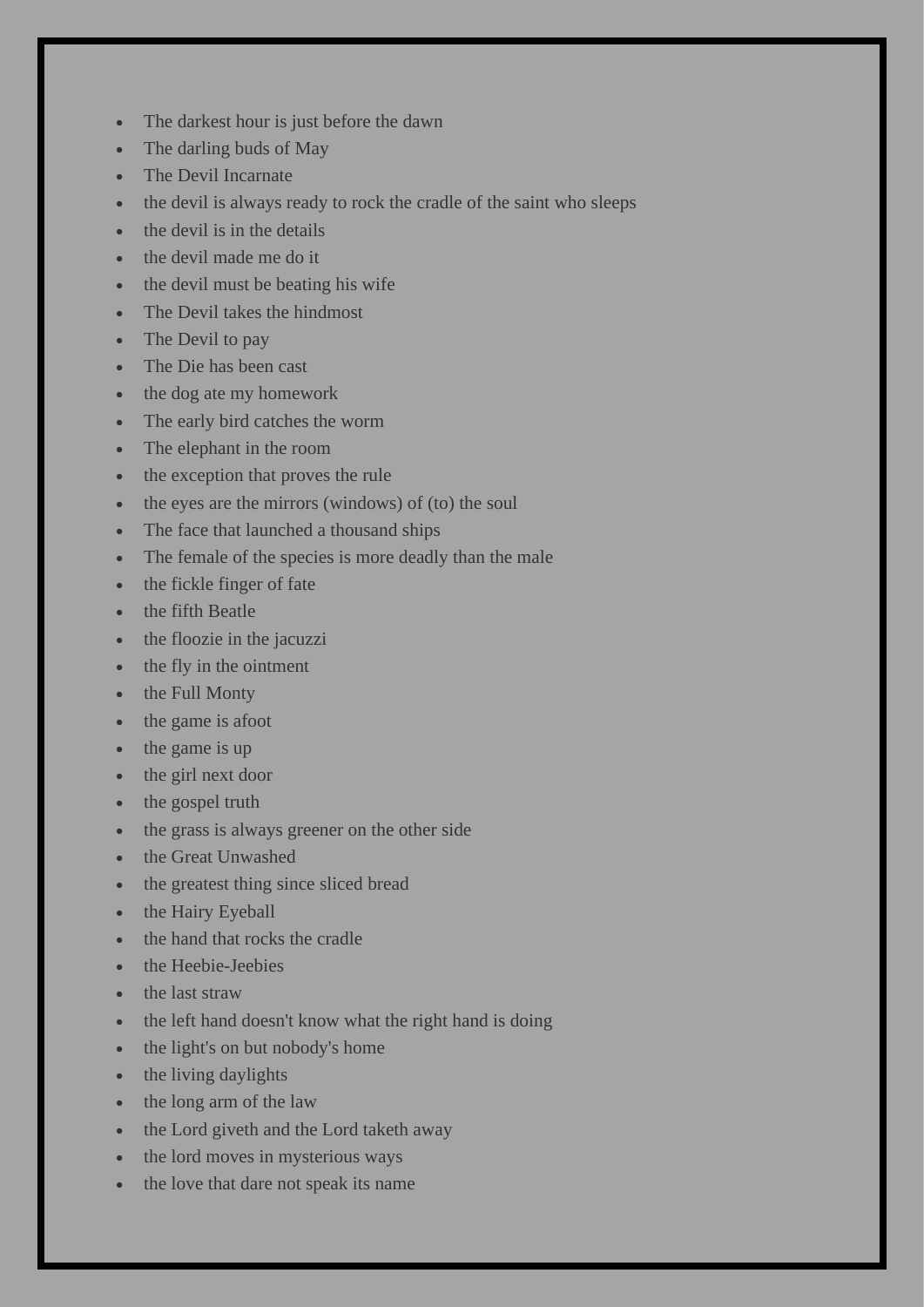- the lowest on the totem pole
- the luck of the draw
- the melting pot
- the more the merrier
- the more things change, the more they stay the same
- the more we learn, the less we know
- The moving finger writes,
- The mutt's nuts.
- the nail that sticks up gets pounded down (Japanese)
- The naked truth
- the night is young and so are we
- The Nth degree,
- the old ball and chain
- the one that got away
- the only difference between women and girls is the price of their pearls
- the only people I trust are you and me, and I am not too sure about you!
- The only thing we have to fear is fear itself
- The Order of The Boot
- the pen is mightier than the sword
- The penny drops
- the pick of the litter
- the place was crawling with cops
- The pot calling the kettle black
- The Powers That Be
- the proof is in the pudding
- the quiet before the storm
- The Real McCoy
- The road less travelled
- The road to ruin / hell is paved with good intentions.
- The Seven-Year Itch
- the shoe's on the other foot
- the show must go on
- the sky's the limit
- the squeaky wheel gets the grease
- the straw that broke the camel's back
- the stronger the breeze the stronger the trees
- the strongest steel is cast in the hottest fire
- The strongest winds blow on the highest mountains. (Swedish)
- the tables are turned
- the tail that wagged the dog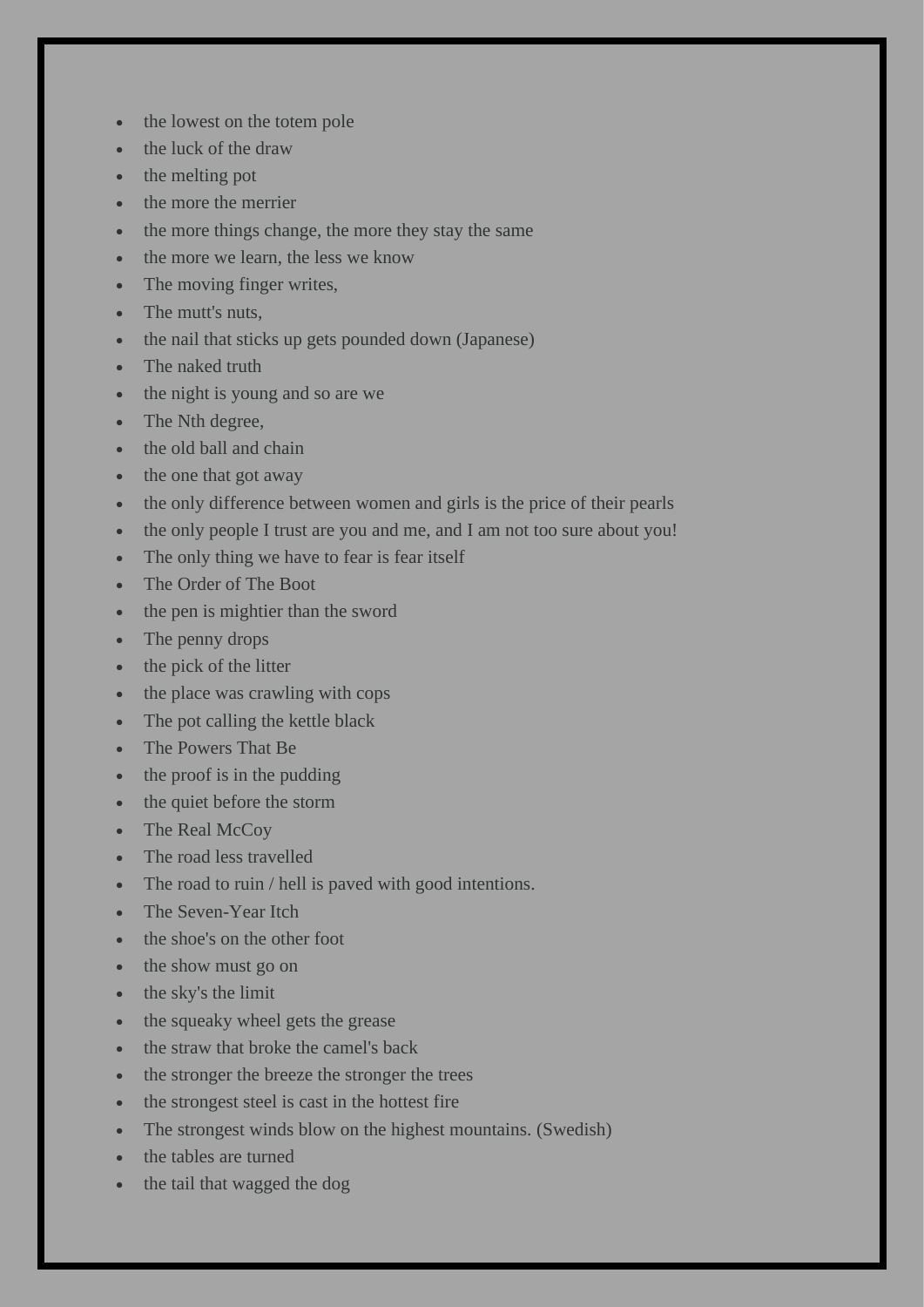- the tale of the tape
- The Third Degree
- the tide's beginning to turn
- The Triumph of hope over experience
- the truth hurts
- the twilight years
- The Unkindest Cut of All
- The Usual Suspects
- the whole kit and caboodle
- The Whole Nine Yards
- The Whole Shebang,
- the whole shootin' match,
- The World is Your Oyster
- The Writing is on the wall
- The Year Dot
- The Yellow Peril
- them's fightin' words
- there are starving children in Africa
- There are three kinds of lies.
- there for the taking
- There is a god
- There is more than one way to skin a cat
- There is no alternative
- There is no cow on the ice
- There is no I in team
- There is no such thing as a free lunch
- There is no time like the present
- There now, that wasn't so bad, was it?
- there ought to be a law against that
- There, but for the grace of God, go I,
- There'll be hell to pay
- there's a first time for everything
- there's a God and I'm not him
- There's a sucker born every minute,
- There's An R in the month
- There's gold in them thar hills
- there's more than one way to skin a cat
- there's more where that came from
- there's no place like home
- there's no such thing as a free lunch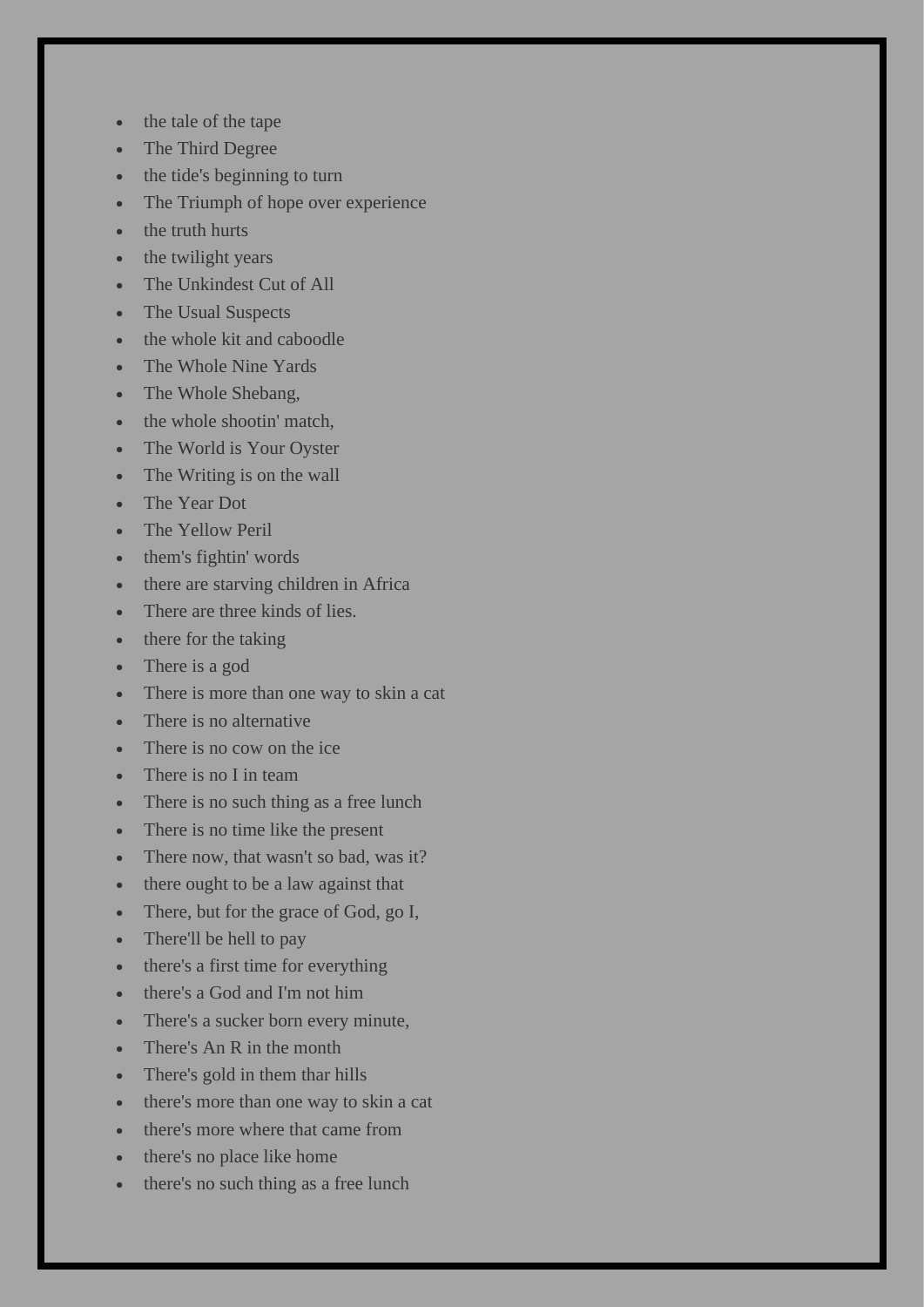- There's no time like the present,
- there's one in every crowd,
- there's something fishy about that
- there's something I've been meaning to tell you
- They can't buy a basket/run/score
- they gave him carte blanche
- They need to take care of the rock,
- They play good D
- they threw the book at him
- they're getting hitched
- they're jumping the broomstick
- they're like two peas in a pod
- Thick and Thin
- Thick as a brick
- Thick as a ditch
- Thick as pea soup
- Thick headed
- thin as six o'clock
- things are not always as they seem
- Things aren't what they used to be
- Things that go bump in the night
- Think like a man, act like a woman
- Think outside the box
- Thinking with the wrong head
- Third time's a charm
- Third Time Lucky
- Third wheel
- Thirty thousand (30,000) foot level
- this could be the start of something big
- this hurts me worse than it does you
- this is for the birds
- this town's not big enough for the two of us
- Thorn in my side
- Those who do not look back from where they come from, will not reach their destination
- Thou Shalt Not Kill
- Though this be madness, yet there is method in it.
- Three-score years and ten
- three sheets to the wind
- Three Strikes and you are out
- threw a curve ball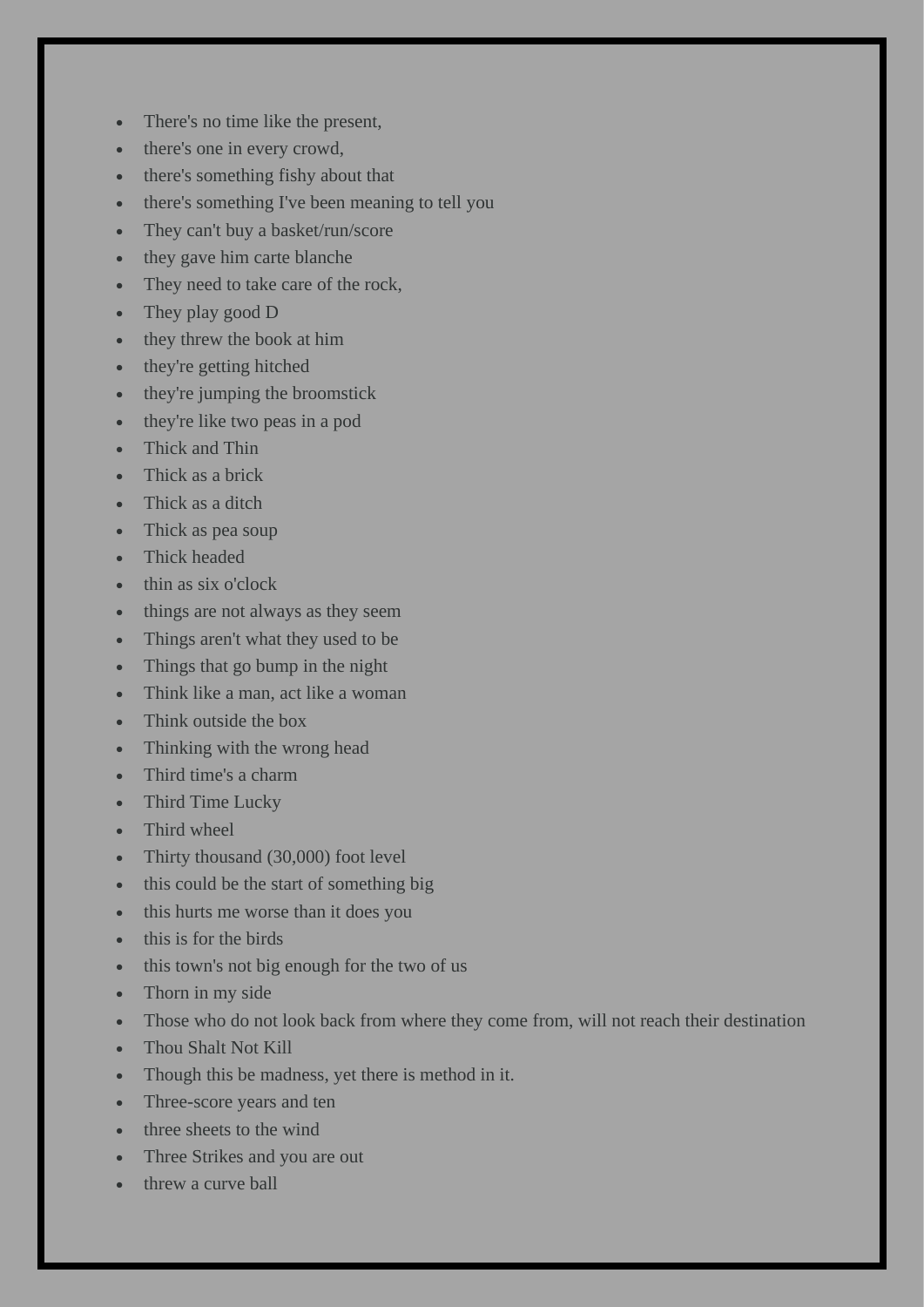- Threw it with a little something on it
- threw up my hands (in concession/in disgust)
- Through thick and thin
- Throw (toss) me a bone,
- Throw (toss) me some scraps,
- Throw (Toss) your hat in the ring
- throw a fit
- Throw a monkey wrench into the works
- Throw cold water on
- Throw down
- Throw gas (gasoline) on the fire
- throw in the towel
- Throw someone to the wolves
- Throw the baby out with the bathwater
- Throw the book at him
- Throw your hat into the ring
- throwing caution to the wind
- throwing out the baby with the bathwater
- Thumb your nose at
- Thumbs up
- Ticked Off
- tickle the ivories.
- Tickled pink
- Tie the knot
- Tied to her apron strings
- tied up right now
- Tight as a drum
- Tight as the bark on a tree
- Tight wad
- Tighten your belt
- Tighter than a gnat's ass
- Till the cows come home
- Tilting at windmills
- Timber!
- Time after time
- Time and again
- Time and Tide wait for no man
- time flies when you're having fun
- time heals all wounds
- time is money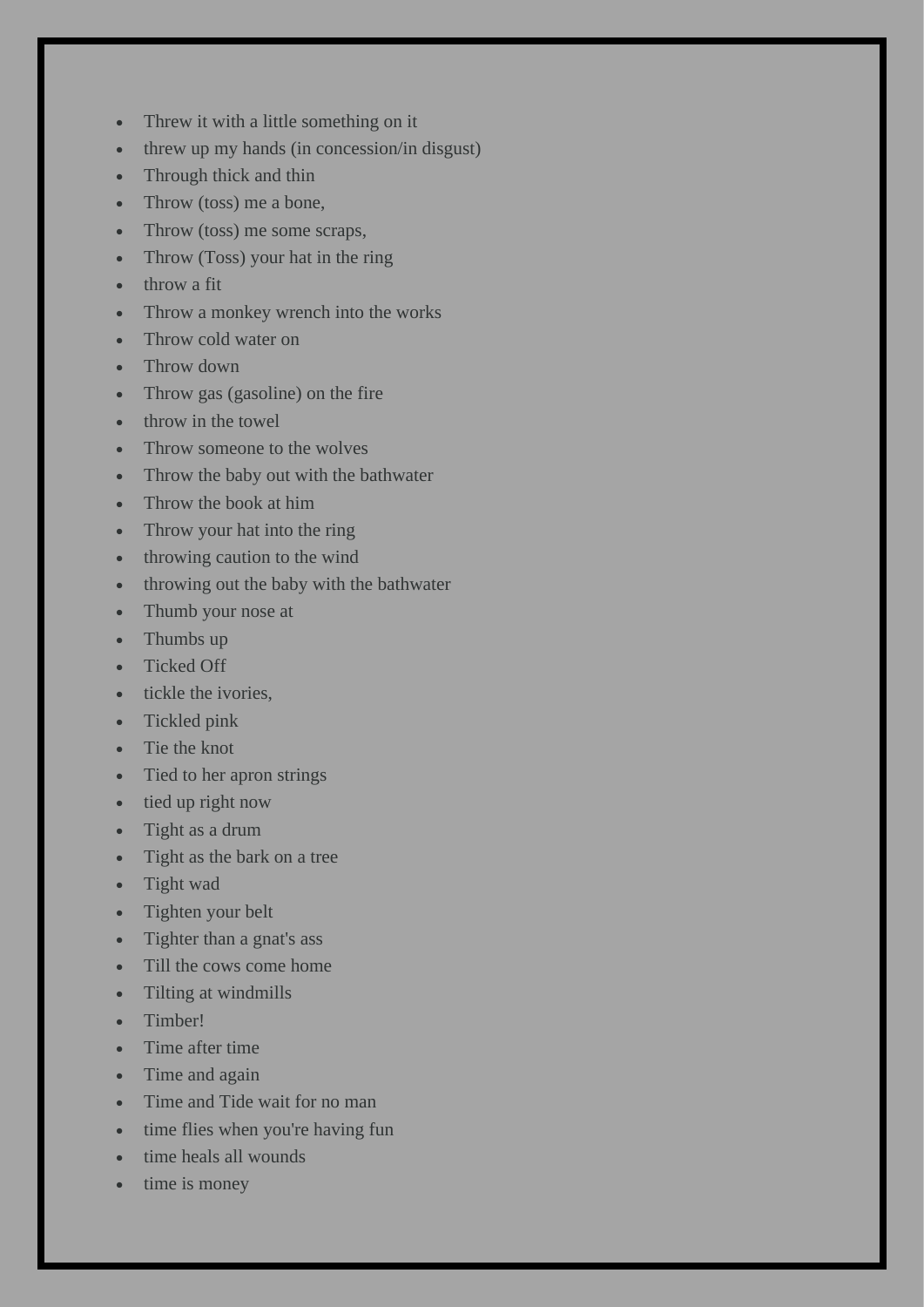- time is of the essence
- Time is running out
- time is up
- Time of your life
- Time on your hands
- Time out
- time stands still
- time to pay the piper
- time waits for no man
- time will tell
- time-honored
- Time's up
- Times, they are a changing
- timing is everything
- tin ear
- tingling with anticipation
- tit for tat.
- Tits-Up
- To a T
- to assume makes an ASS out of U and ME
- To badger someone
- To be beside yourself
- To be fed up
- To be honest with you
- To be or not to be
- to be young and foolish,
- to beat the band,
- To boldly go where no man has gone before,
- To boot
- To cast the first stone
- To chance your arm
- To close ranks
- to cry wolf
- to each his own
- To egg on
- to err is human, to forgive divine
- To fall foul
- to feather your nest,
- To fork out,
- To go the whole hog,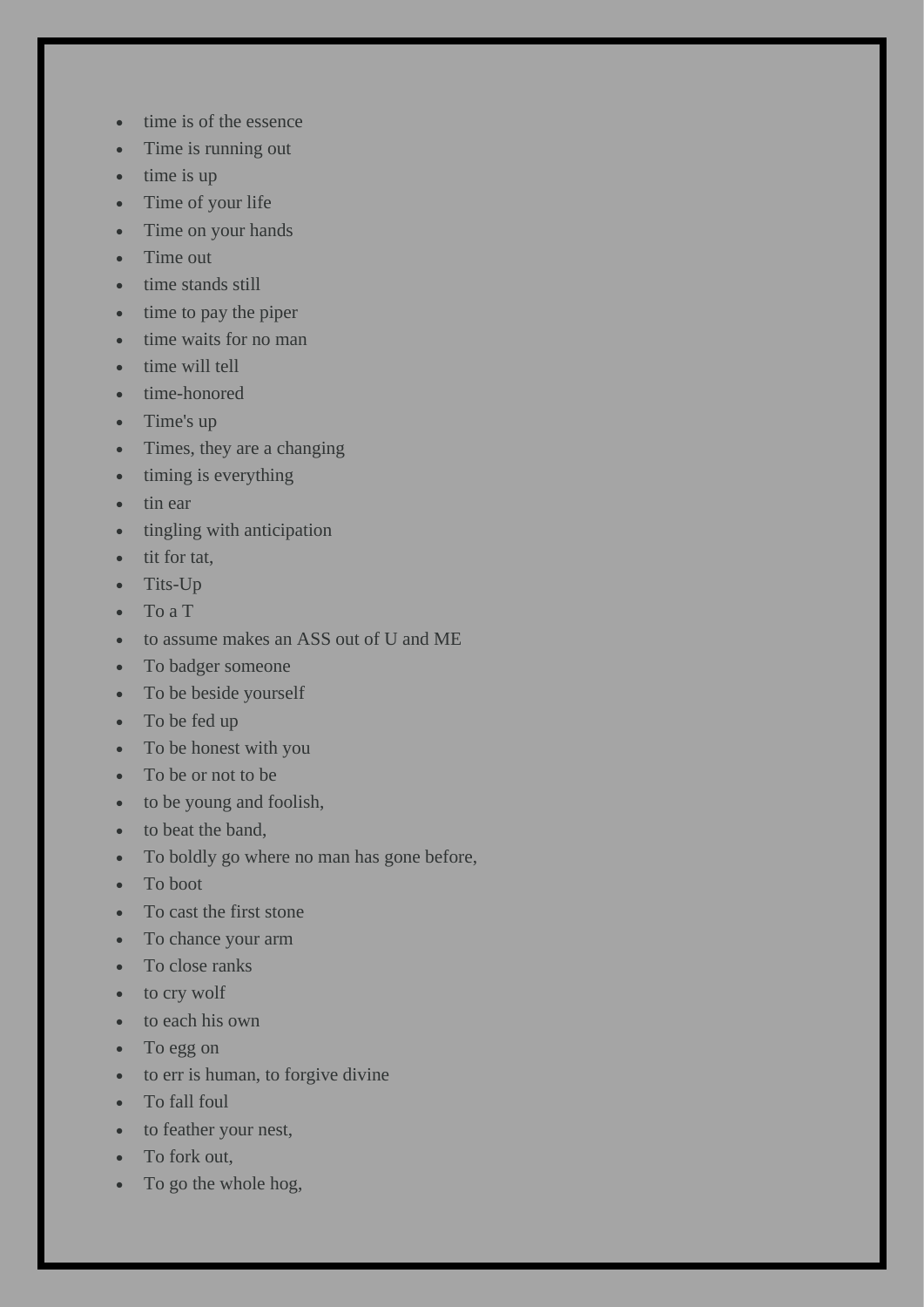- To harp on,
- To have a Field Day,
- To have a Gammy Leg,
- To have Cold Feet,
- To hedge One's Bets.
- To hell in a hand basket,
- To Knock (or beat) the tar out of
- To Know Beans,
- To Lark About,
- to lie down with lions
- to live from hand to mouth
- To play Hookey
- To run Amok
- To save one's bacon
- To shoot the Crow
- To skin a Cat
- To take aback,
- To talk gibberish
- to tell you the truth
- To the bitter end
- To the manner born,
- To the Nth degree,
- To the victor go the spoils,
- To toy with,
- To travel hopefully is a better thing than to arrive,
- To wreak havock
- Today is the first day of the rest of your life,
- toe the line
- Toe-curling
- Tomorrow is another day
- Tongue in cheek
- Tongue lashing
- Tongue tied
- Too many chefs spoil the broth (soup),
- Too many chiefs and not enough Indians,
- too many cooks spoil the broth
- Too much information (TMI)
- Too much of a good thing,
- Too much sail for a small craft
- Too rich for my blood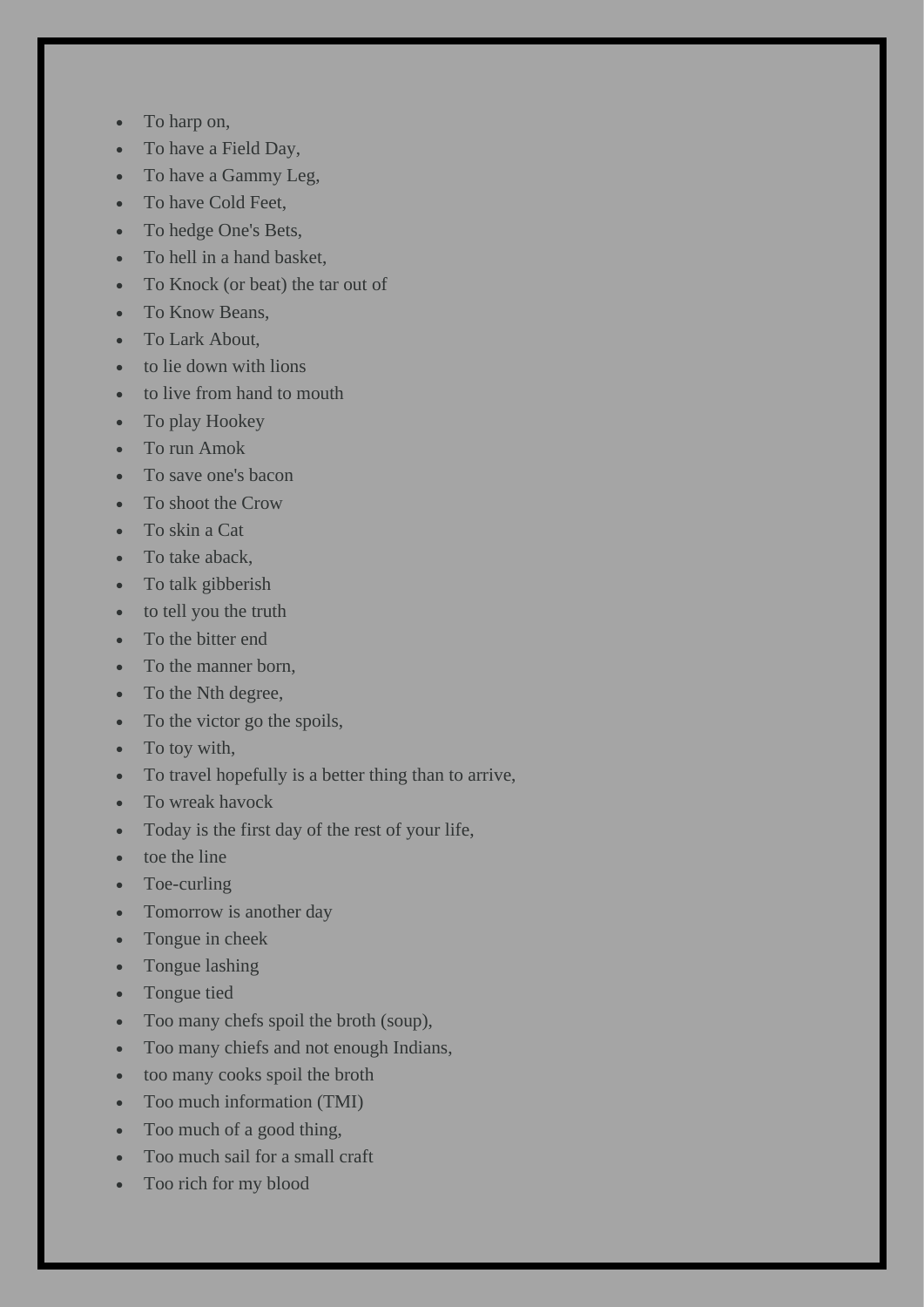- Toodle-oo
- took me to the cleaners
- took off like a bat out of hell
- took off like a shot
- Toot his own horn
- tooth and nail
- Top dog
- Top drawer
- Top notch
- top of the morning
- Topsy Turvy
- Tore up from the floor up
- torn asunder
- Toss your cookies
- Touch and go
- Touchy-Feely
- tow the line
- train of thought
- Tread lightly
- treated like a dog
- tried and true
- Trip over your tongue
- trip the light fantastic
- Trojan horse,
- trouble with a capital `T'
- Truth is stranger than fiction.
- Truth will out
- try as I might
- try your hand at something
- trying to put a square peg in a round hole
- Tuckered out
- Tugging at heartstrings
- Tune out
- turn a blind eye
- Turn on a dime
- turn over a new leaf
- turn the other cheek
- Turn the tables
- Turn up trumps
- Twelve good men and true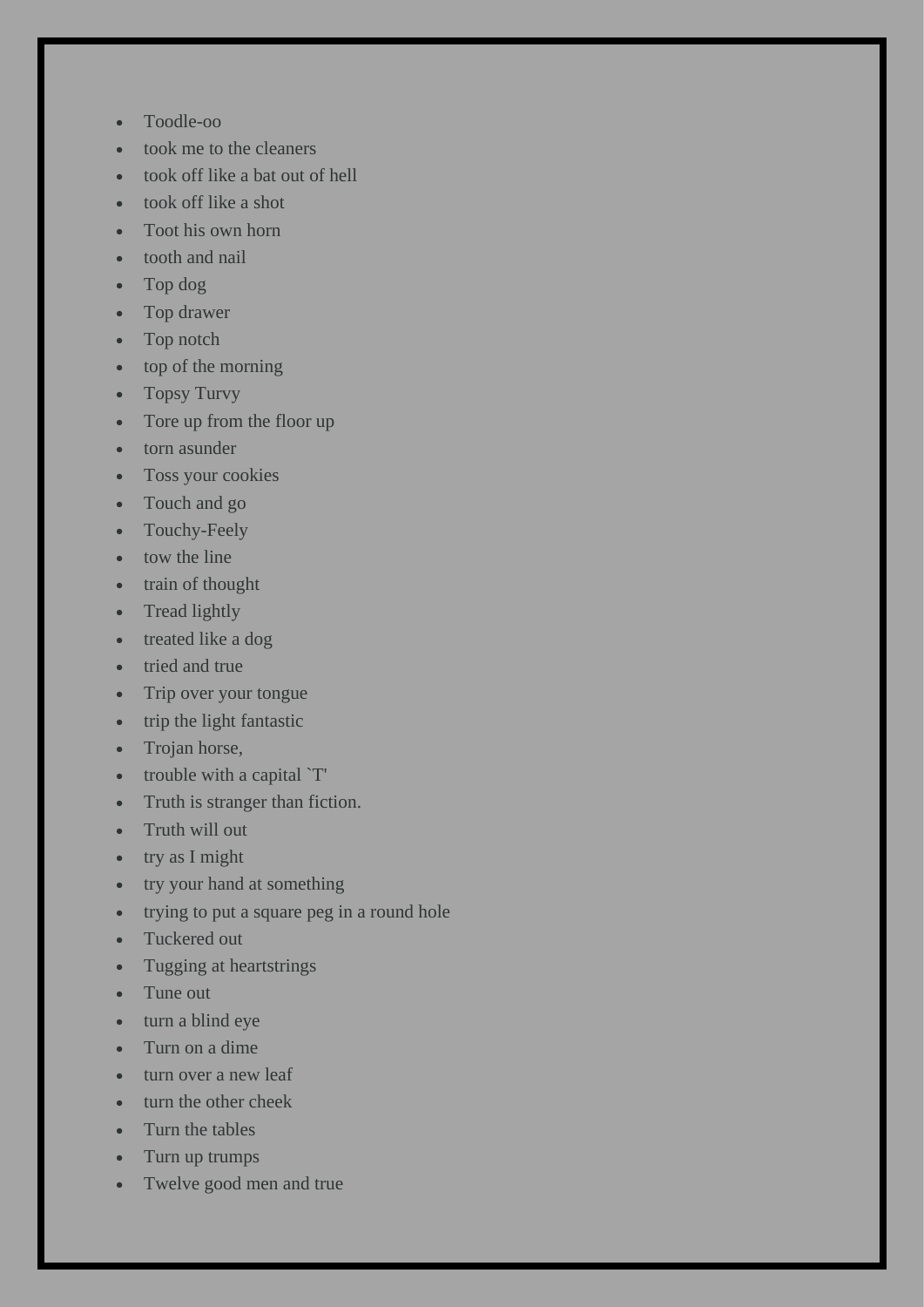- twice as nice
- twice as strong as an ox and half as smart
- twiddling your thumbs
- Twist my arm
- twist of fate
- Two-faced
- Two heads are better than one
- Two left feet
- Two ships passing in the night
- Two cents' worth
- two left feet
- two of a kind
- two sides of the same coin
- two wrongs don't make a right
- two's company, three's a crowd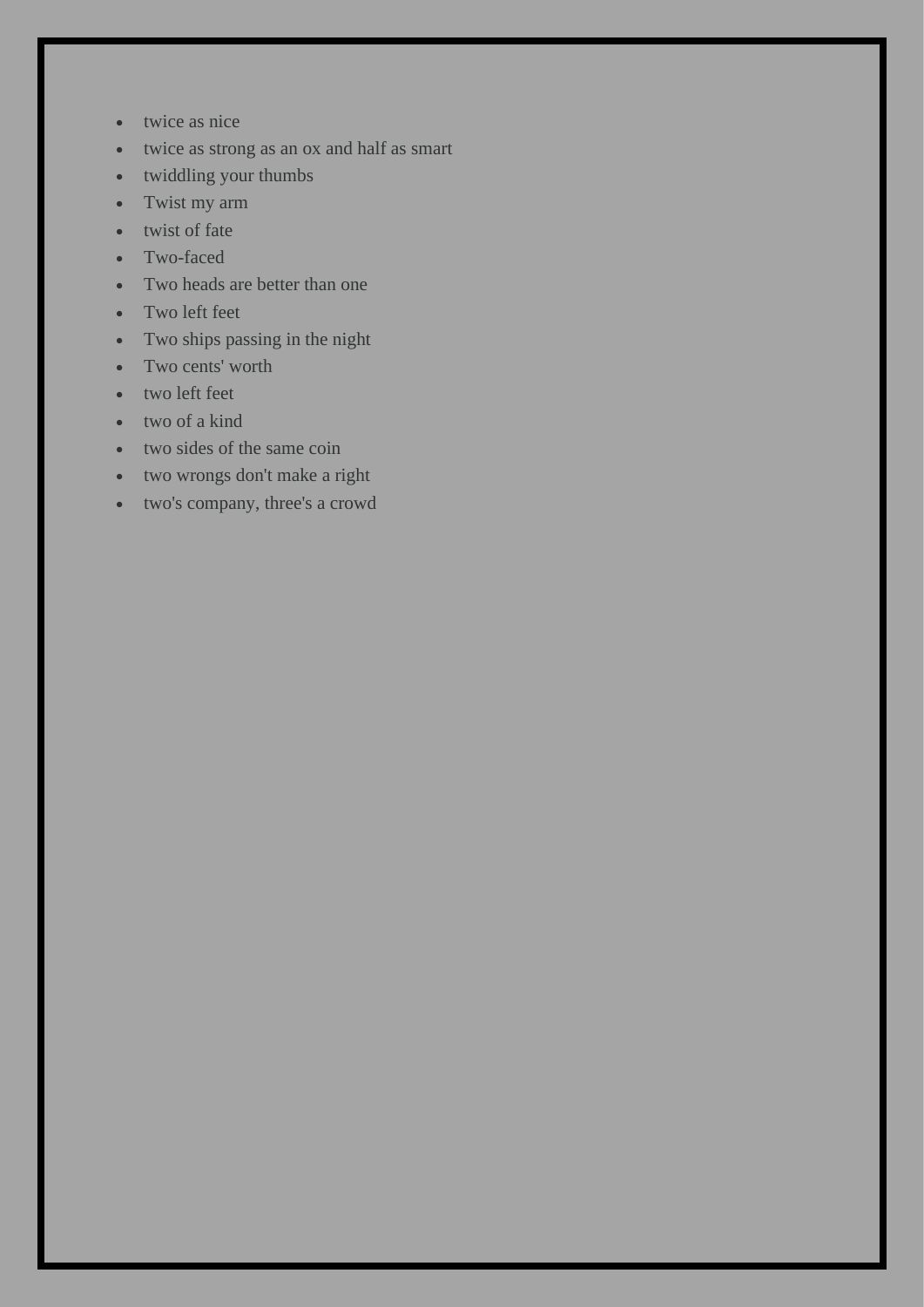U

- U is part of US
- Ugly as a hat full of holes
- ugly as a mud fence
- ugly as sin
- unbeknownst to me/him
- Under a microscope
- Under her thumb
- under my skin
- Under my wing
- under the gun
- Under the knife
- under the sauce
- under the table
- under the weather
- Uneasy lies the head that wears a crown
- Unless you are the lead dog, the view never changes
- unlucky at cards, lucky in love
- Until the cows come home
- Up a blind alley
- Up a creek without a paddle
- Up a gum tree
- Up for grabs
- Up in arms
- Up sh#t creek
- Up the ante
- Up the Creek without a paddle
- Up the duff
- up to his ears in trouble
- Up to snuff
- Uphill battle
- Upper crust
- Upper hand,
- Ups-a-Daisy,
- Upset the apple cart
- upsy-daisy/oopsy-daisy
- Urban myth
- Useless as tits on a boar hog
- Using a sledgehammer to crack a nut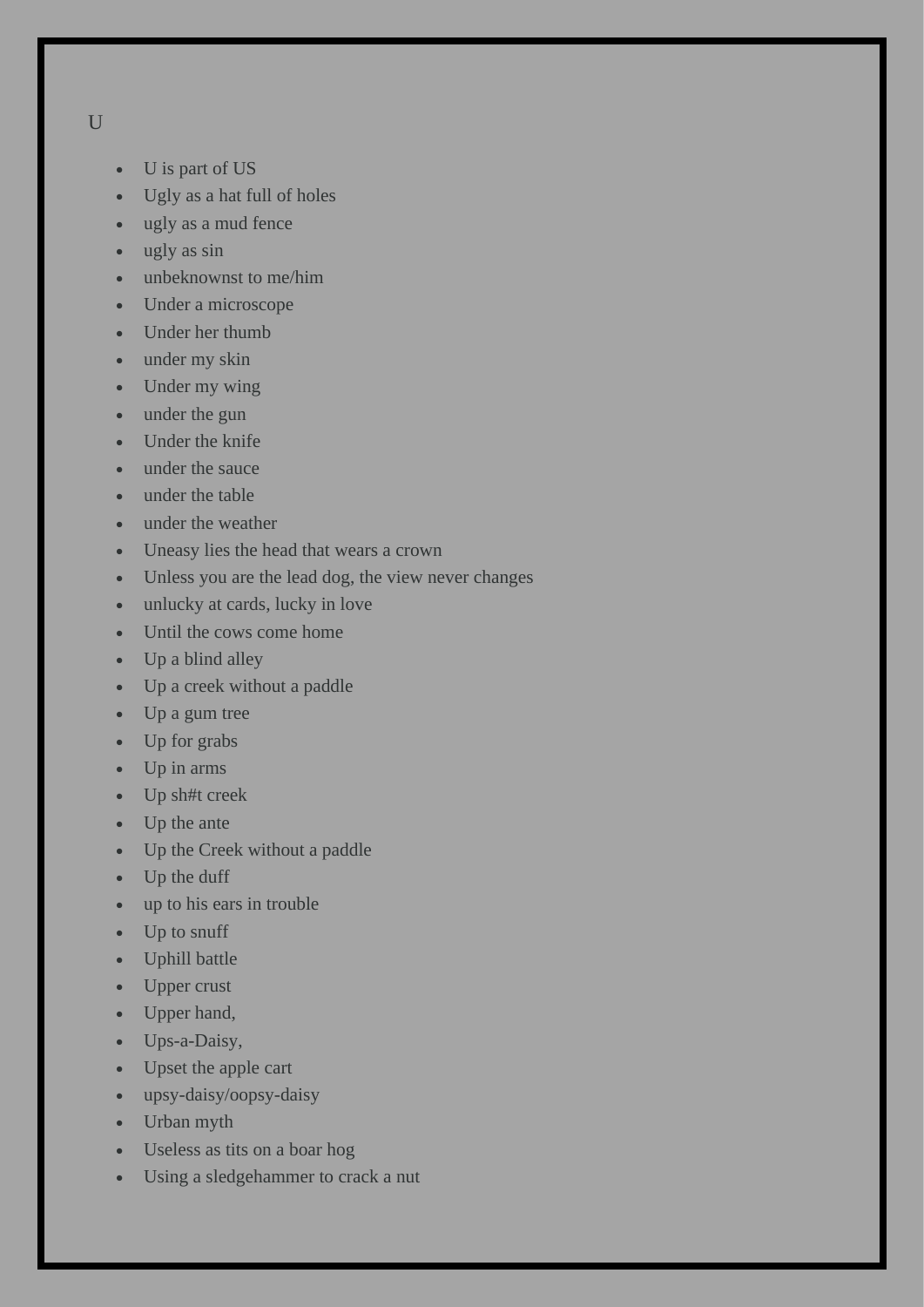V

• variety is the spice of life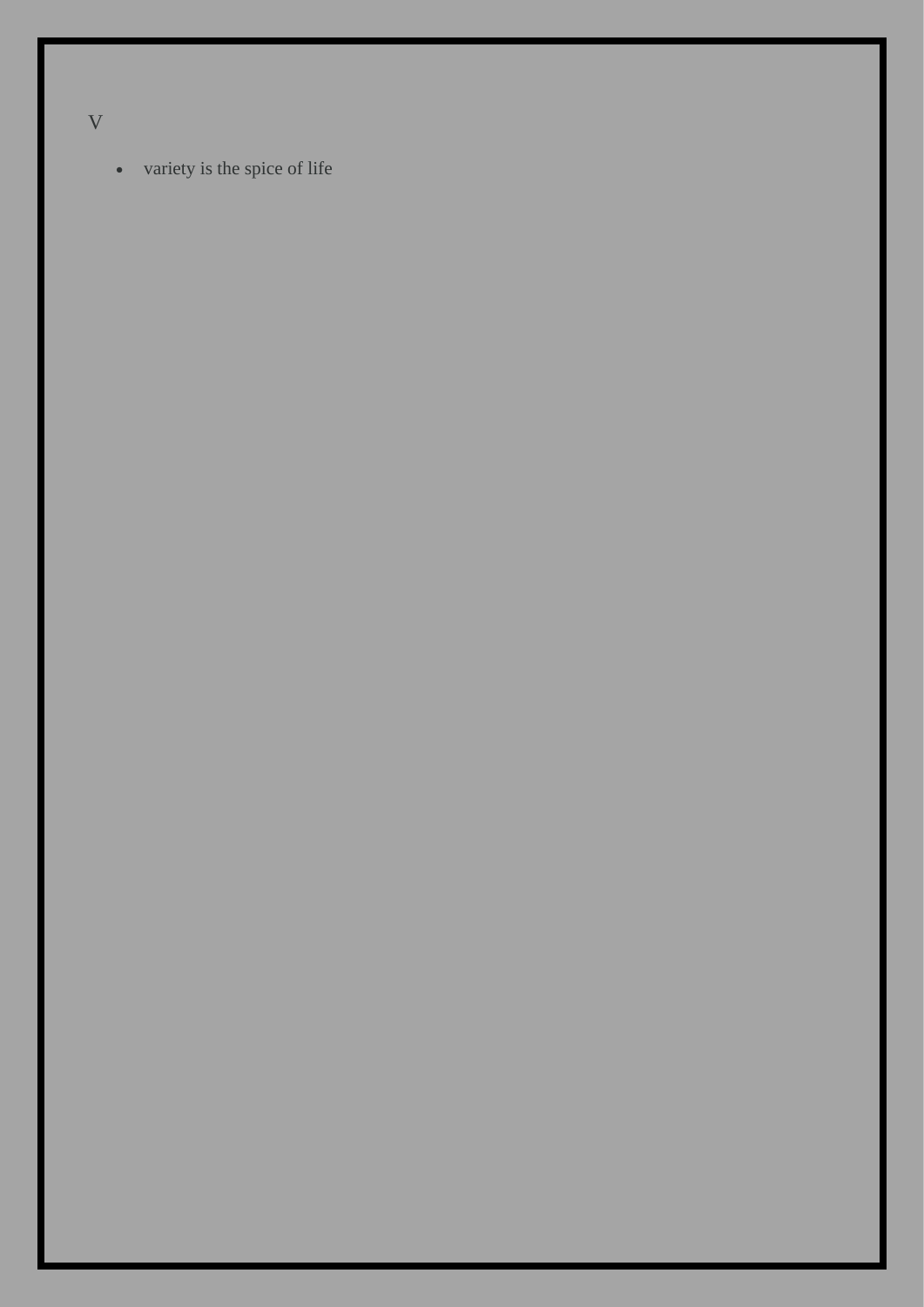- W
- wait and see
- wait for the ink to dry
- waiting for the dust to settle
- waiting for the other shoe to drop
- waiting for your ship to come in
- waiting in the wings
- waiting with baited breath
- wake the dead
- wake up and smell the coffee
- wake up living
- wake-up call
- waking up on the wrong side of the bed
- waking up with the chickens
- walk on the wild side
- walk softly and carry a big stick
- walk the plank
- walking on air
- walking on eggshells
- walking on sunshine
- walled garden
- walls have ears
- walls start closing in
- want my place in the sun
- warts and all
- wash your hands of something
- wash your mouth out with soap
- washed up
- waste not, want not
- wasted
- watch and wait
- watch your mouth
- watched pot never boils
- watching the clock
- water, water everywhere, but not a drop to drink
- wave the white flag
- way to a man's heart is through his stomach
- Way to go, Einstein!
- we are not amused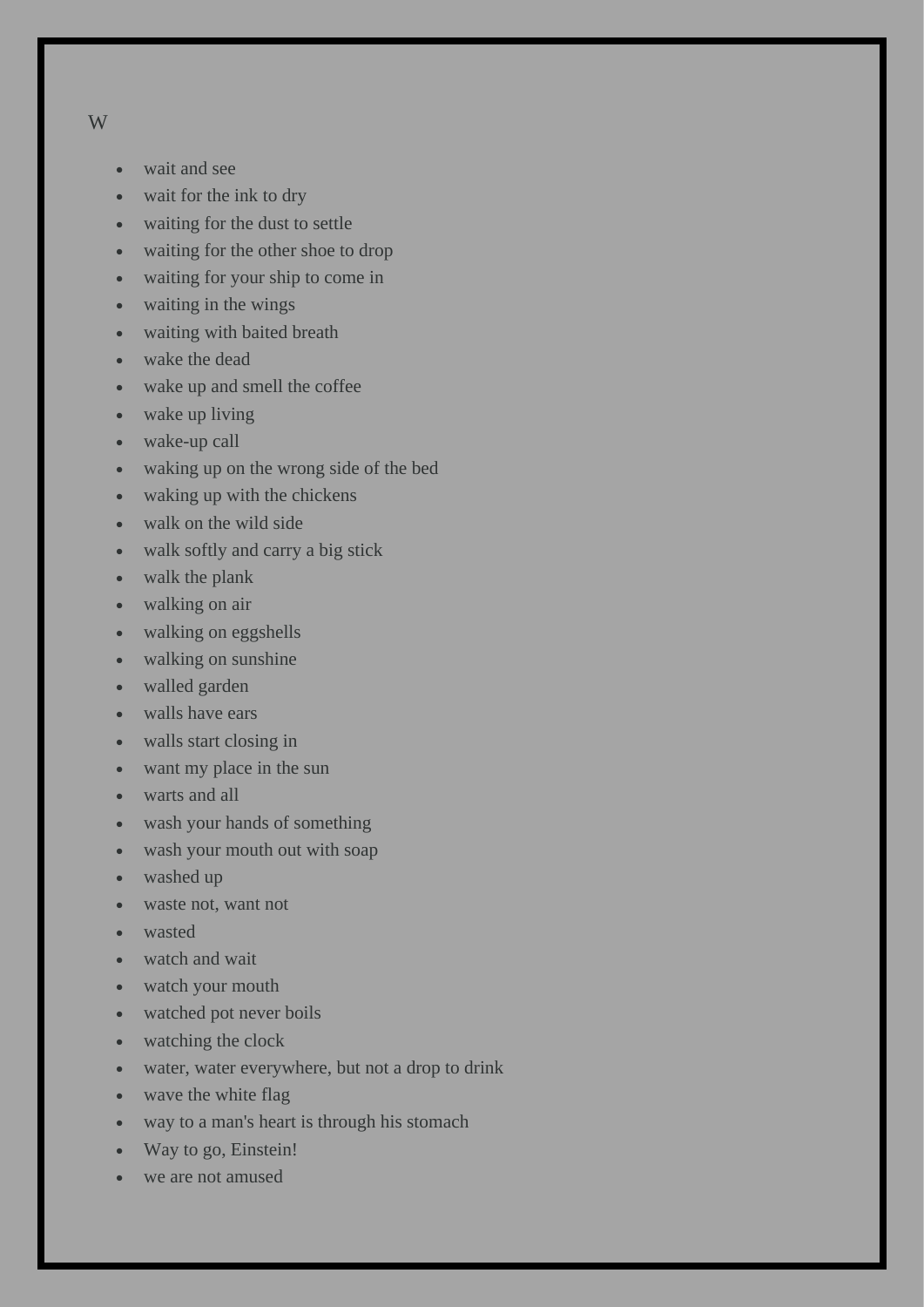- we few, we happy few, we band of brothers
- we have seen better days
- we know where you live
- wear many hats
- wear the trousers
- wear your heart on your sleeve
- wearing nothin' but his birthday suit
- wearing the big girlie blouse (Australian)
- weasel words
- weather the storm
- welcome to my world
- welcome to the club
- We'll cross that bridge when we come to it.
- Well, how do you like them apples?
- We'll jump that fence when we get to it.
- went belly up
- went over like a lead balloon
- went storming off in a huff
- went through the roof
- we're going to burn the midnight oil
- we're gonna tie one on tonight
- we're not in Kansas anymore
- we're really going to town
- we're sitting ducks
- Were you born in a barn?
- Were you raised by wolves?
- Wet behind the ears.
- we've hit paydirt
- Wham, bam, thank you ma'am.
- What a blast!
- What a duck!
- what a piece of work is man
- what a tangled web we weave
- what a way to go
- What am I, chopped liver?
- What are you like?
- What are you stewing about?
- What are you? Chicken?
- What does that have to do with the price of tea in China?
- What God has joined together, let no man put asunder.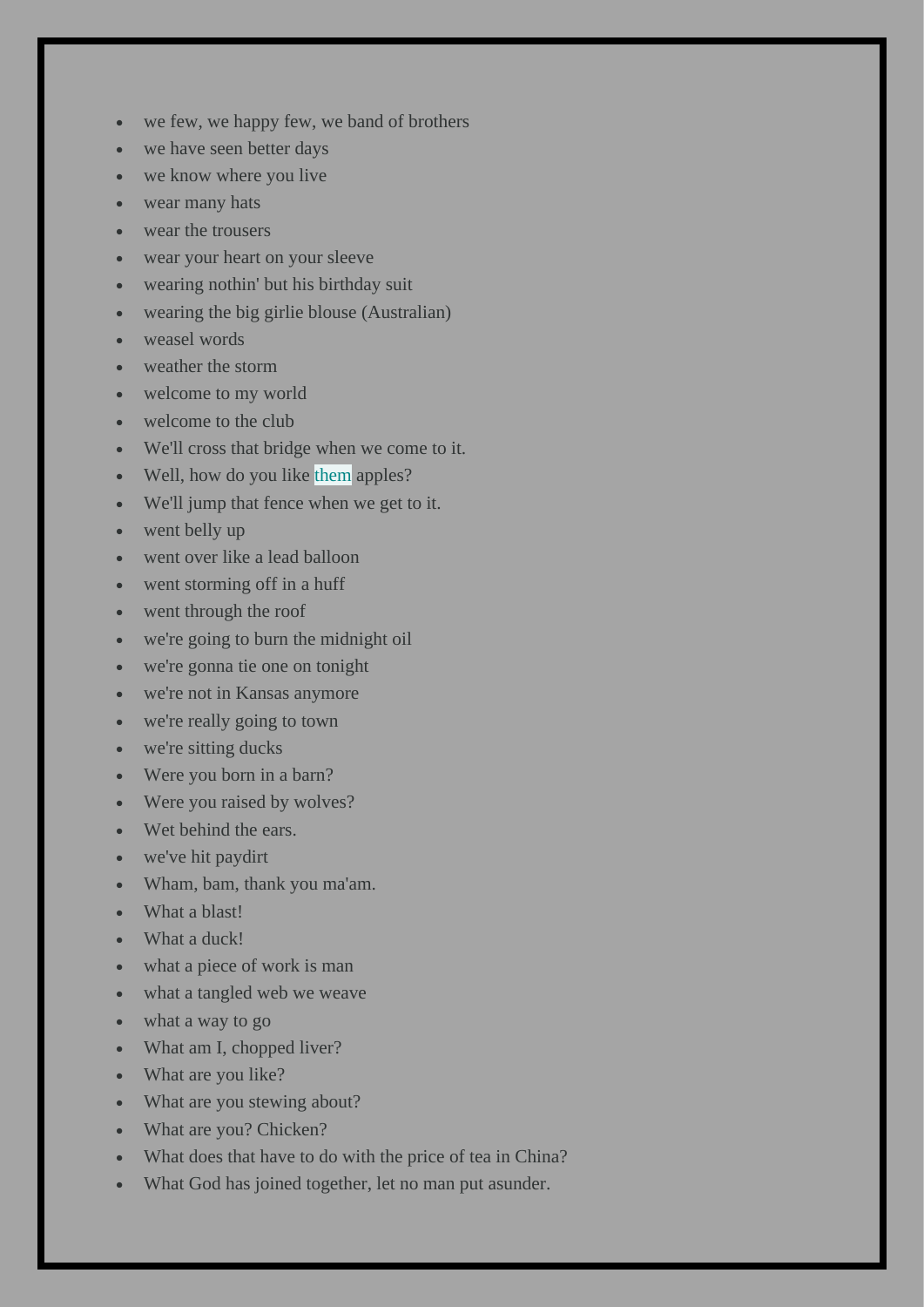- What goes around comes around.
- What goes up, must come down.
- What in tarnation?
- What's not to like?
- What's the skinny?
- What's up Doc?
- What on earth is wrong with me?
- What part of "no" don't you understand?
- What rock did you crawl out from under?
- what you see is what you get
- whatever doesn't kill you makes you stronger
- whatever floats your boat
- whatever tickles your fancy
- whatever turns you on
- what's a little **\_\_** among friends
- What's cookin', good lookin'?
- What's going down?
- What's good for the goose is good for the gander.
- What's he been smoking?
- What's in a name? That which we call a rose by any other smells just as sweet.
- What's up with that?
- What's wrong with this picture?
- When all is said and done
- when hell freezes over
- When in Rome, do as Romans do.
- when it comes to the crunch
- When it rains, it pours.
- When life gives you lemons, make lemonade,
- when pigs fly
- when push comes to shove
- when the cat's away, the mouse will play
- when the chips are down
- When the going gets tough, the tough get going.
- When the lion is dead, the hares jump on his back. (Swedish)
- when the shit hits the fan
- when the tide goes out the rocks begin to show
- when you lie with dogs, you catch fleas
- when you start picking out people you start leaving people out
- Where do you draw the line?
- where the rubber meets the road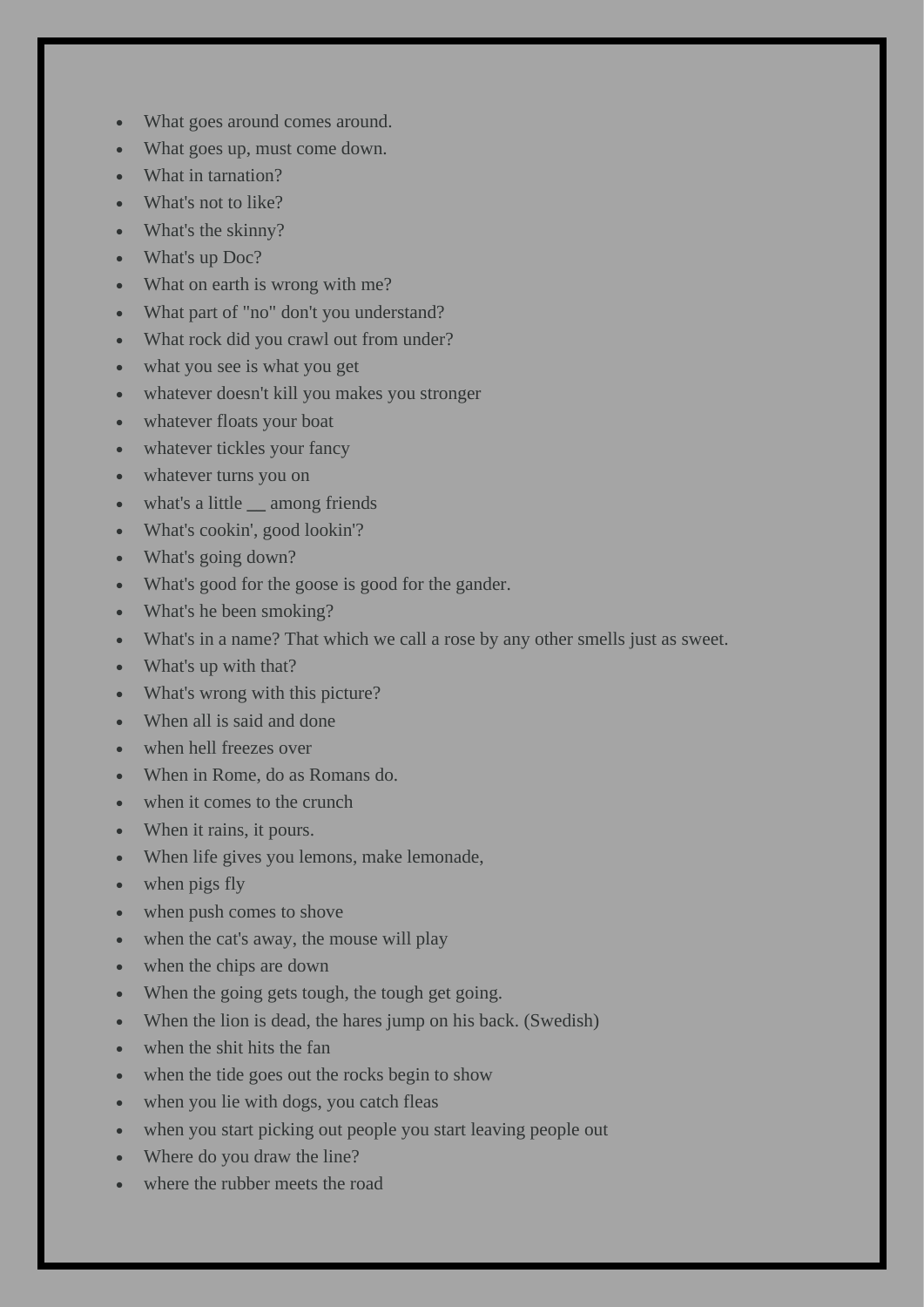- where there is muck there's brass
- Where there's smoke, there's fire.
- Where's the beef?
- whet your appetite
- Whew!
- while away the hours
- While the tailor rests, the needle rusts. (Swedish)
- While you live, tell truth and shame the Devil!
- whipping boy
- whistle down the wind
- whistle for it
- whistle in the dark
- white as a sheet
- white bread
- white elephant
- white knuckle ride
- who could forget
- Who died and left you in charge?
- Who died and made him king (God)?
- Who pissed in your Cheerios?
- Whoever dies with the most toys wins.
- (the) whole nine yards
- whole shootin' match
- whoop it up
- whoops-a-daisy
- Who's the man?
- Why buy the cow when the milk is free?
- Why close the barn door after the horse is gone?
- Why do today what you can put off 'til tomorrow?
- Why don't we all chip in?
- Why on God's green Earth?
- widow's peak
- wig out
- wild and woolly
- wild goose chase
- Will miracles/wonders never cease?
- willy-nilly
- win hands down
- win one for the gipper
- wing and a prayer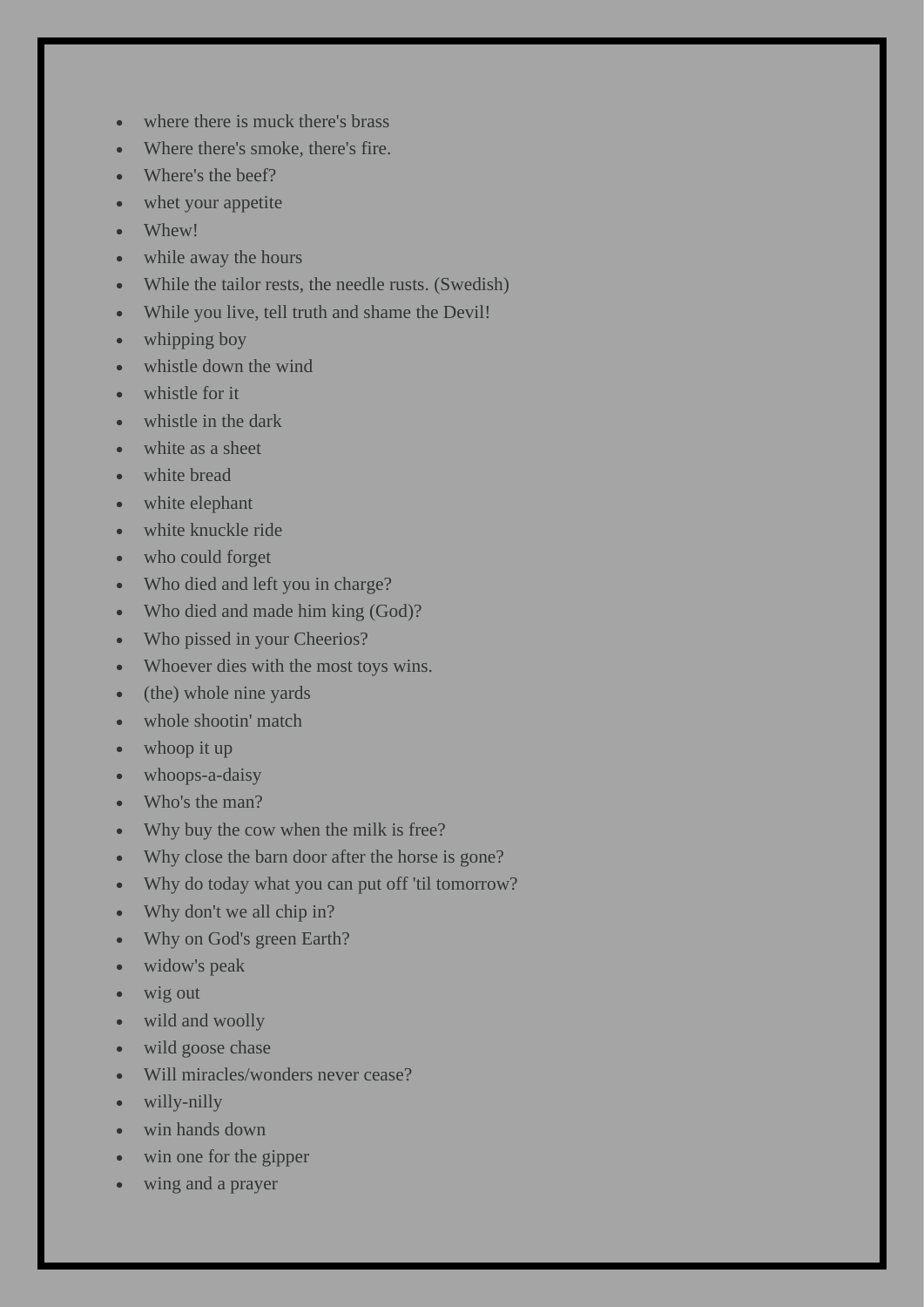- wing it
- winning combination
- winning isn't everything
- wipe the slate clean
- wish on a star
- wish you were here
- wishy washy
- witch hunt
- with a grain of salt
- with bated breath
- with one hand tied behind my back
- with tongue firmly planted in cheek
- woe is me
- (a) wolf in sheep's clothing
- Women and children first!
- wool gathering
- word for word
- work into a lather
- work like a dog
- work the crowd
- work the room
- work to a deadline
- Work your fingers to the bone.
- worker bee
- working my last good nerve
- world of hurt
- world of trouble
- world on a string
- world weary
- (the) worm has turned
- worry wart
- worth its salt
- Worth its weight in gold.
- worthless as tits on a boar
- wouldn't touch with a barge-pole
- wouldn't kick her (him) outta bed for eatin' crackers
- Wound tighter than a spring.
- wrong end of the stick
- wrong side of the tracks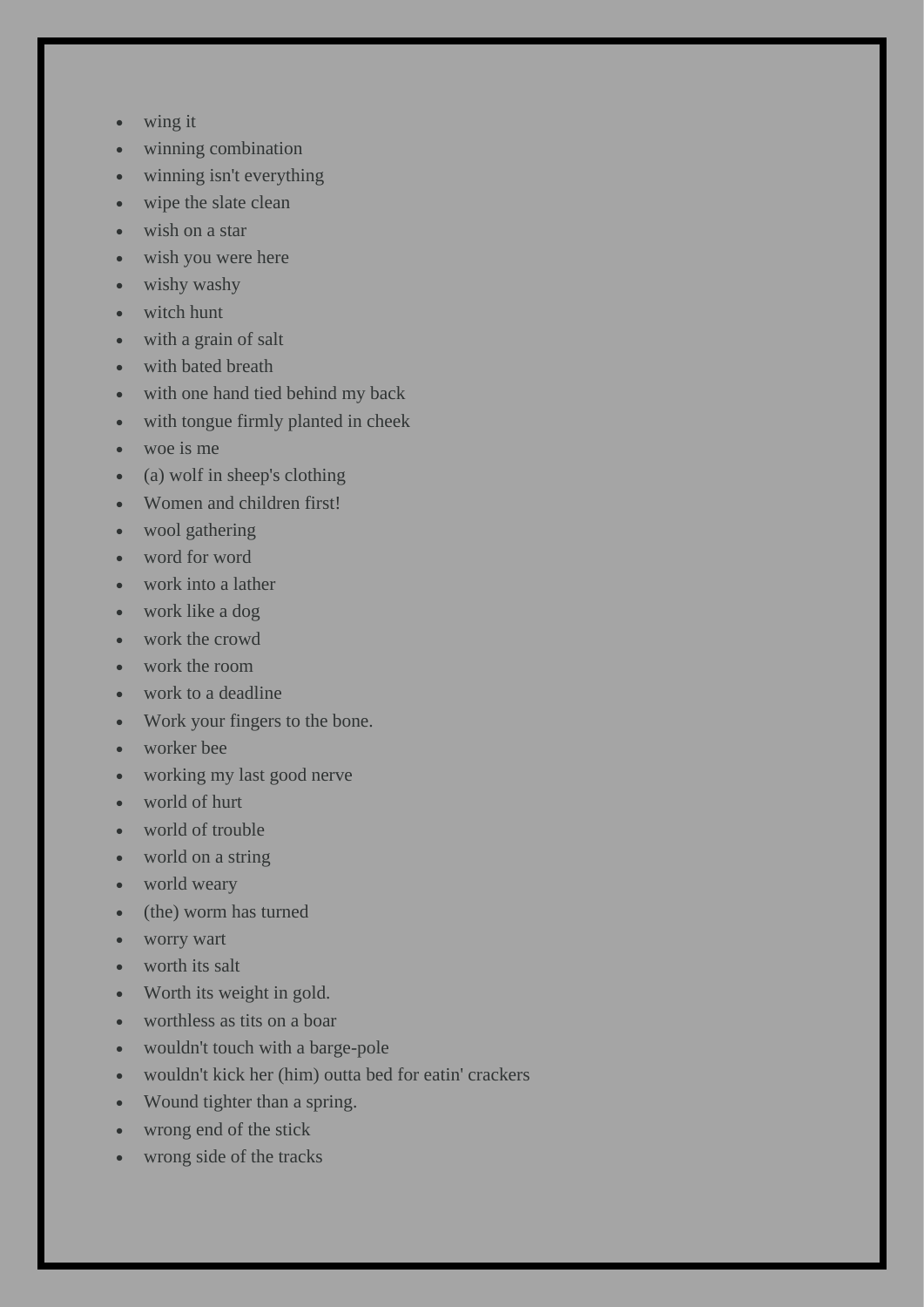- Y
- vank your chain
- you ain't seen nothin' yet
- you bet your boots
- you can catch more flies with honey than with vinegar
- you can dish it out, but you sure can't take it
- You can lead a horse to water, but you can't make him drink.
- you can lead a horticulture, but you can't make her think
- you can never be too rich or too blonde
- you can never go home again
- You can pick your friends and you can pick your nose, but you can't pick your friend's nose.
- you can say that again
- you can take that to the bank
- you can tell the men from the boys by the price of their toys
- You cannot judge someone until you have walked a mile in their shoes / moccasins / boots.
- you can't fit a square peg in a round hole
- you can't have your cake and eat it too
- you can't judge a book by its cover
- You can't learn to swim without getting in the water. (Swedish)
- You can't make a silk purse out of a sow's ear.
- you can't put anything past her
- You can't put the toothpaste back in the tube.
- you can't squeeze blood out of a turnip
- You can't stop him. You can only hope to contain him.
- you can't swing a dead cat
- you can't take it with you
- you can't take knickers off a bare arse
- you can't teach an old dog new tricks
- you could have knocked me over with a feather
- you could put your eye out
- you don't have a leg to stand on
- you don't miss the water till the well runs dry
- you drive me crazy
- you drive me nuts
- you drive me up the wall
- you got it coming to you
- you got your just deserves (desserts)
- you got your just desserts
- you gotta put your foot down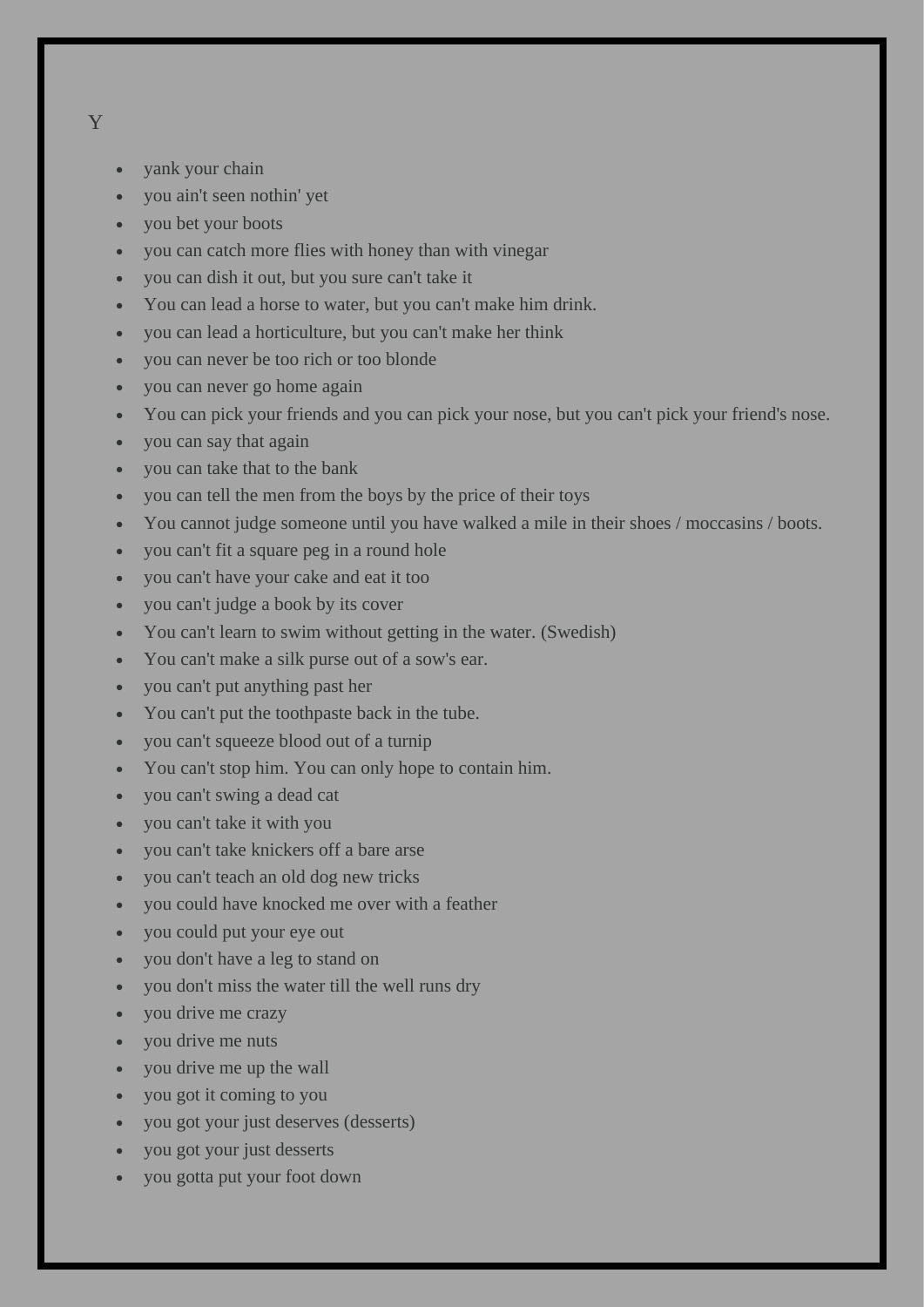- you have to break a few eggs to make an omelette
- you have to separate the chaff from the wheat
- you have to stand for something or you'll fall for anything
- you hit the nail on the head
- you lie like a dog
- you lie like a rug
- you lost me
- you made your bed, now your gonna have to lie in it
- You make a better door than a window.
- you must be out of your mind
- You must crawl before you can walk.
- You must row with the oars that you have. (Swedish)
- you only hurt the one you love
- you only live once
- you reap what you sow
- you say potayto, I say potahto
- You scratch my back, and I'll scratch yours.
- You snooze, you loose.
- You throw filth on the living and flowers on the dead. (Swedish)
- you wash my back, I'll wash yours
- you win some you lose some
- you'll know it when you see it
- young loins
- young, dumb and full of rum
- your ass is grass
- Your father wasn't a glass maker.
- Your goose is cooked.
- your name is mud
- your place or mine
- you're a good egg
- you're all wet
- you're dead meat
- you're driving me insane
- you're going to get it
- you're off your rocker
- you're the gleam in your father's eye
- you've got (a) nerve
- you've got more front than Myers